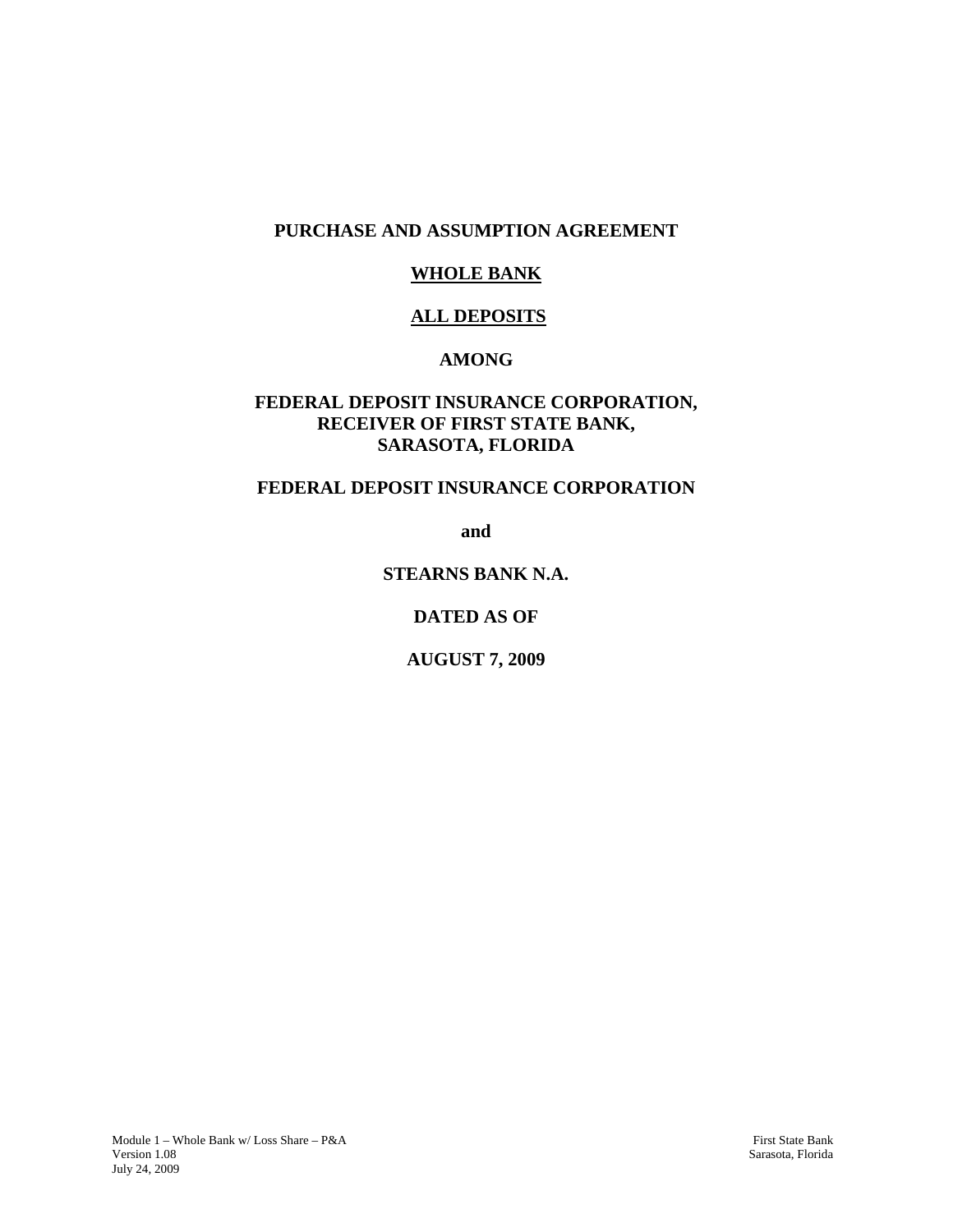# **TABLE OF CONTENTS**

| <b>TABLE OF CONTENTS</b> |                                                       |  |  |  |
|--------------------------|-------------------------------------------------------|--|--|--|
| <b>ARTICLE I</b>         |                                                       |  |  |  |
| <b>ARTICLE II</b>        |                                                       |  |  |  |
| 2.1                      |                                                       |  |  |  |
| 2.2                      |                                                       |  |  |  |
| 2.3                      |                                                       |  |  |  |
| 2.4                      |                                                       |  |  |  |
| <b>ARTICLE III</b>       |                                                       |  |  |  |
| 3.1                      |                                                       |  |  |  |
| 3.2                      |                                                       |  |  |  |
| 3.3                      | Manner of Conveyance; Limited Warranty;               |  |  |  |
|                          |                                                       |  |  |  |
| 3.4                      |                                                       |  |  |  |
| 3.5                      |                                                       |  |  |  |
| 3.6                      |                                                       |  |  |  |
| <b>ARTICLE IV</b>        | <b>ASSUMPTION OF CERTAIN DUTIES AND OBLIGATIONS16</b> |  |  |  |
| 4.1                      |                                                       |  |  |  |
| 4.2                      |                                                       |  |  |  |
| 4.3                      |                                                       |  |  |  |
| 4.4                      |                                                       |  |  |  |
| 4.5                      |                                                       |  |  |  |
| 4.6                      |                                                       |  |  |  |
| 4.7                      | Agreement with Respect to Leased Data                 |  |  |  |
|                          |                                                       |  |  |  |
| 4.8                      | Agreement with Respect to Certain                     |  |  |  |
|                          |                                                       |  |  |  |
| 4.9                      |                                                       |  |  |  |
| 4.10                     |                                                       |  |  |  |
| 4.11                     |                                                       |  |  |  |
| 4.12                     | Agreement with Respect to Continuation of Group       |  |  |  |
|                          |                                                       |  |  |  |
| 4.13                     |                                                       |  |  |  |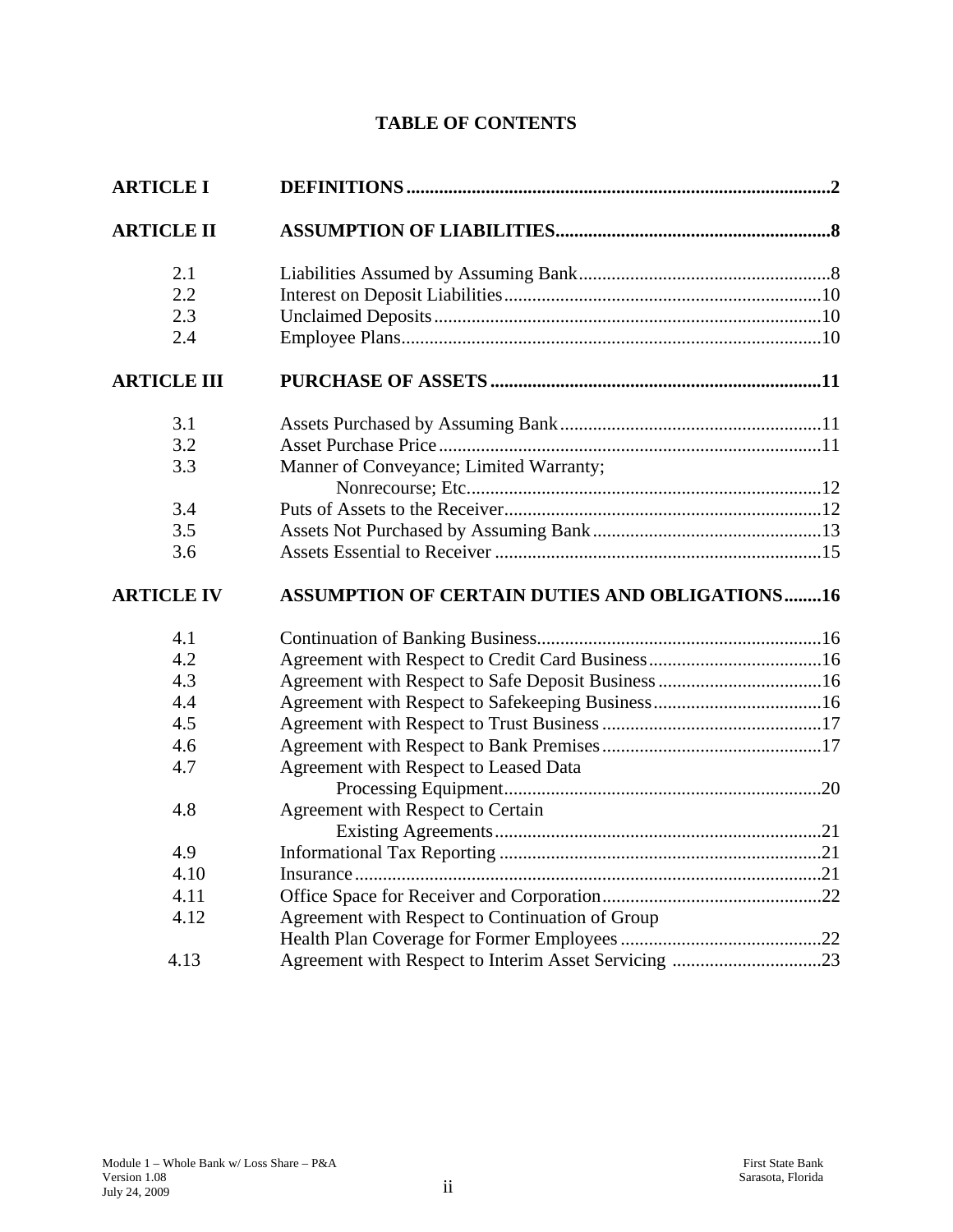| <b>ARTICLE V</b>    | DUTIES WITH RESPECT TO DEPOSITORS                     |  |
|---------------------|-------------------------------------------------------|--|
|                     |                                                       |  |
| 5.1                 |                                                       |  |
| 5.2                 |                                                       |  |
| 5.3                 |                                                       |  |
|                     |                                                       |  |
| <b>ARTICLE VI</b>   |                                                       |  |
| 6.1                 |                                                       |  |
| 6.2                 |                                                       |  |
| 6.3                 |                                                       |  |
| 6.4                 |                                                       |  |
| <b>ARTICLE VII</b>  |                                                       |  |
| <b>ARTICLE VIII</b> |                                                       |  |
| 8.1                 |                                                       |  |
| 8.2                 | Correction of Errors and Omissions; Other Liabilities |  |
| 8.3                 |                                                       |  |
| 8.4                 |                                                       |  |
| 8.5                 |                                                       |  |
| <b>ARTICLE IX</b>   |                                                       |  |
| 9.1                 |                                                       |  |
| 9.2                 |                                                       |  |
| 9.3                 |                                                       |  |
| 9.4                 |                                                       |  |
| 9.5                 |                                                       |  |
| 9.6                 | Proceedings with Respect to Certain Assets            |  |
|                     |                                                       |  |
| 9.7                 |                                                       |  |
| <b>ARTICLE X</b>    |                                                       |  |
| <b>ARTICLE XI</b>   | <b>REPRESENTATIONS AND WARRANTIES OF THE</b>          |  |
| <b>ARTICLE XII</b>  |                                                       |  |
| 12.1                |                                                       |  |
| 12.2                |                                                       |  |
| 12.3                |                                                       |  |
| 12.4                |                                                       |  |
| 12.5                |                                                       |  |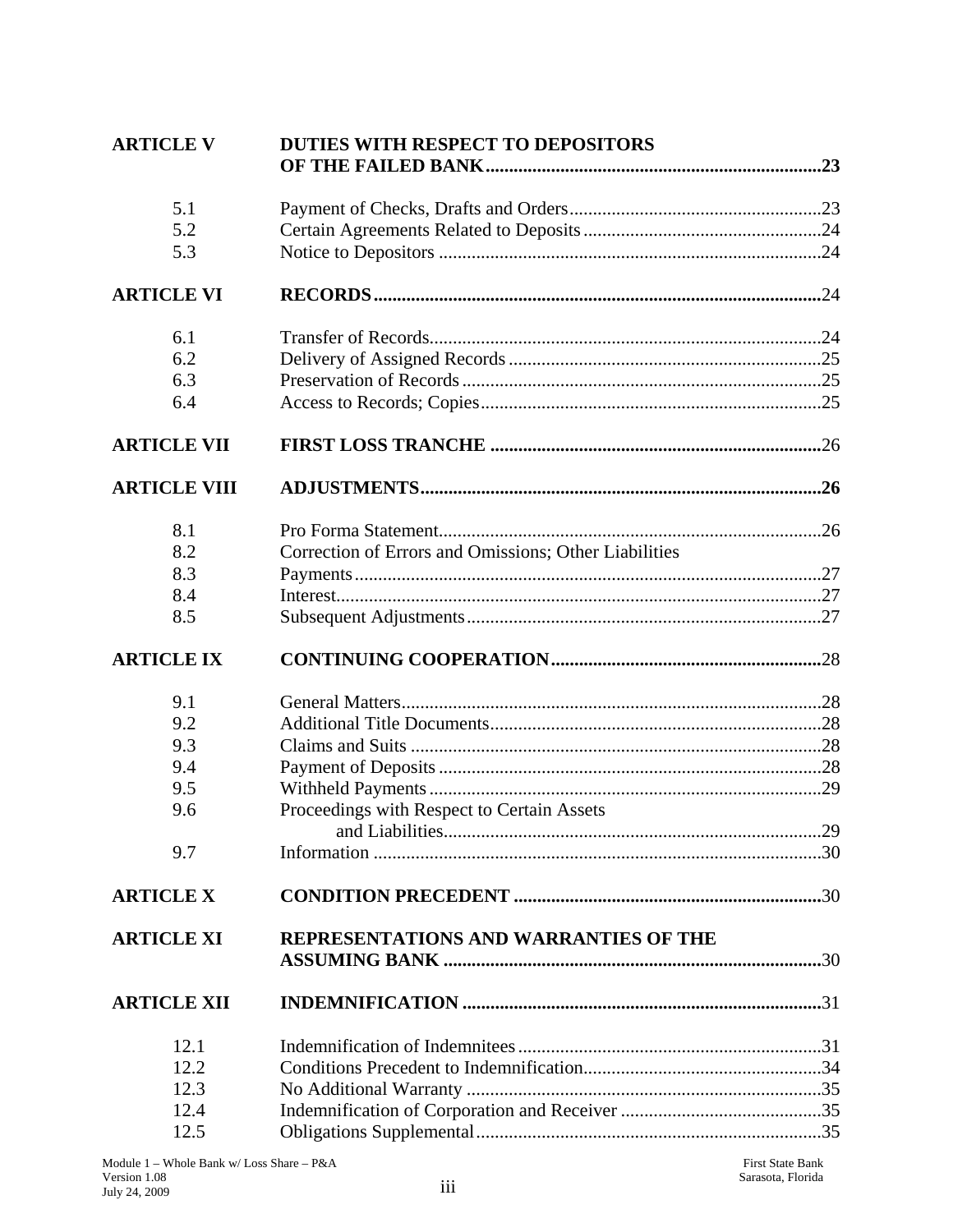| 12.6                |  |
|---------------------|--|
| 12.7                |  |
| 12.8                |  |
| <b>ARTICLE XIII</b> |  |
| 13.1                |  |
| 13.2                |  |
| 13.3                |  |
| 13.4                |  |
| 13.5                |  |
| 13.6                |  |
| 13.7                |  |
| 13.8                |  |
| 13.9                |  |
| 13.10               |  |
| 13.11               |  |
| 13.12               |  |
| 13.13               |  |
|                     |  |

# **SCHEDULES**

| 2.1    |  |
|--------|--|
| 2.1(a) |  |
| 3.1    |  |
| 3.2    |  |
| 3.5(l) |  |
| 4.15A  |  |
| 4.15B  |  |
| 7      |  |
|        |  |

# **EXHIBITS**

| 4.13  |  |
|-------|--|
| 4.15A |  |
| 4.15B |  |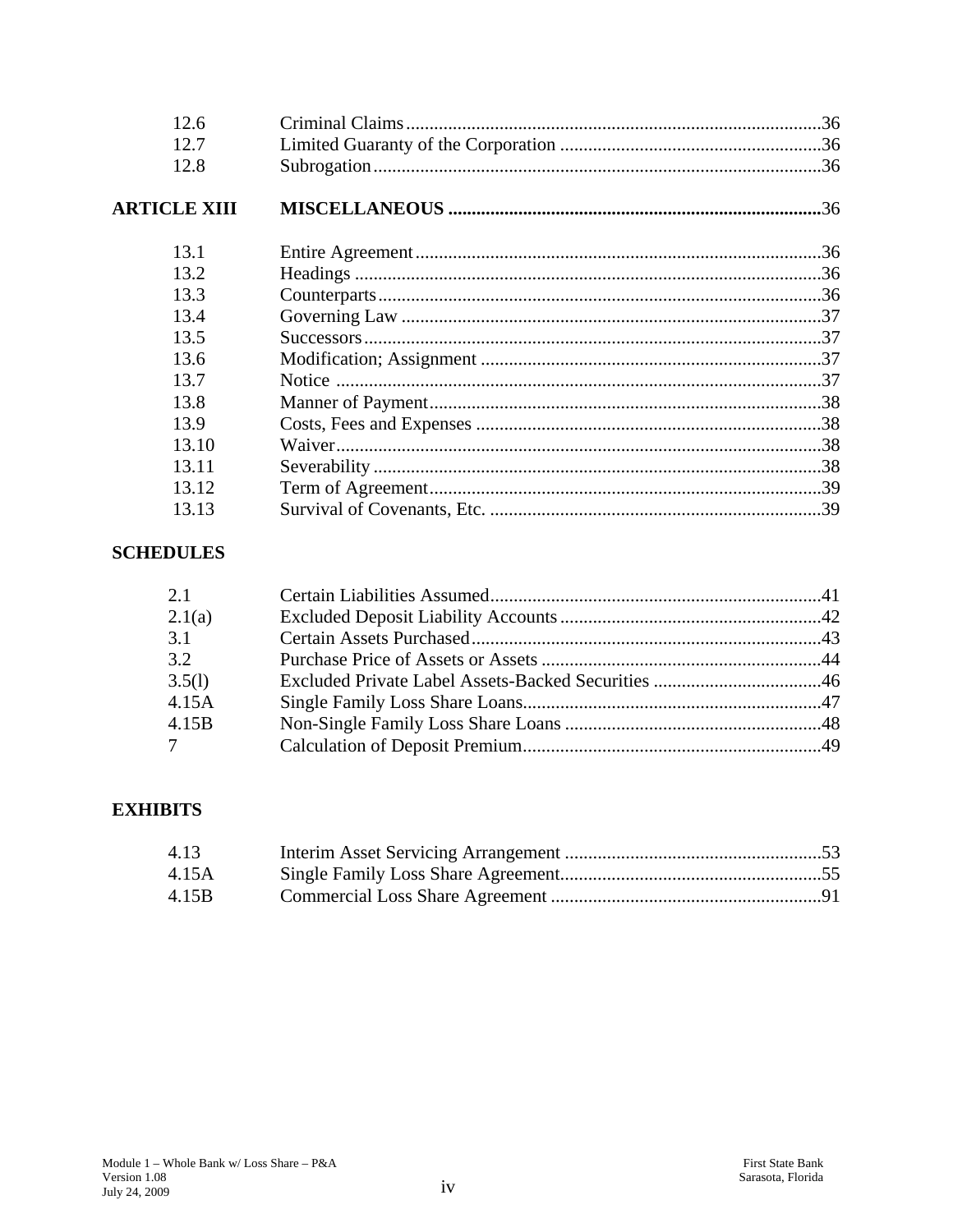#### **PURCHASE AND ASSUMPTION AGREEMENT**

# **WHOLE BANK**

# **ALL DEPOSITS**

**THIS AGREEMENT**, made and entered into as of the  $7<sup>th</sup>$  day of August, 2009, by and among the **FEDERAL DEPOSIT INSURANCE CORPORATION, RECEIVER of FIRST STATE BANK, SARASOTA, FLORIDA** (the "Receiver"), **STEARNS BANK N.A.,**  organized under the laws of the United States of America, and having its principal place of business in **St. CLOUD, MINNESOTA** (the "Assuming Bank"), and the **FEDERAL DEPOSIT INSURANCE CORPORATION**, organized under the laws of the United States of America and having its principal office in Washington, D.C., acting in its corporate capacity (the "Corporation").

### **WITNESSETH**:

**WHEREAS**, on Bank Closing, the Chartering Authority closed **FIRST STATE BANK**  (the "Failed Bank") pursuant to applicable law and the Corporation was appointed Receiver thereof; and

 **WHEREAS**, the Assuming Bank desires to purchase certain assets and assume certain deposit and other liabilities of the Failed Bank on the terms and conditions set forth in this Agreement; and

**WHEREAS**, pursuant to 12 U.S.C. Section 1823(c)(2)(A), the Corporation may provide assistance to the Assuming Bank to facilitate the transactions contemplated by this Agreement, which assistance may include indemnification pursuant to Article XII; and

**WHEREAS**, the Board of Directors of the Corporation (the "Board") has determined to provide assistance to the Assuming Bank on the terms and subject to the conditions set forth in this Agreement; and

**WHEREAS**, the Board has determined pursuant to 12 U.S.C. Section  $1823(c)(4)(A)$  that such assistance is necessary to meet the obligation of the Corporation to provide insurance coverage for the insured deposits in the Failed Bank.

 **NOW THEREFORE**, in consideration of the mutual promises herein set forth and other valuable consideration, the parties hereto agree as follows: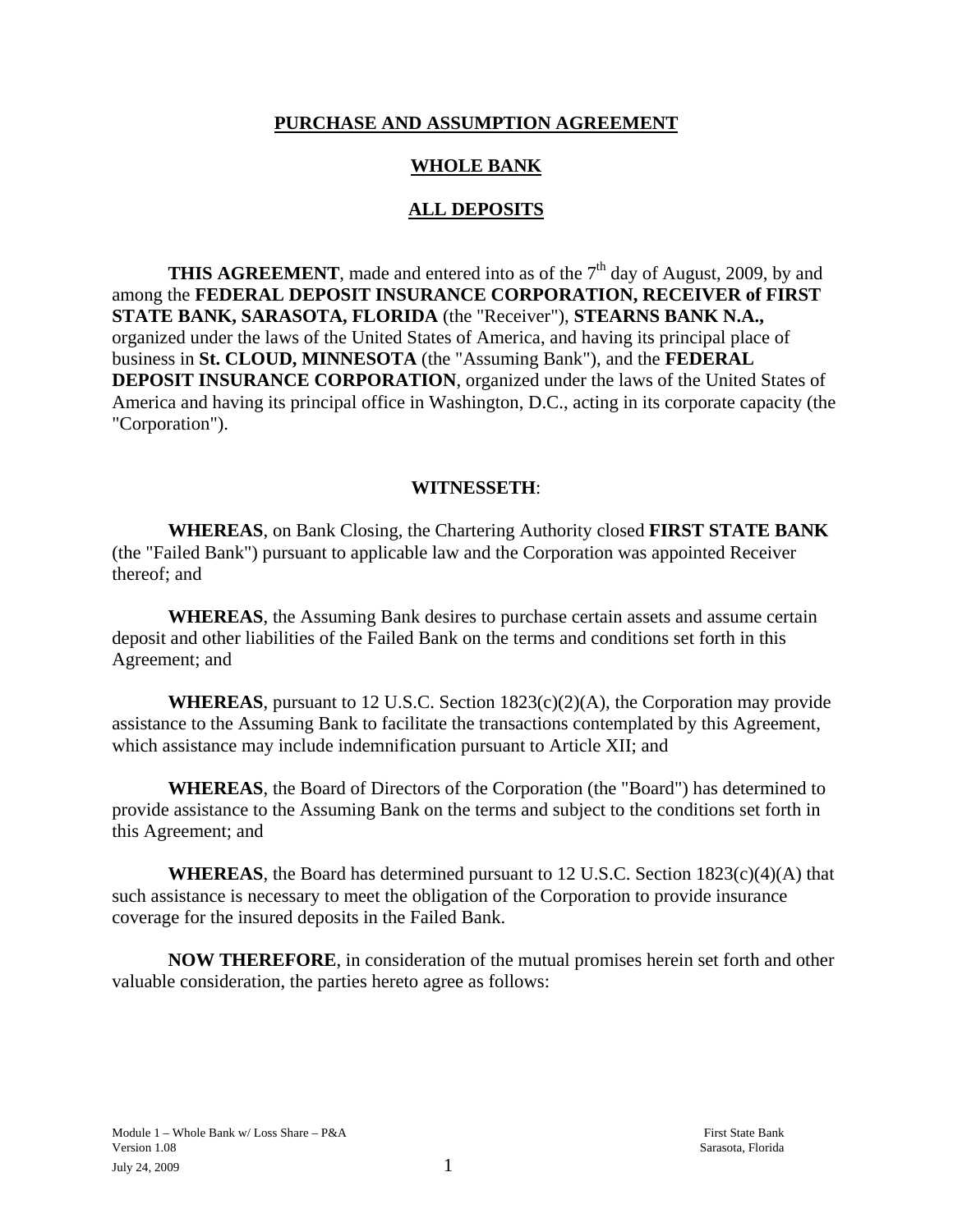## <span id="page-5-0"></span>  **DEFINITIONSARTICLE I**

Capitalized terms used in this Agreement shall have the meanings set forth in this Article I, or elsewhere in this Agreement. As used herein, words imparting the singular include the plural and vice versa.

**"Accounting Records"** means the general ledger and subsidiary ledgers and supporting schedules which support the general ledger balances.

**"Acquired Subsidiaries"** means Subsidiaries of the Failed Bank acquired pursuant to Section 3.1.

**"Affiliate"** of any Person means any director, officer, or employee of that Person and any other Person (i) who is directly or indirectly controlling, or controlled by, or under direct or indirect common control with, such Person, or (ii) who is an affiliate of such Person as the term "affiliate" is defined in Section 2 of the Bank Holding Company Act of 1956, as amended, 12 U.S.C. Section 1841.

**"Agreement"** means this Purchase and Assumption Agreement by and among the Assuming Bank, the Corporation and the Receiver, as amended or otherwise modified from time to time.

**"Assets"** means all assets of the Failed Bank purchased pursuant to Section 3.1. Assets owned by Subsidiaries of the Failed Bank are not "Assets" within the meaning of this definition.

**"Assumed Deposits"** means Deposits.

**"Bank Closing"** means the close of business of the Failed Bank on the date on which the Chartering Authority closed such institution.

**"Bank Premises"** means the banking houses, drive-in banking facilities, and teller facilities (staffed or automated) together with appurtenant parking, storage and service facilities and structures connecting remote facilities to banking houses, and land on which the foregoing are located, that are owned or leased by the Failed Bank and that have formerly been utilized, are currently utilized, or are intended to be utilized in the future by the Failed Bank as shown on the Accounting Record of the Failed Bank as of Bank Closing.

**"Book Value"** means, with respect to any Asset and any Liability Assumed, the dollar amount thereof stated on the Accounting Records of the Failed Bank. The Book Value of any item shall be determined as of Bank Closing after adjustments made by the Receiver for differences in accounts, suspense items, unposted debits and credits, and other similar adjustments or corrections and for setoffs, whether voluntary or involuntary. The Book Value of a Subsidiary of the Failed Bank acquired by the Assuming Bank shall be determined from the investment in subsidiary and related accounts on the "bank only" (unconsolidated) balance sheet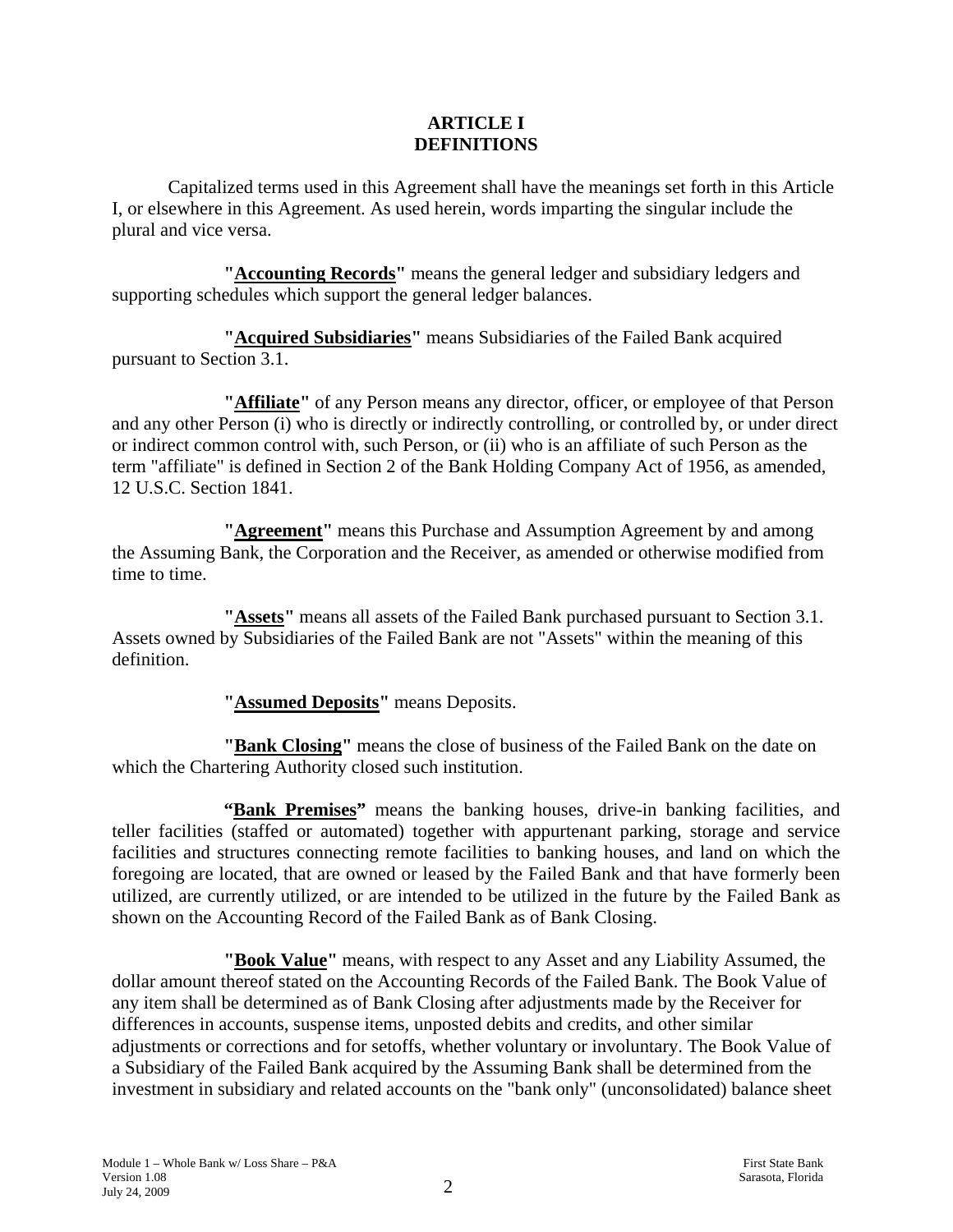<span id="page-6-0"></span>of the Failed Bank based on the equity method of accounting. Without limiting the generality of the foregoing, (i) the Book Value of a Liability Assumed shall include all accrued and unpaid interest thereon as of Bank Closing, and (ii) the Book Value of a Loan shall reflect adjustments for earned interest, or unearned interest (as it relates to the "rule of 78s" or add-on-interest loans, as applicable), if any, as of Bank Closing, adjustments for the portion of earned or unearned loan-related credit life and/or disability insurance premiums, if any, attributable to the Failed Bank as of Bank Closing, and adjustments for Failed Bank Advances, if any, in each case as determined for financial reporting purposes. The Book Value of an Asset shall not include any adjustment for loan premiums, discounts or any related deferred income, fees or expenses, or general or specific reserves on the Accounting Records of the Failed Bank.

**"Business Day"** means a day other than a Saturday, Sunday, Federal legal holiday or legal holiday under the laws of the State where the Failed Bank is located, or a day on which the principal office of the Corporation is closed.

**"Chartering Authority"** means (i) with respect to a national bank, the Office of the Comptroller of the Currency, (ii) with respect to a Federal savings association or savings bank, the Office of Thrift Supervision, (iii) with respect to a bank or savings institution chartered by a State, the agency of such State charged with primary responsibility for regulating and/or closing banks or savings institutions, as the case may be, (iv) the Corporation in accordance with 12 U.S.C. Section 1821(c), with regard to self appointment, or (v) the appropriate Federal banking agency in accordance with 12 U.S.C. 1821(c)(9).

**"Commitment"** means the unfunded portion of a line of credit or other commitment reflected on the books and records of the Failed Bank to make an extension of credit (or additional advances with respect to a Loan) that was legally binding on the Failed Bank as of Bank Closing, other than extensions of credit pursuant to the credit card business and overdraft protection plans of the Failed Bank, if any.

**"Credit Documents"** mean the agreements, instruments, certificates or other documents at any time evidencing or otherwise relating to, governing or executed in connection with or as security for, a Loan, including without limitation notes, bonds, loan agreements, letter of credit applications, lease financing contracts, banker's acceptances, drafts, interest protection agreements, currency exchange agreements, repurchase agreements, reverse repurchase agreements, guarantees, deeds of trust, mortgages, assignments, security agreements, pledges, subordination or priority agreements, lien priority agreements, undertakings, security instruments, certificates, documents, legal opinions, participation agreements and intercreditor agreements, and all amendments, modifications, renewals, extensions, rearrangements, and substitutions with respect to any of the foregoing.

**"Credit File"** means all Credit Documents and all other credit, collateral, or insurance documents in the possession or custody of the Assuming Bank, or any of its Subsidiaries or Affiliates, relating to an Asset or a Loan included in a Put Notice, or copies of any thereof.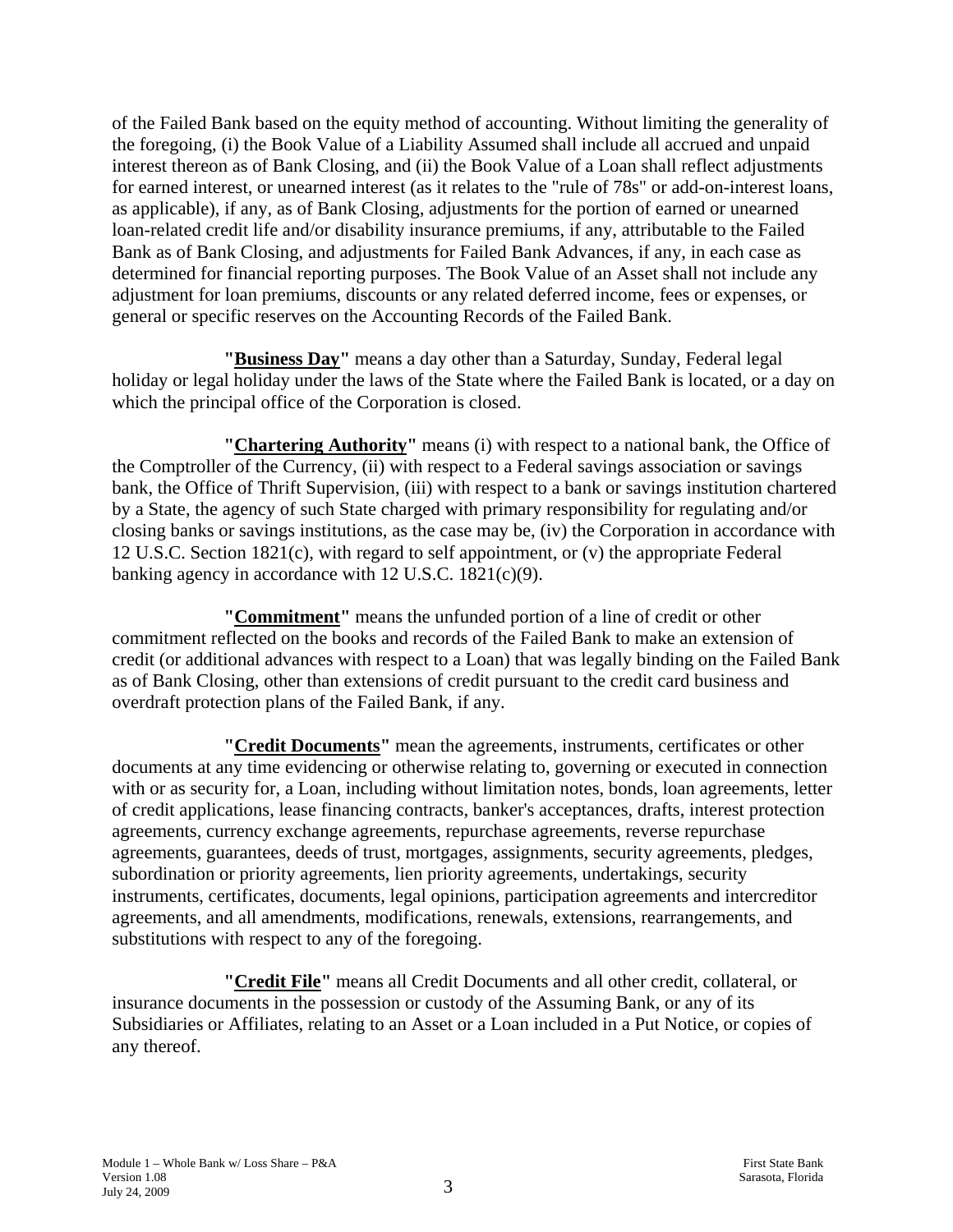<span id="page-7-0"></span> **"Data Processing Lease"** means any lease or licensing agreement, binding on the Failed Bank as of Bank Closing, the subject of which is data processing equipment or computer hardware or software used in connection with data processing activities. A lease or licensing agreement for computer software used in connection with data processing activities shall constitute a Data Processing Lease regardless of whether such lease or licensing agreement also covers data processing equipment.

**"Deposit"** means a deposit as defined in 12 U.S.C. Section 1813(l), including without limitation, outstanding cashier's checks and other official checks and all uncollected items included in the depositors' balances and credited on the books and records of the Failed Bank; provided, that the term "Deposit" shall not include all or any portion of those deposit balances which, in the discretion of the Receiver or the Corporation, (i) may be required to satisfy it for any liquidated or contingent liability of any depositor arising from an unauthorized or unlawful transaction, or (ii) may be needed to provide payment of any liability of any depositor to the Failed Bank or the Receiver, including the liability of any depositor as a director or officer of the Failed Bank, whether or not the amount of the liability is or can be determined as of Bank Closing.

**"Equity Adjustment"** means the dollar amount resulting by subtracting the Book Value, as of Bank Closing, of all Liabilities Assumed under this Agreement by the Assuming Bank from the purchase price, as determined in accordance with this Agreement, as of Bank Closing, of all Assets acquired under this Agreement by the Assuming Bank, which may be a positive or a negative number.

**"Failed Bank Advances"** means the total sums paid by the Failed Bank to (i) protect its lien position, (ii) pay ad valorem taxes and hazard insurance, and (iii) pay credit life insurance, accident and health insurance, and vendor's single interest insurance.

**"Fair Market Value"** means (i)(a) "Market Value" as defined in the regulation prescribing the standards for real estate appraisals used in federally related transactions, 12 C.F.R. § 323.2(g), and accordingly shall mean the most probable price which a property should bring in a competitive and open market under all conditions requisite to a fair sale, the buyer and seller each acting prudently and knowledgeably, and assuming the price is not affected by undue stimulus. Implicit in this definition is the consummation of a sale as of a specified date and the passing of title from seller to buyer under conditions whereby:

(1) Buyer and seller are typically motivated;

(2) Both parties are well informed or well advised, and acting in what they consider their own best interests;

(3) A reasonable time is allowed for exposure in the open market;

(4) Payment is made in terms of cash in U.S. dollars or in terms of financial arrangements comparable thereto; and

(5) The price represents the normal consideration for the property sold unaffected by special or creative financing or sales concessions granted by anyone associated with the sale;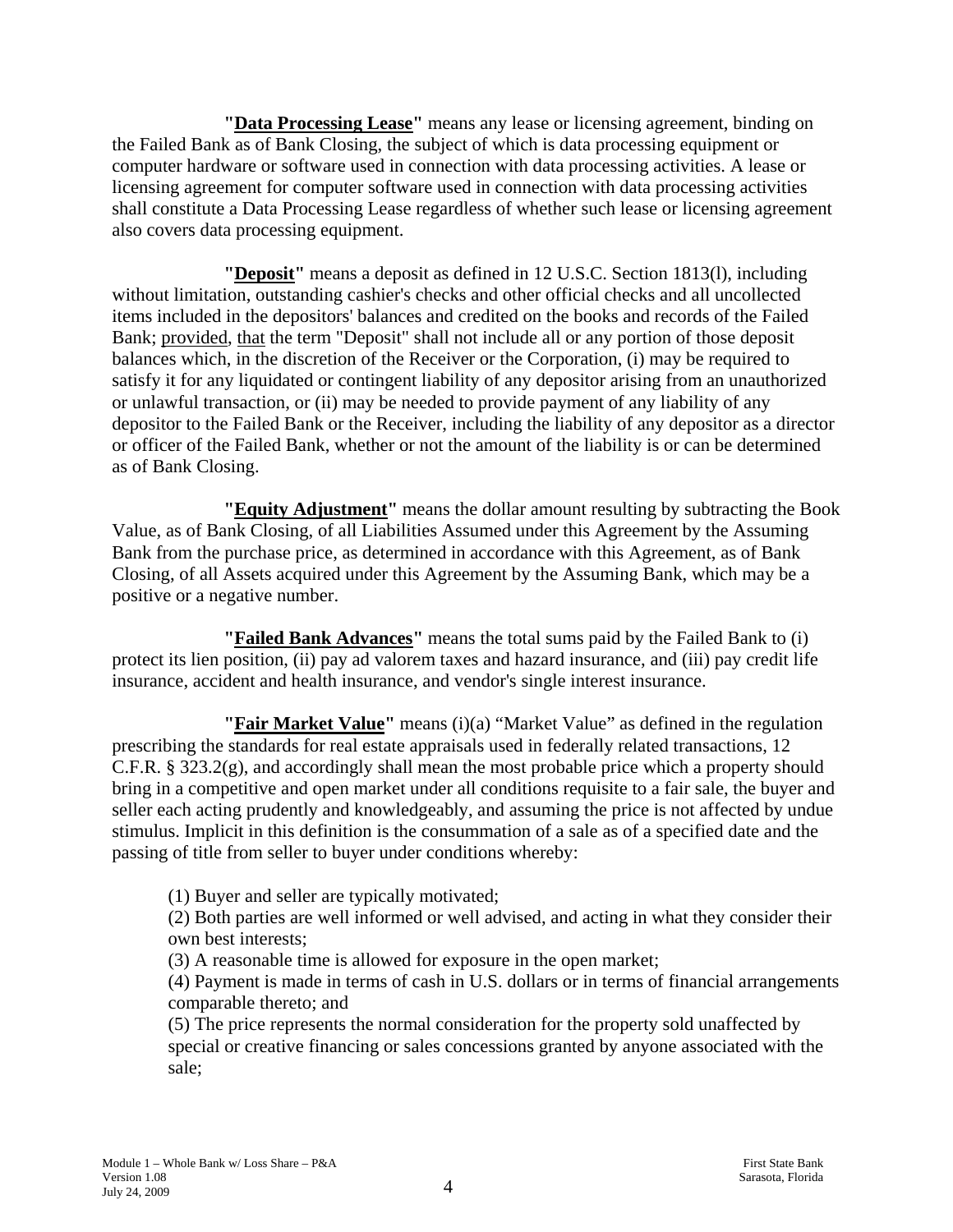as determined as of Bank Closing by an appraiser chosen by the Assuming Bank from a list of acceptable appraisers provided by the Receiver; any costs and fees associated with such determination shall be shared equally by the Receiver and the Assuming Bank, and (b) which, with respect to Bank Premises (to the extent, if any, that Bank Premises are purchased utilizing this valuation method), shall be determined not later than sixty (60) days after Bank Closing by an appraiser selected by the Receiver and the Assuming Bank within seven (7) days after Bank Closing; or (ii) with respect to property other than Bank Premises purchased utilizing this valuation method, the price therefore as established by the Receiver and agreed to by the Assuming Bank, or in the absence of such agreement, as determined in accordance with clause  $(i)(a)$  above.

"**First Loss Tranche**" means the dollar amount of liability that the Assuming Bank will incur prior to the commencement of loss sharing, which is the sum of (i) the Assuming Bank's asset premium (discount) bid, as reflected on the Assuming Bank's bid form, plus (ii) the Assuming Bank's Deposit premium bid, as reflected on the Assuming Bank's bid form, plus (iii) the Equity Adjustment. The First Loss Tranche may be a positive or negative number.

"**Fixtures**" means those leasehold improvements, additions, alterations and installations constituting all or a part of Bank Premises and which were acquired, added, built, installed or purchased at the expense of the Failed Bank, regardless of the holder of legal title thereto as of Bank Closing.

**"Furniture and Equipment"** means the furniture and equipment, other than motor vehicles, leased or owned by the Failed Bank and reflected on the books of the Failed Bank as of Bank Closing, including without limitation automated teller machines, carpeting, furniture, office machinery (including personal computers), shelving, office supplies, telephone, surveillance, security systems and artwork. Motor vehicles shall be considered other assets and pass at Book Value.

**"Indemnitees"** means, except as provided in paragraph (k) of Section 12.1, (i) the Assuming Bank, (ii) the Subsidiaries and Affiliates of the Assuming Bank other than any Subsidiaries or Affiliates of the Failed Bank that are or become Subsidiaries or Affiliates of the Assuming Bank, and (iii) the directors, officers, employees and agents of the Assuming Bank and its Subsidiaries and Affiliates who are not also present or former directors, officers, employees or agents of the Failed Bank or of any Subsidiary or Affiliate of the Failed Bank.

**"Information Package"** means the most recent compilation of financial and other data with respect to the Failed Bank, including any amendments or supplements thereto, provided to the Assuming Bank by the Corporation on the web site used by the Corporation to market the Failed Bank to potential acquirers.

**"Legal Balance"** means the amount of indebtedness legally owed by an Obligor with respect to a Loan, including principal and accrued and unpaid interest, late fees, attorneys' fees and expenses, taxes, insurance premiums, and similar charges, if any.

 **"Liabilities Assumed"** has the meaning provided in Section 2.1.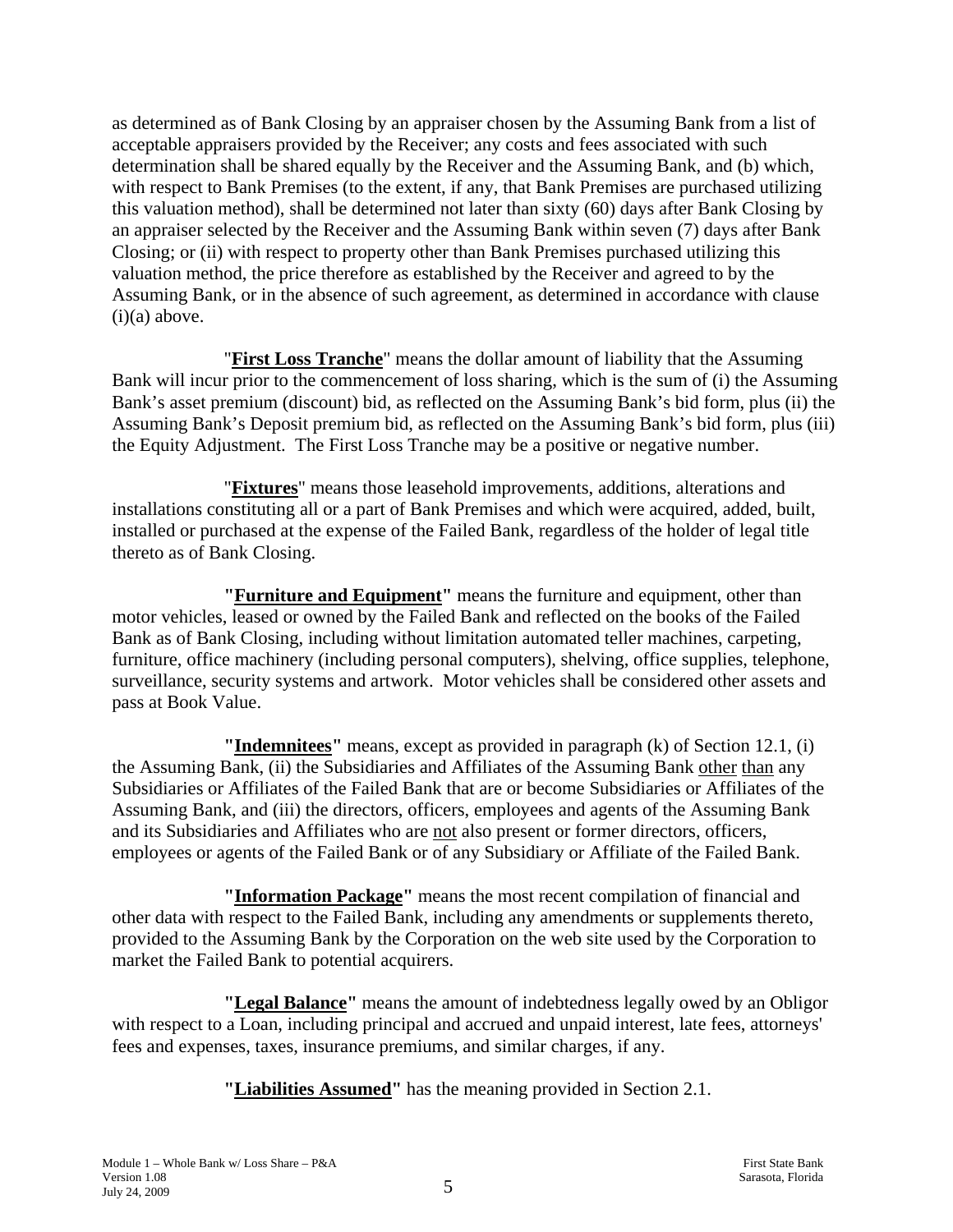**"Lien"** means any mortgage, lien, pledge, charge, assignment for security purposes, security interest, or encumbrance of any kind with respect to an Asset, including any conditional sale agreement or capital lease or other title retention agreement relating to such Asset.

**"Loans"** means all of the following owed to or held by the Failed Bank as of Bank Closing:

(i) loans (including loans which have been charged off the Accounting Records of the Failed Bank in whole or in part prior to June 5, 2009), participation agreements, interests in participations, overdrafts of customers (including but not limited to overdrafts made pursuant to an overdraft protection plan or similar extensions of credit in connection with a deposit account), revolving commercial lines of credit, home equity lines of credit, Commitments, United States and/or State-guaranteed student loans, and lease financing contracts;

(ii) all Liens, rights (including rights of set-off), remedies, powers, privileges, demands, claims, priorities, equities and benefits owned or held by, or accruing or to accrue to or for the benefit of, the holder of the obligations or instruments referred to in clause (i) above, including but not limited to those arising under or based upon Credit Documents, casualty insurance policies and binders, standby letters of credit, mortgagee title insurance policies and binders, payment bonds and performance bonds at any time and from time to time existing with respect to any of the obligations or instruments referred to in clause (i) above; and

(iii) all amendments, modifications, renewals, extensions, refinancings, and refundings of or for any of the foregoing.

**"Obligor"** means each Person liable for the full or partial payment or performance of any Loan, whether such Person is obligated directly, indirectly, primarily, secondarily, jointly, or severally.

**"Other Real Estate"** means all interests in real estate (other than Bank Premises and Fixtures), including but not limited to mineral rights, leasehold rights, condominium and cooperative interests, air rights and development rights that are owned by the Failed Bank.

**"Person"** means any individual, corporation, partnership, joint venture, association, joint-stock company, trust, unincorporated organization, or government or any agency or political subdivision thereof, excluding the Corporation.

**"Primary Indemnitor"** means any Person (other than the Assuming Bank or any of its Affiliates) who is obligated to indemnify or insure, or otherwise make payments (including payments on account of claims made against) to or on behalf of any Person in connection with the claims covered under Article XII, including without limitation any insurer issuing any directors and officers liability policy or any Person issuing a financial institution bond or banker's blanket bond.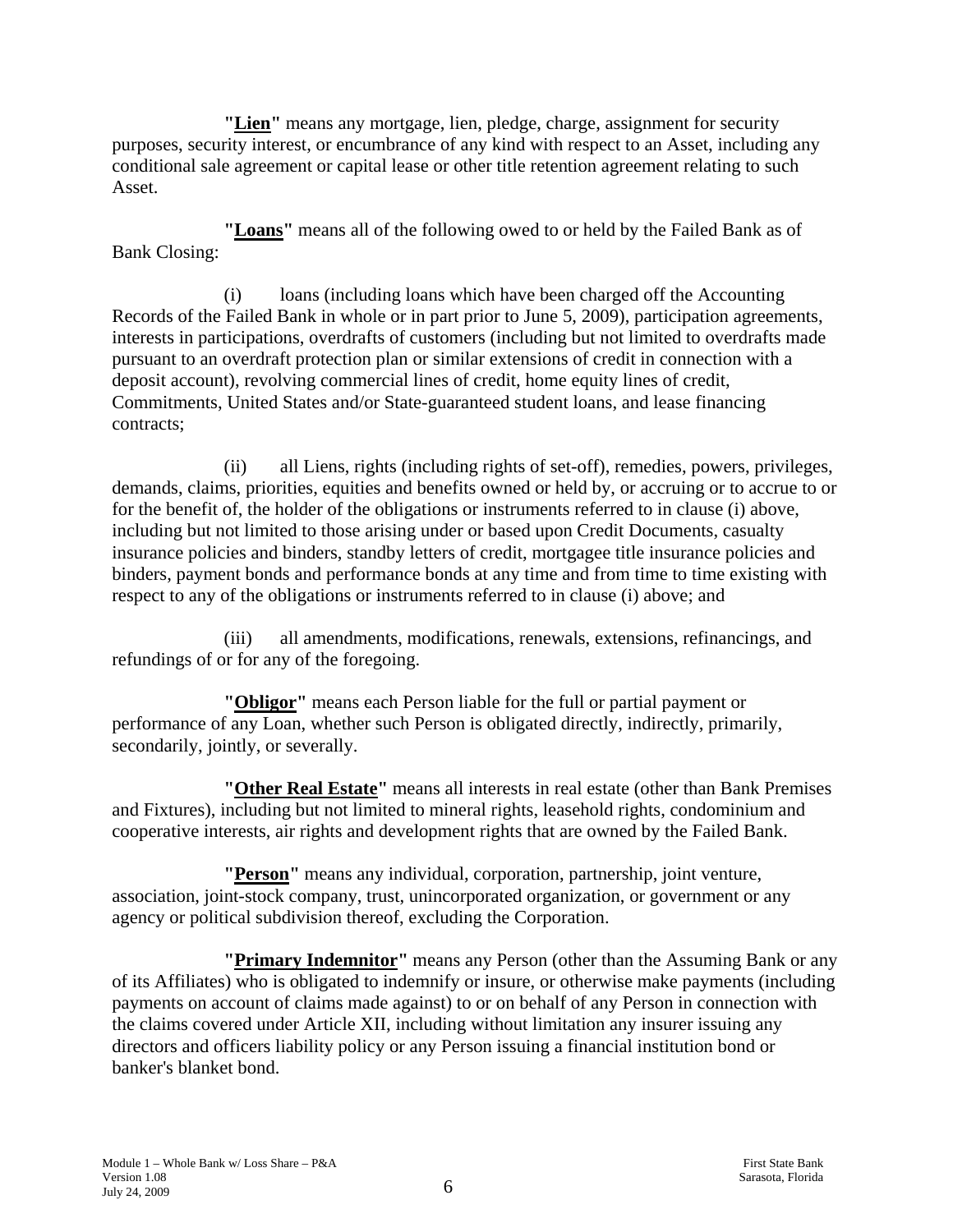**"Proforma"** means producing a balance sheet that reflects a reasonably accurate financial statement of the Failed bank through the date of closing. The Proforma financial statements serve as a basis for the opening entries of both the Assuming Bank and the Receiver.

**"Put Date"** has the meaning provided in Section 3.4.

**"Put Notice"** has the meaning provided in Section 3.4.

**"Qualified Financial Contract"** means a qualified financial contract as defined in 12 U.S.C. Section 1821(e)(8)(D).

**"Record"** means any document, microfiche, microfilm and computer records (including but not limited to magnetic tape, disc storage, card forms and printed copy) of the Failed Bank generated or maintained by the Failed Bank that is owned by or in the possession of the Receiver at Bank Closing.

**"Related Liability"** with respect to any Asset means any liability existing and reflected on the Accounting Records of the Failed Bank as of Bank Closing for (i) indebtedness secured by mortgages, deeds of trust, chattel mortgages, security interests or other liens on or affecting such Asset, (ii) ad valorem taxes applicable to such Asset, and (iii) any other obligation determined by the Receiver to be directly related to such Asset.

**"Related Liability Amount"** with respect to any Related Liability on the books of the Assuming Bank, means the amount of such Related Liability as stated on the Accounting Records of the Assuming Bank (as maintained in accordance with generally accepted accounting principles) as of the date as of which the Related Liability Amount is being determined. With respect to a liability that relates to more than one asset, the amount of such Related Liability shall be allocated among such assets for the purpose of determining the Related Liability Amount with respect to any one of such assets. Such allocation shall be made by specific allocation, where determinable, and otherwise shall be pro rata based upon the dollar amount of such assets stated on the Accounting Records of the entity that owns such asset.

 **"Repurchase Price"** means, with respect to any Loan the Book Value, adjusted to reflect changes to Book Value after Bank Closing, plus (i) any advances and interest on such Loan after Bank Closing, minus (ii) the total of amounts received by the Assuming Bank for such Loan, regardless of how applied, after Bank Closing, plus (iii) advances made by Assuming Bank, plus (iv) total disbursements of principal made by Receiver that are not included in the Book Value.

**"Safe Deposit Boxes"** means the safe deposit boxes of the Failed Bank, if any, including the removable safe deposit boxes and safe deposit stacks in the Failed Bank's vault(s), all rights and benefits under rental agreements with respect to such safe deposit boxes, and all keys and combinations thereto.

**"Settlement Date"** means the first Business Day immediately prior to the day which is one hundred eighty (180) days after Bank Closing, or such other date prior thereto as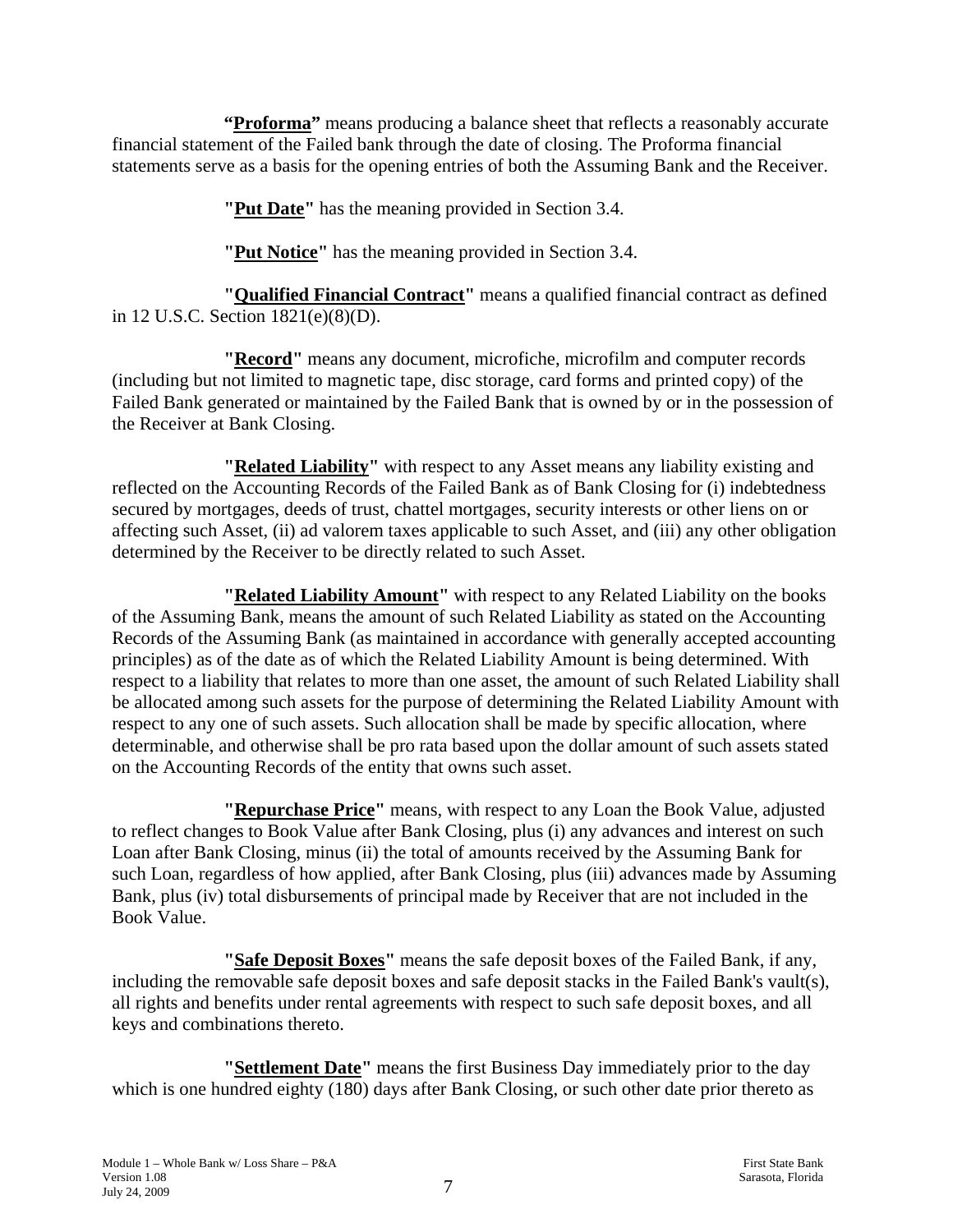may be agreed upon by the Receiver and the Assuming Bank. The Receiver, in its discretion, may extend the Settlement Date.

**"Settlement Interest Rate"** means, for the first calendar quarter or portion thereof during which interest accrues, the rate determined by the Receiver to be equal to the equivalent coupon issue yield on twenty-six (26)-week United States Treasury Bills in effect as of Bank Closing as published in The Wall Street Journal; provided, that if no such equivalent coupon issue yield is available as of Bank Closing, the equivalent coupon issue yield for such Treasury Bills most recently published in The Wall Street Journal prior to Bank Closing shall be used. Thereafter, the rate shall be adjusted to the rate determined by the Receiver to be equal to the equivalent coupon issue yield on such Treasury Bills in effect as of the first day of each succeeding calendar quarter during which interest accrues as published in The Wall Street Journal.

**"Subsidiary"** has the meaning set forth in Section 3(w)(4) of the Federal Deposit Insurance Act, 12 U.S.C. Section 1813(w)(4), as amended.

# **ARTICLE II ASSUMPTION OF LIABILITIES**

 **2.1 Liabilities Assumed by Assuming Bank.** The Assuming Bank expressly assumes at Book Value (subject to adjustment pursuant to Article VIII) and agrees to pay, perform, and discharge all of the following liabilities of the Failed Bank as of Bank Closing, except as otherwise provided in this Agreement (such liabilities referred to as "Liabilities Assumed"):

> (a) Assumed Deposits, except those Deposits specifically listed on Schedule 2.1(a); provided, that as to any Deposits of public money which are Assumed Deposits, the Assuming Bank agrees to properly secure such Deposits with such of the Assets as appropriate which, prior to Bank Closing, were pledged as security therefor by the Failed Bank, or with assets of the Assuming Bank, if such securing Assets, if any, are insufficient to properly secure such Deposits;

(b) liabilities for indebtedness secured by mortgages, deeds of trust, chattel mortgages, security interests or other liens on or affecting any Assets, if any; provided, that the assumption of any liability pursuant to this paragraph shall be limited to the market value of the Assets securing such liability as determined by the Receiver;

(c) borrowings from Federal Reserve Banks and Federal Home Loan Banks, if any, provided, that the assumption of any liability pursuant to this paragraph shall be limited to the market value of the assets securing such liability as determined by the Receiver; and overdrafts, debit balances, service charges, reclamations, and adjustments to accounts with the Federal Reserve Banks as reflected on the books and records of any such Federal Reserve Bank within ninety (90) days after Bank Closing, if any;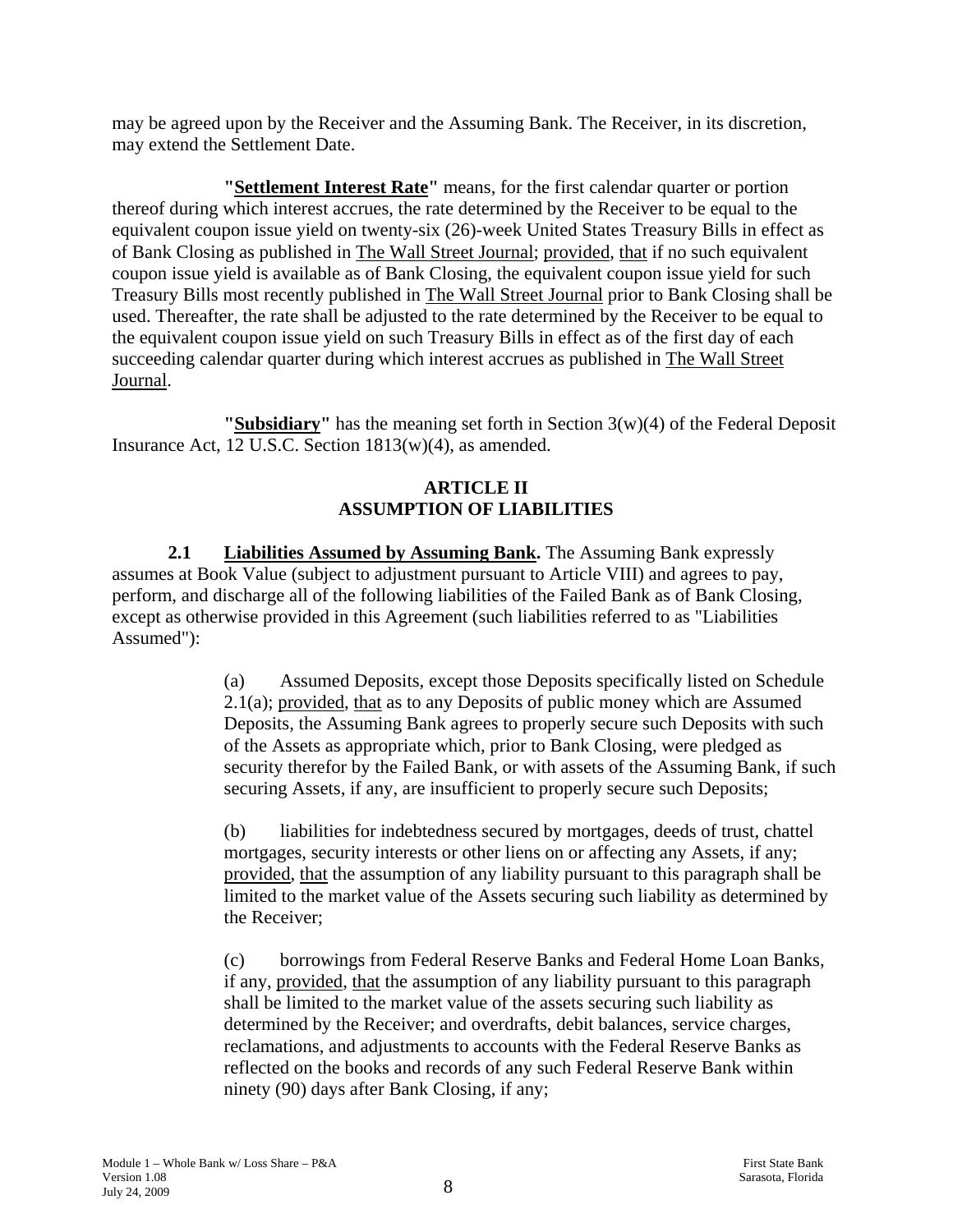(d) ad valorem taxes applicable to any Asset, if any; provided, that the assumption of any ad valorem taxes pursuant to this paragraph shall be limited to an amount equal to the market value of the Asset to which such taxes apply as determined by the Receiver;

(e) liabilities, if any, for federal funds purchased, repurchase agreements and overdrafts in accounts maintained with other depository institutions (including any accrued and unpaid interest thereon computed to and including Bank Closing); provided, that the assumption of any liability pursuant to this paragraph shall be limited to the market value of the Assets securing such liability as determined by the Receiver;

(f) United States Treasury tax and loan note option accounts, if any;

(g) liabilities for any acceptance or commercial letter of credit (other than "standby letters of credit" as defined in 12 C.F.R. Section 337.2(a)); provided, that the assumption of any liability pursuant to this paragraph shall be limited to the market value of the Assets securing such liability as determined by the Receiver;

(h) duties and obligations assumed pursuant to this Agreement including without limitation those relating to the Failed Bank's credit card business, overdraft protection plans, safe deposit business, safekeeping business or trust business, if any;

(i) liabilities, if any, for Commitments;

(j) liabilities, if any, for amounts owed to any Subsidiary of the Failed Bank acquired under Section 3.1;

(k) liabilities, if any, with respect to Qualified Financial Contracts;

(l) duties and obligations under any contract pursuant to which the Failed Bank provides mortgage servicing for others, or mortgage servicing is provided to the Failed Bank by others; and

(m) all asset-related offensive litigation liabilities and all asset-related defensive litigation liabilities, but only to the extent such liabilities relate to assets subject to a loss share agreement, and provided that all other defensive litigation and any class actions with respect to credit card business are retained by the Receiver.

Schedule 2.1 attached hereto and incorporated herein sets forth certain categories of Liabilities Assumed and the aggregate Book Value of the Liabilities Assumed in such categories. Such schedule is based upon the best information available to the Receiver and may be adjusted as provided in Article VIII.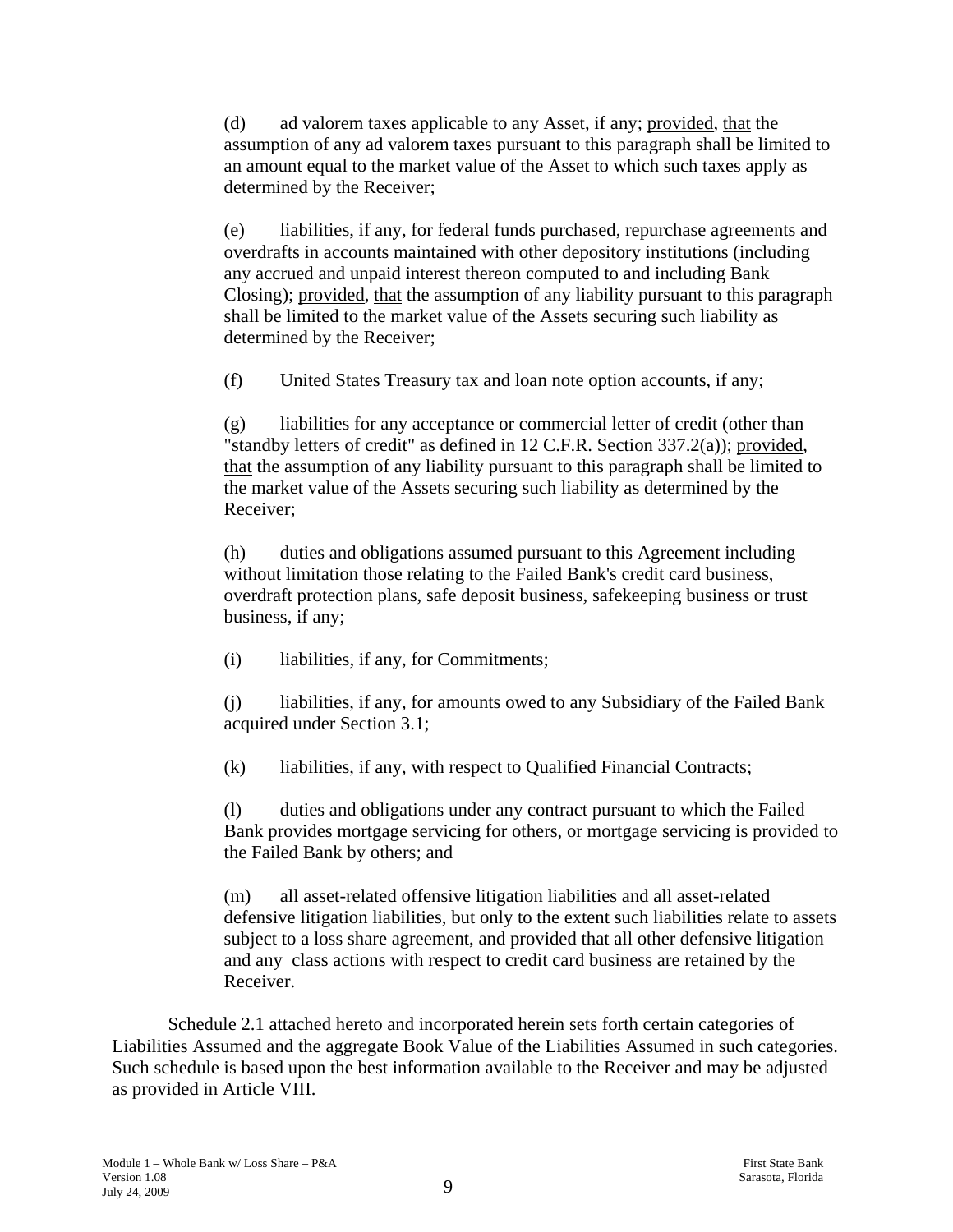**2.2** Interest on Deposit Liabilities. The Assuming Bank agrees that, from and after Bank Closing, it will accrue and pay interest on Deposit liabilities assumed pursuant to Section 2.1 at a rate(s) it shall determine; provided, that for non-transaction Deposit liabilities such rate(s) shall not be less than the lowest rate offered by the Assuming Bank to its depositors for non-transaction deposit accounts. The Assuming Bank shall permit each depositor to withdraw, without penalty for early withdrawal, all or any portion of such depositor's Deposit, whether or not the Assuming Bank elects to pay interest in accordance with any deposit agreement formerly existing between the Failed Bank and such depositor; and further provided, that if such Deposit has been pledged to secure an obligation of the depositor or other party, any withdrawal thereof shall be subject to the terms of the agreement governing such pledge. The Assuming Bank shall give notice to such depositors as provided in Section 5.3 of the rate(s) of interest which it has determined to pay and of such withdrawal rights.

**2.3 Unclaimed Deposits.** Fifteen (15) months following the Bank Closing Date, the Assuming Bank will provide the Receiver a listing of all deposit accounts, including the type of account, not claimed by the depositor. The Receiver will review the list and authorize the Assuming Bank to act on behalf of the Receiver to send a "Final Legal Notice" to the owner(s) of the unclaimed deposits reminding them of the need to claim or arrange to continue their account(s) with the Assuming Bank. The Assuming Bank will send the "Final Legal Notice" to the depositors within thirty (30) days following notification of the Receiver's authorization. The Assuming Bank will prepare an Affidavit of Mailing and will forward the Affidavit of Mailing to the Receiver after mailing out the "Final Legal Notice" to the owner(s) of unclaimed deposit accounts.

If, within eighteen (18) months after Bank Closing, any depositor of the Failed Bank does not claim or arrange to continue such depositor's Deposit assumed pursuant to Section 2.1 at the Assuming Bank, the Assuming Bank shall, within fifteen (15) Business Days after the end of such eighteen (18) month period, (i) refund to the Receiver the full amount of each such deposit (without reduction for service charges), (ii) provide to the Receiver a schedule of all such refunded Deposits in such form as may be prescribed by the Receiver, and (iii) assign, transfer, convey, and deliver to the Receiver, all right, title, and interest of the Assuming Bank in and to the Records previously transferred to the Assuming Bank and other records generated or maintained by the Assuming Bank pertaining to such Deposits. During such eighteen (18) month period, at the request of the Receiver, the Assuming Bank promptly shall provide to the Receiver schedules of unclaimed deposits in such form as may be prescribed by the Receiver.

**2.4 Employee Plans.** Except as provided in Section 4.12, the Assuming Bank shall have no liabilities, obligations or responsibilities under the Failed Bank's health care, bonus, vacation, pension, profit sharing, deferred compensation, 401K or stock purchase plans, or similar plans, if any, unless the Receiver and the Assuming Bank agree otherwise subsequent to the date of this Agreement.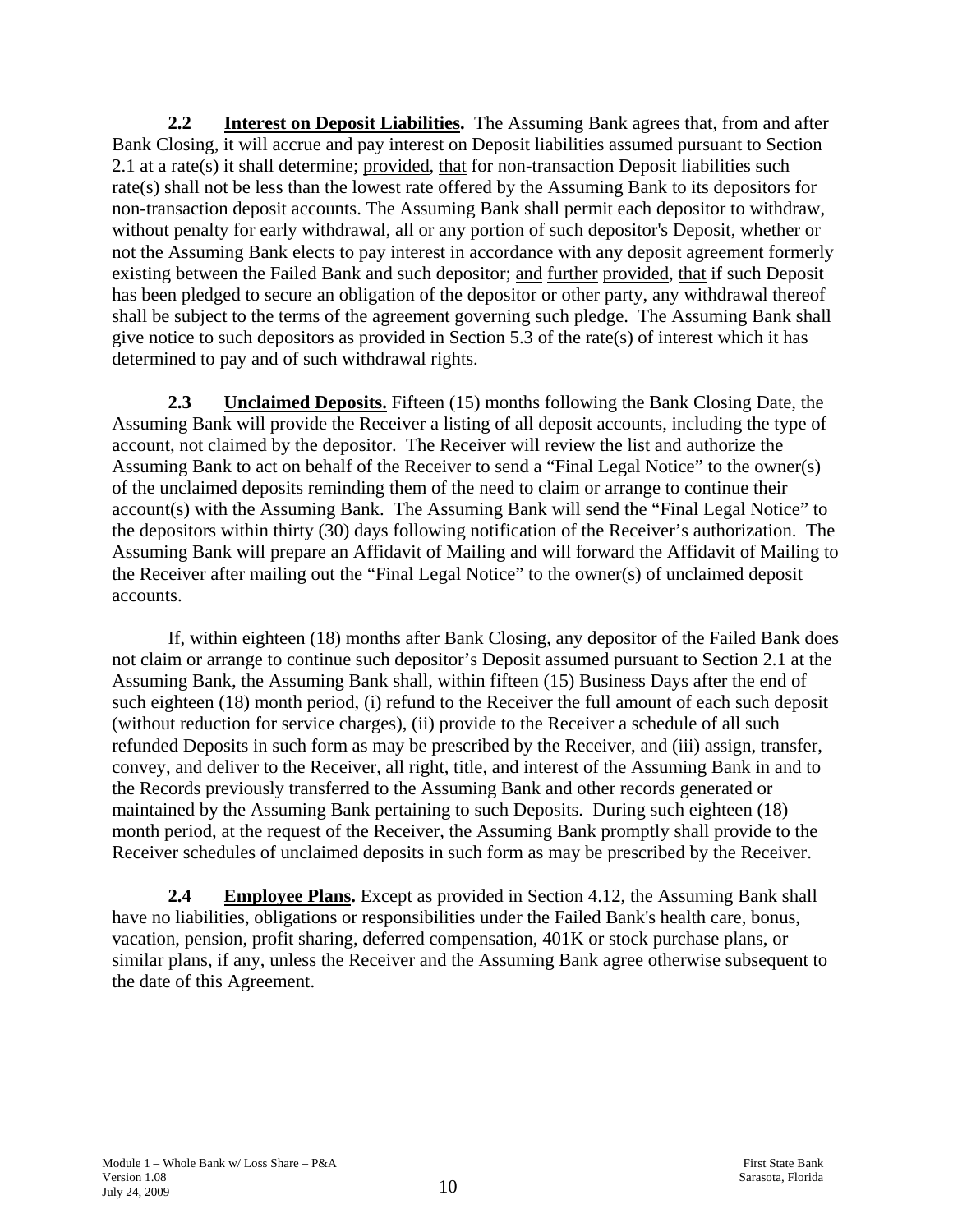#### **ARTICLE III PURCHASE OF ASSETS**

Assuming Bank includes, but is not limited to, the entities listed on Schedule 3.1a. **3.1** Assets Purchased by Assuming Bank. With the exception of certain assets expressly excluded in Sections 3.5 and 3.6, the Assuming Bank hereby purchases from the Receiver, and the Receiver hereby sells, assigns, transfers, conveys, and delivers to the Assuming Bank, all right, title, and interest of the Receiver in and to all of the assets (real, personal and mixed, wherever located and however acquired) including all subsidiaries, joint ventures, partnerships, and any and all other business combinations or arrangements, whether active, inactive, dissolved or terminated, of the Failed Bank whether or not reflected on the books of the Failed Bank as of Bank Closing. Schedules 3.1 and 3.1a attached hereto and incorporated herein sets forth certain categories of Assets purchased hereunder. Such schedule is based upon the best information available to the Receiver and may be adjusted as provided in Article VIII. Assets are purchased hereunder by the Assuming Bank subject to all liabilities for indebtedness collateralized by Liens affecting such Assets to the extent provided in Section 2.1. The subsidiaries, joint ventures, partnerships, and any and all other business combinations or arrangements, whether active, inactive, dissolved or terminated being purchased by the Notwithstanding Section 4.8, the Assuming Bank specifically purchases all mortgage servicing rights and obligations of the Failed Bank.

# **3.2 Asset Purchase Price**.

(a) All Assets and assets of the Failed Bank subject to an option to purchase by the Assuming Bank shall be purchased for the amount, or the amount resulting from the method specified for determining the amount, as specified on Schedule 3.2, except as otherwise may be provided herein. Any Asset, asset of the Failed Bank subject to an option to purchase or other asset purchased for which no purchase price is specified on Schedule 3.2 or otherwise herein shall be purchased at its Book Value. Loans or other assets charged off the Accounting Records of the Failed Bank prior to June 5, 2009 shall be purchased at a price of zero.

(b) The purchase price for securities (other than the capital stock of any Acquired Subsidiary) purchased under Section 3.1 by the Assuming Bank shall be the market value thereof as of Bank Closing, which market value shall be (i) the market price for each such security quoted at the close of the trading day effective on Bank Closing as published electronically by Bloomberg, L.P., or alternatively, at the discretion of the Receiver, IDC/Financial Times (FT) Interactive Data; (ii) provided, that if such market price is not available for any such security, the Assuming Bank will submit a bid for each such security within three days of notification/bid request by the Receiver (unless a different time period is agreed to by the Assuming Bank and the Receiver) and the Receiver, in its sole discretion will accept or reject each such bid; and (iii) further provided in the absence of an acceptable bid from the Assuming Bank, each such security shall not pass to the Assuming Bank and shall be deemed to be an excluded asset hereunder.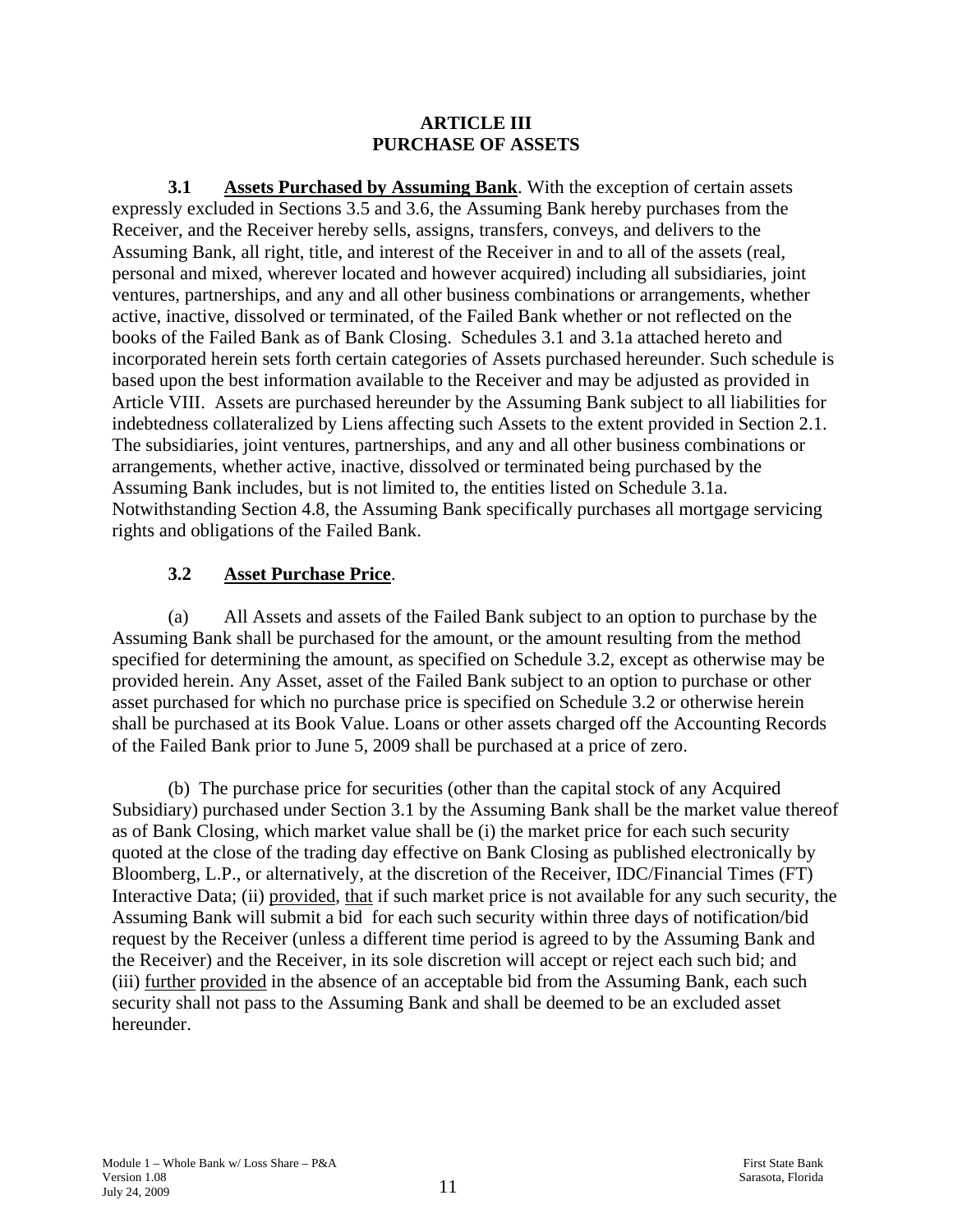(c) Qualified Financial Contracts shall be purchased at market value determined in accordance with the terms of Exhibit 3.2(c). Any costs associated with such valuation shall be shared equally by the Receiver and the Assuming Bank.

**3.3 Manner of Conveyance; Limited Warranty; Nonrecourse; Etc. THE CONVEYANCE OF ALL ASSETS, INCLUDING REAL AND PERSONAL PROPERTY INTERESTS, PURCHASED BY THE ASSUMING BANK UNDER THIS AGREEMENT SHALL BE MADE, AS NECESSARY, BY RECEIVER'S DEED OR RECEIVER'S BILL OF SALE, "AS IS", "WHERE IS", WITHOUT RECOURSE AND, EXCEPT AS OTHERWISE SPECIFICALLY PROVIDED IN THIS AGREEMENT, WITHOUT ANY WARRANTIES WHATSOEVER WITH RESPECT TO SUCH ASSETS, EXPRESS OR IMPLIED, WITH RESPECT TO TITLE, ENFORCEABILITY, COLLECTIBILITY, DOCUMENTATION OR FREEDOM FROM LIENS OR ENCUMBRANCES (IN WHOLE OR IN PART), OR ANY OTHER MATTERS.** 

#### $3.4$ Puts of Assets to the Receiver.

# (a) **Puts Prior to the Settlement Date.**

(i) During the period from Bank Closing to and including the Business Day immediately preceding the Settlement Date, the Assuming Bank shall be entitled to require the Receiver to purchase any Asset which the Assuming Bank can establish is evidenced by forged or stolen instruments as of Bank Closing; provided, that, the Assuming Bank shall not have the right to require the Receiver to purchase any such Asset with respect to which the Assuming Bank has taken any action referred to in Section 3.4(a)(ii) with respect to such Asset.

(ii) At the end of the thirty (30)-day period following Bank Closing, and at that time only, in accordance with this Section 3.4, the Assuming Bank shall be entitled to require the Receiver to purchase any remaining overdraft transferred to the Assuming Bank pursuant to 3.1 which both was made after June 5, 2009, and was not made pursuant to an overdraft protection plan or similar extension of credit.

The Assuming Bank shall transfer all such Assets to the Receiver without recourse, and shall indemnify the Receiver against any and all claims of any Person claiming by, through or under the Assuming Bank with respect to any such Asset, as provided in Section 12.4.

(b) **Notices to the Receiver**. In the event that the Assuming Bank elects to require the Receiver to purchase one or more Assets, the Assuming Bank shall deliver to the Receiver a notice (a "Put Notice") which shall include:

- $(i)$ a list of all Assets that the Assuming Bank requires the Receiver to purchase;
- $(ii)$ a list of all Related Liabilities with respect to the Assets identified pursuant to (i) above; and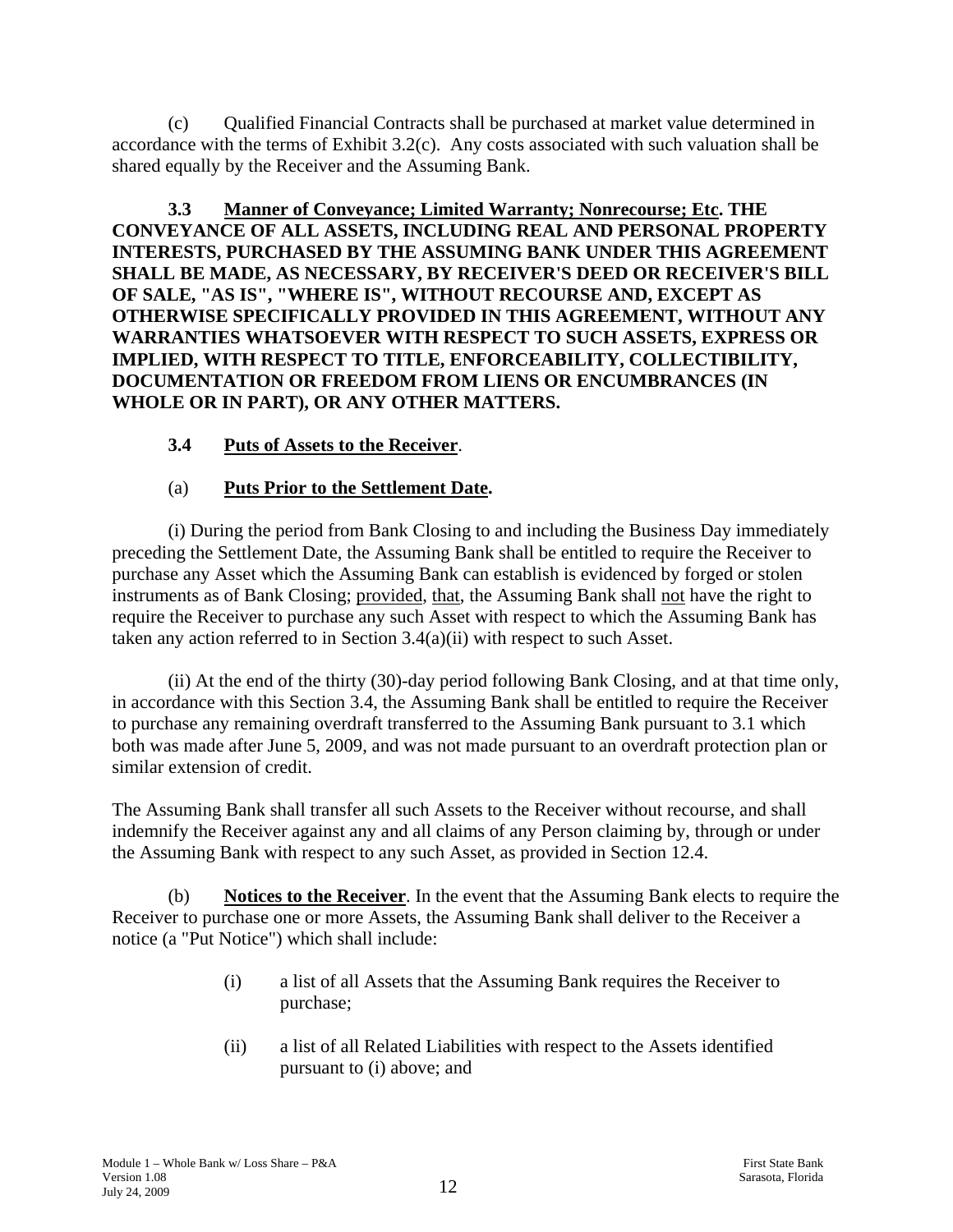(iii) a statement of the estimated Repurchase Price of each Asset identified pursuant to (i) above as of the applicable Put Date.

Such notice shall be in the form prescribed by the Receiver or such other form to which the Receiver shall consent. As provided in Section 9.6, the Assuming Bank shall deliver to the Receiver such documents, Credit Files and such additional information relating to the subject matter of the Put Notice as the Receiver may request and shall provide to the Receiver full access to all other relevant books and records.

(c) **Purchase by Receiver**. The Receiver shall purchase Assets that are specified in the Put Notice and shall assume Related Liabilities with respect to such Assets, and the transfer of such Assets and Related Liabilities shall be effective as of a date determined by the Receiver which date shall not be later than thirty (30) days after receipt by the Receiver of the Put Notice (the "Put Date").

(d) **Purchase Price and Payment Date**. Each Asset purchased by the Receiver pursuant to this Section 3.4 shall be purchased at a price equal to the Repurchase Price of such Asset less the Related Liability Amount applicable to such Asset, in each case determined as of the applicable Put Date. If the difference between such Repurchase Price and such Related Liability Amount is positive, then the Receiver shall pay to the Assuming Bank the amount of such difference; if the difference between such amounts is negative, then the Assuming Bank shall pay to the Receiver the amount of such difference. The Assuming Bank or the Receiver, as the case may be, shall pay the purchase price determined pursuant to this Section 3.4(d) not later than the twentieth (20th) Business Day following the applicable Put Date, together with interest on such amount at the Settlement Interest Rate for the period from and including such Put Date to and including the day preceding the date upon which payment is made.

(e) **Servicing.** The Assuming Bank shall administer and manage any Asset subject to purchase by the Receiver in accordance with usual and prudent banking standards and business practices until such time as such Asset is purchased by the Receiver.

(f) **Reversals**. In the event that the Receiver purchases an Asset (and assumes the Related Liability) that it is not required to purchase pursuant to this Section 3.4, the Assuming Bank shall repurchase such Asset (and assume such Related Liability) from the Receiver at a price computed so as to achieve the same economic result as would apply if the Receiver had never purchased such Asset pursuant to this Section 3.4.

**3.5 Assets Not Purchased by Assuming Bank**. The Assuming Bank does not purchase, acquire or assume, or (except as otherwise expressly provided in this Agreement) obtain an option to purchase, acquire or assume under this Agreement:

(a) any financial institution bonds, banker's blanket bonds, or public liability, fire, or extended coverage insurance policy or any other insurance policy of the Failed Bank, or premium refund, unearned premium derived from cancellation, or any proceeds payable with respect to any of the foregoing;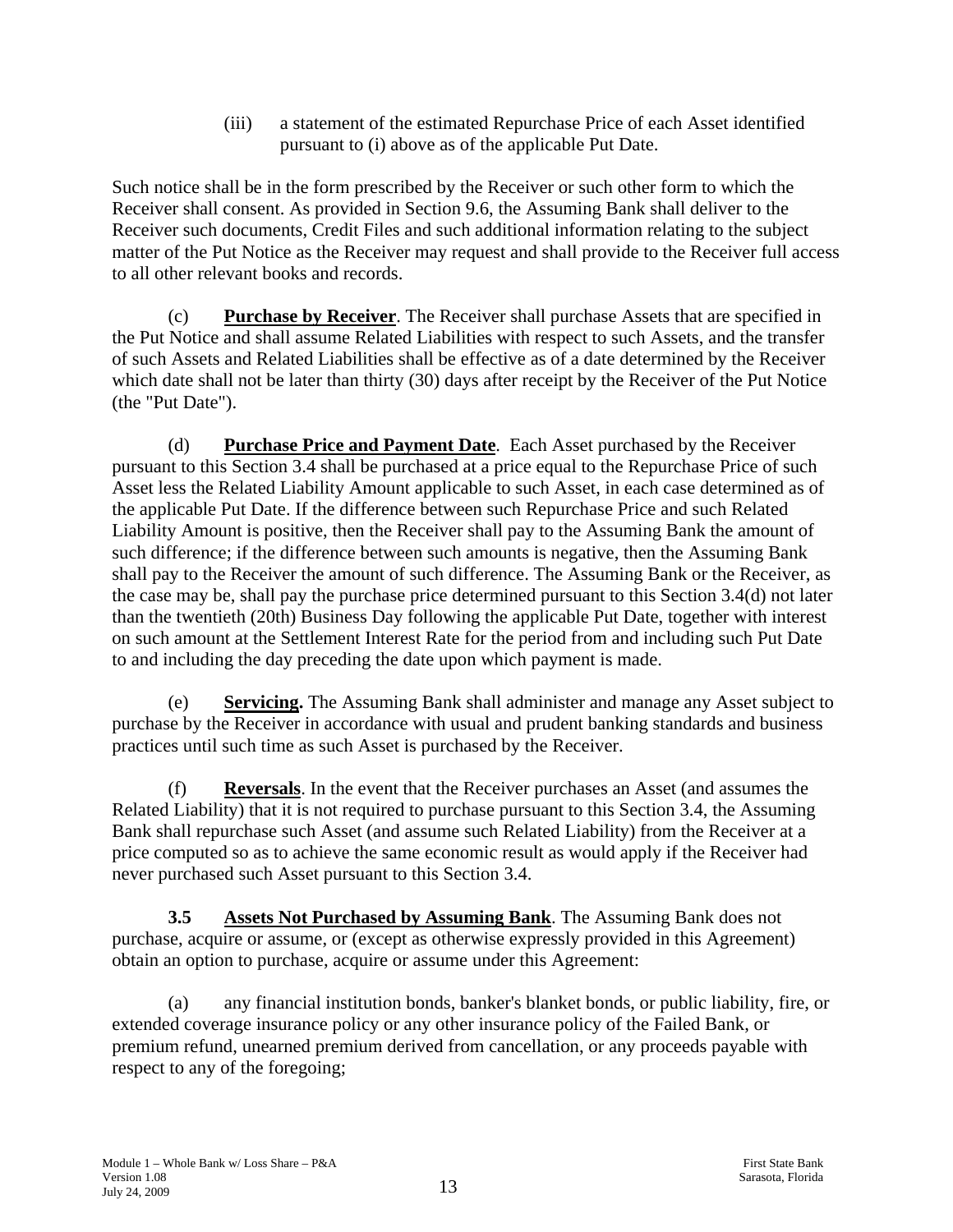(b) any interest, right, action, claim, or judgment against (i) any officer, director, employee, accountant, attorney, or any other Person employed or retained by the Failed Bank or any Subsidiary of the Failed Bank on or prior to Bank Closing arising out of any act or omission of such Person in such capacity, (ii) any underwriter of financial institution bonds, banker's blanket bonds or any other insurance policy of the Failed Bank, (iii) any shareholder or holding company of the Failed Bank, or (iv) any other Person whose action or inaction may be related to any loss (exclusive of any loss resulting from such Person's failure to pay on a Loan made by the Failed Bank) incurred by the Failed Bank; provided, that for the purposes hereof, the acts, omissions or other events giving rise to any such claim shall have occurred on or before Bank Closing, regardless of when any such claim is discovered and regardless of whether any such claim is made with respect to a financial institution bond, banker's blanket bond, or any other insurance policy of the Failed Bank in force as of Bank Closing;

(c) prepaid regulatory assessments of the Failed Bank, if any;

(d) legal or equitable interests in tax receivables of the Failed Bank, if any, including any claims arising as a result of the Failed Bank having entered into any agreement or otherwise being joined with another Person with respect to the filing of tax returns or the payment of taxes;

(e) amounts reflected on the Accounting Records of the Failed Bank as of Bank Closing as a general or specific loss reserve or contingency account, if any;

(f) leased or owned Bank Premises and leased or owned Furniture and Equipment and Fixtures and data processing equipment (including hardware and software) located on leased or owned Bank Premises, if any; provided, that the Assuming Bank does obtain an option under Section 4.6, Section 4.7 or Section 4.8, as the case may be, with respect thereto;

(g) owned Bank Premises which the Receiver, in its discretion, determines may contain environmentally hazardous substances;

(h) any "goodwill," as such term is defined in the instructions to the report of condition prepared by banks examined by the Corporation in accordance with 12 C.F.R. Section 304.4, and other intangibles;

(i) any criminal restitution or forfeiture orders issued in favor of the Failed Bank;

(j) reserved;

(k) assets essential to the Receiver in accordance with Section 3.6; and

(l) all private label asset-backed securities, including, but not limited to, those listed on the attached Schedule 3.5(l).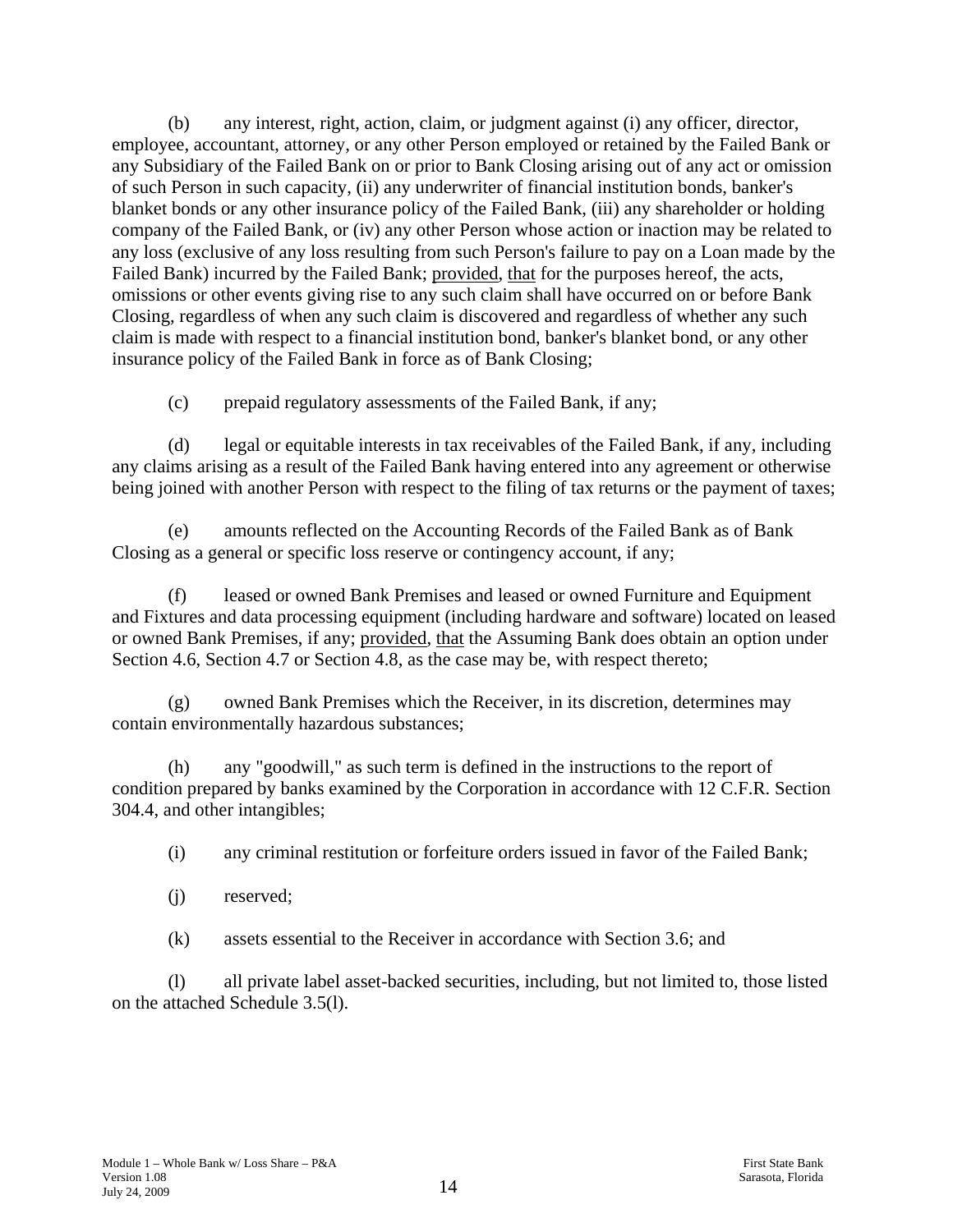#### 3.6  **3.6Retention or Repurchase of Assets Essential to Receiver**.

(a) The Receiver may refuse to sell to the Assuming Bank, or the Assuming Bank agrees, at the request of the Receiver set forth in a written notice to the Assuming Bank, to assign, transfer, convey, and deliver to the Receiver all of the Assuming Bank's right, title and interest in and to, any Asset or asset essential to the Receiver as determined by the Receiver in its discretion (together with all Credit Documents evidencing or pertaining thereto), which may include any Asset or asset that the Receiver determines to be:

- (i) made to an officer, director, or other Person engaging in the affairs of the Failed Bank, its Subsidiaries or Affiliates or any related entities of any of the foregoing;
- (ii) the subject of any investigation relating to any claim with respect to any item described in Section 3.5(a) or (b), or the subject of, or potentially the subject of, any legal proceedings;
- (iii) made to a Person who is an Obligor on a loan owned by the Receiver or the Corporation in its corporate capacity or its capacity as receiver of any institution;
- (iv) secured by collateral which also secures any asset owned by the Receiver; or
- $(v)$ related to any asset of the Failed Bank not purchased by the Assuming Bank under this Article III or any liability of the Failed Bank not assumed by the Assuming Bank under Article II.

(b) Each such Asset or asset purchased by the Receiver shall be purchased at a price equal to the Repurchase Price thereof less the Related Liability Amount with respect to any Related Liabilities related to such Asset or asset, in each case determined as of the date of the notice provided by the Receiver pursuant to Section 3.6(a). The Receiver shall pay the Assuming Bank not later than the twentieth (20th) Business Day following receipt of related Credit Documents and Credit Files together with interest on such amount at the Settlement Interest Rate for the period from and including the date of receipt of such documents to and including the day preceding the day on which payment is made. The Assuming Bank agrees to administer and manage each such Asset or asset in accordance with usual and prudent banking standards and business practices until each such Asset or asset is purchased by the Receiver. All transfers with respect to Asset or assets under this Section 3.6 shall be made as provided in Section 9.6. The Assuming Bank shall transfer all such Asset or assets and Related Liabilities to the Receiver without recourse, and shall indemnify the Receiver against any and all claims of any Person claiming by, through or under the Assuming Bank with respect to any such Asset or asset, as provided in Section 12.4.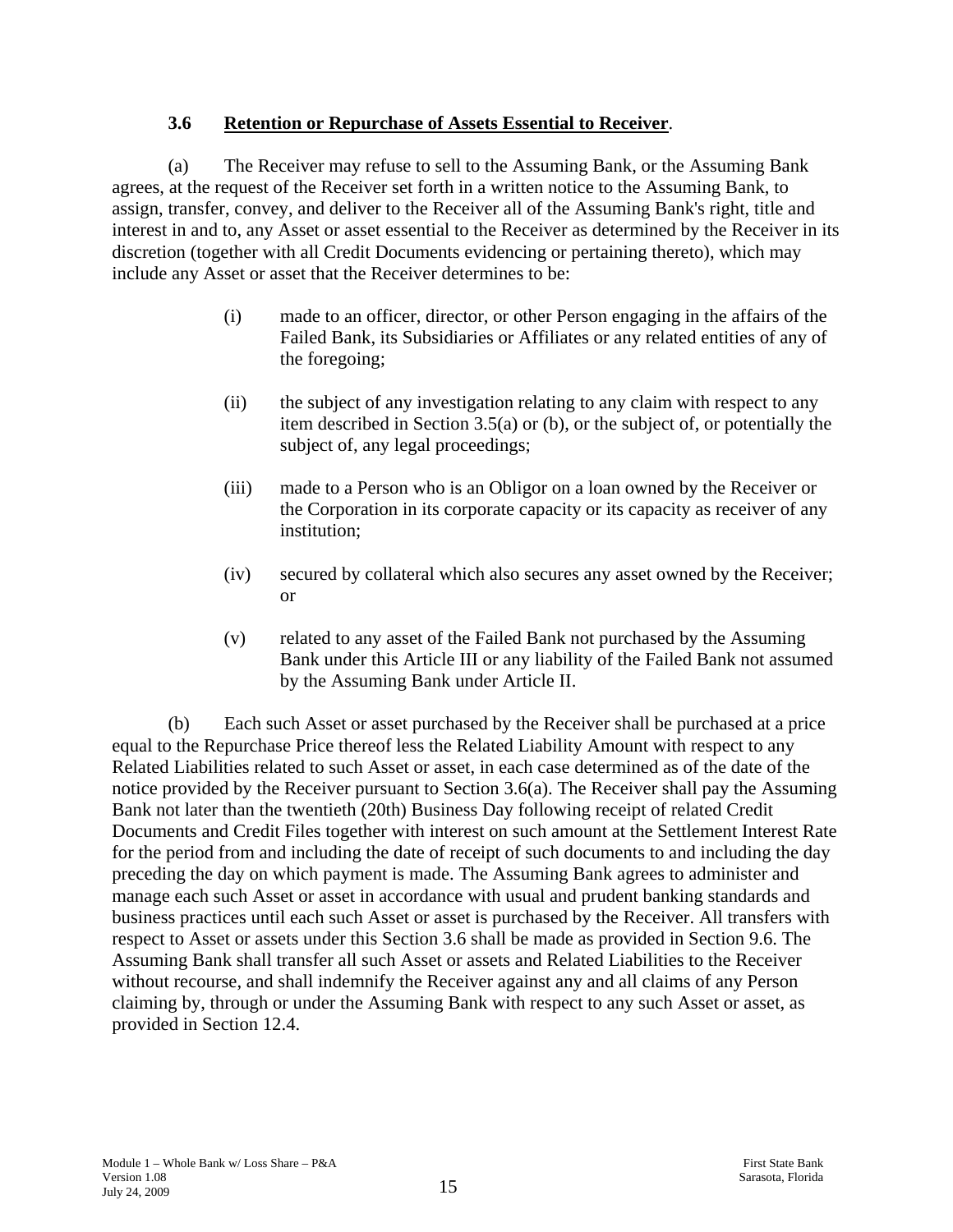### **ASSUMPTION OF CERTAIN DUTIES AND OBLIGATIONS ARTICLE IV**

The Assuming Bank agrees with the Receiver and the Corporation as follows:

**4.1** Continuation of Banking Business. For the period commencing the first banking Business Day after Bank Closing and ending no earlier than the first anniversary of Bank Closing, the Assuming Bank will provide full service banking in the trade area of the Failed Bank. Thereafter, the Assuming Bank may cease providing such banking services in the trade area of the Failed Bank, provided the Assuming Bank has received all necessary regulatory approvals. At the option of the Assuming Bank, such banking services may be provided at any or all of the Bank Premises, or at other premises within such trade area. The trade area shall be determined by the Receiver.

**4.2 Agreement with Respect to Credit Card Business**. The Assuming Bank agrees to honor and perform, from and after Bank Closing, all duties and obligations with respect to the Failed Bank's credit card business, and/or processing related to credit cards, if any, and assumes all outstanding extensions of credit with respect thereto.

**4.3 Agreement with Respect to Safe Deposit Business**. The Assuming Bank assumes and agrees to discharge, from and after Bank Closing, in the usual course of conducting a banking business, the duties and obligations of the Failed Bank with respect to all Safe Deposit Boxes, if any, of the Failed Bank and to maintain all of the necessary facilities for the use of such boxes by the renters thereof during the period for which such boxes have been rented and the rent therefore paid to the Failed Bank, subject to the provisions of the rental agreements between the Failed Bank and the respective renters of such boxes; provided, that the Assuming Bank may relocate the Safe Deposit Boxes of the Failed Bank to any office of the Assuming Bank located in the trade area of the Failed Bank. The Safe Deposit Boxes shall be located and maintained in the trade area of the Failed Bank for a minimum of one year from Bank Closing. The trade area shall be determined by the Receiver. Fees related to the safe deposit business earned prior to the Bank Closing Date shall be for the benefit of the Receiver and fees earned after the Bank Closing Date shall be for the benefit of the Assuming Bank.

**4.4 Agreement with Respect to Safekeeping Business**. The Receiver transfers, conveys and delivers to the Assuming Bank and the Assuming Bank accepts all securities and other items, if any, held by the Failed Bank in safekeeping for its customers as of Bank Closing. The Assuming Bank assumes and agrees to honor and discharge, from and after Bank Closing, the duties and obligations of the Failed Bank with respect to such securities and items held in safekeeping. The Assuming Bank shall be entitled to all rights and benefits heretofore accrued or hereafter accruing with respect thereto. The Assuming Bank shall provide to the Receiver written verification of all assets held by the Failed Bank for safekeeping within sixty (60) days after Bank Closing. The assets held for safekeeping by the Failed Bank shall be held and maintained by the Assuming Bank in the trade area of the Failed Bank for a minimum of one year from Bank Closing. At the option of the Assuming Bank, the safekeeping business may be provided at any or all of the Bank Premises, or at other premises within such trade area. The trade area shall be determined by the Receiver. Fees related to the safekeeping business earned prior to the Bank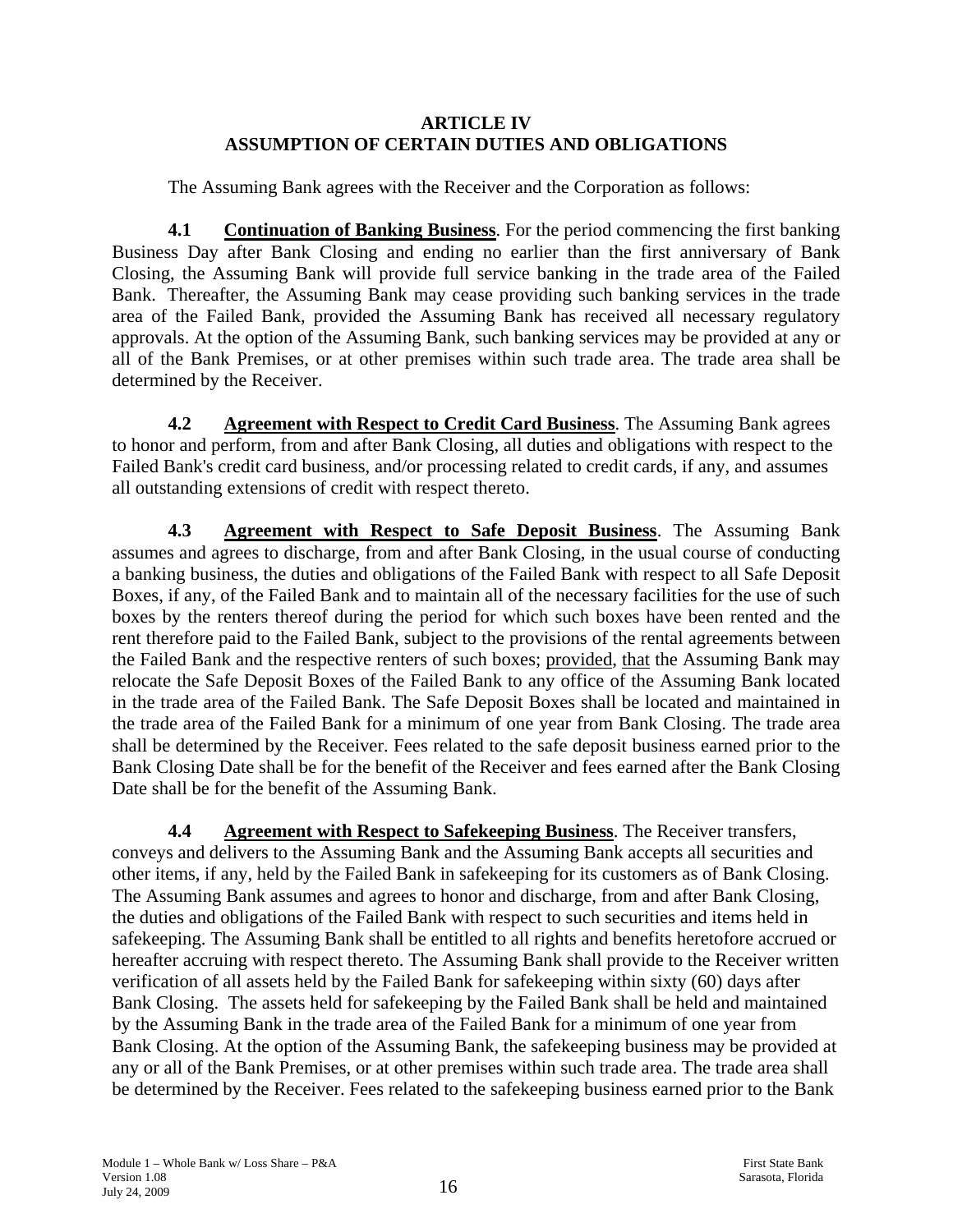Closing Date shall be for the benefit of the Receiver and fees earned after the Bank Closing Date shall be for the benefit of the Assuming Bank.

# **4.5 Agreement with Respect to Trust Business**.

(a) The Assuming Bank shall, without further transfer, substitution, act or deed, to the full extent permitted by law, succeed to the rights, obligations, properties, assets, investments, deposits, agreements, and trusts of the Failed Bank under trusts, executorships, administrations, guardianships, and agencies, and other fiduciary or representative capacities, all to the same extent as though the Assuming Bank had assumed the same from the Failed Bank prior to Bank Closing; provided, that any liability based on the misfeasance, malfeasance or nonfeasance of the Failed Bank, its directors, officers, employees or agents with respect to the trust business is not assumed hereunder.

(b) The Assuming Bank shall, to the full extent permitted by law, succeed to, and be entitled to take and execute, the appointment to all executorships, trusteeships, guardianships and other fiduciary or representative capacities to which the Failed Bank is or may be named in wills, whenever probated, or to which the Failed Bank is or may be named or appointed by any other instrument.

(c) In the event additional proceedings of any kind are necessary to accomplish the transfer of such trust business, the Assuming Bank agrees that, at its own expense, it will take whatever action is necessary to accomplish such transfer. The Receiver agrees to use reasonable efforts to assist the Assuming Bank in accomplishing such transfer.

(d) The Assuming Bank shall provide to the Receiver written verification of the assets held in connection with the Failed Bank's trust business within sixty (60) days after Bank Closing.

# **4.6 Agreement with Respect to Bank Premises**.

(a) **Option to Purchase.** Subject to Section 3.5, the Receiver hereby grants to the Assuming Bank an exclusive option for the period of ninety (90) days commencing the day after Bank Closing to purchase any or all owned Bank Premises, including all Furniture, Fixtures and Equipment located on the Bank Premises. The Assuming Bank shall give written notice to the Receiver within the option period of its election to purchase or not to purchase any of the owned Bank Premises. Any purchase of such premises shall be effective as of the date of Bank Closing and such purchase shall be consummated as soon as practicable thereafter, and in no event later than the Settlement Date.

(b) **Option to Lease.** The Receiver hereby grants to the Assuming Bank an exclusive option for the period of ninety (90) days commencing the day after Bank Closing to cause the Receiver to assign to the Assuming Bank any or all leases for leased Bank Premises, if any, which have been continuously occupied by the Assuming Bank from Bank Closing to the date it elects to accept an assignment of the leases with respect thereto to the extent such leases can be assigned; provided, that the exercise of this option with respect to any lease must be as to all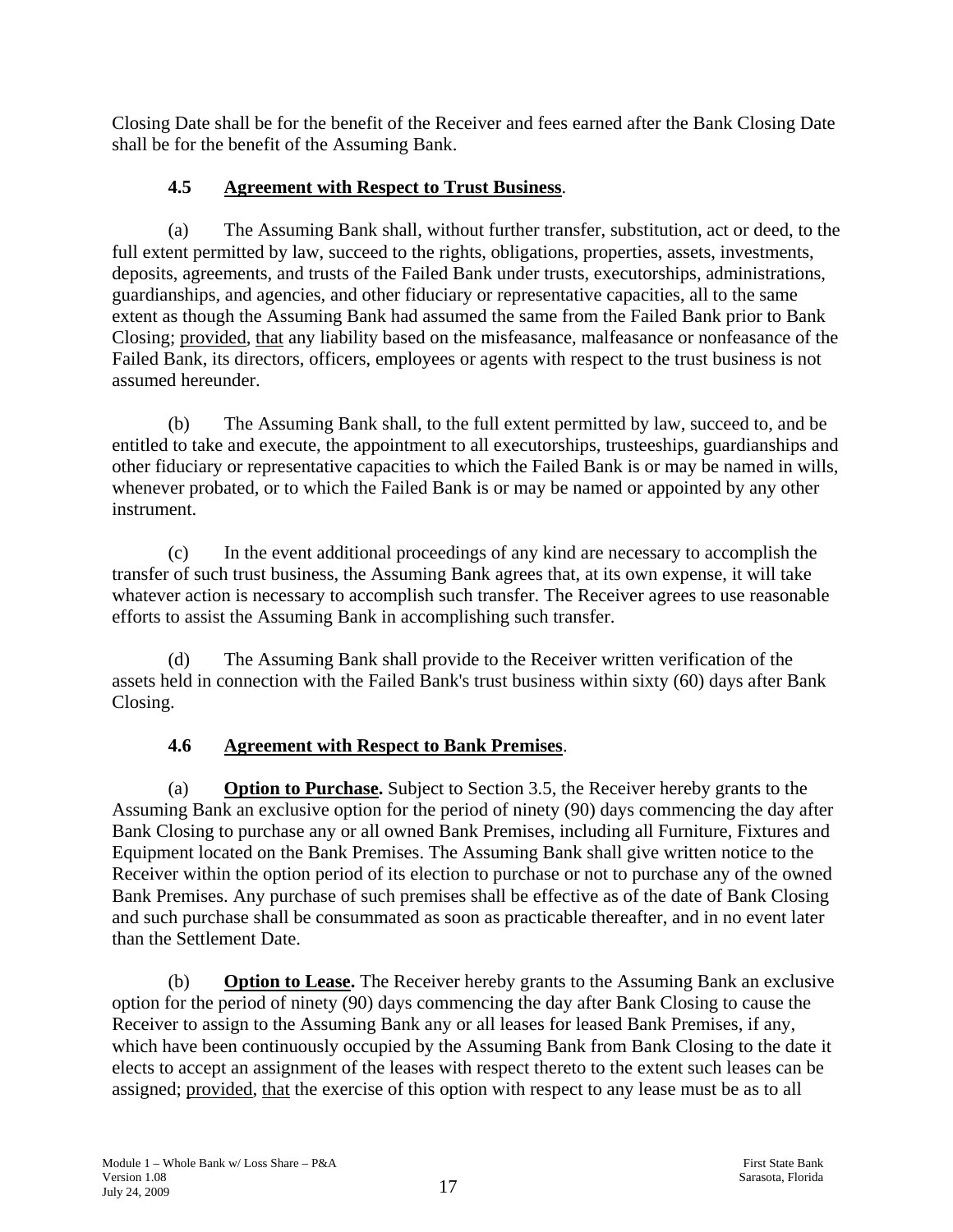premises or other property subject to the lease. If an assignment cannot be made of any such leases, the Receiver may, in its discretion, enter into subleases with the Assuming Bank containing the same terms and conditions provided under such existing leases for such leased Bank Premises or other property. The Assuming Bank shall give notice to the Receiver within the option period of its election to accept or not to accept an assignment of any or all leases (or enter into subleases or new leases in lieu thereof). The Assuming Bank agrees to assume all leases assigned (or enter into subleases or new leases in lieu thereof) pursuant to this Section 4.6.

(c) **Facilitation.** The Receiver agrees to facilitate the assumption, assignment or sublease of leases or the negotiation of new leases by the Assuming Bank; provided, that neither the Receiver nor the Corporation shall be obligated to engage in litigation, make payments to the Assuming Bank or to any third party in connection with facilitating any such assumption, assignment, sublease or negotiation or commit to any other obligations to third parties.

(d) **Occupancy.** The Assuming Bank shall give the Receiver fifteen (15) days' prior written notice of its intention to vacate prior to vacating any leased Bank Premises with respect to which the Assuming Bank has not exercised the option provided in Section 4.6(b). Any such notice shall be deemed to terminate the Assuming Bank's option with respect to such leased Bank Premises.

# (e) **Occupancy Costs.**

(i) The Assuming Bank agrees to pay to the Receiver, or to appropriate third parties at the direction of the Receiver, during and for the period of any occupancy by it of (x) owned Bank Premises the market rental value, as determined by the appraiser selected in accordance with the definition of Fair Market Value, and all operating costs, and (y) leased Bank Premises, all operating costs with respect thereto and to comply with all relevant terms of applicable leases entered into by the Failed Bank, including without limitation the timely payment of all rent. Operating costs include, without limitation all taxes, fees, charges, utilities, insurance and assessments, to the extent not included in the rental value or rent. If the Assuming Bank elects to purchase any owned Bank Premises in accordance with Section 4.6(a), the amount of any rent paid (and taxes paid to the Receiver which have not been paid to the taxing authority and for which the Assuming Bank assumes liability) by the Assuming Bank with respect thereto shall be applied as an offset against the purchase price thereof.

(ii) The Assuming Bank agrees during the period of occupancy by it of owned or leased Bank Premises, to pay to the Receiver rent for the use of all owned or leased Furniture and Equipment and all owned or leased Fixtures located on such Bank Premises for the period of such occupancy. Rent for such property owned by the Failed Bank shall be the market rental value thereof, as determined by the Receiver within sixty (60) days after Bank Closing. Rent for such leased property shall be an amount equal to any and all rent and other amounts which the Receiver incurs or accrues as an obligation or is obligated to pay for such period of occupancy pursuant to all leases and contracts with respect to such property. If the Assuming Bank purchases any owned Furniture and Equipment or owned Fixtures in accordance with Section 4.6(f) or 4.6(h), the amount of any rents paid by the Assuming Bank with respect thereto shall be applied as an offset against the purchase price thereof.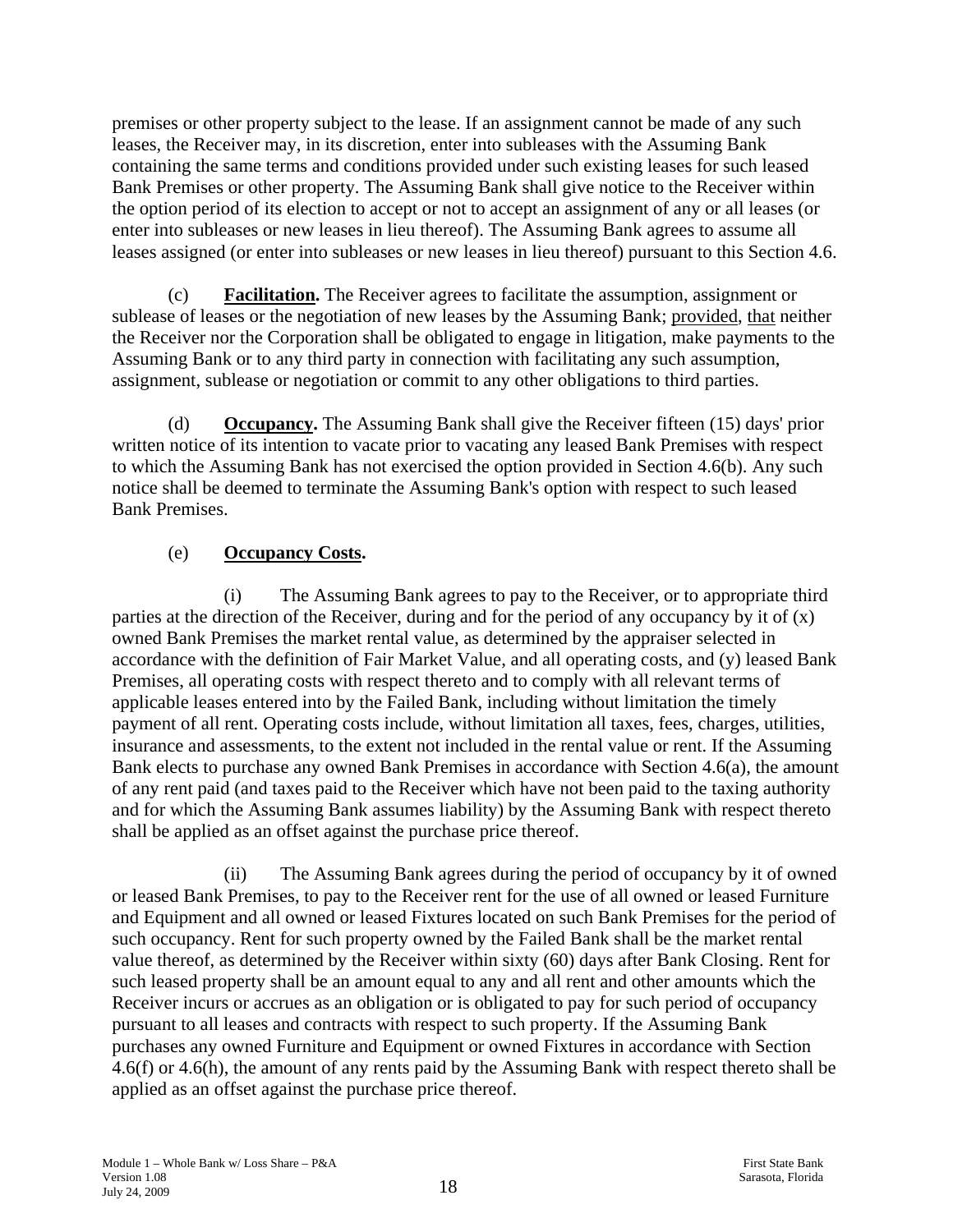(f) **Certain Requirements as to Furniture, Equipment and Fixtures.** If the Assuming Bank purchases owned Bank Premises or accepts an assignment of the lease (or enters into a sublease or a new lease in lieu thereof) for leased Bank Premises as provided in Section 4.6(a) or 4.6(b), or if the Assuming Bank does not exercise such option but within twelve (12) months following Bank Closing obtains the right to occupy such premises (whether by assignment, lease, sublease, purchase or otherwise), other than in accordance with Section 4.6(a) or (b), the Assuming Bank shall (i) effective as of the date of Bank Closing, purchase from the Receiver all Furniture and Equipment and Fixtures owned by the Failed Bank at Fair Market Value and located thereon as of Bank Closing, (ii) accept an assignment or a sublease of the leases or negotiate new leases for all Furniture and Equipment and Fixtures leased by the Failed Bank and located thereon, and (iii) if applicable, accept an assignment or a sublease of any ground lease or negotiate a new ground lease with respect to any land on which such Bank Premises are located; provided, that the Receiver shall not have disposed of such Furniture and Equipment and Fixtures or repudiated the leases specified in clause (ii) or (iii).

# (g) **Vacating Premises.**

(i) If the Assuming Bank elects not to purchase any owned Bank Premises, the notice of such election in accordance with Section 4.6(a) shall specify the date upon which the Assuming Bank's occupancy of such premises shall terminate, which date shall not be later than ninety (90) days after the date of the Assuming Bank's notice not to exercise such option. The Assuming Bank promptly shall relinquish and release to the Receiver such premises and the Furniture and Equipment and Fixtures located thereon in the same condition as at Bank Closing, normal wear and tear excepted. By occupying any such premises after the expiration of such ninety (90)-day period, the Assuming Bank shall, at the Receiver's option, (x) be deemed to have agreed to purchase such Bank Premises, and to assume all leases, obligations and liabilities with respect to leased Furniture and Equipment and leased Fixtures located thereon and any ground lease with respect to the land on which such premises are located, and (y) be required to purchase all Furniture and Equipment and Fixtures owned by the Failed Bank and located on such premises as of Bank Closing.

(ii) If the Assuming Bank elects not to accept an assignment of the lease or sublease any leased Bank Premises, the notice of such election in accordance with Section 4.6(b) shall specify the date upon which the Assuming Bank's occupancy of such leased Bank Premises shall terminate, which date shall not be later than the date which is one hundred eighty (180) days after Bank Closing. Upon vacating such premises, the Assuming Bank shall relinquish and release to the Receiver such premises and the Fixtures and the Furniture and Equipment located thereon in the same condition as at Bank Closing, normal wear and tear excepted. By failing to provide notice of its intention to vacate such premises prior to the expiration of the option period specified in Section 4.6(b), or by occupying such premises after the one hundred eighty (180) day period specified above in this paragraph (ii), the Assuming Bank shall, at the Receiver's option, (x) be deemed to have assumed all leases, obligations and liabilities with respect to such premises (including any ground lease with respect to the land on which premises are located), and leased Furniture and Equipment and leased Fixtures located thereon in accordance with this Section 4.6 (unless the Receiver previously repudiated any such lease), and (y) be required to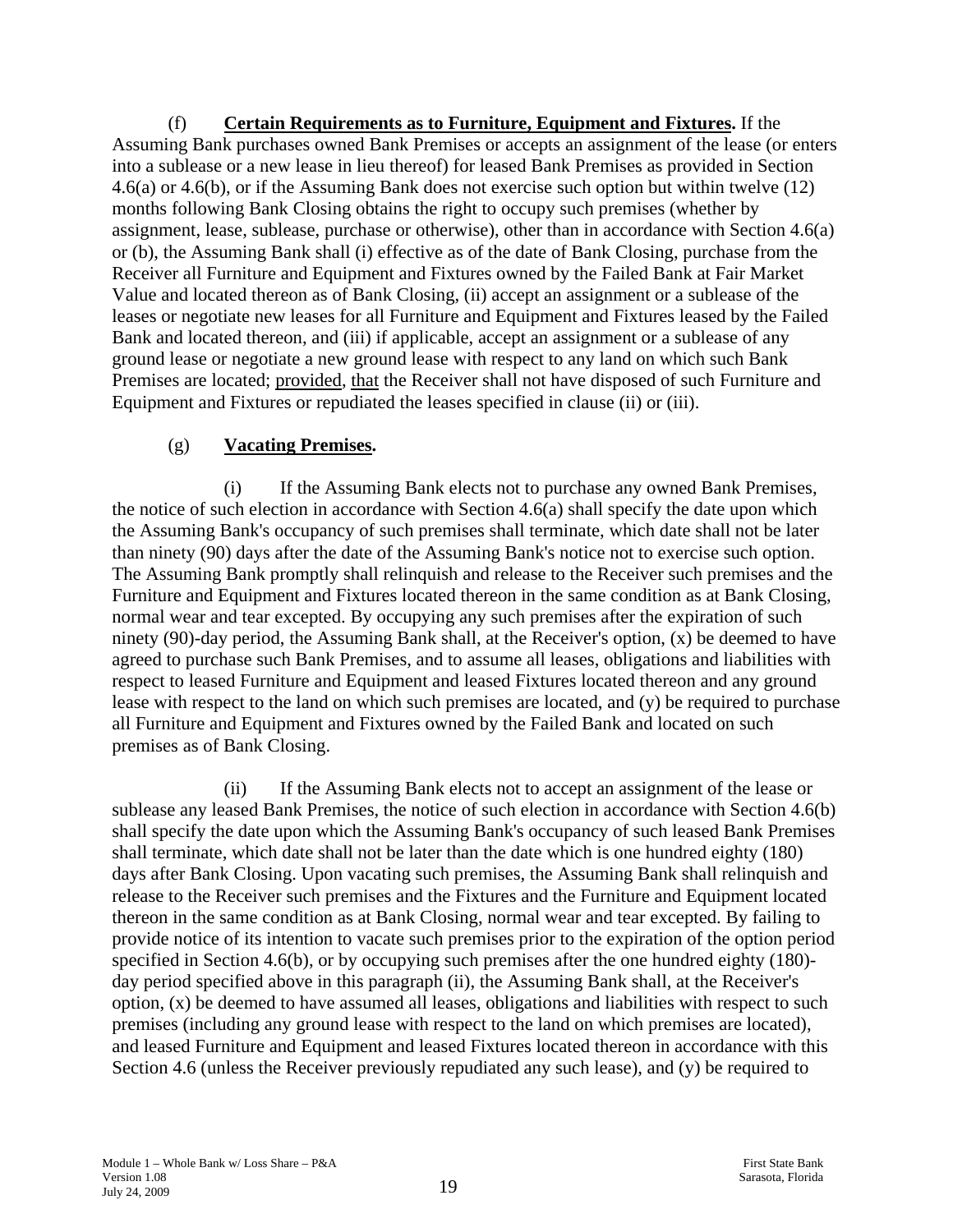purchase all Furniture and Equipment and Fixtures owned by the Failed Bank at Fair Market Value and located on such premises as of Bank Closing.

(h) **Furniture and Equipment and Certain Other Equipment.** The Receiver hereby grants to the Assuming Bank an option to purchase all Furniture and Equipment or any telecommunications, data processing equipment (including hardware and software) and check processing and similar operating equipment owned by the Failed Bank at Fair Market Value and located at any leased Bank Premises that the Assuming Bank elects to vacate or which it could have, but did not occupy, pursuant to this Section 4.6; provided, that, the Assuming Bank shall give the Receiver notice of its election to purchase such property at the time it gives notice of its intention to vacate such Bank Premises or within ten (10) days after Bank Closing for Bank Premises it could have, but did not, occupy.

# **4.7 Agreement with Respect to Leased Data Processing Equipment**

(a) The Receiver hereby grants to the Assuming Bank an exclusive option for the period of ninety (90) days commencing the day after Bank Closing to accept an assignment from the Receiver of any or all Data Processing Leases to the extent that such Data Processing Leases can be assigned.

(b) The Assuming Bank shall (i) give written notice to the Receiver within the option period specified in Section 4.7(a) of its intent to accept or decline an assignment or sublease of any or all Data Processing Leases and promptly accept an assignment or sublease of such Data Processing Leases, and (ii) give written notice to the appropriate lessor(s) that it has accepted an assignment or sublease of any such Data Processing Leases.

(c) The Receiver agrees to facilitate the assignment or sublease of Data Processing Leases or the negotiation of new leases or license agreements by the Assuming Bank; provided, that neither the Receiver nor the Corporation shall be obligated to engage in litigation or make payments to the Assuming Bank or to any third party in connection with facilitating any such assumption, assignment, sublease or negotiation.

(d) The Assuming Bank agrees, during its period of use of any property subject to a Data Processing Lease, to pay to the Receiver or to appropriate third parties at the direction of the Receiver all operating costs with respect thereto and to comply with all relevant terms of the applicable Data Processing Leases entered into by the Failed Bank, including without limitation the timely payment of all rent, taxes, fees, charges, utilities, insurance and assessments.

(e) The Assuming Bank shall, not later than fifty (50) days after giving the notice provided in Section 4.7(b), (i) relinquish and release to the Receiver all property subject to the relevant Data Processing Lease, in the same condition as at Bank Closing, normal wear and tear excepted, or (ii) accept an assignment or a sublease thereof or negotiate a new lease or license agreement under this Section 4.7.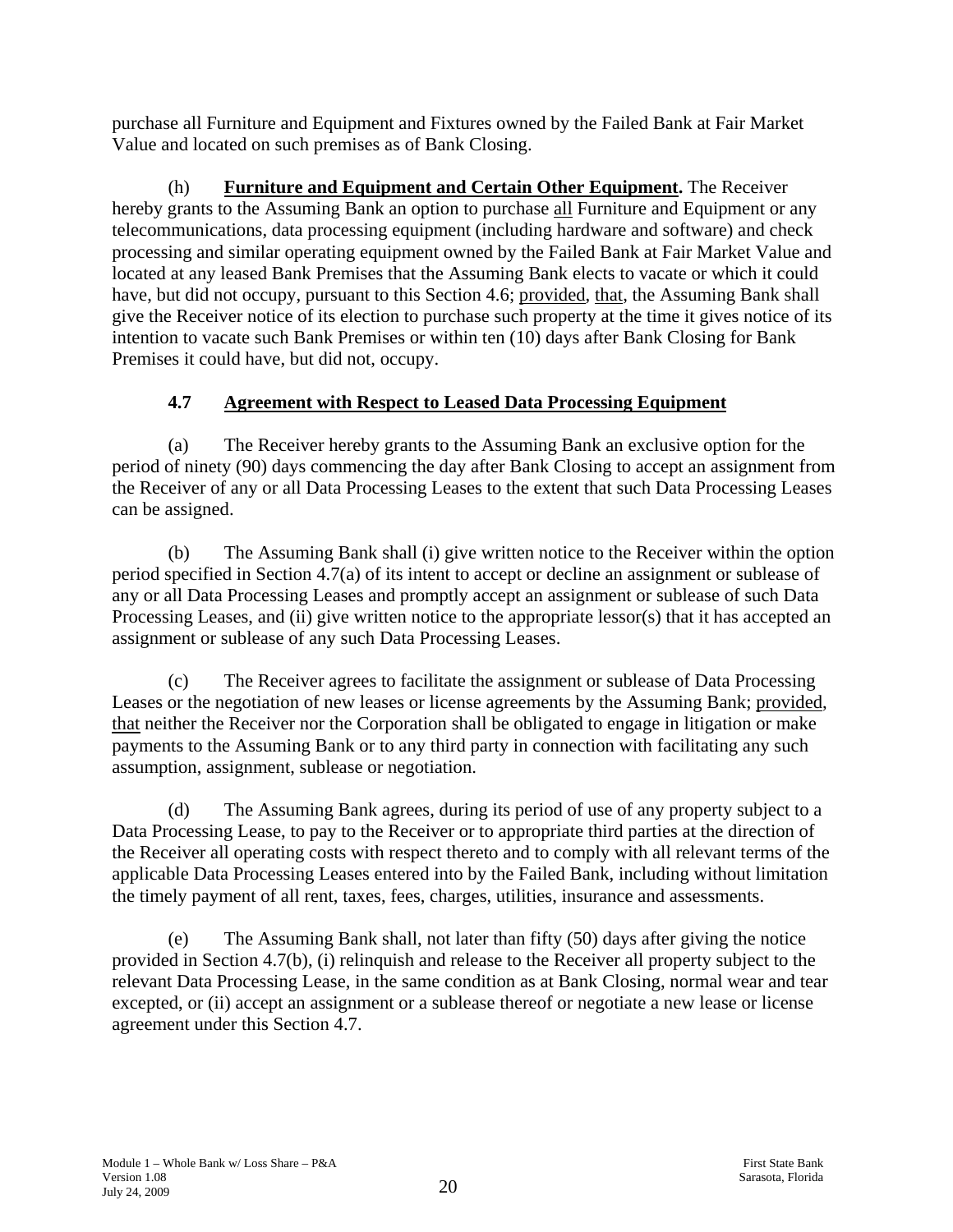# **4.8 Agreement with Respect to Certain Existing Agreements**.

(a) Subject to the provisions of Section 4.8(b), with respect to agreements existing as of Bank Closing which provide for the rendering of services by or to the Failed Bank, within thirty (30) days after Bank Closing, the Assuming Bank shall give the Receiver written notice specifying whether it elects to assume or not to assume each such agreement. Except as may be otherwise provided in this Article IV, the Assuming Bank agrees to comply with the terms of each such agreement for a period commencing on the day after Bank Closing and ending on: (i) in the case of an agreement that provides for the rendering of services by the Failed Bank, the date which is ninety (90) days after Bank Closing, and (ii) in the case of an agreement that provides for the rendering of services to the Failed Bank, the date which is thirty (30) days after the Assuming Bank has given notice to the Receiver of its election not to assume such agreement; provided, that the Receiver can reasonably make such service agreements available to the Assuming Bank. The Assuming Bank shall be deemed by the Receiver to have assumed agreements for which no notification is timely given. The Receiver agrees to assign, transfer, convey, and deliver to the Assuming Bank all right, title and interest of the Receiver, if any, in and to agreements the Assuming Bank assumes hereunder. In the event the Assuming Bank elects not to accept an assignment of any lease (or sublease) or negotiate a new lease for leased Bank Premises under Section 4.6 and does not otherwise occupy such premises, the provisions of this Section 4.8(a) shall not apply to service agreements related to such premises. The Assuming Bank agrees, during the period it has the use or benefit of any such agreement, promptly to pay to the Receiver or to appropriate third parties at the direction of the Receiver all operating costs with respect thereto and to comply with all relevant terms of such agreement.

(b) The provisions of Section 4.8(a) regarding the Assuming Bank's election to assume or not assume certain agreements shall not apply to (i) agreements pursuant to which the Failed Bank provides mortgage servicing for others or mortgage servicing is provided to the Failed Bank by others, (ii) agreements that are subject to Sections 4.1 through 4.7 and any insurance policy or bond referred to in Section 3.5(a) or other agreement specified in Section 3.5, and (iii) consulting, management or employment agreements, if any, between the Failed Bank and its employees or other Persons. Except as otherwise expressly set forth elsewhere in this Agreement, the Assuming Bank does not assume any liabilities or acquire any rights under any of the agreements described in this Section 4.8(b).

**4.9 Informational Tax Reporting**. The Assuming Bank agrees to perform all obligations of the Failed Bank with respect to Federal and State income tax informational reporting related to (i) the Assets and the Liabilities Assumed, (ii) deposit accounts that were closed and loans that were paid off or collateral obtained with respect thereto prior to Bank Closing, (iii) miscellaneous payments made to vendors of the Failed Bank, and (iv) any other asset or liability of the Failed Bank, including, without limitation, loans not purchased and Deposits not assumed by the Assuming Bank, as may be required by the Receiver.

**4.10 Insurance**. The Assuming Bank agrees to obtain insurance coverage effective from and after Bank Closing, including public liability, fire and extended coverage insurance acceptable to the Receiver with respect to owned or leased Bank Premises that it occupies, and all owned or leased Furniture and Equipment and Fixtures and leased data processing equipment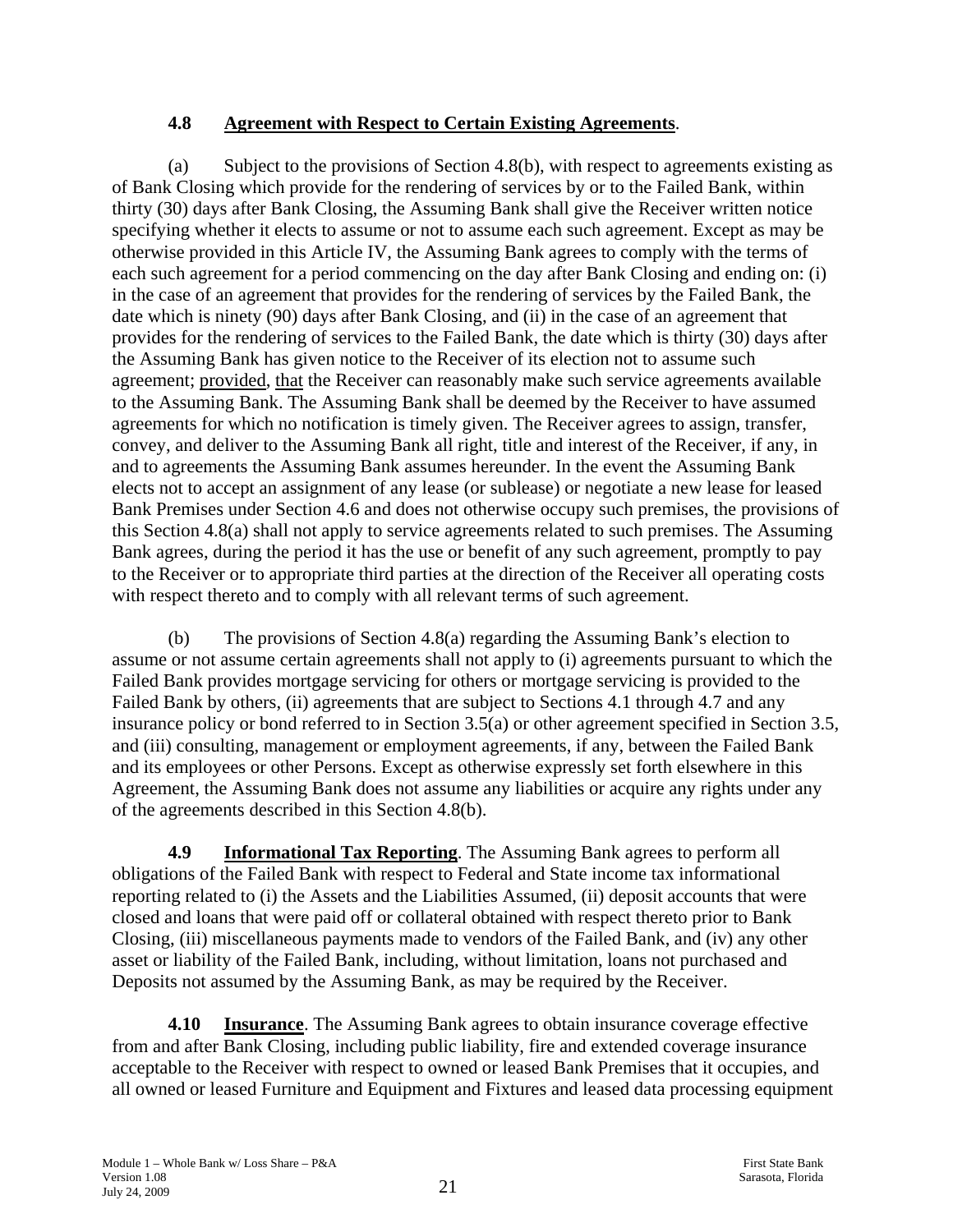(including hardware and software) located thereon, in the event such insurance coverage is not already in force and effect with respect to the Assuming Bank as the insured as of Bank Closing. All such insurance shall, where appropriate (as determined by the Receiver), name the Receiver as an additional insured.

**4.11** Office Space for Receiver and Corporation. For the period commencing on the day following Bank Closing and ending on the one hundred eightieth (180th) day thereafter, the Assuming Bank agrees to provide to the Receiver and the Corporation, without charge, adequate and suitable office space (including parking facilities and vault space), furniture, equipment (including photocopying and telecopying machines), email accounts, network access and technology resources (such as shared drive) and utilities (including local telephone service and fax machines) at the Bank Premises occupied by the Assuming Bank for their use in the discharge of their respective functions with respect to the Failed Bank. In the event the Receiver and the Corporation determine that the space provided is inadequate or unsuitable, the Receiver and the Corporation may relocate to other quarters having adequate and suitable space and the costs of relocation and any rental and utility costs for the balance of the period of occupancy by the Receiver and the Corporation shall be borne by the Assuming Bank. Additionally, the Assuming Bank agrees to pay such bills and invoices on behalf of the Receiver and Corporation as the Receiver or Corporation may direct for the period beginning on the date of Bank Closing and ending on Settlement Date. Assuming Bank shall submit it requests for reimbursement of such expenditures pursuant to Article VIII of this Agreement.

# **4.12 Agreement with Respect to Continuation of Group Health Plan Coverage for Former Employees of the Failed Bank.**

(a) The Assuming Bank agrees to assist the Receiver, as provided in this Section 4.12, in offering individuals who were employees or former employees of the Failed Bank, or any of its Subsidiaries, and who, immediately prior to Bank Closing, were receiving, or were eligible to receive, health insurance coverage or health insurance continuation coverage from the Failed Bank ("Eligible Individuals"), the opportunity to obtain health insurance coverage in the Corporation's FIA Continuation Coverage Plan which provides for health insurance continuation coverage to such Eligible Individuals who are qualified beneficiaries of the Failed Bank as defined in Section 607 of the Employee Retirement Income Security Act of 1974, as amended (respectively, "qualified beneficiaries" and "ERISA"). The Assuming Bank shall consult with the Receiver and not later than five (5) Business Days after Bank Closing shall provide written notice to the Receiver of the number (if available), identity (if available) and addresses (if available) of the Eligible Individuals who are qualified beneficiaries of the Failed Bank and for whom a "qualifying event" (as defined in Section 603 of ERISA) has occurred and with respect to whom the Failed Bank's obligations under Part 6 of Subtitle B of Title I of ERISA have not been satisfied in full, and such other information as the Receiver may reasonably require. The Receiver shall cooperate with the Assuming Bank in order to permit it to prepare such notice and shall provide to the Assuming Bank such data in its possession as may be reasonably required for purposes of preparing such notice.

(b) The Assuming Bank shall take such further action to assist the Receiver in offering the Eligible Individuals who are qualified beneficiaries of the Failed Bank the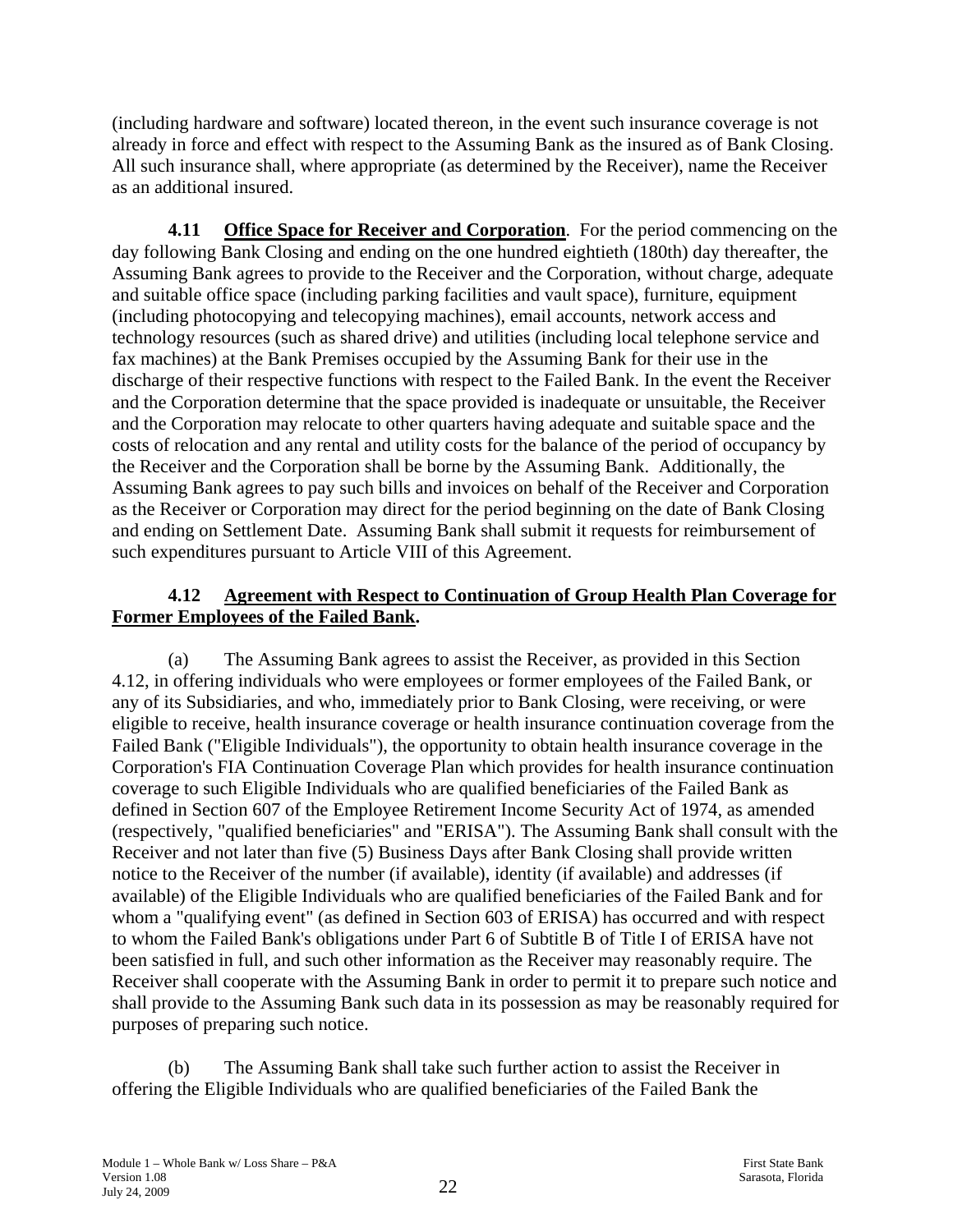opportunity to obtain health insurance coverage in the Corporation's FIA Continuation Coverage Plan as the Receiver may direct. All expenses incurred and paid by the Assuming Bank (i) in connection with the obligations of the Assuming Bank under this Section 4.12, and (ii) in providing health insurance continuation coverage to any Eligible Individuals who are hired by the Assuming Bank and such employees' qualified beneficiaries shall be borne by the Assuming Bank.

(c) This Section 4.12 is for the sole and exclusive benefit of the parties to this Agreement, and for the benefit of no other Person (including any former employee of the Failed Bank or any Subsidiary thereof or qualified beneficiary of such former employee). Nothing in this Section 4.12 is intended by the parties, or shall be construed, to give any Person (including any former employee of the Failed Bank or any Subsidiary thereof or qualified beneficiary of such former employee) other than the Corporation, the Receiver and the Assuming Bank any legal or equitable right, remedy or claim under or with respect to the provisions of this Section.

**4.13 Agreement with Respect to Interim Asset Servicing.** At any time after Bank Closing, the Receiver may establish on its books an asset pool(s) and may transfer to such asset pool(s) (by means of accounting entries on the books of the Receiver) all or any assets and liabilities of the Failed Bank which are not acquired by the Assuming Bank, including, without limitation, wholly unfunded Commitments and assets and liabilities which may be acquired, funded or originated by the Receiver subsequent to Bank Closing. The Receiver may remove assets (and liabilities) from or add assets (and liabilities) to such pool(s) at any time in its discretion. At the option of the Receiver, the Assuming Bank agrees to service, administer, and collect such pool assets in accordance with and for the term set forth in Exhibit 4.13 "Interim Asset Servicing Arrangement".

# **4.14** Reserved.

**4.15 Agreement with Respect to Loss Sharing.** The Assuming Bank shall be entitled to require reimbursement from the Receiver for loss sharing on certain loans in accordance with the Single Family Shared-Loss Agreement attached hereto as Exhibit 4.15A and the Non-SF Shared-Loss Agreement attached hereto as Exhibit 4.15B, collectively, the "Shared-Loss Agreements." The Loans that shall be subject to the Shared-Loss Agreements are identified on the Schedule of Loans 4.15A and 4.15B attached hereto.

## **ARTICLE V DUTIES WITH RESPECT TO DEPOSITORS OF THE FAILED BANK**

 **5.1 Payment of Checks, Drafts and Orders.** Subject to Section 9.5, the Assuming Bank agrees to pay all properly drawn checks, drafts and withdrawal orders of depositors of the Failed Bank presented for payment, whether drawn on the check or draft forms provided by the Failed Bank or by the Assuming Bank, to the extent that the Deposit balances to the credit of the respective makers or drawers assumed by the Assuming Bank under this Agreement are sufficient to permit the payment thereof, and in all other respects to discharge, in the usual course of conducting a banking business, the duties and obligations of the Failed Bank with respect to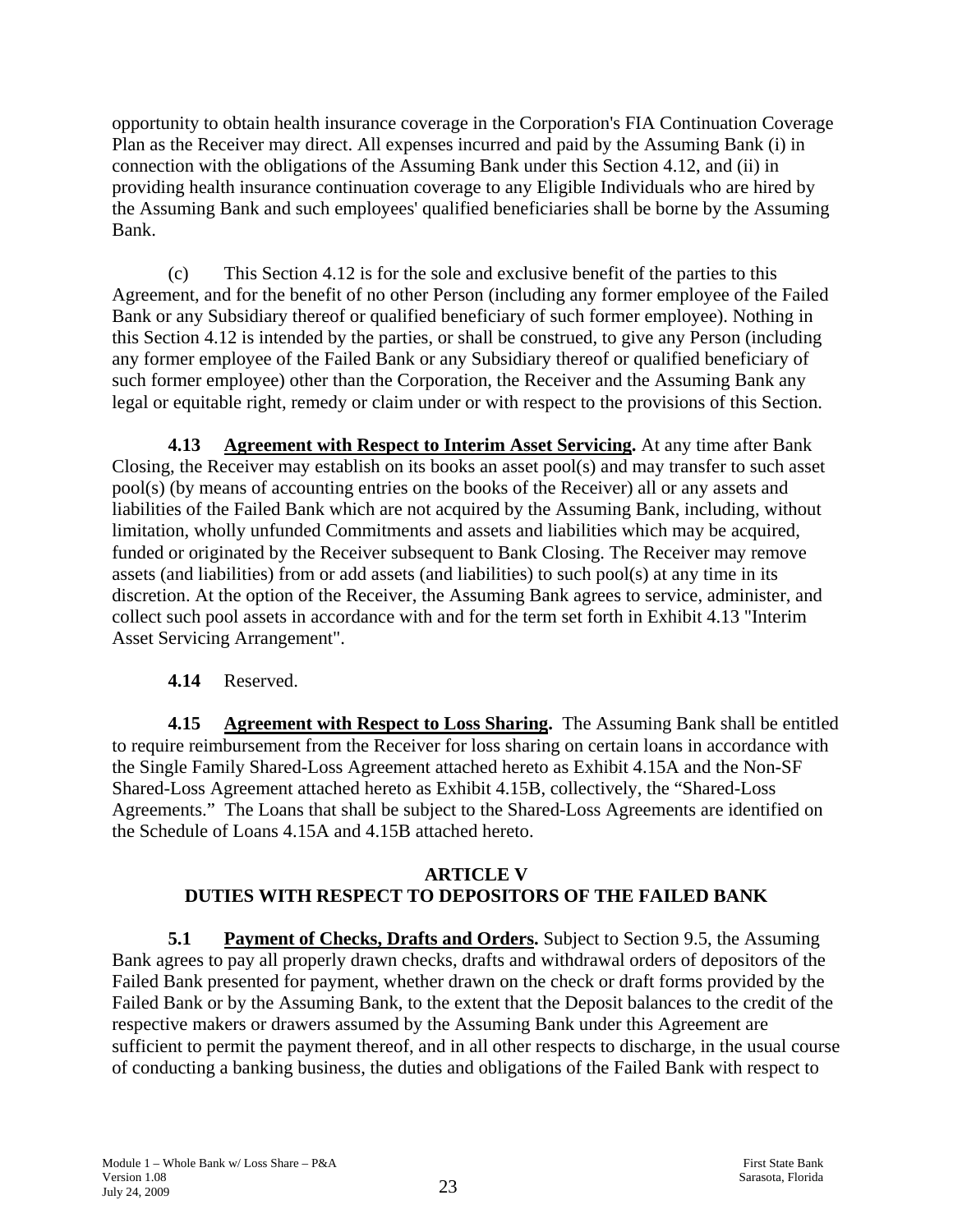the Deposit balances due and owing to the depositors of the Failed Bank assumed by the Assuming Bank under this Agreement.

**5.2** Certain Agreements Related to Deposits. Subject to Section 2.2, the Assuming Bank agrees to honor the terms and conditions of any written escrow or mortgage servicing agreement or other similar agreement relating to a Deposit liability assumed by the Assuming Bank pursuant to this Agreement.

#### $5.3$ **Notice to Depositors.**

(a) Within seven (7) days after Bank Closing, the Assuming Bank shall give (i) notice to depositors of the Failed Bank of its assumption of the Deposit liabilities of the Failed Bank, and (ii) any notice required under Section 2.2, by mailing to each such depositor a notice with respect to such assumption and by advertising in a newspaper of general circulation in the county or counties in which the Failed Bank was located. The Assuming Bank agrees that it will obtain prior approval of all such notices and advertisements from counsel for the Receiver and that such notices and advertisements shall not be mailed or published until such approval is received.

(b) The Assuming Bank shall give notice by mail to depositors of the Failed Bank concerning the procedures to claim their deposits, which notice shall be provided to the Assuming Bank by the Receiver or the Corporation. Such notice shall be included with the notice to depositors to be mailed by the Assuming Bank pursuant to Section 5.3(a).

(c) If the Assuming Bank proposes to charge fees different from those charged by the Failed Bank before it establishes new deposit account relationships with the depositors of the Failed Bank, the Assuming Bank shall give notice by mail of such changed fees to such depositors.

## **ARTICLE VI RECORDS**

#### 6.1 **Transfer of Records.**

(a) In accordance with Section 3.1, the Receiver assigns, transfers, conveys and delivers to the Assuming Bank the following Records pertaining to the Deposit liabilities of the Failed Bank assumed by the Assuming Bank under this Agreement, except as provided in Section 6.4:

- (i) signature cards, orders, contracts between the Failed Bank and its depositors and Records of similar character;
- (ii) passbooks of depositors held by the Failed Bank, deposit slips, cancelled checks and withdrawal orders representing charges to accounts of depositors;

and the following Records pertaining to the Assets: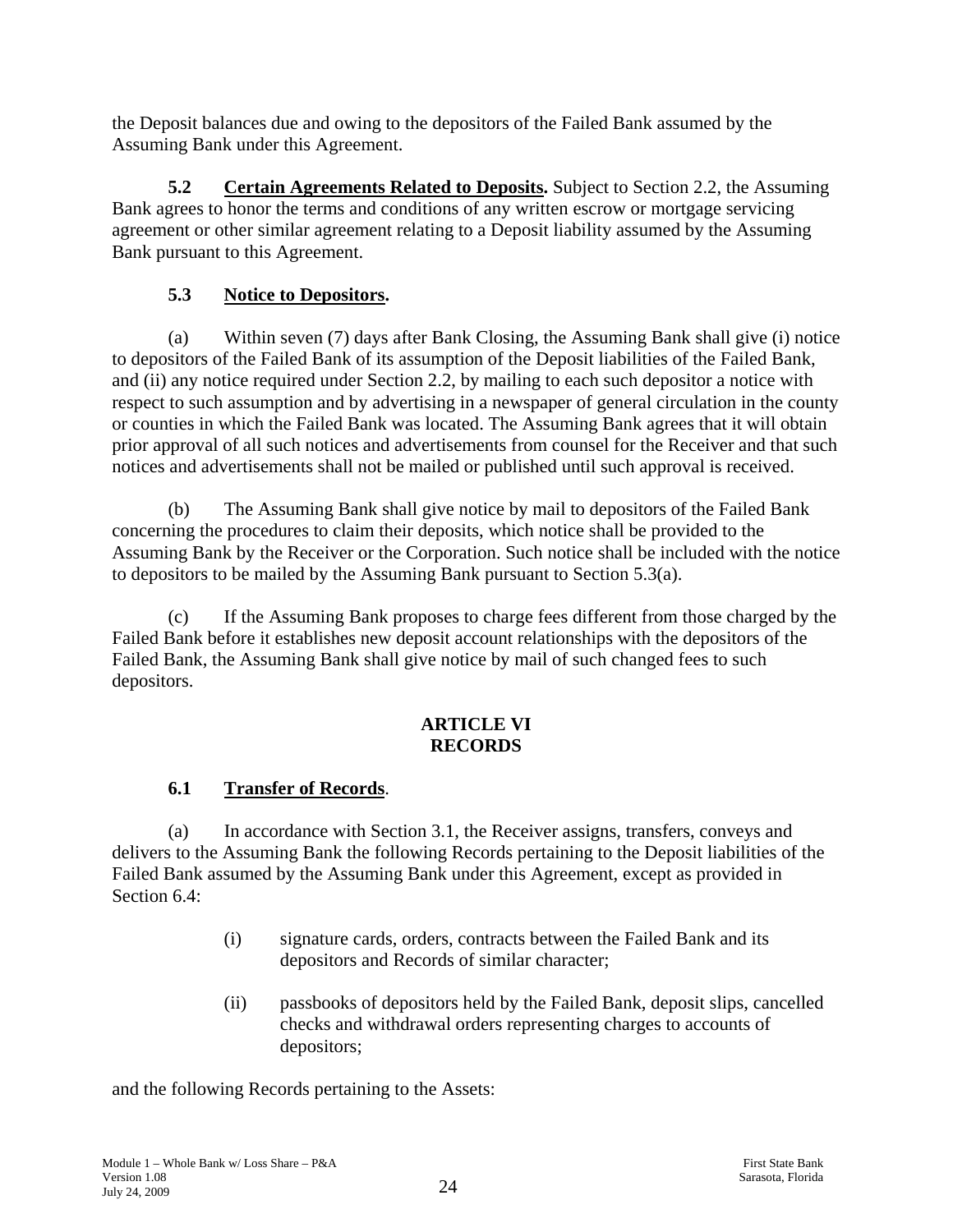- (iii) records of deposit balances carried with other banks, bankers or trust companies;
- $(iv)$ Loan and collateral records and Credit Files and other documents;
- (v) deeds, mortgages, abstracts, surveys, and other instruments or records of title pertaining to real estate or real estate mortgages;
- (vi) signature cards, agreements and records pertaining to Safe Deposit Boxes, if any; and
- (vii) records pertaining to the credit card business, trust business or safekeeping business of the Failed Bank, if any.

(b) The Receiver, at its option, may assign and transfer to the Assuming Bank by a single blanket assignment or otherwise, as soon as practicable after Bank Closing, any other Records not assigned and transferred to the Assuming Bank as provided in this Agreement, including but not limited to loan disbursement checks, general ledger tickets, official bank checks, proof transactions (including proof tapes) and paid out loan files.

**6.2 Delivery of Assigned Records**. The Receiver shall deliver to the Assuming Bank all Records described in (i) Section 6.1(a) as soon as practicable on or after the date of this Agreement, and (ii) Section 6.1(b) as soon as practicable after making any assignment described therein.

**6.3 Preservation of Records**. The Assuming Bank agrees that it will preserve and maintain for the joint benefit of the Receiver, the Corporation and the Assuming Bank, all Records of which it has custody for such period as either the Receiver or the Corporation in its discretion may require, until directed otherwise, in writing, by the Receiver or Corporation. The Assuming Bank shall have the primary responsibility to respond to subpoenas, discovery requests, and other similar official inquiries with respect to the Records of which it has custody.

**6.4 Access to Records; Copies**. The Assuming Bank agrees to permit the Receiver and the Corporation access to all Records of which the Assuming Bank has custody, and to use, inspect, make extracts from or request copies of any such Records in the manner and to the extent requested, and to duplicate, in the discretion of the Receiver or the Corporation, any Record in the form of microfilm or microfiche pertaining to Deposit account relationships; provided, that in the event that the Failed Bank maintained one or more duplicate copies of such microfilm or microfiche Records, the Assuming Bank hereby assigns, transfers, and conveys to the Corporation one such duplicate copy of each such Record without cost to the Corporation, and agrees to deliver to the Corporation all Records assigned and transferred to the Corporation under this Article VI as soon as practicable on or after the date of this Agreement. The party requesting a copy of any Record shall bear the cost (based on standard accepted industry charges to the extent applicable, as determined by the Receiver) for providing such duplicate Records. A copy of each Record requested shall be provided as soon as practicable by the party having custody thereof.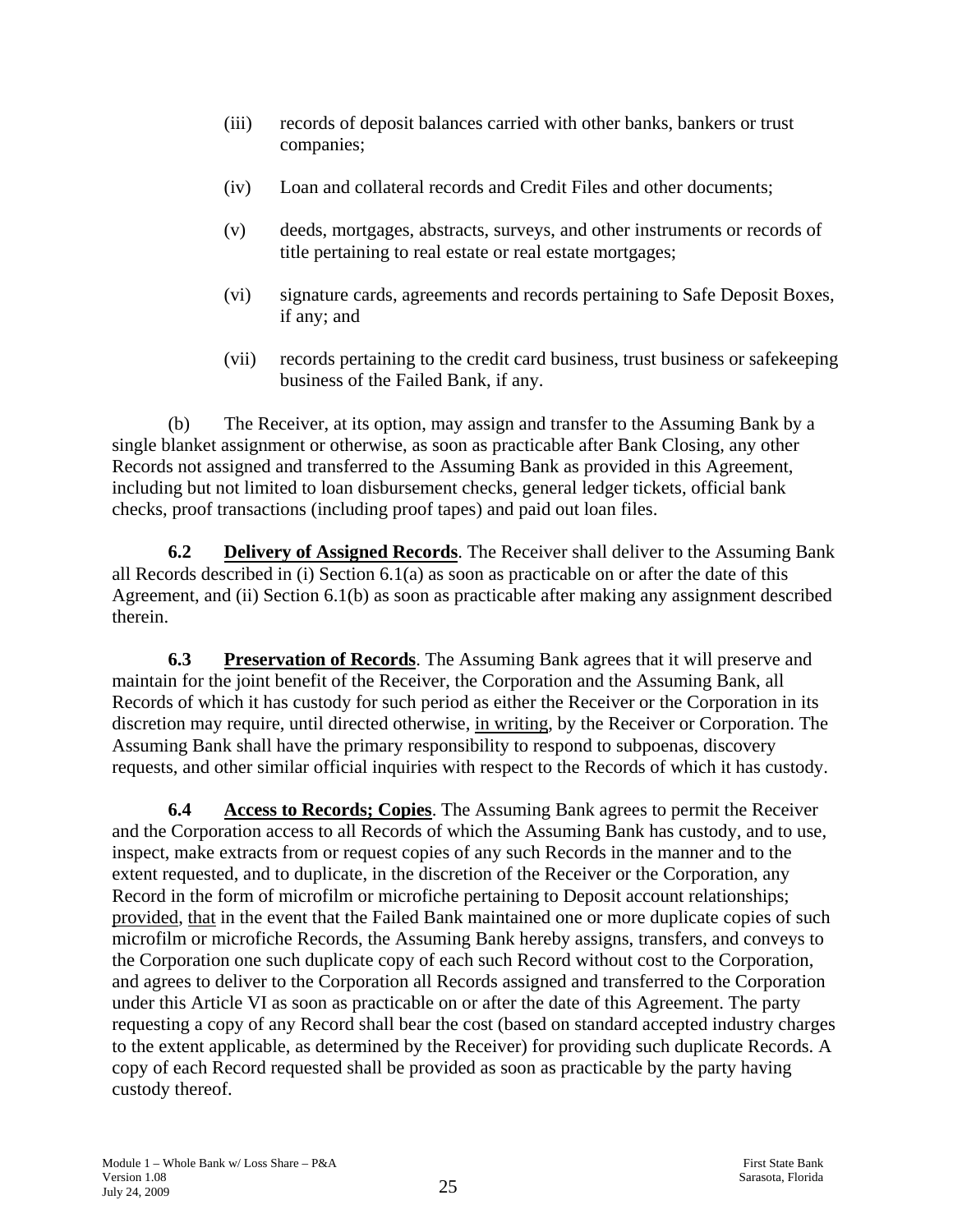#### **ARTICLE VII FIRST LOSS TRANCHE**

 The Assuming Bank has submitted to the Receiver an asset discount bid of \$69,000,000.00 and a Deposit premium bid of positive 0.25%. The Deposit premium bid will be applied to the total of all Assumed Deposits except for brokered, CDARS, and any market place or similar subscription services Deposits. The First Loss Tranche shall be determined by adding (i) the asset premium (discount) bid, (ii) the Deposit premium bid, and (iii) the Equity Adjustment. If the First Loss Tranche is a positive number, then this is the Losses on Single Family Shared-Loss Loans and Net Charge-offs on Shared Loss Assets that the Assuming Bank will incur before loss-sharing commences under Exhibits 4.15A and 4.15B. If the First Loss Tranche is a negative number, the Corporation shall pay such amount by wire transfer to the Assuming Bank by the end of the first business day following Bank Closing and loss sharing shall commence immediately.

#### **ARTICLE VIII ADJUSTMENTS**

**8.1 Pro Forma Statement**. The Receiver, as soon as practicable after Bank Closing, in accordance with the best information then available, shall provide to the Assuming Bank a pro forma statement reflecting any adjustments of such liabilities and assets as may be necessary. Such pro forma statement shall take into account, to the extent possible, (i) liabilities and assets of a nature similar to those contemplated by Section 2.1 or Section 3.1, respectively, which at Bank Closing were carried in the Failed Bank's suspense accounts, (ii) accruals as of Bank Closing for all income related to the assets and business of the Failed Bank acquired by the Assuming Bank hereunder, whether or not such accruals were reflected on the Accounting Records of the Failed Bank in the normal course of its operations, and (iii) adjustments to determine the Book Value of any investment in an Acquired Subsidiary and related accounts on the "bank only" (unconsolidated) balance sheet of the Failed Bank based on the equity method of accounting, whether or not the Failed Bank used the equity method of accounting for investments in subsidiaries, except that the resulting amount cannot be less than the Acquired Subsidiary's recorded equity as of Bank Closing as reflected on the Accounting Records of the Acquired Subsidiary. Any Loan purchased by the Assuming Bank pursuant to Section 3.1 which the Failed Bank charged off during the period from June 5, 2009 to Bank Closing shall be deemed not to be charged off for the purposes of the pro forma statement, and the purchase price shall be determined pursuant to Section 3.2.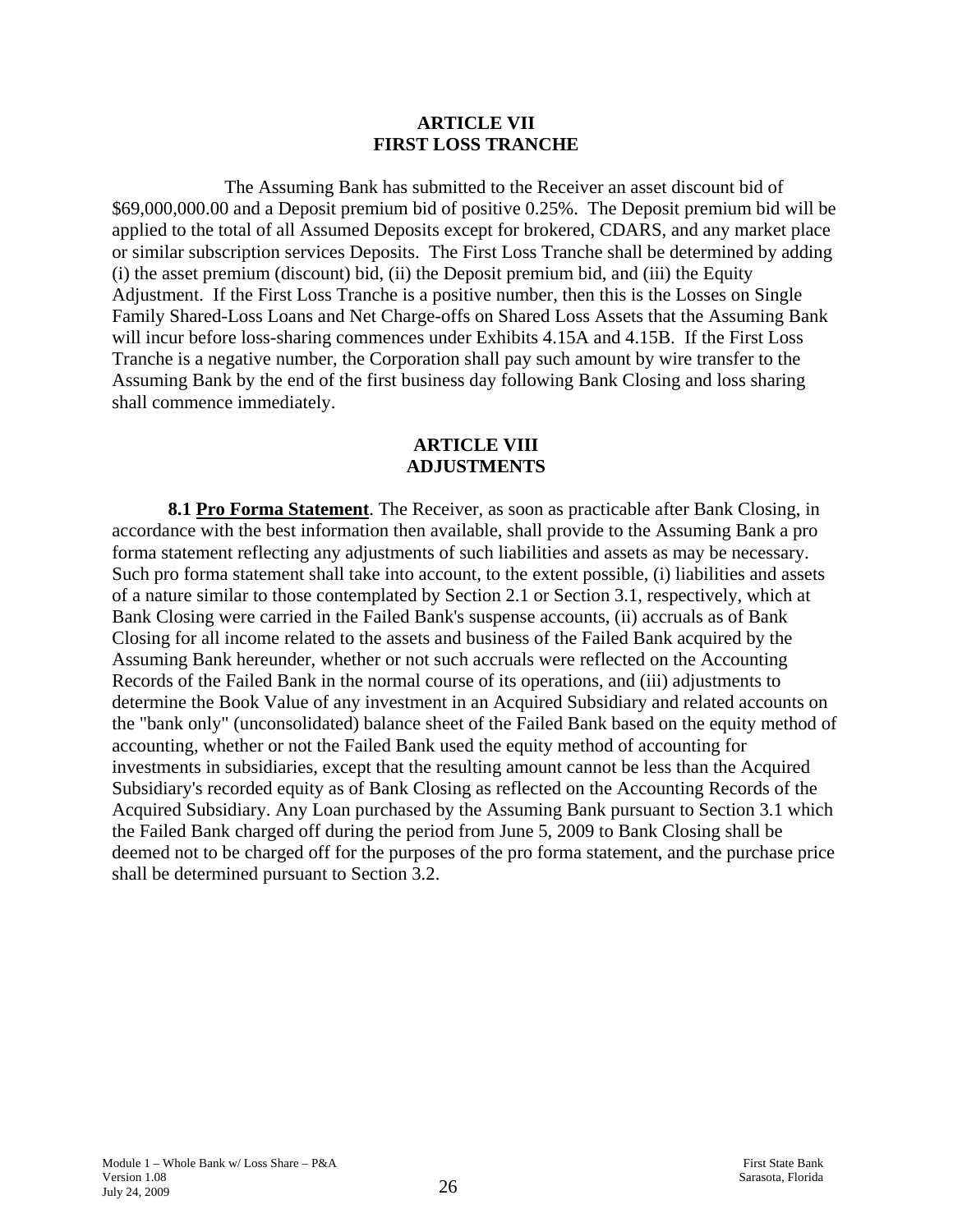# **8.2 Correction of Errors and Omissions; Other Liabilities**.

(a) In the event any bookkeeping omissions or errors are discovered in preparing any pro forma statement or in completing the transfers and assumptions contemplated hereby, the parties hereto agree to correct such errors and omissions, it being understood that, as far as practicable, all adjustments will be made consistent with the judgments, methods, policies or accounting principles utilized by the Failed Bank in preparing and maintaining Accounting Records, except that adjustments made pursuant to this Section 8.2(a) are not intended to bring the Accounting Records of the Failed Bank into accordance with generally accepted accounting principles.

(b) If the Receiver discovers at any time subsequent to the date of this Agreement that any claim exists against the Failed Bank which is of such a nature that it would have been included in the liabilities assumed under Article II had the existence of such claim or the facts giving rise thereto been known as of Bank Closing, the Receiver may, in its discretion, at any time, require that such claim be assumed by the Assuming Bank in a manner consistent with the intent of this Agreement. The Receiver will make appropriate adjustments to the pro forma statement provided by the Receiver to the Assuming Bank pursuant to Section 8.1 as may be necessary.

**8.3 Payments**. The Receiver agrees to cause to be paid to the Assuming Bank, or the Assuming Bank agrees to pay to the Receiver, as the case may be, on the Settlement Date, a payment in an amount which reflects net adjustments (including any costs, expenses and fees associated with determinations of value as provided in this Agreement) made pursuant to Section 8.1 or Section 8.2, plus interest as provided in Section 8.4. The Receiver and the Assuming Bank agree to effect on the Settlement Date any further transfer of assets to or assumption of liabilities or claims by the Assuming Bank as may be necessary in accordance with Section 8.1 or Section 8.2.

**8.4 Interest**. Any amounts paid under Section 8.3 or Section 8.5, shall bear interest for the period from and including the day following Bank Closing to and including the day preceding the payment at the Settlement Interest Rate.

**8.5 Subsequent Adjustments.** In the event that the Assuming Bank or the Receiver discovers any errors or omissions as contemplated by Section 8.2 or any error with respect to the payment made under Section 8.3 after the Settlement Date, the Assuming Bank and the Receiver agree to promptly correct any such errors or omissions, make any payments and effect any transfers or assumptions as may be necessary to reflect any such correction plus interest as provided in Section 8.4.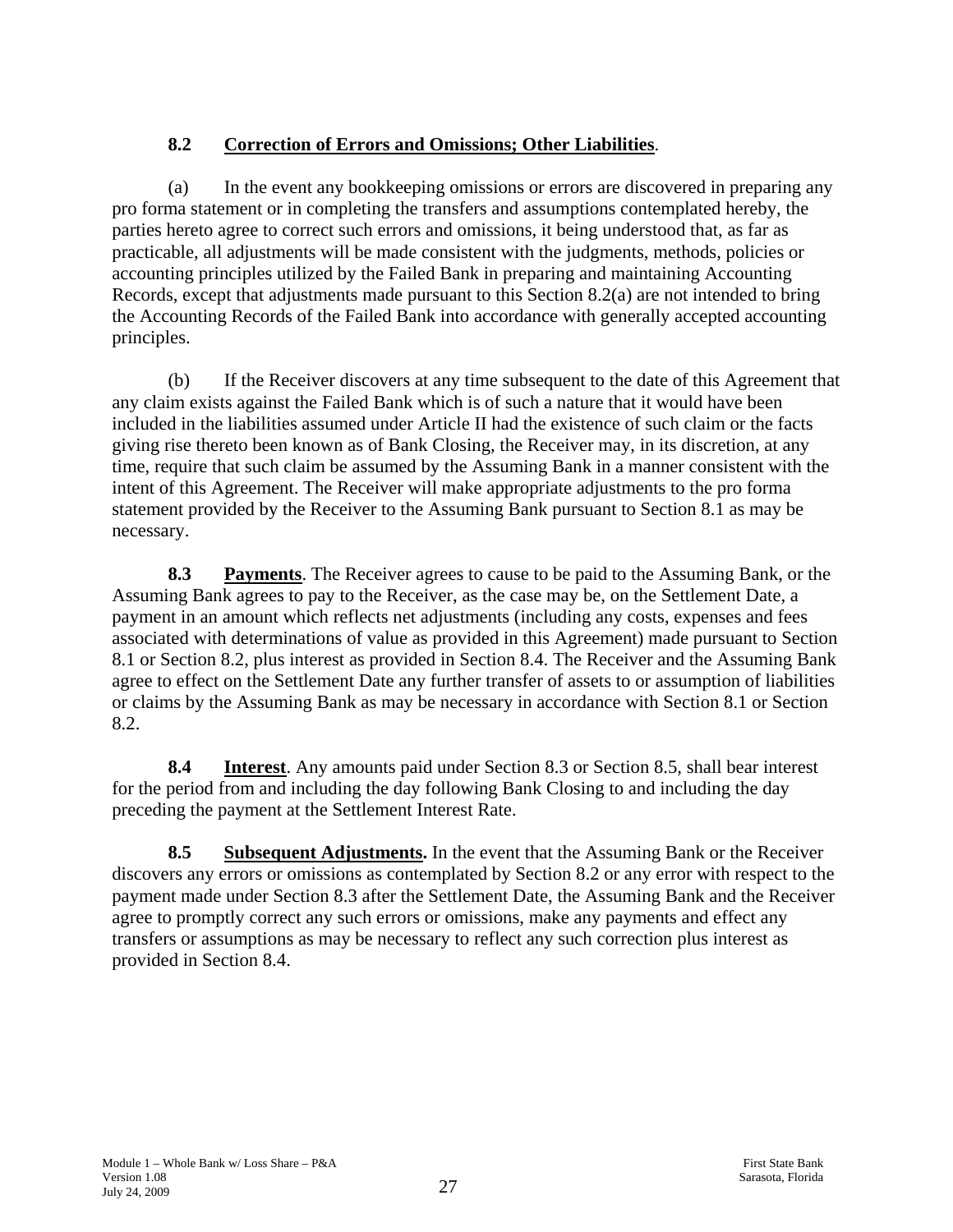## **ARTICLE IX CONTINUING COOPERATION**

**9.1** General Matters. The parties hereto agree that they will, in good faith and with their best efforts, cooperate with each other to carry out the transactions contemplated by this Agreement and to effect the purposes hereof.

**9.2 Additional Title Documents**. The Receiver, the Corporation and the Assuming Bank each agree, at any time, and from time to time, upon the request of any party hereto, to execute and deliver such additional instruments and documents of conveyance as shall be reasonably necessary to vest in the appropriate party its full legal or equitable title in and to the property transferred pursuant to this Agreement or to be transferred in accordance herewith. The Assuming Bank shall prepare such instruments and documents of conveyance (in form and substance satisfactory to the Receiver) as shall be necessary to vest title to the Assets in the Assuming Bank. The Assuming Bank shall be responsible for recording such instruments and documents of conveyance at its own expense.

# **9.3 Claims and Suits**.

(a) The Receiver shall have the right, in its discretion, to (i) defend or settle any claim or suit against the Assuming Bank with respect to which the Receiver has indemnified the Assuming Bank in the same manner and to the same extent as provided in Article XII, and (ii) defend or settle any claim or suit against the Assuming Bank with respect to any Liability Assumed, which claim or suit may result in a loss to the Receiver arising out of or related to this Agreement, or which existed against the Failed Bank on or before Bank Closing. The exercise by the Receiver of any rights under this Section 9.3(a) shall not release the Assuming Bank with respect to any of its obligations under this Agreement.

(b) In the event any action at law or in equity shall be instituted by any Person against the Receiver and the Corporation as codefendants with respect to any asset of the Failed Bank retained or acquired pursuant to this Agreement by the Receiver, the Receiver agrees, at the request of the Corporation, to join with the Corporation in a petition to remove the action to the United States District Court for the proper district. The Receiver agrees to institute, with or without joinder of the Corporation as co-plaintiff, any action with respect to any such retained or acquired asset or any matter connected therewith whenever notice requiring such action shall be given by the Corporation to the Receiver.

**9.4 Payment of Deposits**. In the event any depositor does not accept the obligation of the Assuming Bank to pay any Deposit liability of the Failed Bank assumed by the Assuming Bank pursuant to this Agreement and asserts a claim against the Receiver for all or any portion of any such Deposit liability, the Assuming Bank agrees on demand to provide to the Receiver funds sufficient to pay such claim in an amount not in excess of the Deposit liability reflected on the books of the Assuming Bank at the time such claim is made. Upon payment by the Assuming Bank to the Receiver of such amount, the Assuming Bank shall be discharged from any further obligation under this Agreement to pay to any such depositor the amount of such Deposit liability paid to the Receiver.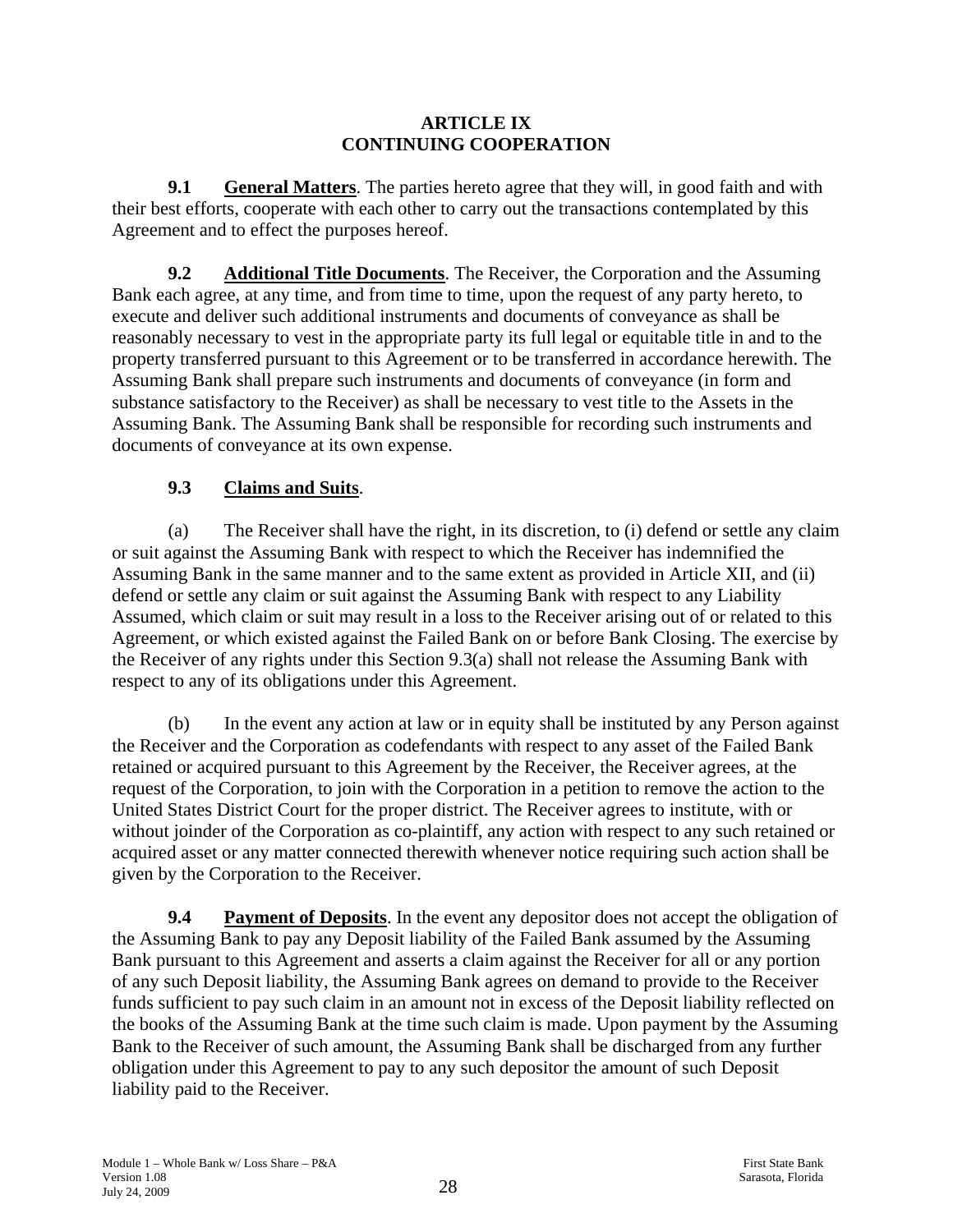**9.5 Withheld Payments**. At any time, the Receiver or the Corporation may, in its discretion, determine that all or any portion of any deposit balance assumed by the Assuming Bank pursuant to this Agreement does not constitute a "Deposit" (or otherwise, in its discretion, determine that it is the best interest of the Receiver or Corporation to withhold all or any portion of any deposit), and may direct the Assuming Bank to withhold payment of all or any portion of any such deposit balance. Upon such direction, the Assuming Bank agrees to hold such deposit and not to make any payment of such deposit balance to or on behalf of the depositor, or to itself, whether by way of transfer, set-off, or otherwise. The Assuming Bank agrees to maintain the "withheld payment" status of any such deposit balance until directed in writing by the Receiver or the Corporation as to its disposition. At the direction of the Receiver or the Corporation, the Assuming Bank shall return all or any portion of such deposit balance to the Receiver or the Corporation, as appropriate, and thereupon the Assuming Bank shall be discharged from any further liability to such depositor with respect to such returned deposit balance. If such deposit balance has been paid to the depositor prior to a demand for return by the Corporation or the Receiver, and payment of such deposit balance had not been previously withheld pursuant to this Section, the Assuming Bank shall not be obligated to return such deposit balance to the Receiver or the Corporation. The Assuming Bank shall be obligated to reimburse the Corporation or the Receiver, as the case may be, for the amount of any deposit balance or portion thereof paid by the Assuming Bank in contravention of any previous direction to withhold payment of such deposit balance or return such deposit balance the payment of which was withheld pursuant to this Section.

# **9.6 Proceedings with Respect to Certain Assets and Liabilities**.

(a) In connection with any investigation, proceeding or other matter with respect to any asset or liability of the Failed Bank retained by the Receiver, or any asset of the Failed Bank acquired by the Receiver pursuant to this Agreement, the Assuming Bank shall cooperate to the extent reasonably required by the Receiver.

(b) In addition to its obligations under Section 6.4, the Assuming Bank shall provide representatives of the Receiver access at reasonable times and locations without other limitation or qualification to (i) its directors, officers, employees and agents and those of the Subsidiaries acquired by the Assuming Bank, and (ii) its books and records, the books and records of such Subsidiaries and all Credit Files, and copies thereof. Copies of books, records and Credit Files shall be provided by the Assuming Bank as requested by the Receiver and the costs of duplication thereof shall be borne by the Receiver.

(c) Not later than ten (10) days after the Put Notice pursuant to Section 3.4 or the date of the notice of transfer of any Loan by the Assuming Bank to the Receiver pursuant to Section 3.6, the Assuming Bank shall deliver to the Receiver such documents with respect to such Loan as the Receiver may request, including without limitation the following: (i) all related Credit Documents (other than certificates, notices and other ancillary documents), (ii) a certificate setting forth the principal amount on the date of the transfer and the amount of interest, fees and other charges then accrued and unpaid thereon, and any restrictions on transfer to which any such Loan is subject, and (iii) all Credit Files, and all documents, microfiche, microfilm and computer records (including but not limited to magnetic tape, disc storage, card forms and printed copy)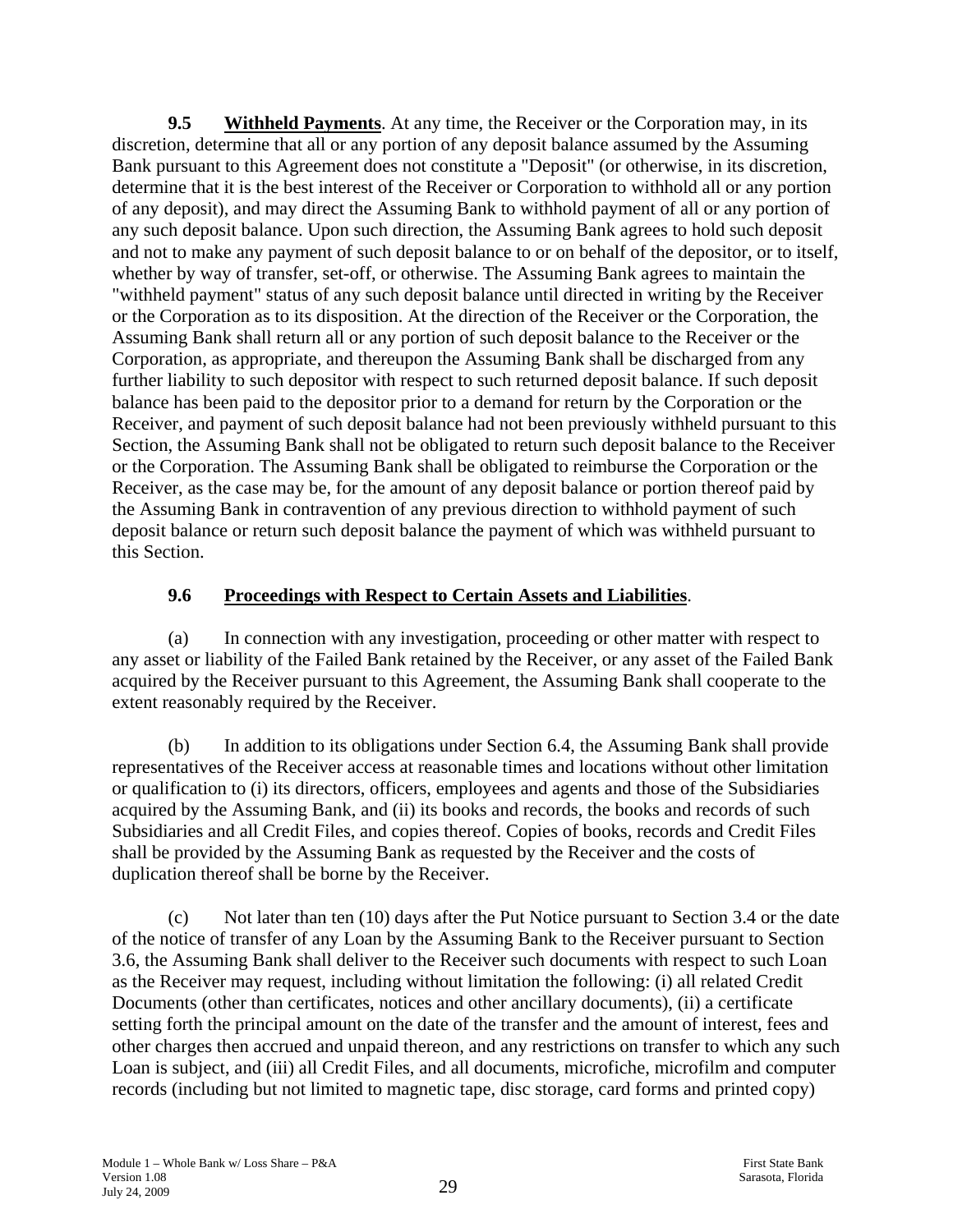maintained by, owned by, or in the possession of the Assuming Bank or any Affiliate of the Assuming Bank relating to the transferred Loan.

**9.7** Information. The Assuming Bank promptly shall provide to the Corporation such other information, including financial statements and computations, relating to the performance of the provisions of this Agreement as the Corporation or the Receiver may request from time to time, and, at the request of the Receiver, make available employees of the Failed Bank employed or retained by the Assuming Bank to assist in preparation of the pro forma statement pursuant to Section 8.1.

## **CONDITION PRECEDENT ARTICLE X**

The obligations of the parties to this Agreement are subject to the Receiver and the Corporation having received at or before Bank Closing evidence reasonably satisfactory to each of any necessary approval, waiver, or other action by any governmental authority, the board of directors of the Assuming Bank, or other third party, with respect to this Agreement and the transactions contemplated hereby, the closing of the Failed Bank and the appointment of the Receiver, the chartering of the Assuming Bank, and any agreements, documents, matters or proceedings contemplated hereby or thereby.

# **ARTICLE XI REPRESENTATIONS AND WARRANTIES OF THE ASSUMING BANK**

The Assuming Bank represents and warrants to the Corporation and the Receiver as follows:

(a) **Corporate Existence and Authority**. The Assuming Bank (i) is duly organized, validly existing and in good standing under the laws of its Chartering Authority and has full power and authority to own and operate its properties and to conduct its business as now conducted by it, and (ii) has full power and authority to execute and deliver this Agreement and to perform its obligations hereunder. The Assuming Bank has taken all necessary corporate action to authorize the execution, delivery and performance of this Agreement and the performance of the transactions contemplated hereby.

(b) **Third Party Consents**. No governmental authority or other third party consents (including but not limited to approvals, licenses, registrations or declarations) are required in connection with the execution, delivery or performance by the Assuming Bank of this Agreement, other than such consents as have been duly obtained and are in full force and effect.

(c) **Execution and Enforceability**. This Agreement has been duly executed and delivered by the Assuming Bank and when this Agreement has been duly authorized, executed and delivered by the Corporation and the Receiver, this Agreement will constitute the legal, valid and binding obligation of the Assuming Bank, enforceable in accordance with its terms.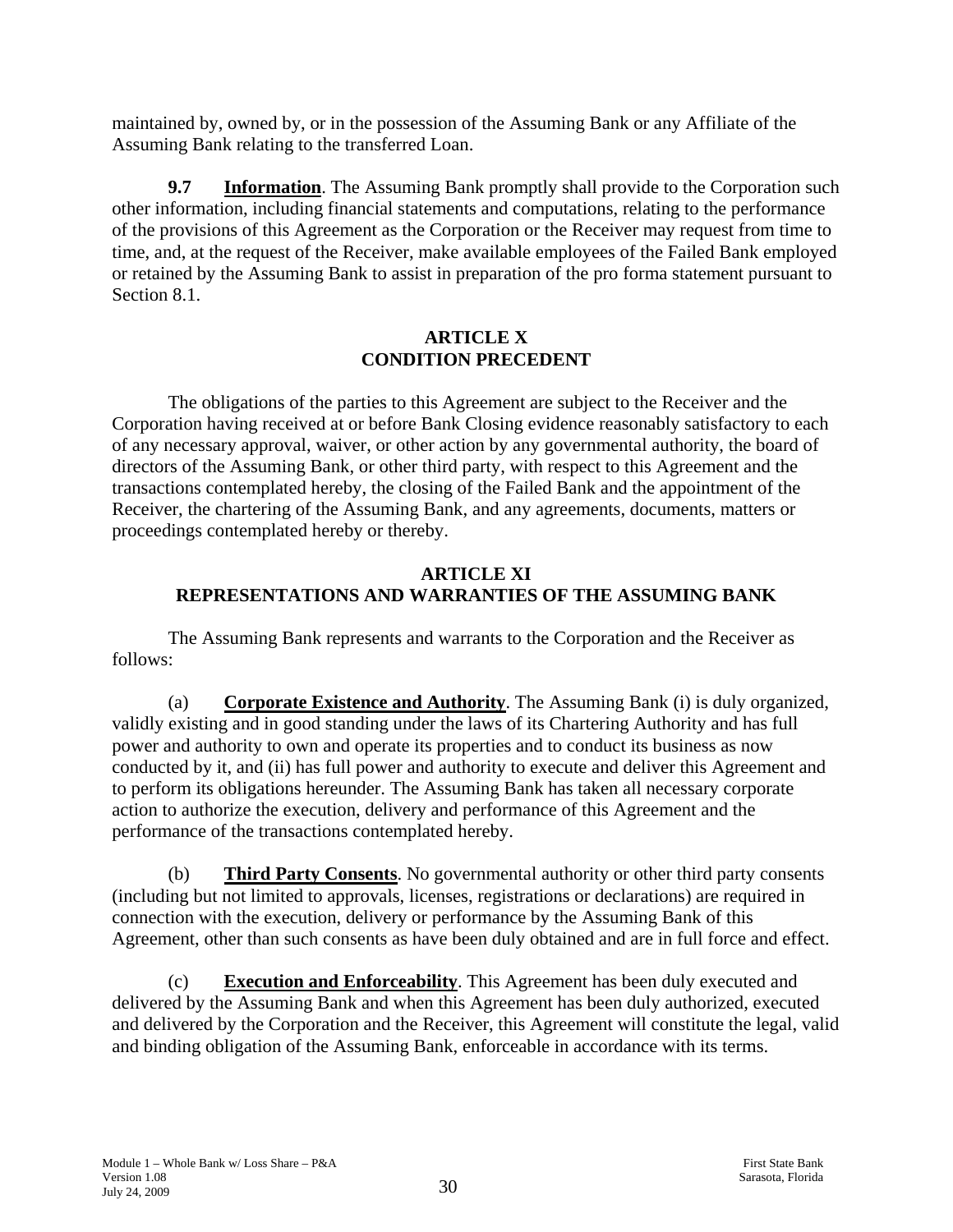## (d) **Compliance with Law**.

(i) Neither the Assuming Bank nor any of its Subsidiaries is in violation of any statute, regulation, order, decision, judgment or decree of, or any restriction imposed by, the United States of America, any State, municipality or other political subdivision or any agency of any of the foregoing, or any court or other tribunal having jurisdiction over the Assuming Bank or any of its Subsidiaries or any assets of any such Person, or any foreign government or agency thereof having such jurisdiction, with respect to the conduct of the business of the Assuming Bank or of any of its Subsidiaries, or the ownership of the properties of the Assuming Bank or any of its Subsidiaries, which, either individually or in the aggregate with all other such violations, would materially and adversely affect the business, operations or condition (financial or otherwise) of the Assuming Bank or the ability of the Assuming Bank to perform, satisfy or observe any obligation or condition under this Agreement.

(ii) Neither the execution and delivery nor the performance by the Assuming Bank of this Agreement will result in any violation by the Assuming Bank of, or be in conflict with, any provision of any applicable law or regulation, or any order, writ or decree of any court or governmental authority.

(e) **Representations Remain True**. The Assuming Bank represents and warrants that it has executed and delivered to the Corporation a Purchaser Eligibility Certification and Confidentiality Agreement and that all information provided and representations made by or on behalf of the Assuming Bank in connection with this Agreement and the transactions contemplated hereby, including, but not limited to, the Purchaser Eligibility Certification and Confidentiality Agreement (which are affirmed and ratified hereby) are and remain true and correct in all material respects and do not fail to state any fact required to make the information contained therein not misleading.

## **ARTICLE XII INDEMNIFICATION**

**12.1 Indemnification of Indemnitees**. From and after Bank Closing and subject to the limitations set forth in this Section and Section 12.6 and compliance by the Indemnitees with Section 12.2, the Receiver agrees to indemnify and hold harmless the Indemnitees against any and all costs, losses, liabilities, expenses (including attorneys' fees) incurred prior to the assumption of defense by the Receiver pursuant to paragraph (d) of Section 12.2, judgments, fines and amounts paid in settlement actually and reasonably incurred in connection with claims against any Indemnitee based on liabilities of the Failed Bank that are not assumed by the Assuming Bank pursuant to this Agreement or subsequent to the execution hereof by the Assuming Bank or any Subsidiary or Affiliate of the Assuming Bank for which indemnification is provided hereunder in (a) of this Section 12.1, subject to certain exclusions as provided in (b) of this Section 12.1:

(a)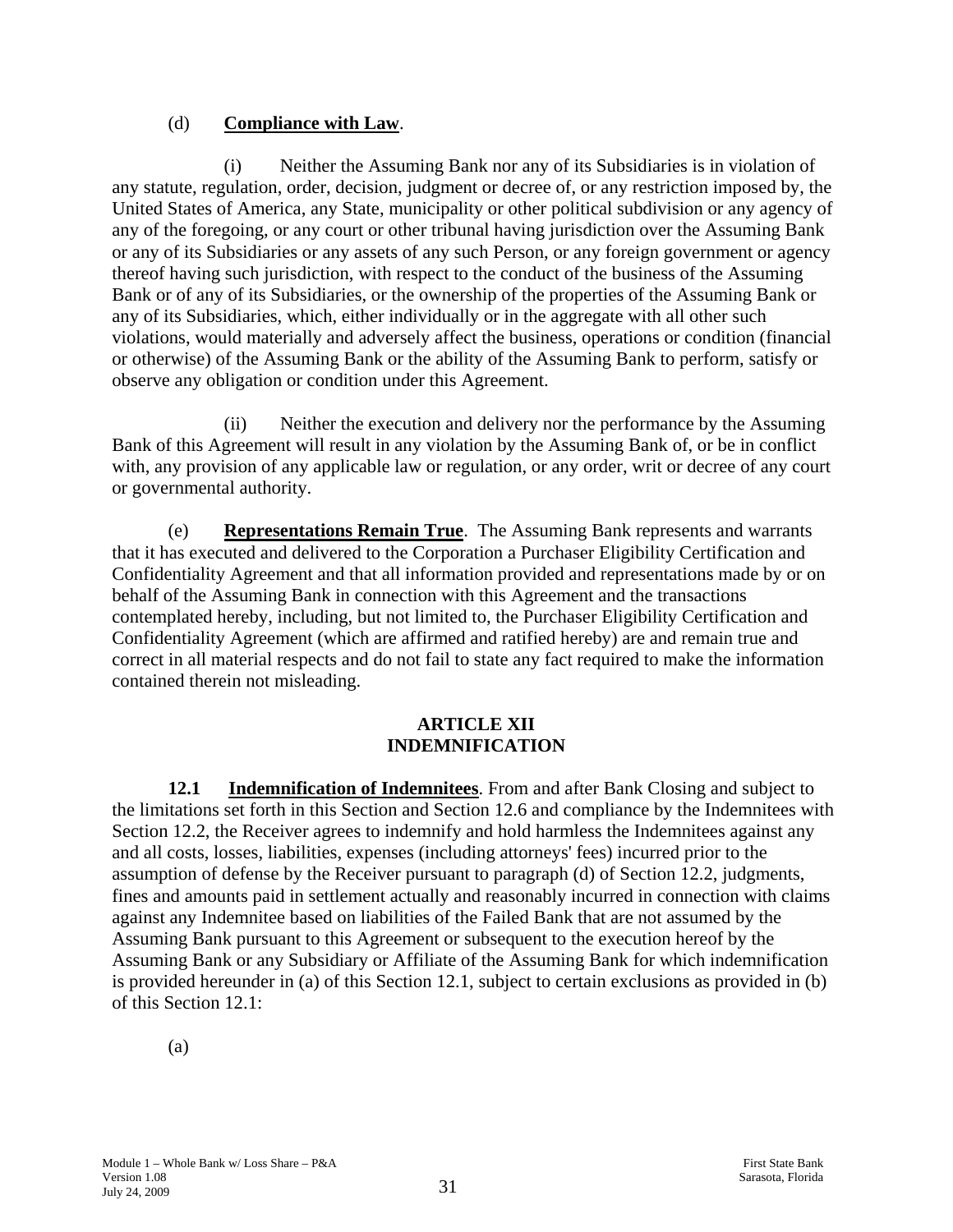(1) claims based on the rights of any shareholder or former shareholder as such of (x) the Failed Bank, or (y) any Subsidiary or Affiliate of the Failed Bank;

(2) claims based on the rights of any creditor as such of the Failed Bank, or any creditor as such of any director, officer, employee or agent of the Failed Bank, with respect to any indebtedness or other obligation of the Failed Bank arising prior to Bank Closing;

(3) claims based on the rights of any present or former director, officer, employee or agent as such of the Failed Bank or of any Subsidiary or Affiliate of the Failed Bank;

(4) claims based on any action or inaction prior to Bank Closing of the Failed Bank, its directors, officers, employees or agents as such, or any Subsidiary or Affiliate of the Failed Bank, or the directors, officers, employees or agents as such of such Subsidiary or Affiliate;

(5) claims based on any malfeasance, misfeasance or nonfeasance of the Failed Bank, its directors, officers, employees or agents with respect to the trust business of the Failed Bank, if any;

(6) claims based on any failure or alleged failure (not in violation of law) by the Assuming Bank to continue to perform any service or activity previously performed by the Failed Bank which the Assuming Bank is not required to perform pursuant to this Agreement or which arise under any contract to which the Failed Bank was a party which the Assuming Bank elected not to assume in accordance with this Agreement and which neither the Assuming Bank nor any Subsidiary or Affiliate of the Assuming Bank has assumed subsequent to the execution hereof;

(7) claims arising from any action or inaction of any Indemnitee, including for purposes of this Section 12.1(a)(7) the former officers or employees of the Failed Bank or of any Subsidiary or Affiliate of the Failed Bank that is taken upon the specific written direction of the Corporation or the Receiver, other than any action or inaction taken in a manner constituting bad faith, gross negligence or willful misconduct; and

(8) claims based on the rights of any depositor of the Failed Bank whose deposit has been accorded "withheld payment" status and/or returned to the Receiver or Corporation in accordance with Section 9.5 and/or has become an "unclaimed deposit" or has been returned to the Corporation or the Receiver in accordance with Section 2.3;

(b) provided, that, with respect to this Agreement, except for paragraphs (7) and (8) of Section 12.1(a), no indemnification will be provided under this Agreement for any:

(1) judgment or fine against, or any amount paid in settlement (without the written approval of the Receiver) by, any Indemnitee in connection with any action that seeks damages against any Indemnitee (a "counterclaim") arising with respect to any Asset and based on any action or inaction of either the Failed Bank, its directors, officers, employees or agents as such prior to Bank Closing, unless any such judgment, fine or amount paid in settlement exceeds the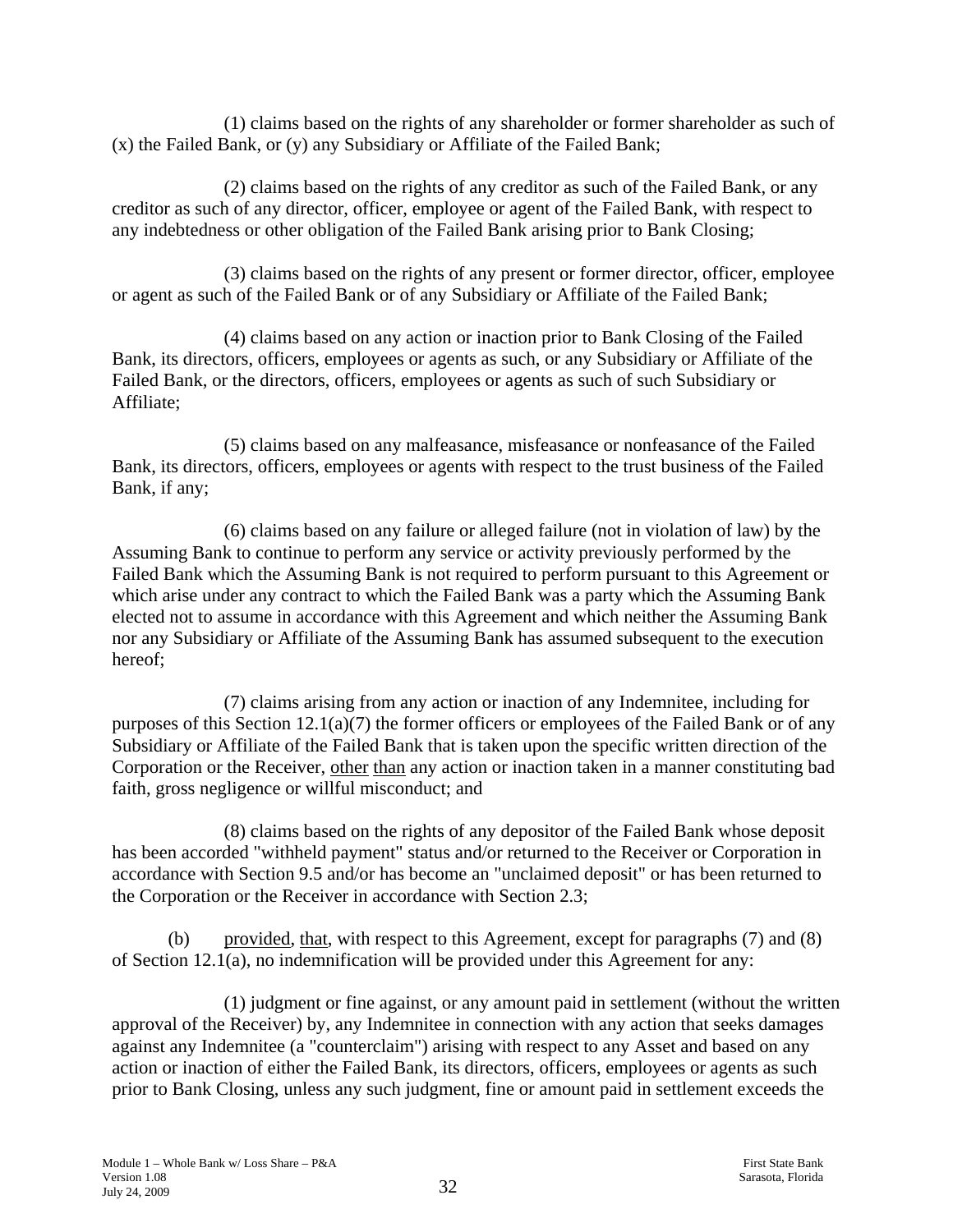greater of (i) the Repurchase Price of such Asset, or (ii) the monetary recovery sought on such Asset by the Assuming Bank in the cause of action from which the counterclaim arises; and in such event the Receiver will provide indemnification only in the amount of such excess; and no indemnification will be provided for any costs or expenses other than any costs or expenses (including attorneys' fees) which, in the determination of the Receiver, have been actually and reasonably incurred by such Indemnitee in connection with the defense of any such counterclaim; and it is expressly agreed that the Receiver reserves the right to intervene, in its discretion, on its behalf and/or on behalf of the Receiver, in the defense of any such counterclaim;

(2) claims with respect to any liability or obligation of the Failed Bank that is expressly assumed by the Assuming Bank pursuant to this Agreement or subsequent to the execution hereof by the Assuming Bank or any Subsidiary or Affiliate of the Assuming Bank;

(3) claims with respect to any liability of the Failed Bank to any present or former employee as such of the Failed Bank or of any Subsidiary or Affiliate of the Failed Bank, which liability is expressly assumed by the Assuming Bank pursuant to this Agreement or subsequent to the execution hereof by the Assuming Bank or any Subsidiary or Affiliate of the Assuming Bank;

(4) claims based on the failure of any Indemnitee to seek recovery of damages from the Receiver for any claims based upon any action or inaction of the Failed Bank, its directors, officers, employees or agents as fiduciary, agent or custodian prior to Bank Closing;

(5) claims based on any violation or alleged violation by any Indemnitee of the antitrust, branching, banking or bank holding company or securities laws of the United States of America or any State thereof;

(6) claims based on the rights of any present or former creditor, customer, or supplier as such of the Assuming Bank or any Subsidiary or Affiliate of the Assuming Bank;

(7) claims based on the rights of any present or former shareholder as such of the Assuming Bank or any Subsidiary or Affiliate of the Assuming Bank regardless of whether any such present or former shareholder is also a present or former shareholder of the Failed Bank;

(8) claims, if the Receiver determines that the effect of providing such indemnification would be to (i) expand or alter the provisions of any warranty or disclaimer thereof provided in Section 3.3 or any other provision of this Agreement, or (ii) create any warranty not expressly provided under this Agreement;

(9) claims which could have been enforced against any Indemnitee had the Assuming Bank not entered into this Agreement;

(10) claims based on any liability for taxes or fees assessed with respect to the consummation of the transactions contemplated by this Agreement, including without limitation any subsequent transfer of any Assets or Liabilities Assumed to any Subsidiary or Affiliate of the Assuming Bank;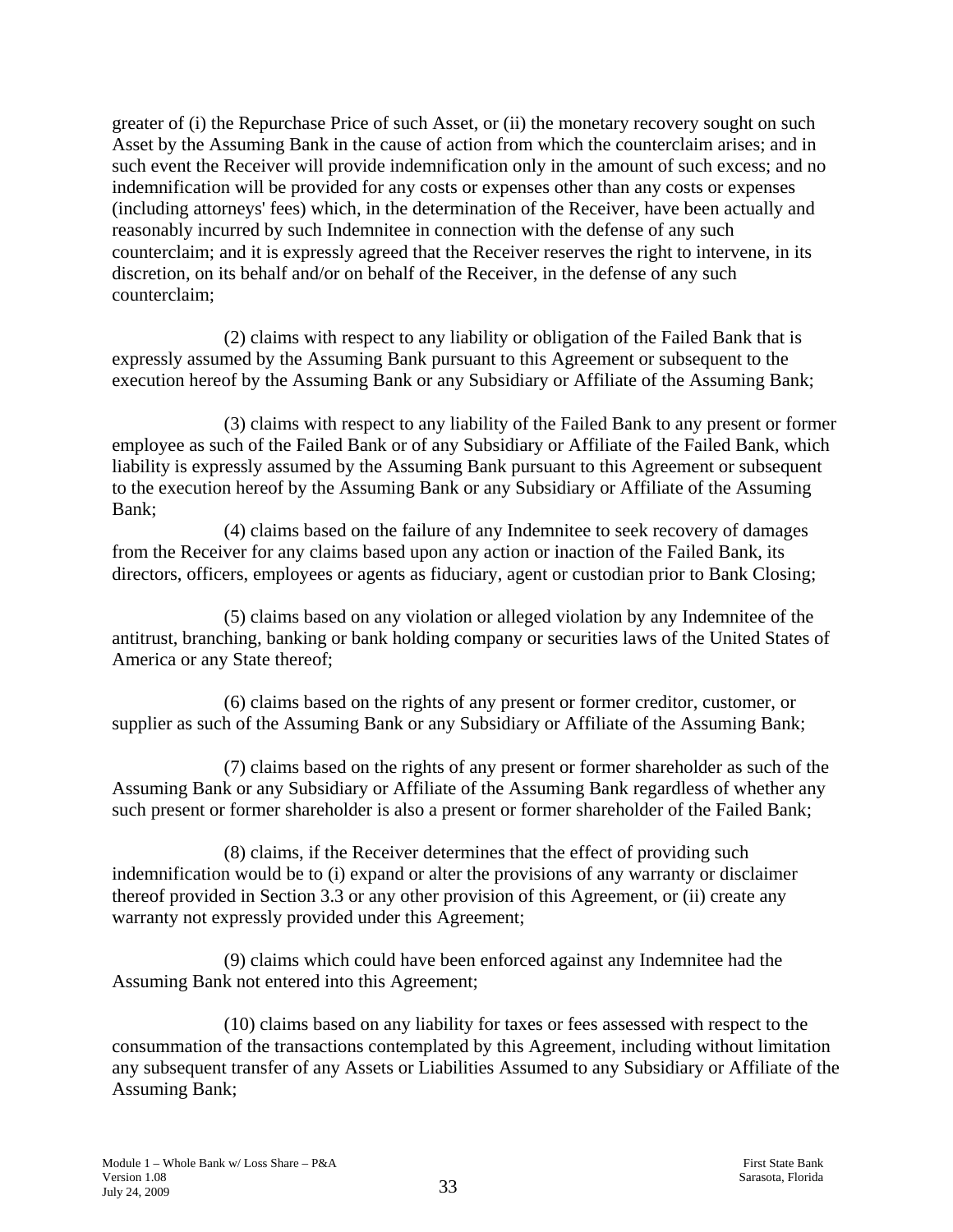(11) except as expressly provided in this Article XII, claims based on any action or inaction of any Indemnitee, and nothing in this Agreement shall be construed to provide indemnification for (i) the Failed Bank, (ii) any Subsidiary or Affiliate of the Failed Bank, or (iii) any present or former director, officer, employee or agent of the Failed Bank or its Subsidiaries or Affiliates; provided, that the Receiver, in its discretion, may provide indemnification hereunder for any present or former director, officer, employee or agent of the Failed Bank or its Subsidiaries or Affiliates who is also or becomes a director, officer, employee or agent of the Assuming Bank or its Subsidiaries or Affiliates;

(12) claims or actions which constitute a breach by the Assuming Bank of the representations and warranties contained in Article XI;

(13) claims arising out of or relating to the condition of or generated by an Asset arising from or relating to the presence, storage or release of any hazardous or toxic substance, or any pollutant or contaminant, or condition of such Asset which violate any applicable Federal, State or local law or regulation concerning environmental protection; and

(14) claims based on, related to or arising from any asset, including a loan, acquired or liability assumed by the Assuming Bank, other than pursuant to this Agreement.

**12.2 Conditions Precedent to Indemnification**. It shall be a condition precedent to the obligation of the Receiver to indemnify any Person pursuant to this Article XII that such Person shall, with respect to any claim made or threatened against such Person for which such Person is or may be entitled to indemnification hereunder:

(a) give written notice to the Regional Counsel (Litigation Branch) of the Corporation in the manner and at the address provided in Section 13.7 of such claim as soon as practicable after such claim is made or threatened; provided, that notice must be given on or before the date which is six (6) years from the date of this Agreement;

(b) provide to the Receiver such information and cooperation with respect to such claim as the Receiver may reasonably require;

(c) cooperate and take all steps, as the Receiver may reasonably require, to preserve and protect any defense to such claim;

(d) in the event suit is brought with respect to such claim, upon reasonable prior notice, afford to the Receiver the right, which the Receiver may exercise in its sole discretion, to conduct the investigation, control the defense and effect settlement of such claim, including without limitation the right to designate counsel and to control all negotiations, litigation, arbitration, settlements, compromises and appeals of any such claim, all of which shall be at the expense of the Receiver; provided, that the Receiver shall have notified the Person claiming indemnification in writing that such claim is a claim with respect to which the Person claiming indemnification is entitled to indemnification under this Article XII;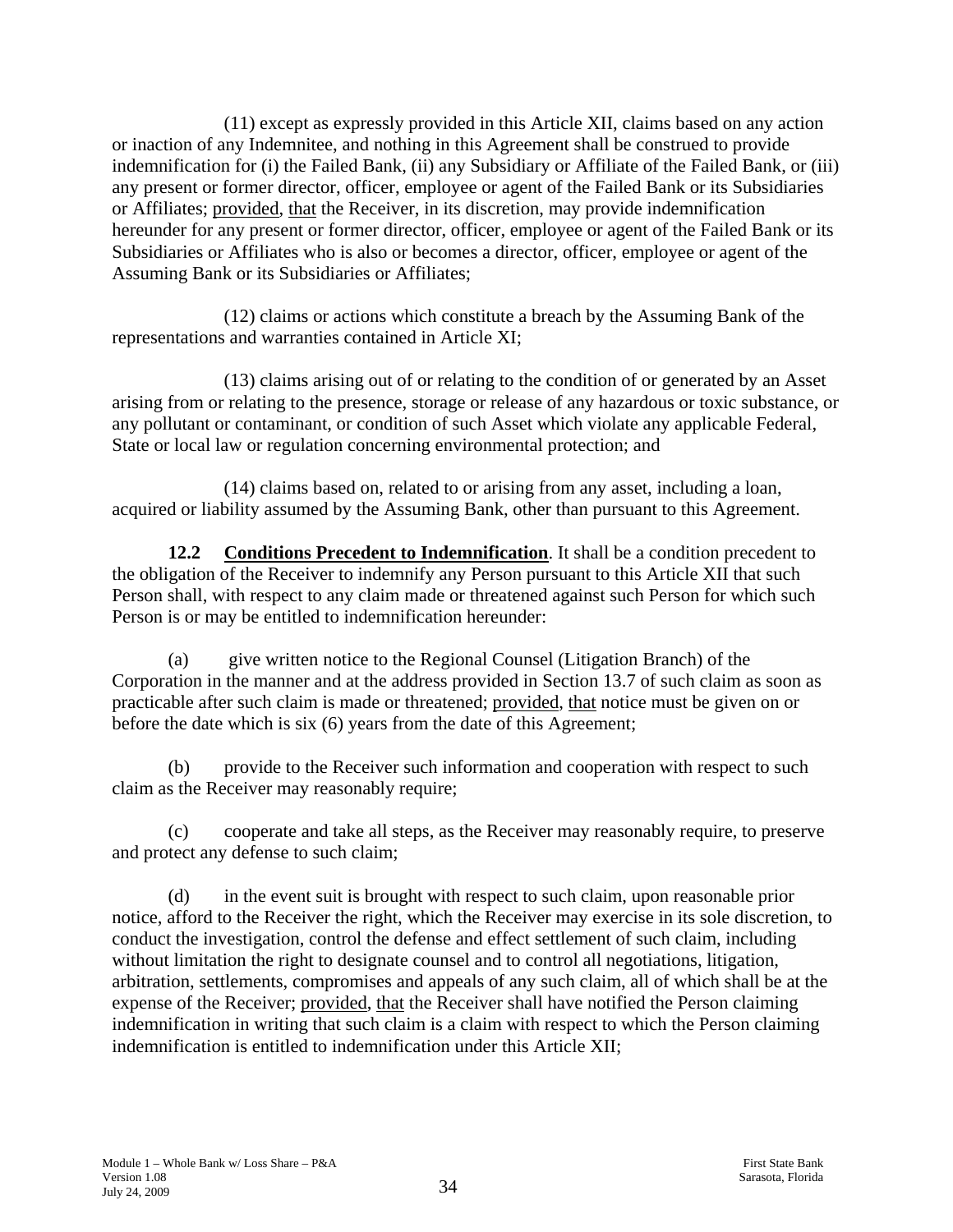(e) not incur any costs or expenses in connection with any response or suit with respect to such claim, unless such costs or expenses were incurred upon the written direction of the Receiver; provided, that the Receiver shall not be obligated to reimburse the amount of any such costs or expenses unless such costs or expenses were incurred upon the written direction of the Receiver;

(f) not release or settle such claim or make any payment or admission with respect thereto, unless the Receiver consents in writing thereto, which consent shall not be unreasonably withheld; provided, that the Receiver shall not be obligated to reimburse the amount of any such settlement or payment unless such settlement or payment was effected upon the written direction of the Receiver; and

(g) take reasonable action as the Receiver may request in writing as necessary to preserve, protect or enforce the rights of the indemnified Person against any Primary Indemnitor.

**12.3 No Additional Warranty**. Nothing in this Article XII shall be construed or deemed to (i) expand or otherwise alter any warranty or disclaimer thereof provided under Section 3.3 or any other provision of this Agreement with respect to, among other matters, the title, value, collectibility, genuineness, enforceability or condition of any (x) Asset, or (y) asset of the Failed Bank purchased by the Assuming Bank subsequent to the execution of this Agreement by the Assuming Bank or any Subsidiary or Affiliate of the Assuming Bank, or (ii) create any warranty not expressly provided under this Agreement with respect thereto.

**12.4 Indemnification of Receiver and Corporation**. From and after Bank Closing, the Assuming Bank agrees to indemnify and hold harmless the Corporation and the Receiver and their respective directors, officers, employees and agents from and against any and all costs, losses, liabilities, expenses (including attorneys' fees), judgments, fines and amounts paid in settlement actually and reasonably incurred in connection with any of the following:

(a) claims based on any and all liabilities or obligations of the Failed Bank assumed by the Assuming Bank pursuant to this Agreement or subsequent to the execution hereof by the Assuming Bank or any Subsidiary or Affiliate of the Assuming Bank, whether or not any such liabilities subsequently are sold and/or transferred, other than any claim based upon any action or inaction of any Indemnitee as provided in paragraph (7) or (8) of Section 12.1(a); and

(b) claims based on any act or omission of any Indemnitee (including but not limited to claims of any Person claiming any right or title by or through the Assuming Bank with respect to Assets transferred to the Receiver pursuant to Section 3.4 or 3.6), other than any action or inaction of any Indemnitee as provided in paragraph (7) or (8) of Section 12.1(a).

**12.5 Obligations Supplemental**. The obligations of the Receiver, and the Corporation as guarantor in accordance with Section 12.7, to provide indemnification under this Article XII are to supplement any amount payable by any Primary Indemnitor to the Person indemnified under this Article XII. Consistent with that intent, the Receiver agrees only to make payments pursuant to such indemnification to the extent not payable by a Primary Indemnitor. If the aggregate amount of payments by the Receiver, or the Corporation as guarantor in accordance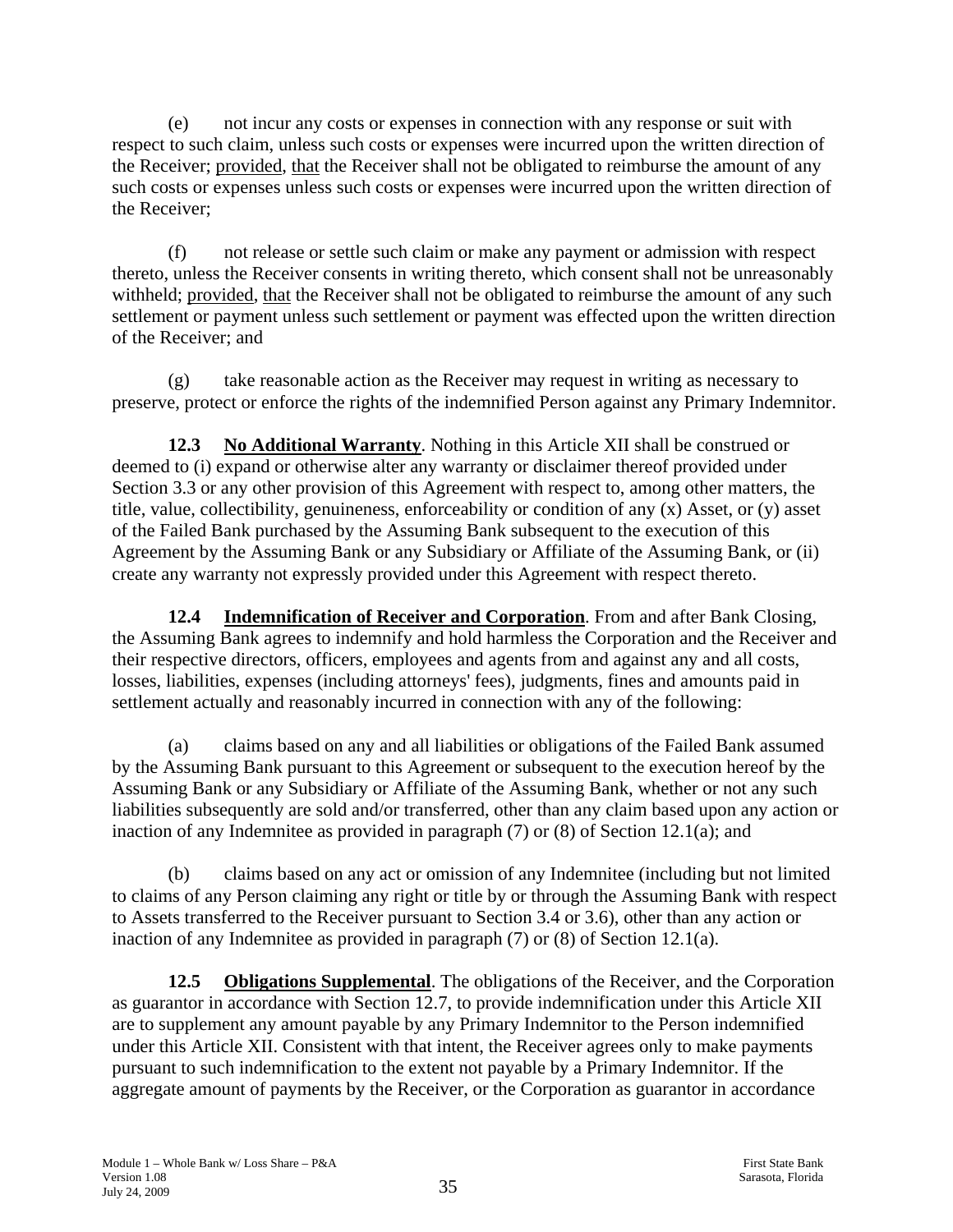with Section 12.7, and all Primary Indemnitors with respect to any item of indemnification under this Article XII exceeds the amount payable with respect to such item, such Person being indemnified shall notify the Receiver thereof and, upon the request of the Receiver, shall promptly pay to the Receiver, or the Corporation as appropriate, the amount of the Receiver's (or Corporation's) payments to the extent of such excess.

**12.6 Criminal Claims**. Notwithstanding any provision of this Article XII to the contrary, in the event that any Person being indemnified under this Article XII shall become involved in any criminal action, suit or proceeding, whether judicial, administrative or investigative, the Receiver shall have no obligation hereunder to indemnify such Person for liability with respect to any criminal act or to the extent any costs or expenses are attributable to the defense against the allegation of any criminal act, unless (i) the Person is successful on the merits or otherwise in the defense against any such action, suit or proceeding, or (ii) such action, suit or proceeding is terminated without the imposition of liability on such Person.

**12.7 Limited Guaranty of the Corporation.** The Corporation hereby guarantees performance of the Receiver's obligation to indemnify the Assuming Bank as set forth in this Article XII. It is a condition to the Corporation's obligation hereunder that the Assuming Bank shall comply in all respects with the applicable provisions of this Article XII. The Corporation shall be liable hereunder only for such amounts, if any, as the Receiver is obligated to pay under the terms of this Article XII but shall fail to pay. Except as otherwise provided above in this Section 12.7, nothing in this Article XII is intended or shall be construed to create any liability or obligation on the part of the Corporation, the United States of America or any department or agency thereof under or with respect to this Article XII, or any provision hereof, it being the intention of the parties hereto that the obligations undertaken by the Receiver under this Article XII are the sole and exclusive responsibility of the Receiver and no other Person or entity.

**12.8 Subrogation.** Upon payment by the Receiver, or the Corporation as guarantor in accordance with Section 12.7, to any Indemnitee for any claims indemnified by the Receiver under this Article XII, the Receiver, or the Corporation as appropriate, shall become subrogated to all rights of the Indemnitee against any other Person to the extent of such payment.

# **ARTICLE XIII MISCELLANEOUS**

**13.1 Entire Agreement**. This Agreement embodies the entire agreement of the parties hereto in relation to the subject matter herein and supersedes all prior understandings or agreements, oral or written, between the parties.

**13.2 Headings**. The headings and subheadings of the Table of Contents, Articles and Sections contained in this Agreement, except the terms identified for definition in Article I and elsewhere in this Agreement, are inserted for convenience only and shall not affect the meaning or interpretation of this Agreement or any provision hereof.

**13.3 Counterparts**. This Agreement may be executed in any number of counterparts and by the duly authorized representative of a different party hereto on separate counterparts,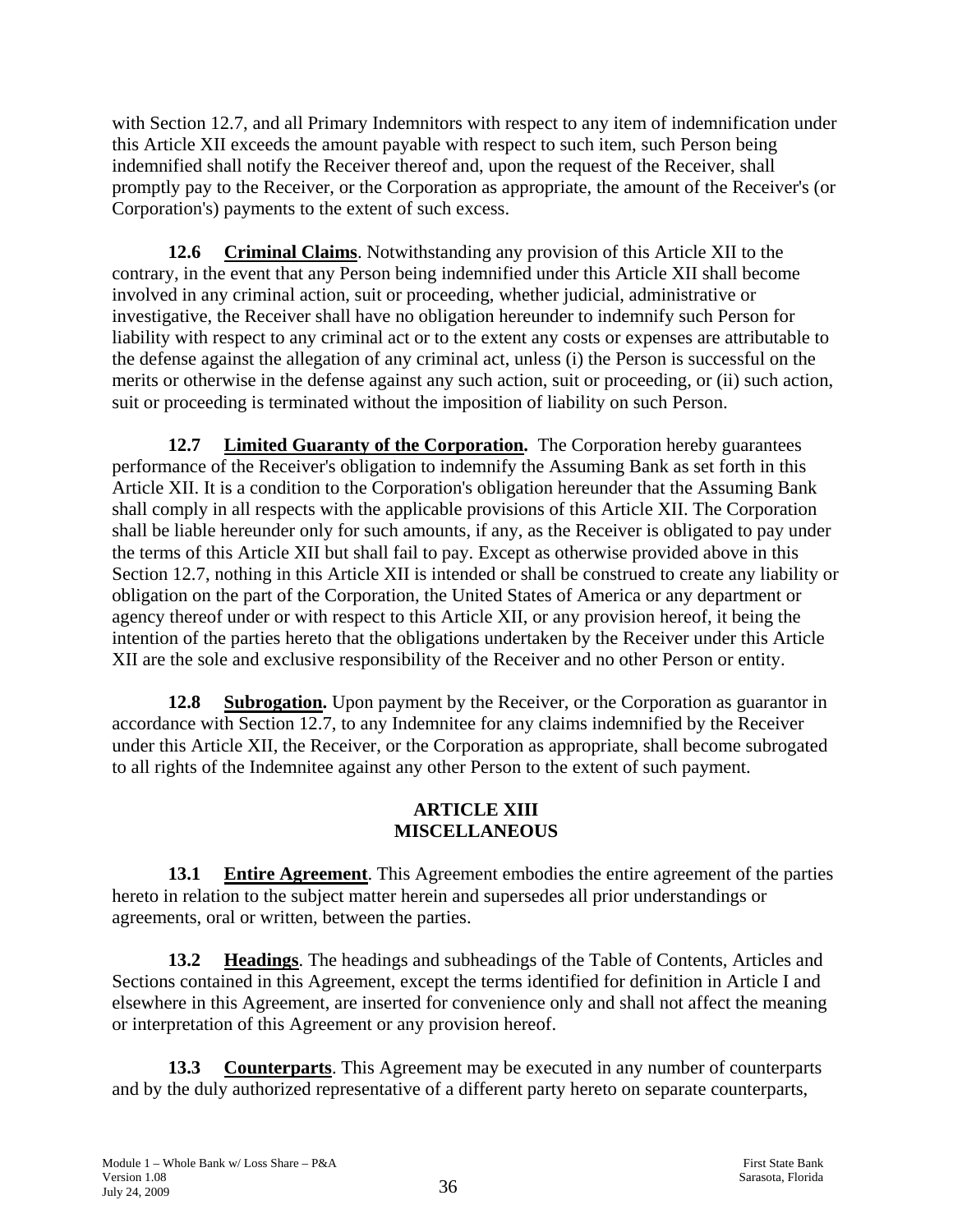each of which when so executed shall be deemed to be an original and all of which when taken together shall constitute one and the same Agreement.

**13.4 GOVERNING LAW**. THIS AGREEMENT AND THE RIGHTS AND OBLIGATIONS HEREUNDER SHALL BE GOVERNED BY AND CONSTRUED IN ACCORDANCE WITH THE FEDERAL LAW OF THE UNITED STATES OF AMERICA, AND IN THE ABSENCE OF CONTROLLING FEDERAL LAW, IN ACCORDANCE WITH THE LAWS OF THE STATE IN WHICH THE MAIN OFFICE OF THE FAILED BANK IS LOCATED.

**13.5 Successors.** All terms and conditions of this Agreement shall be binding on the successors and assigns of the Receiver, the Corporation and the Assuming Bank. Except as otherwise specifically provided in this Agreement, nothing expressed or referred to in this Agreement is intended or shall be construed to give any Person other than the Receiver, the Corporation and the Assuming Bank any legal or equitable right, remedy or claim under or with respect to this Agreement or any provisions contained herein, it being the intention of the parties hereto that this Agreement, the obligations and statements of responsibilities hereunder, and all other conditions and provisions hereof are for the sole and exclusive benefit of the Receiver, the Corporation and the Assuming Bank and for the benefit of no other Person.

**13.6 Modification; Assignment**. No amendment or other modification, rescission, release, or assignment of any part of this Agreement shall be effective except pursuant to a written agreement subscribed by the duly authorized representatives of the parties hereto.

**13.7 Notice**. Any notice, request, demand, consent, approval or other communication to any party hereto shall be effective when received and shall be given in writing, and delivered in person against receipt therefore, or sent by certified mail, postage prepaid, courier service, telex, facsimile transmission or email to such party (with copies as indicated below) at its address set forth below or at such other address as it shall hereafter furnish in writing to the other parties. All such notices and other communications shall be deemed given on the date received by the addressee.

# **Assuming Bank**

Stearns Bank, N.A. 4191 2nd Street South St. Cloud, Minnesota 56301

Attention: Avis Jacobson, Executive Administrative Assistant

with a copy to: Kevin Costley, Esq. Lindquist and Vennum 4200 IDS Center 80 South  $8<sup>th</sup>$  Street Minneapolis, Minnesota 55402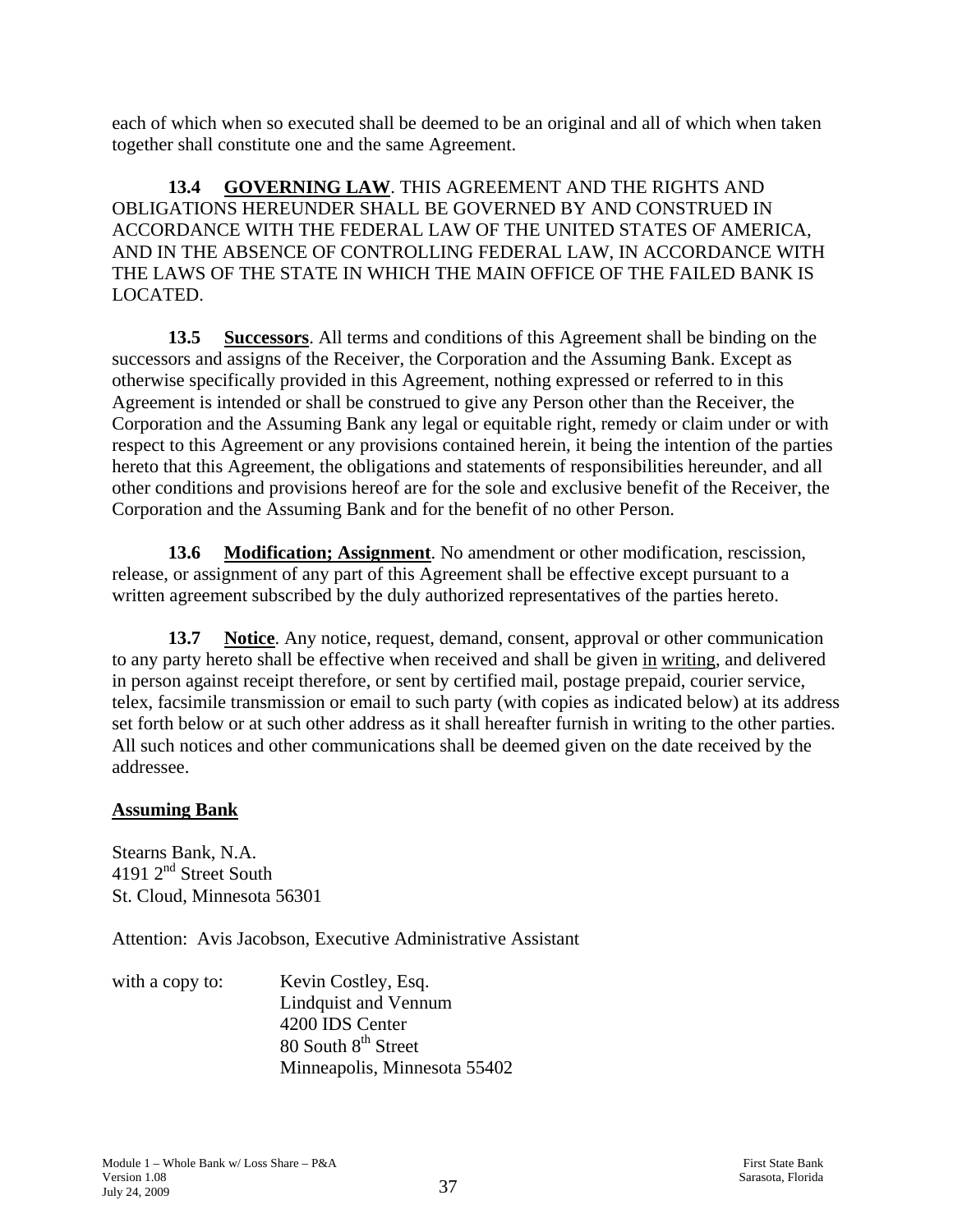# **Receiver and Corporation**

Federal Deposit Insurance Corporation, Receiver of First State Bank 1601 Bryan Street, Suite 1700 Dallas, Texas 75201

Attention: Settlement Manager

with copy to: Regional Counsel (Litigation Branch)

# **and with respect to notice under Article XII:**

Federal Deposit Insurance Corporation Receiver of First State Bank 1601 Bryan Street, Suite 1700 Dallas, Texas 75201 Attention: Regional Counsel (Litigation Branch)

 **13.8 Manner of Payment**. All payments due under this Agreement shall be in lawful money of the United States of America in immediately available funds as each party hereto may specify to the other parties; provided, that in the event the Receiver or the Corporation is obligated to make any payment hereunder in the amount of \$25,000.00 or less, such payment may be made by check.

**13.9 Costs, Fees and Expenses**. Except as otherwise specifically provided herein, each party hereto agrees to pay all costs, fees and expenses which it has incurred in connection with or incidental to the matters contained in this Agreement, including without limitation any fees and disbursements to its accountants and counsel; provided, that the Assuming Bank shall pay all fees, costs and expenses (other than attorneys' fees incurred by the Receiver) incurred in connection with the transfer to it of any Assets or Liabilities Assumed hereunder or in accordance herewith.

**13.10 Waiver**. Each of the Receiver, the Corporation and the Assuming Bank may waive its respective rights, powers or privileges under this Agreement; provided, that such waiver shall be in writing; and further provided, that no failure or delay on the part of the Receiver, the Corporation or the Assuming Bank to exercise any right, power or privilege under this Agreement shall operate as a waiver thereof, nor will any single or partial exercise of any right, power or privilege under this Agreement preclude any other or further exercise thereof or the exercise of any other right, power or privilege by the Receiver, the Corporation, or the Assuming Bank under this Agreement, nor will any such waiver operate or be construed as a future waiver of such right, power or privilege under this Agreement.

**13.11 Severability**. If any provision of this Agreement is declared invalid or unenforceable, then, to the extent possible, all of the remaining provisions of this Agreement shall remain in full force and effect and shall be binding upon the parties hereto.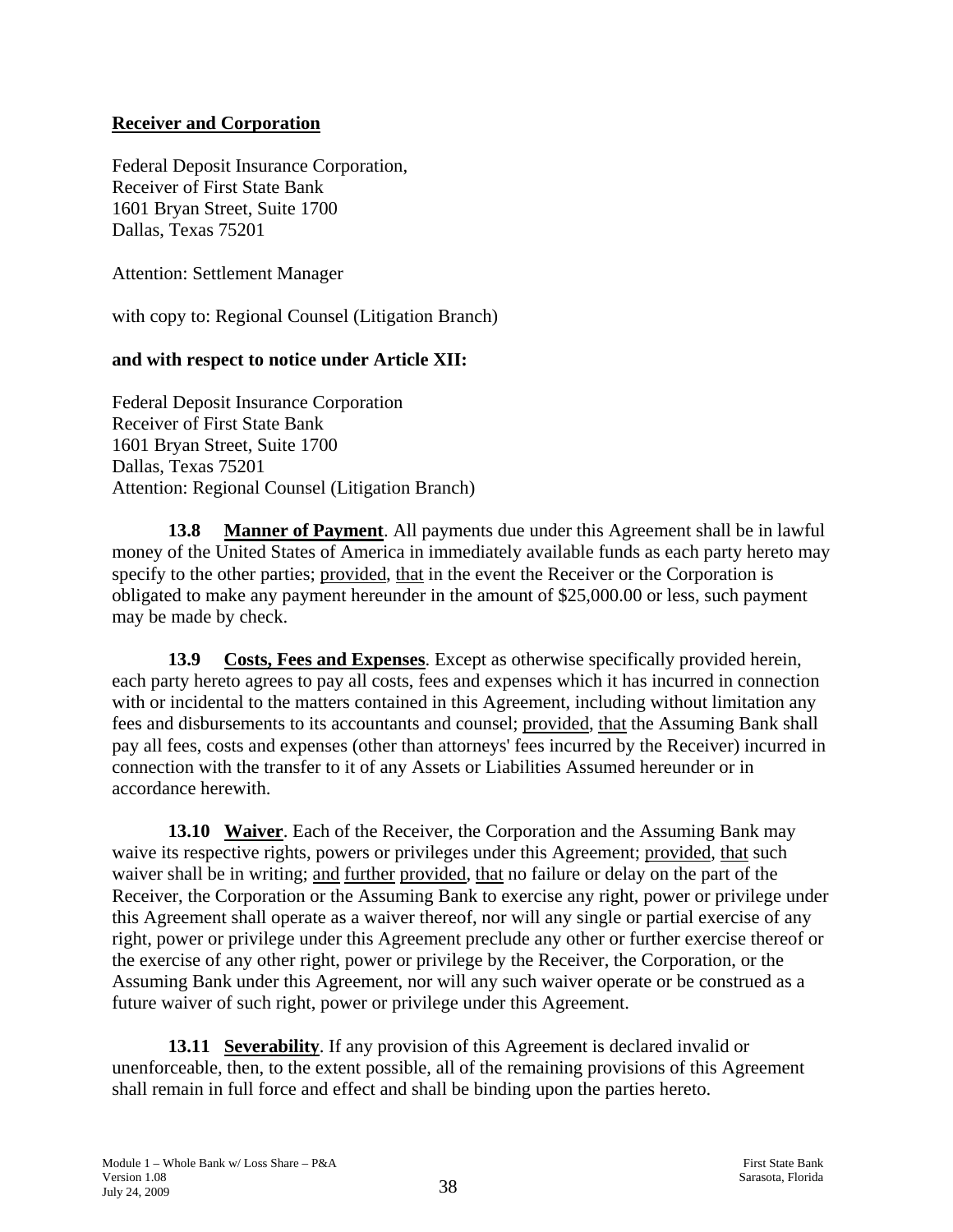**13.12 Term of Agreement**. This Agreement shall continue in full force and effect until the sixth (6th) anniversary of Bank Closing; provided, that the provisions of Section 6.3 and 6.4 shall survive the expiration of the term of this Agreement. Provided, however, the receivership of the Failed Bank may be terminated prior to the expiration of the term of this Agreement; in such event, the guaranty of the Corporation, as provided in and in accordance with the provisions of Section 12.7 shall be in effect for the remainder of the term. Expiration of the term of this Agreement shall not affect any claim or liability of any party with respect to any (i) amount which is owing at the time of such expiration, regardless of when such amount becomes payable, and (ii) breach of this Agreement occurring prior to such expiration, regardless of when such breach is discovered.

**13.13 Survival of Covenants, Etc.** The covenants, representations, and warranties in this Agreement shall survive the execution of this Agreement and the consummation of the transactions contemplated hereunder.

 **[Signature Page Follows]**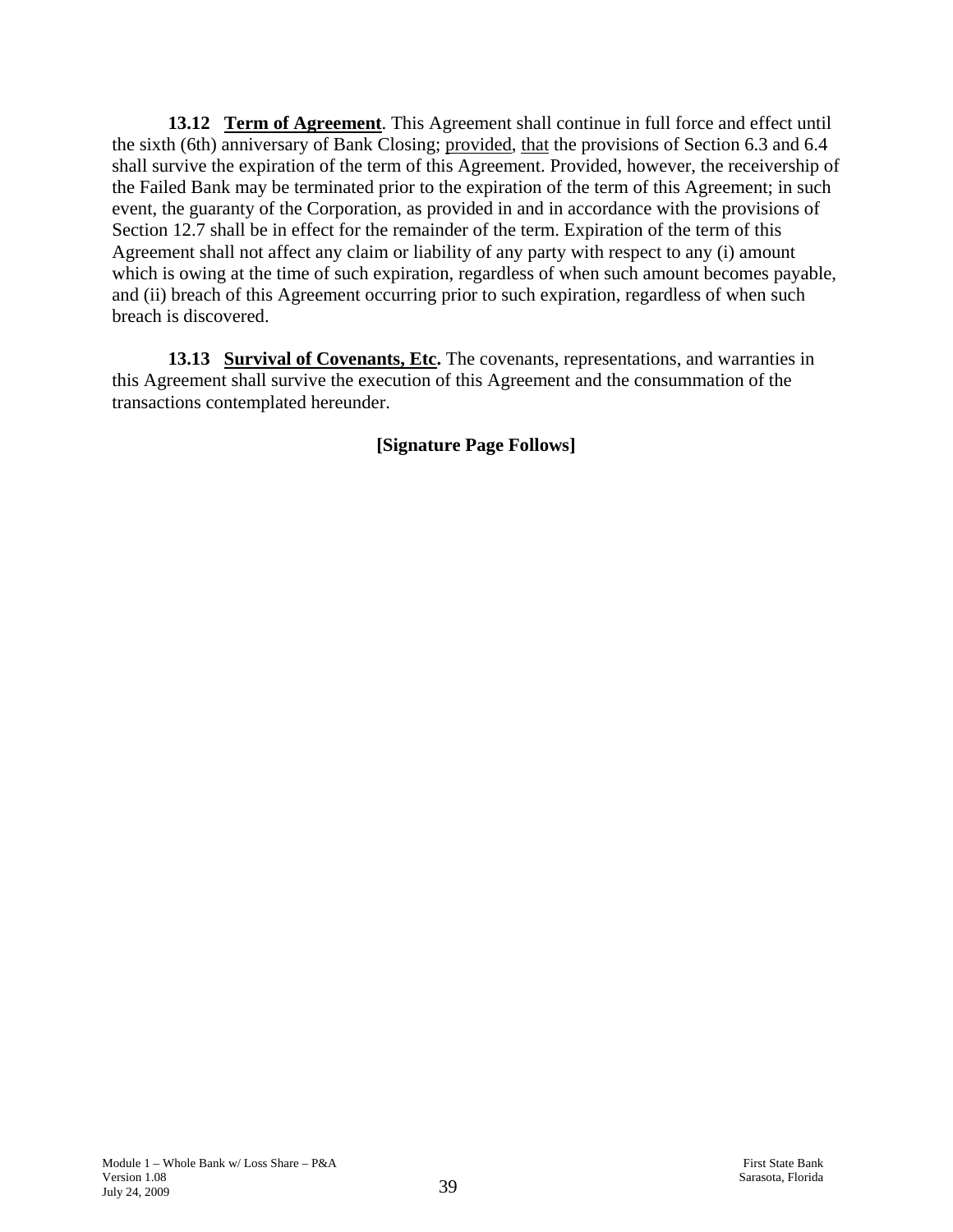**IN WITNESS WHEREOF,** the parties hereto have caused this Agreement to be executed by their duly authorized representatives as of the date first above written.

#### **FEDERAL DEPOSIT INSURANCE CORPORATION, RECEIVER OF FIRST STATE BANK SARASOTA, FLORIDA**

BY: *Redacted* NAME: Michael W. Lamb TITLE: Receiver in Charge

*Redacted*

# **FEDERAL DEPOSIT INSURANCE CORPORATION**

BY: NAME: Michael W. Lamb *Redacted* TITLE: Attorney in Fact

*Redacted*

#### **STEARNS BANK, N.A.**

BY:

*Redacted*

NAME: Norman Skalicky TITLE: Chief Executive Officer



Module 1 -Whole **Bank w/Loss** Share-**P&A** First State**Bank**  July **24,2009**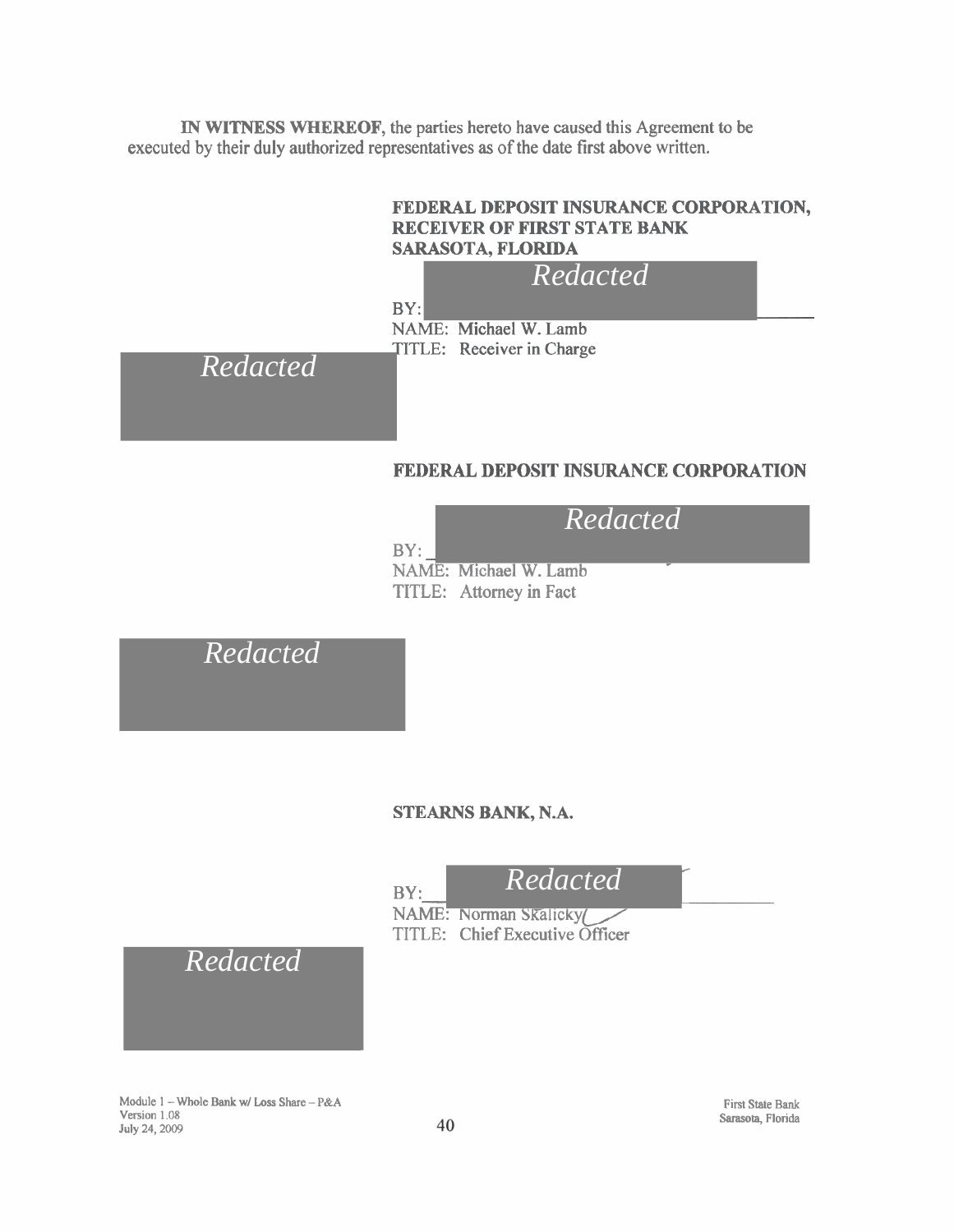**SCHEDULE 2.1 - Certain Liabilities Assumed by the Assuming Bank**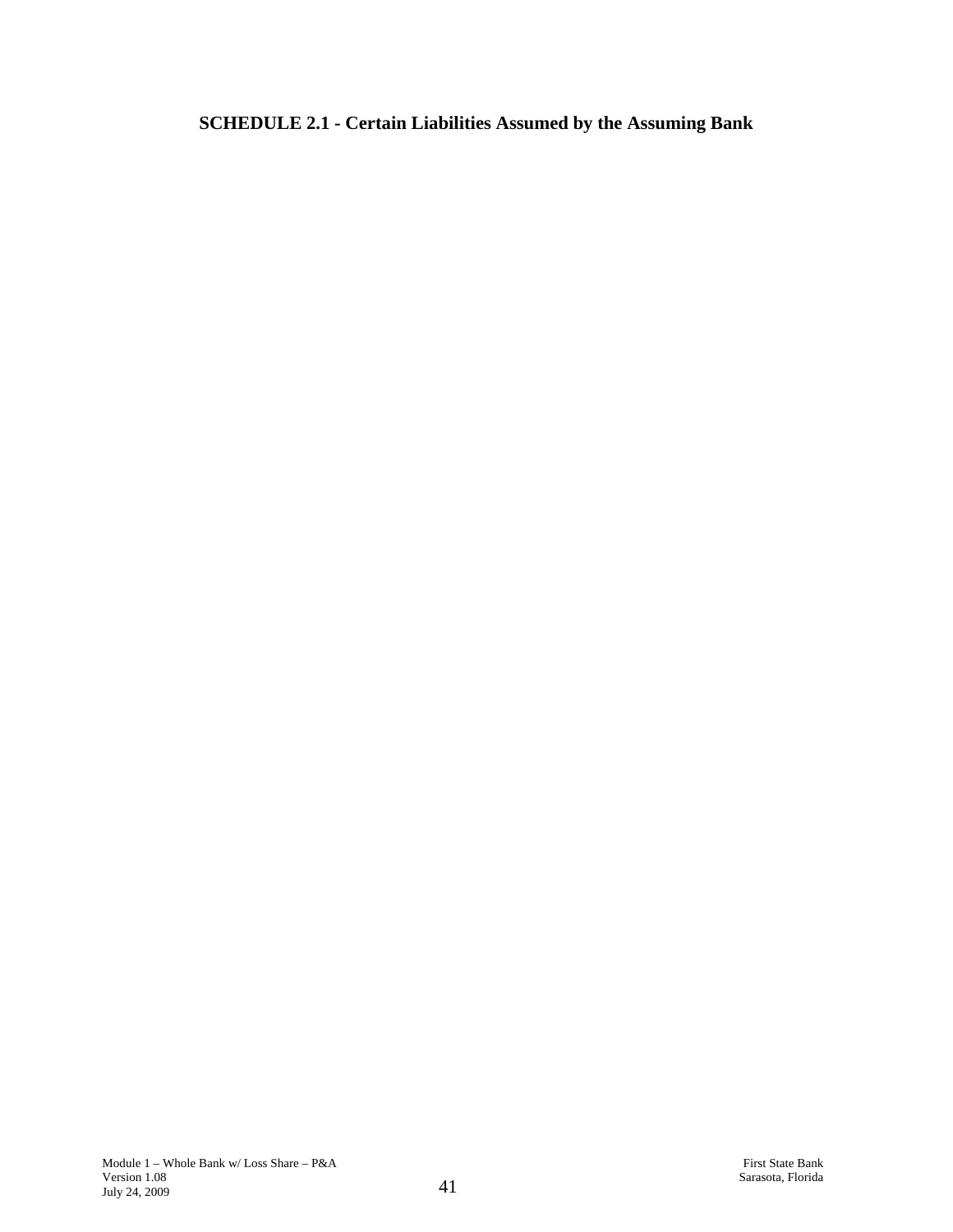# **SCHEDULE 2.1(a) – Excluded Deposit Liability Accounts**

To be provided.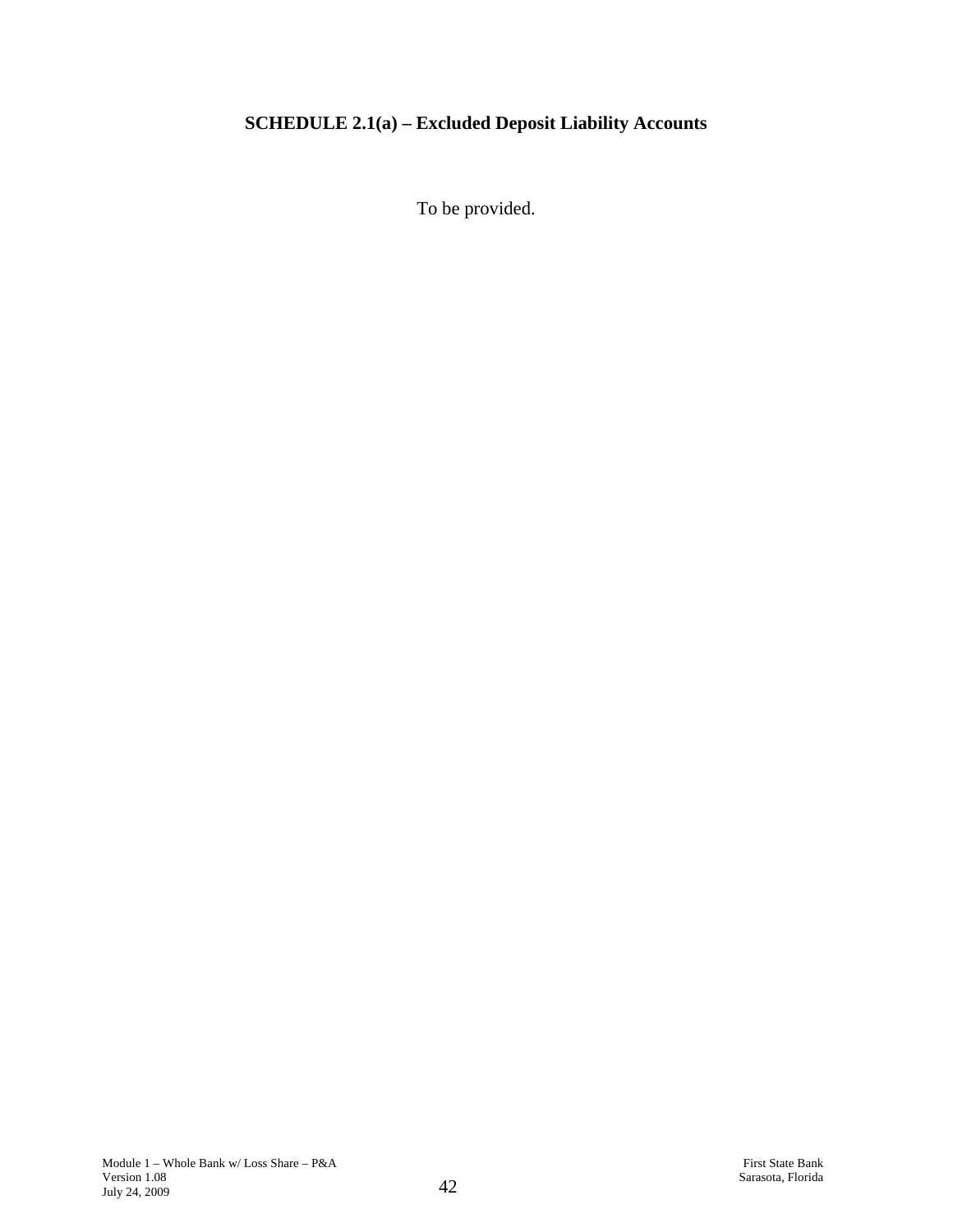#### **SCHEDULE 3.1 - Certain Assets Purchased**

#### **SEE ATTACHED LIST**

THE LIST(S) ATTACHED TO THIS SCHEDULE (OR SUBSCHEDULE(S)) AND THE **INFORMATION THEREIN, IS AS OF THE DATE OF THE MOST RECENT PERTINENT DATA MADE AVAILABLE TO THE ASSUMING BANK AS PART OF THE INFORMATION PACKAGE. IT WILL BE ADJUSTED TO REFLECT THE COMPOSITION AND BOOK VALUE OF THE LOANS AND ASSETS AS OF THE DATE OF BANK CLOSING. THE LIST(S) MAY NOT INCLUDE ALL LOANS AND ASSETS (E.G., CHARGED OFF LOANS). THE LIST(S) MAY BE REPLACED WITH A MORE ACCURATE LIST POST CLOSING.**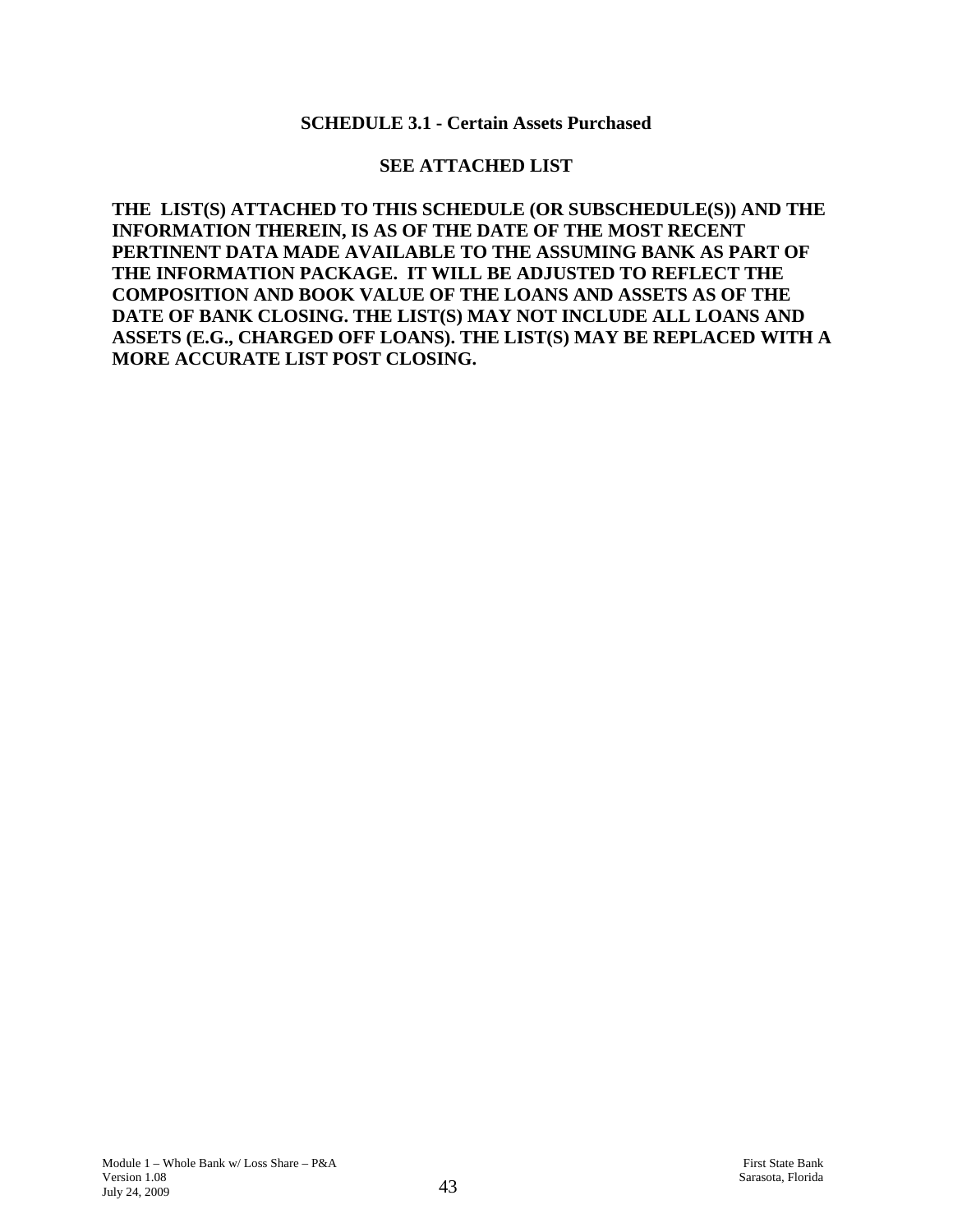# **SCHEDULE 3.2 - Purchase Price of Assets or assets**

| (a) | cash and receivables from depository<br>institutions, including cash items in the<br>process of collection, plus<br>interest thereon:                                                           | <b>Book Value</b>               |
|-----|-------------------------------------------------------------------------------------------------------------------------------------------------------------------------------------------------|---------------------------------|
| (b) | securities (exclusive of the capital stock of<br>Acquired Subsidiaries), plus interest<br>thereon:                                                                                              | As provided in Section $3.2(b)$ |
| (c) | federal funds sold and repurchase<br>agreements, if any, including interest<br>thereon:                                                                                                         | <b>Book Value</b>               |
| (d) | Loans:                                                                                                                                                                                          | <b>Book Value</b>               |
| (e) | credit card business, if any, including all<br>outstanding extensions of credit and<br>offensive litigation, but excluding any class<br>action lawsuits related to the credit card<br>business: | <b>Book Value</b>               |
| (f) | Safe Deposit Boxes and related business,<br>safekeeping business and trust business, if<br>any:                                                                                                 | <b>Book Value</b>               |
| (g) | Records and other documents:                                                                                                                                                                    | <b>Book Value</b>               |
| (h) | capital stock of any Acquired Subsidiaries:                                                                                                                                                     | <b>Book Value</b>               |
| (i) | amounts owed to the Failed Bank by any                                                                                                                                                          | <b>Book Value</b>               |
| (j) | <b>Acquired Subsidiary:</b><br>assets securing Deposits of public money,<br>to the extent not otherwise purchased<br>hereunder:                                                                 | <b>Book Value</b>               |
| (k) | Overdrafts of customers:                                                                                                                                                                        | <b>Book Value</b>               |
| (1) | rights, if any, with respect to Qualified<br>Financial Contracts.                                                                                                                               | As provided in Section $3.2(c)$ |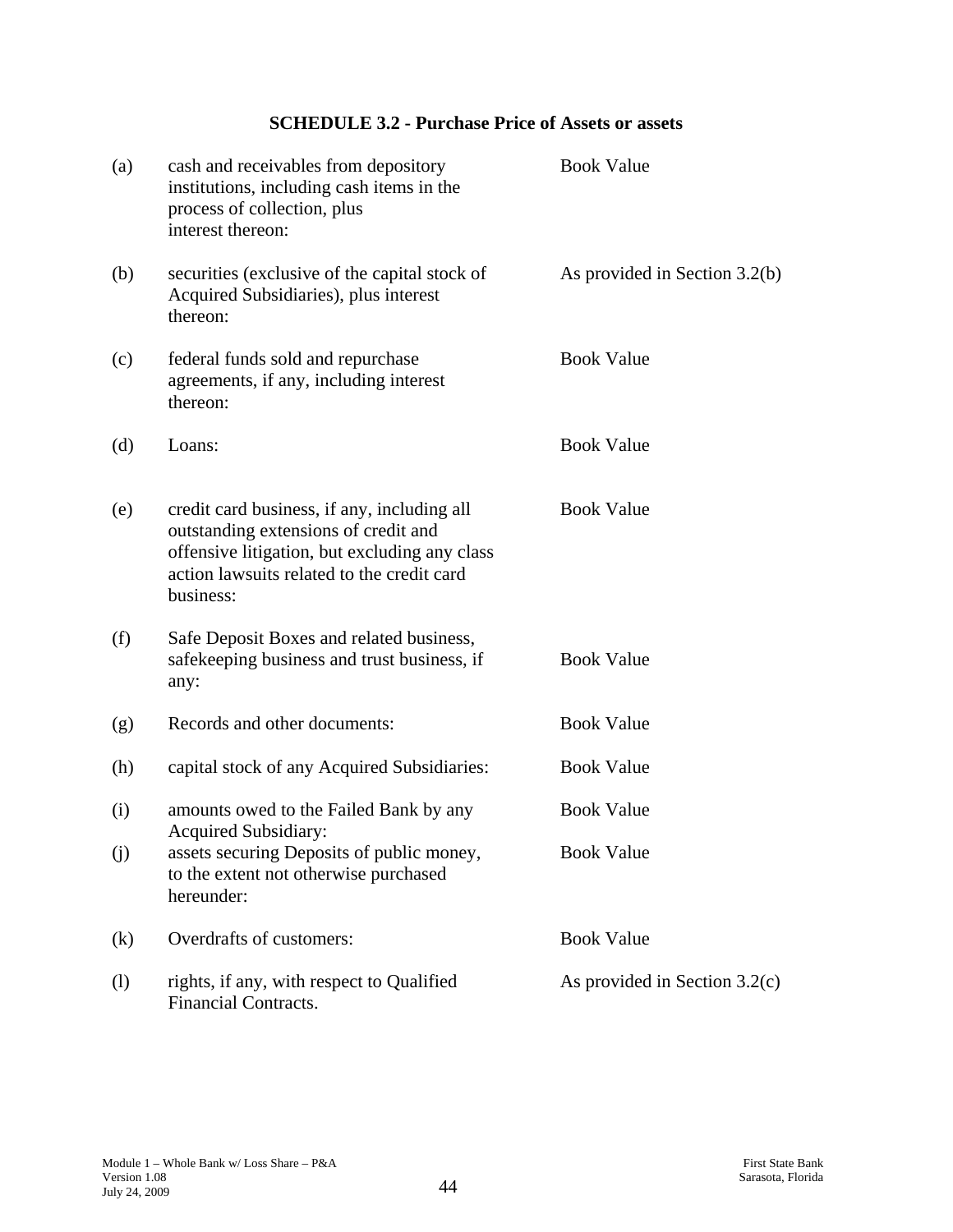(m) rights of the Failed Bank to provide Book Value mortgage servicing for others and to have mortgage servicing provided to the Failed Bank by others and related contracts.

#### **assets subject to an option to purchase:**

(a) Bank Premises: Fair Market Value (b) Furniture and Equipment: Fair Market Value (c) Fixtures: Fair Market Value (d) Other Equipment: Fair Market Value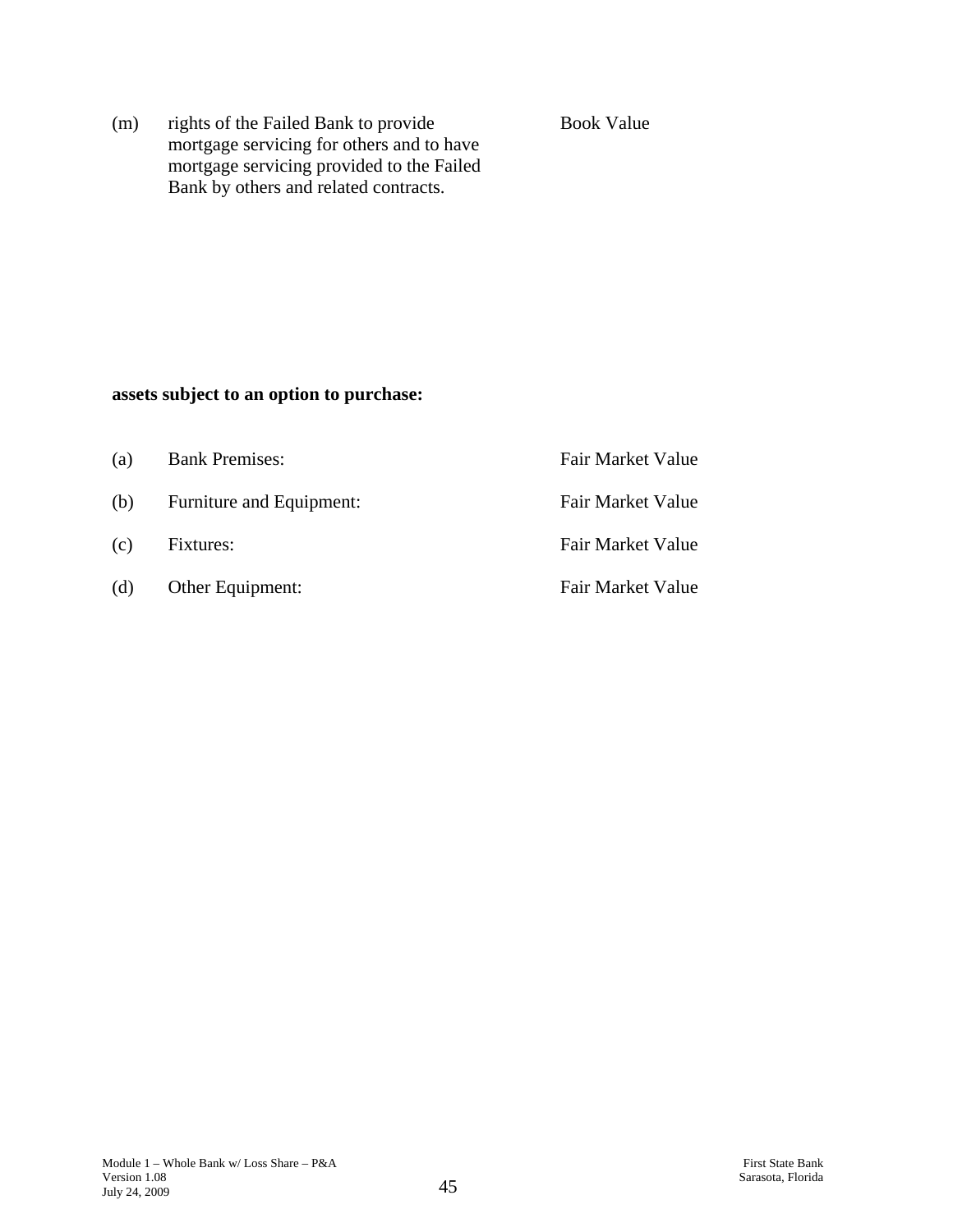# **SCHEDULE 3.5(l) – Excluded Private Label Asset-Backed Securities**

To be Provided.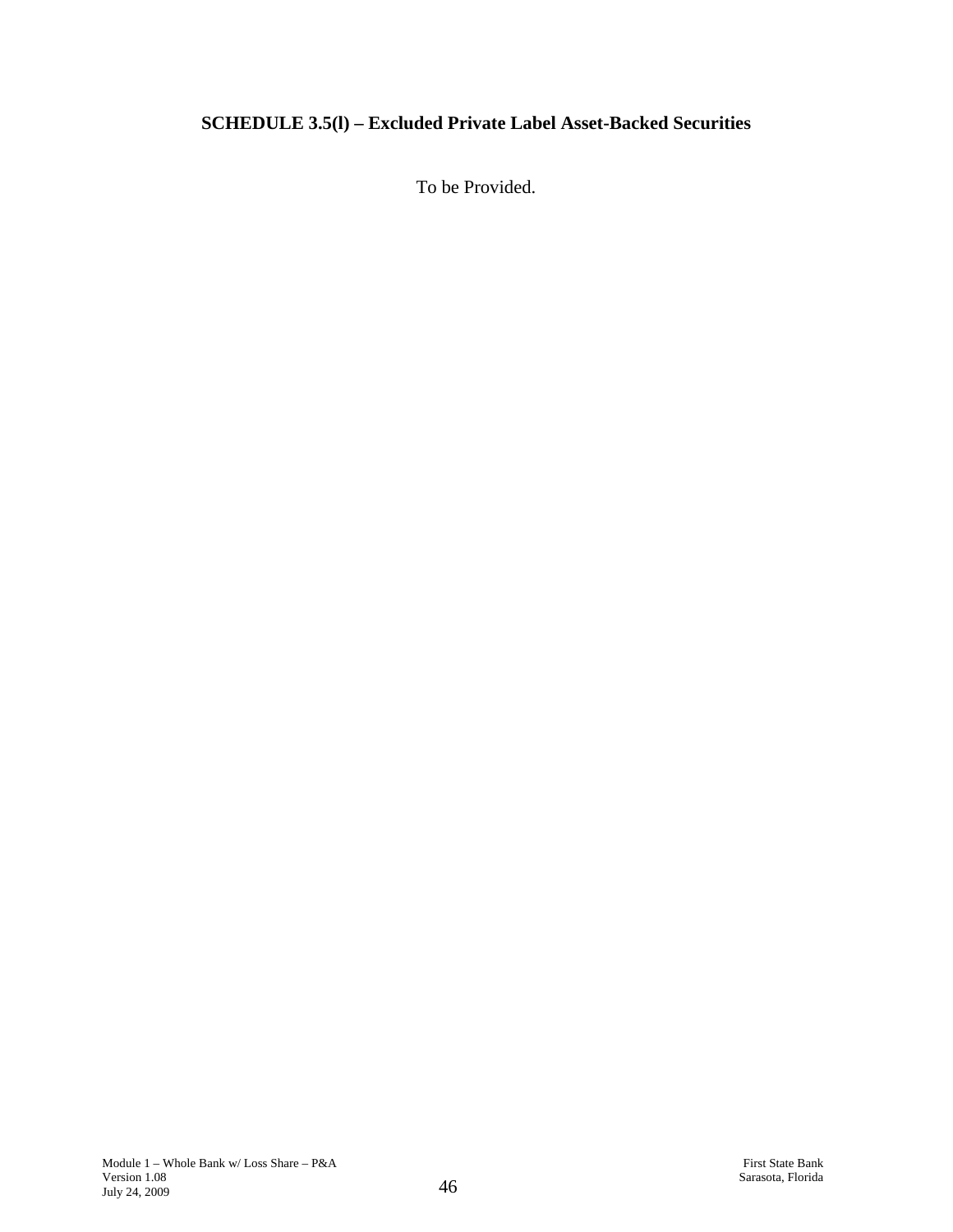# **SCHEDULE 4.15A**

# **LOANS SUBJECT TO LOSS SHARING UNDER THE SINGLE FAMILY SHARED-LOSS AGREEMENT**

To be Provided.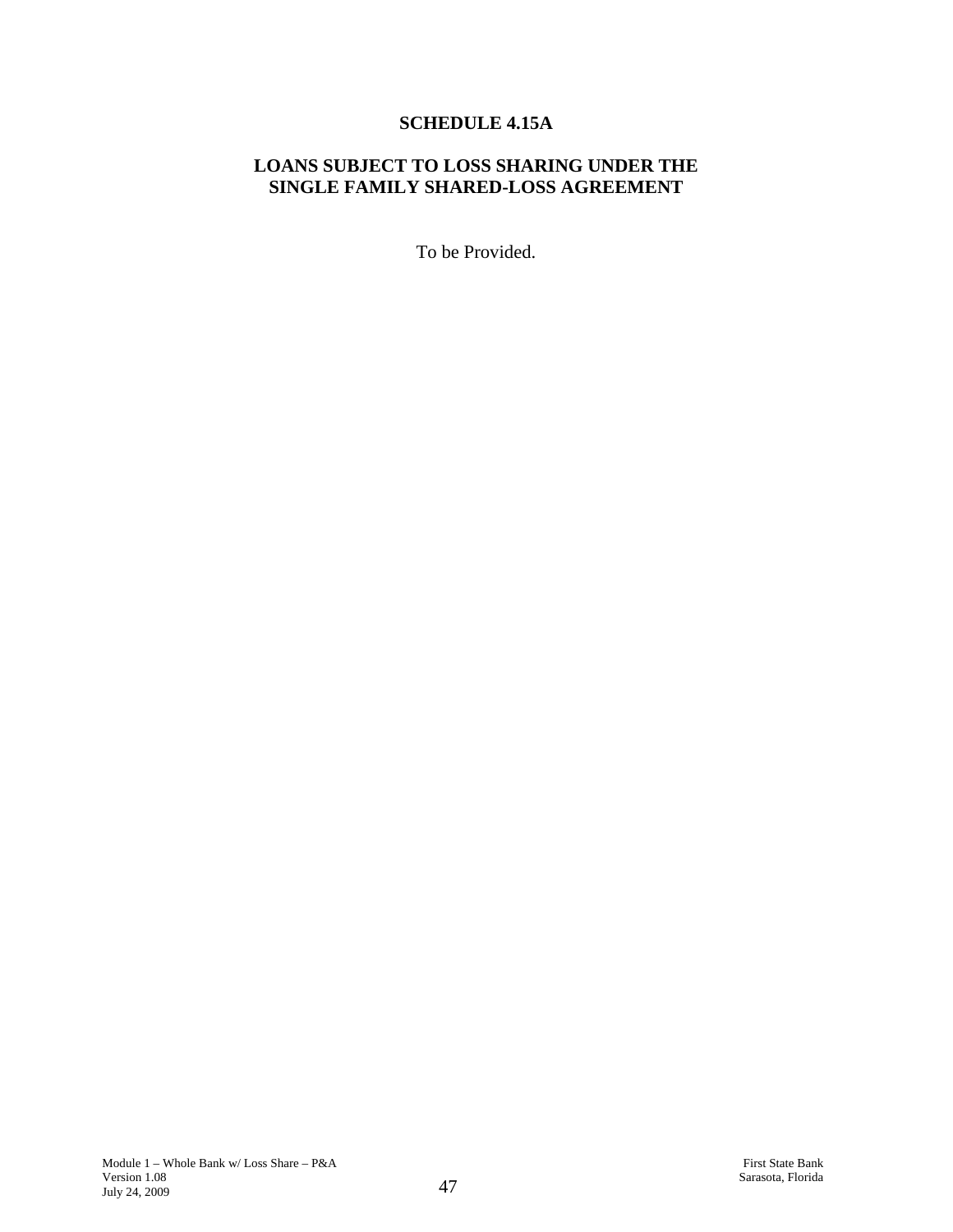# **SCHEDULE 4.15B**

# **LOANS SUBJECT TO LOSS SHARING UNDER THE NON-SINGLE FAMILY SHARED-LOSS AGREEMENT**

To be Provided.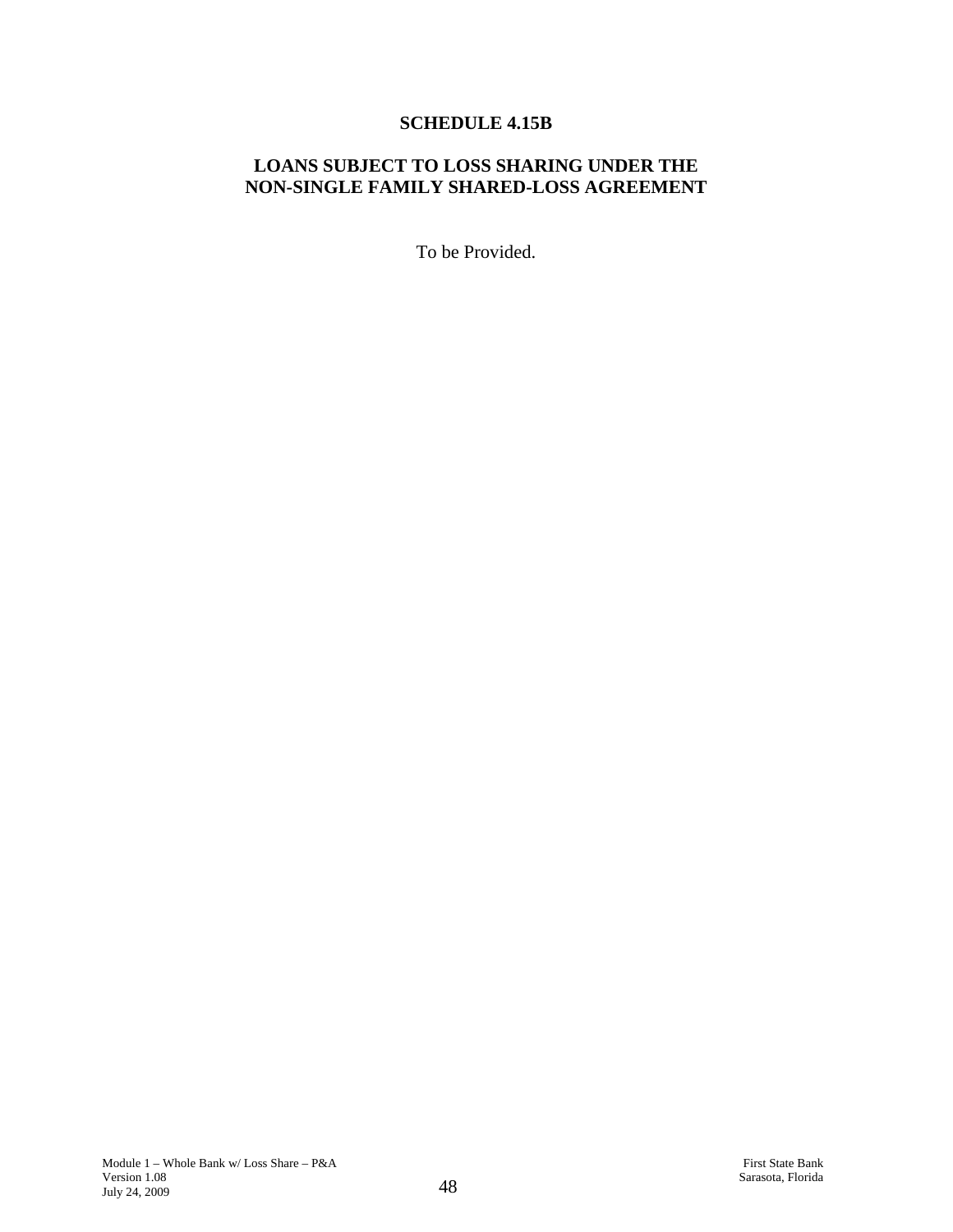# **SCHEDULE 7**

# **Premium Accounts Excluded from Calculation of Deposit Franchise Bid**

# **Premium<br>First State Bank<br>Sarasota, FL**

The accounts identified below will pass to the Assuming Bank (unless otherwise noted). When calculating the premium to be paid on Assumed Deposits in a P&A transaction, the FDIC will exclude the following categories of deposit accounts:

| <b>Category</b> | <b>Description</b>                                  | <b>Amount</b> |
|-----------------|-----------------------------------------------------|---------------|
|                 | <b>Non-DO Brokered Deposits</b>                     | \$12,892,837  |
|                 | <b>CDARS</b>                                        | \$5,685,602   |
| Ш               | <b>Market Place Deposits</b>                        | \$25,809,200  |
|                 | Total deposits excluded from Calculation of premium | \$44,387,639  |
|                 |                                                     |               |

# **Category Description**

#### **I Brokered Deposits**

Brokered deposit accounts are accounts for which the "depositor of record" is an agent, nominee, or custodian who deposits funds for a principal or principals to whom "pass-through" deposit insurance coverage may be extended. The FDIC separates brokered deposit accounts into 2 categories: 1) Depository Organization (DO) Brokered Deposits and 2) Non-Depository Organization (Non-DO) Brokered Deposits. This distinction is made by the FDIC to facilitate our role as Receiver and Insurer. These terms will not appear on other "brokered deposit" reports generated by the institution.

Non-DO Brokered Deposits pass to the Assuming Bank, but are excluded from Assumed Deposits when the deposit premium is calculated. Please see the attached "Schedule 7 Non-DO Broker Deposit Detail Report" for a listing of these accounts. This list will be updated post closing with balances as of Bank Closing date.

DO Brokered Deposits (Cede & Co as Nominee for DTC), are typically excluded from Assumed Deposits in the P&A transaction. A list of these accounts is provided on "Schedule 2.1 DO Brokered Deposit Detail Report". If, however, the terms of a particular transaction are altered and the DO Brokered Deposits pass to the Assuming Bank, they will not be included in Assumed Deposits for purposes of calculating the deposit premium.

#### **II CDARS**

CDARS deposits pass to the Assuming Bank, but are excluded from Assumed Deposits when the deposit premium is calculated.

First State Bank did participate in the CDARS program as of the date of the deposit download. If CDARS deposits are taken between the date of the deposit download and the Bank Closing Date, they will be identified post closing and made part of Schedule 7 to the P&A Agreement.

#### **III Market Place Deposits**

"Market Place Deposits" is a description given to deposits that may have been solicited via a money desk, internet subscription service (for example, Qwickrate), or similar programs.

First State Bank does have Qwickrate deposits as identified above. The Qwickrate deposits are reported as time deposits in the Call Report. See the attached Schedule 7 – Qwickrate Deposit Detail Report for a listing of these accounts as of May 31, 2009. This list will be updated post closing with balances as of Bank Closing date.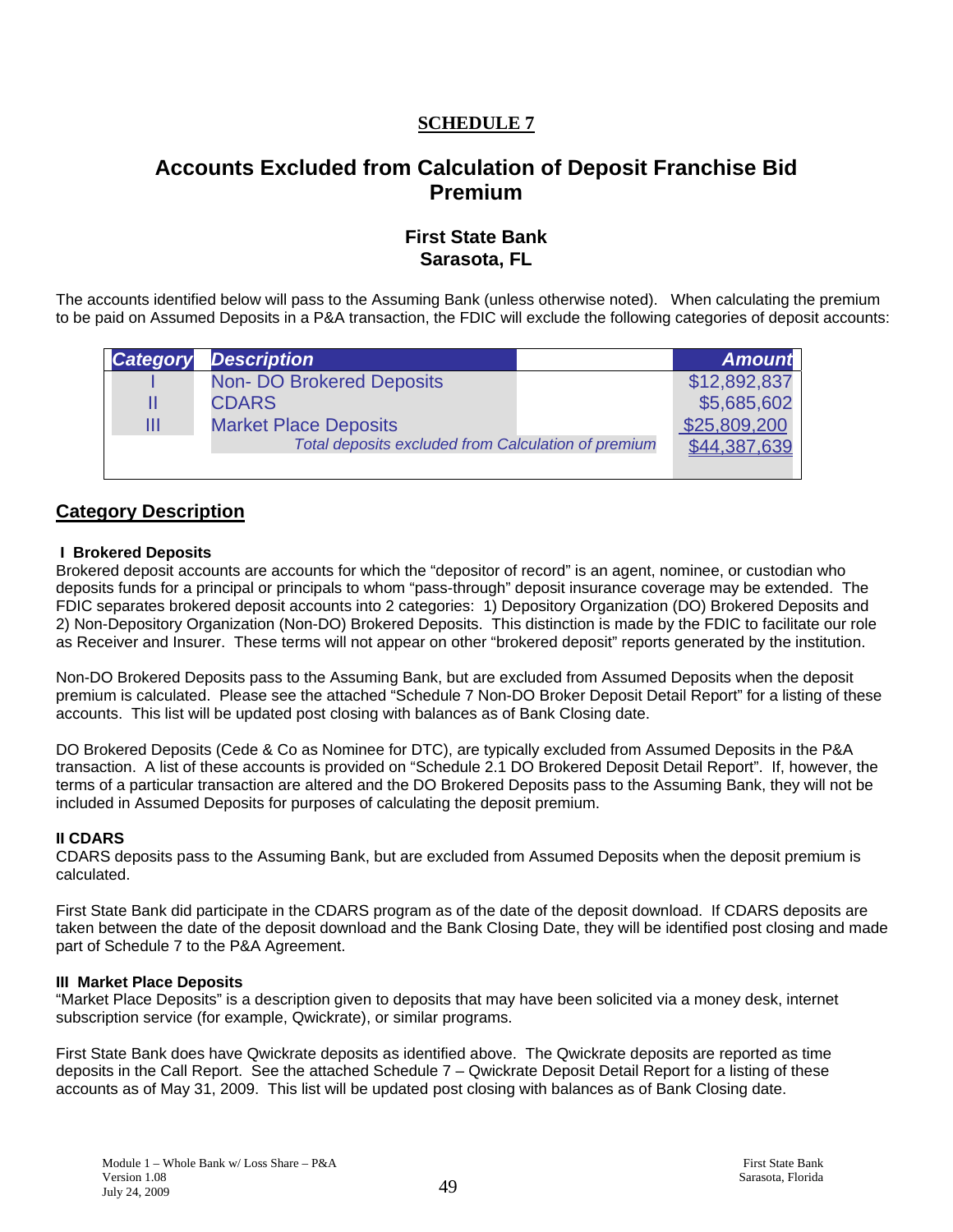This schedule provides account categories and balances as of the date of the deposit download, or as indicated. The deposit franchise bid premium will be calculated using account categories and balances as of Bank Closing Date that are reflected in the general ledger or subsystem as described above. The final numbers for Schedule 7 will be provided post closing.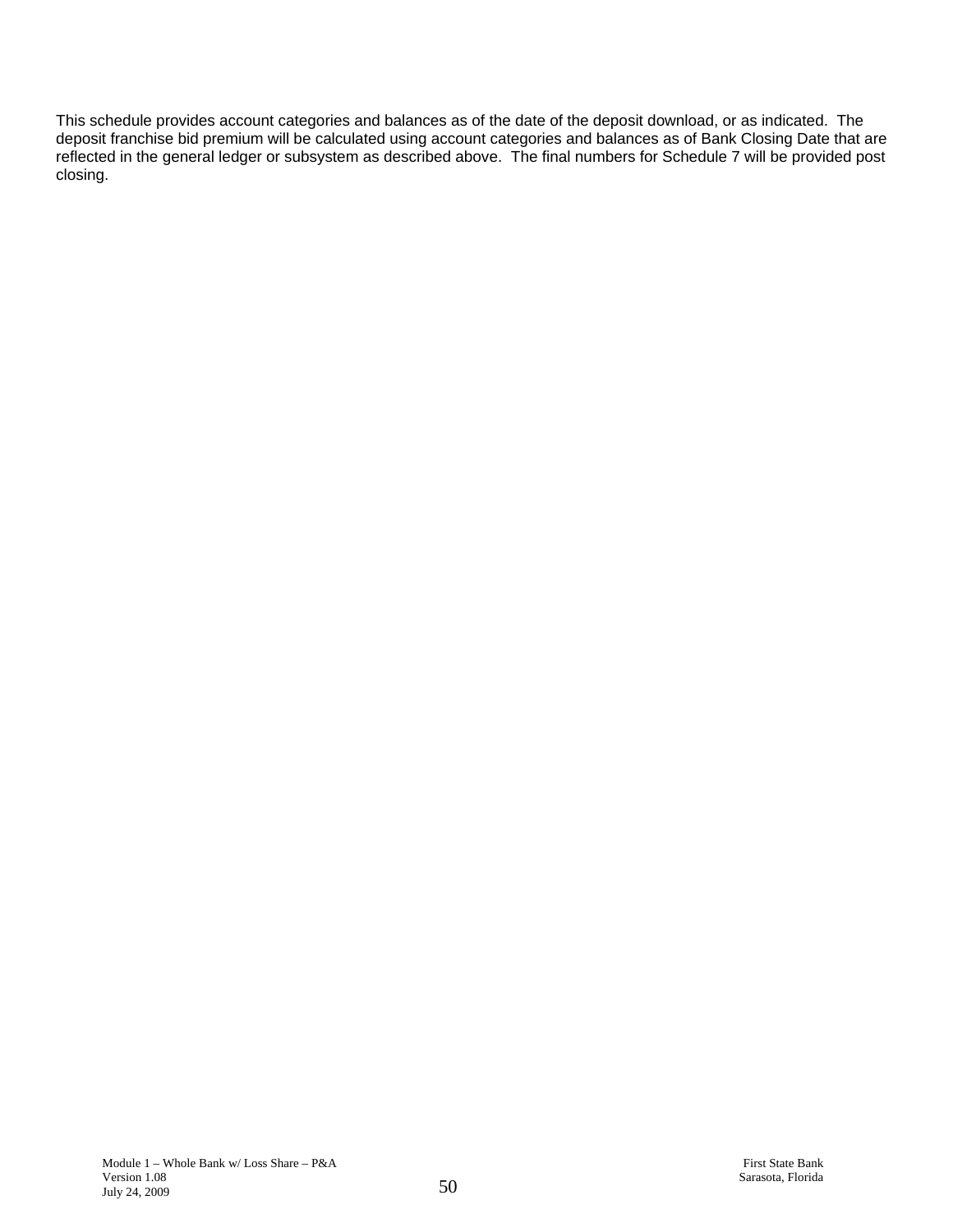#### EXHIBIT 3.2(c) -- VALUATION OF CERTAIN QUALIFIED FINANCIAL CONTRACTS

# A. Scope

Interest Rate Contracts - All interest rate swaps, forward rate agreements, interest rate futures, caps, collars and floors, whether purchased or written.

Option Contracts - All put and call option contracts, whether purchased or written, on marketable securities, financial futures, foreign currencies, foreign exchange or foreign exchange futures contracts.

Foreign Exchange Contracts - All contracts for future purchase or sale of foreign currencies, foreign currency or cross currency swap contracts, or foreign exchange futures contracts.

B. Exclusions

All financial contracts used to hedge assets and liabilities that are acquired by the Assuming Bank but are not subject to adjustment from Book Value.

C. Adjustment

The difference between the Book Value and market value as of Bank Closing.

#### D. Methodology

- 1. The price at which the Assuming Bank sells or disposes of Qualified Financial Contracts will be deemed to be the fair market value of such contracts, if such sale or disposition occurs at prevailing market rates within a predefined timetable as agreed upon by the Assuming Bank and the Receiver.
- 2. In valuing all other Qualified Financial Contracts, the following principles will apply:
	- (i) All known cash flows under swaps or forward exchange contracts shall be present valued to the swap zero coupon interest rate curve.
	- $(ii)$ All valuations shall employ prices and interest rates based on the actual frequency of rate reset or payment.
	- (iii) Each tranche of amortizing contracts shall be separately valued. The total value of such amortizing contract shall be the sum of the values of its component tranches.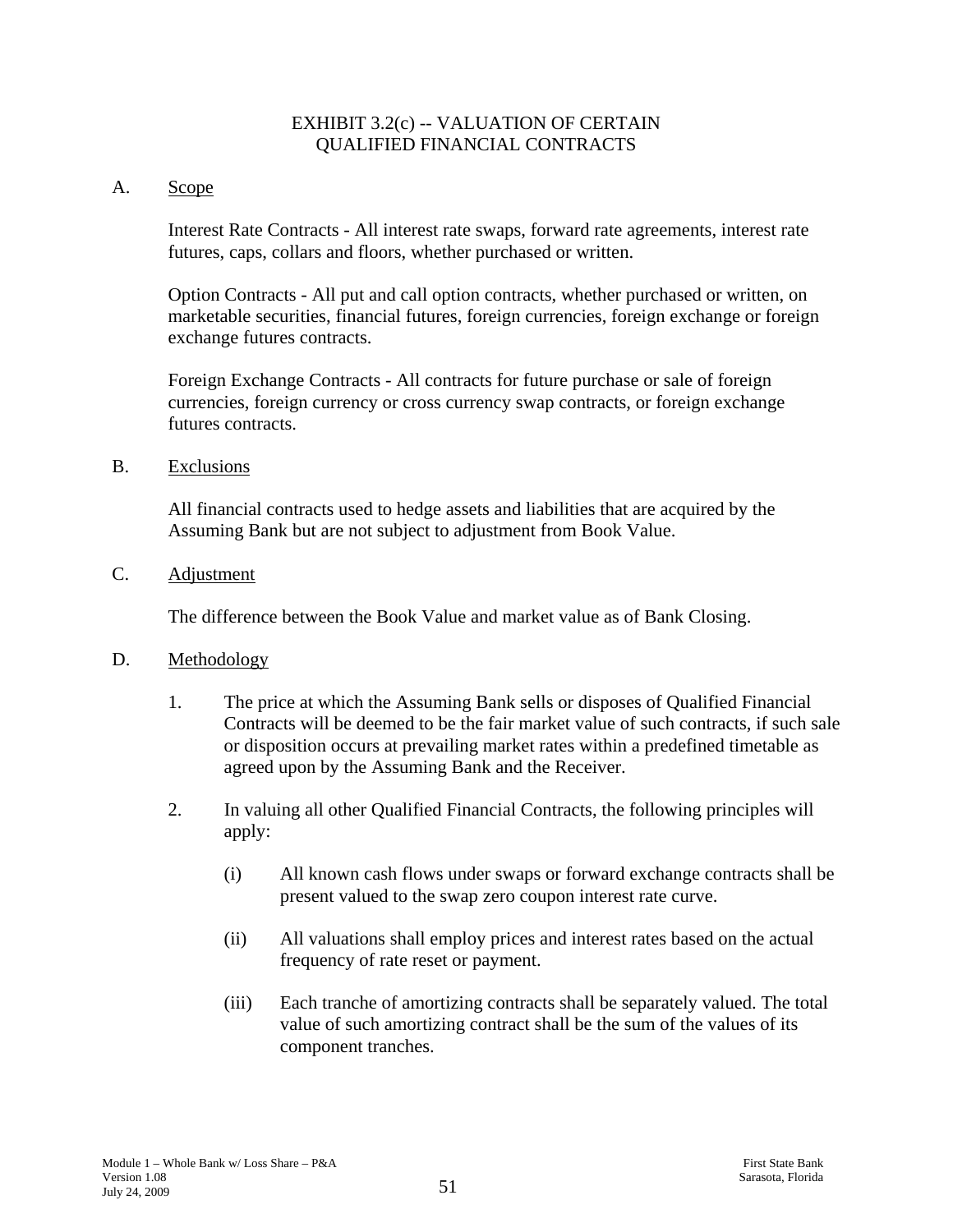- (iv) For regularly traded contracts, valuations shall be at the midpoint of the bid and ask prices quoted by customary sources (e.g., The Wall Street Journal, Telerate, Reuters or other similar source) or regularly traded exchanges.
- $(v)$ For all other Qualified Financial Contracts where published market quotes are unavailable, the adjusted price shall be the average of the bid and ask price quotes from three (3) securities dealers acceptable to the Receiver and Assuming Bank as of Bank Closing. If quotes from securities dealers cannot be obtained, an appraiser acceptable to the Receiver and the Assuming Bank will perform a valuation based on modeling, correlation analysis, interpolation or other techniques, as appropriate.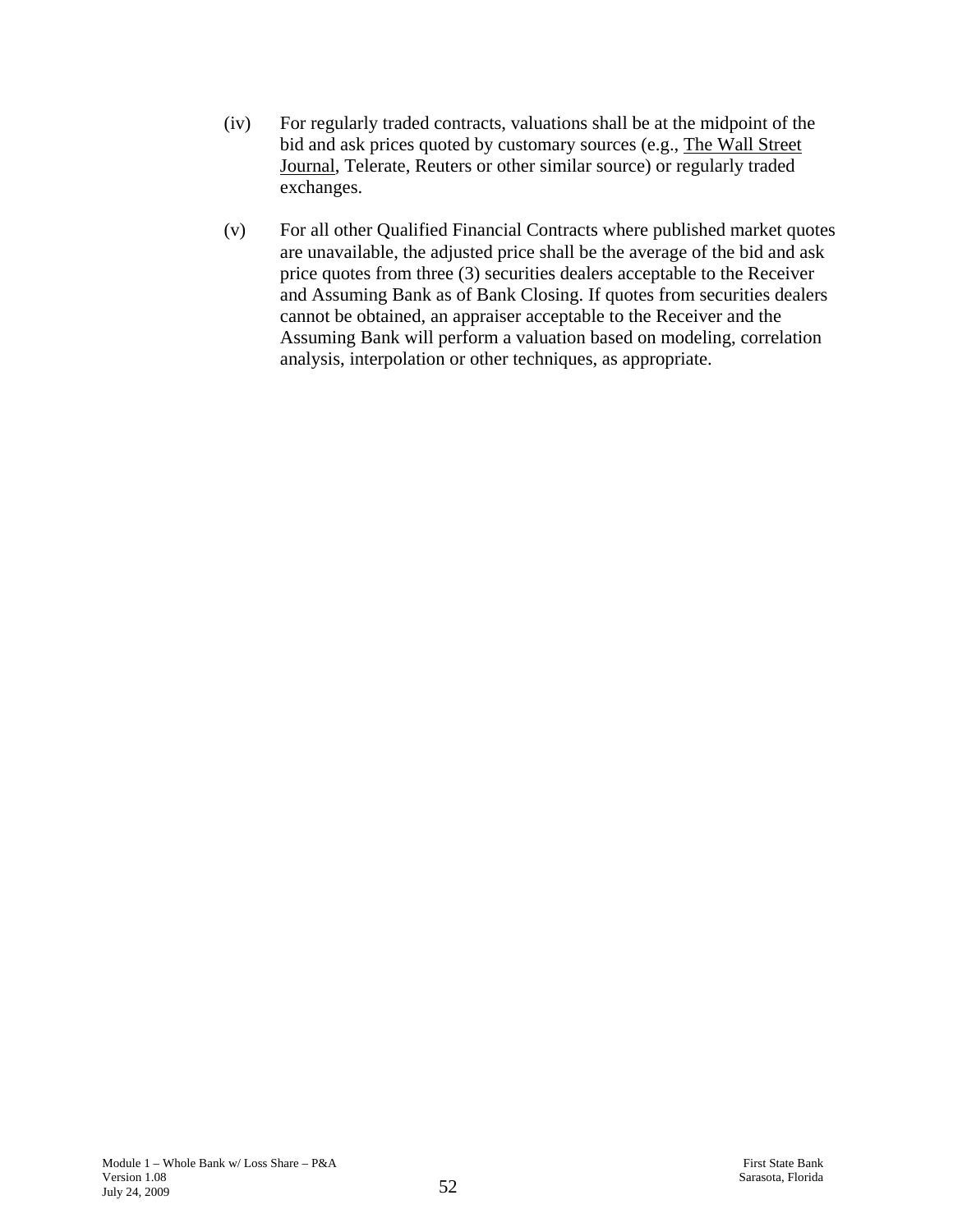# **EXHIBIT 4.13<br>INTERIM ASSET SERVICING ARRANGEMENT**

(a) With respect to each asset (or liability) designated from time to time by the Receiver to be serviced by the Assuming Bank pursuant to this Arrangement (such being designated as "Pool Assets"), during the term of this Arrangement, the Assuming Bank shall:

(i) Promptly apply payments received with respect to any Pool Assets;

(ii) Reverse and return insufficient funds checks;

(iii) Pay (A) participation payments to participants in Loans, as and when received; and (B) tax and insurance bills on Pool Assets as they come due, out of escrow funds maintained for purposes;

(iv) Maintain accurate records reflecting (A) the payment history of Pool Assets, with updated information received concerning changes in the address or identity of the obligors and (B) usage of data processing equipment and employee services with respect to servicing duties;

 (v) Send billing statements to obligors on Pool Assets to the extent that such statements were sent by the Failed Bank;

(vi) Send notices to obligors who are in default on Loans (in the same manner as the Failed Bank);

(vii) Send to the Receiver, Attn: Managing Liquidator, at the address provided in Section 13.7 of the Agreement, via overnight delivery: (A) on a weekly basis, weekly reports for the Pool Assets, including, without limitation, reports reflecting collections and the trial balances, transaction journals and loan histories for Pool Assets having activity, together with copies of (1) checks received, (2) insufficient funds checks returned, (3) checks for payment to participants or for taxes and insurance, (4) pay-off requests, (5) notices to defaulted obligors, and (6) data processing and employee logs and (B) any other reports, copies or information as may be periodically or from time to time requested;

(viii) Remit on a weekly basis to the Receiver, Attn: Division of Finance, Cashier Unit, Operations, at the address in (vii), via wire transfer to the account designated by the Receiver, all payments received on Pool Assets managed by the Assuming Bank or at such time and place and in such manner as may be directed by the Receiver;

(ix) prepare and timely file all information reports with appropriate tax authorities, and, if required by the Receiver, prepare and file tax returns and pay taxes due on or before the due date, relating to the Pool Assets; and

(x) provide and furnish such other services, operations or functions as may be required with regard to Pool Assets, including, without limitation, as may be required with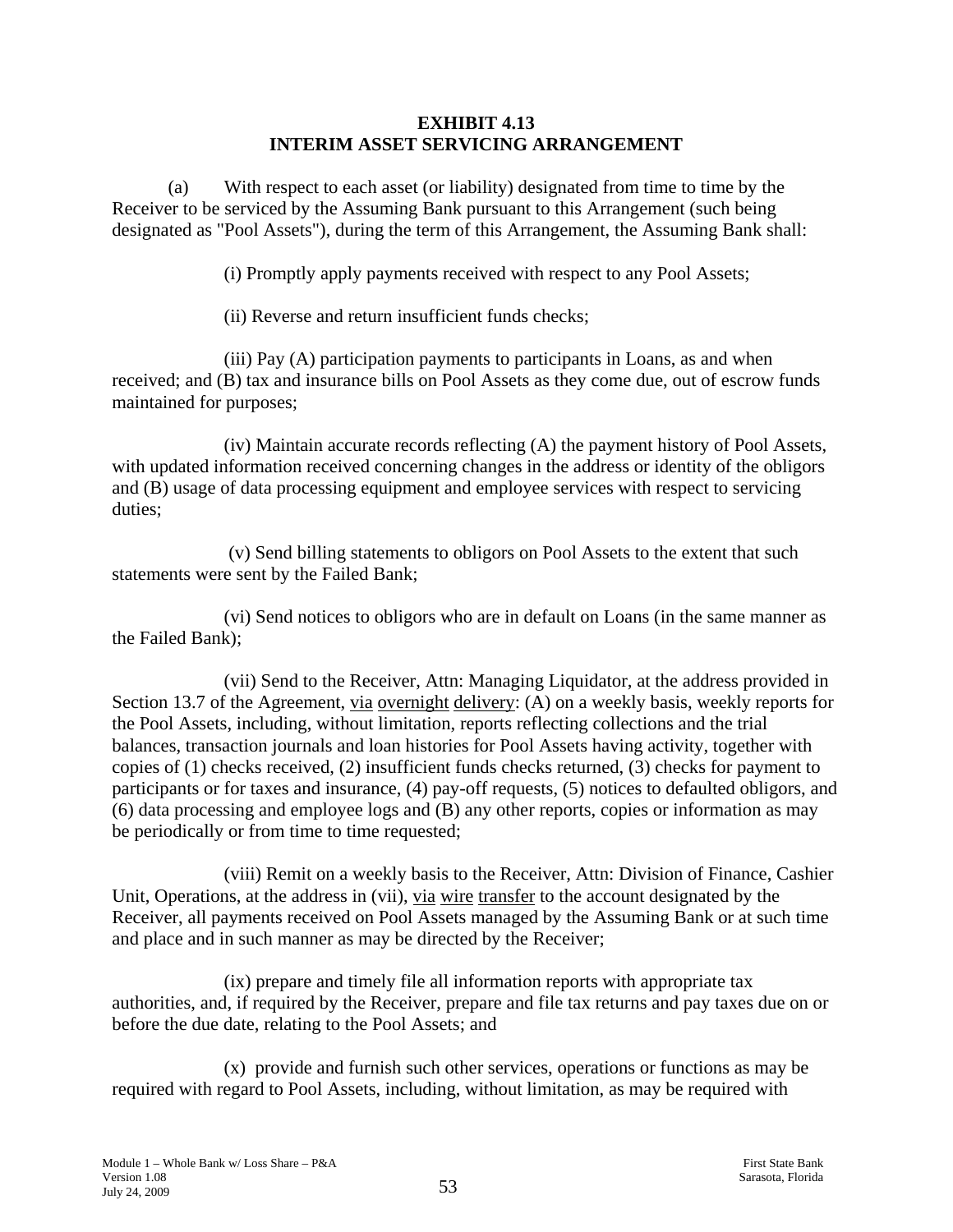regard to any business, enterprise or agreement which is a Pool Asset, all as may be required by the Receiver.

Notwithstanding anything to the contrary in this Section, the Assuming Bank shall not be required to initiate litigation or other collection proceedings against any obligor or any collateral with respect to any defaulted Loan. The Assuming Bank shall promptly notify the Receiver, at the address provided above in subparagraph (a)(vii), of any claims or legal actions regarding any Pool Asset.

(b) The Receiver agrees to reimburse the Assuming Bank for actual, reasonable and necessary expenses incurred in connection with the performance of duties pursuant to this Arrangement, including expenses of photocopying, postage and express mail, and data processing and employee services (based upon the number of hours spent performing servicing duties).

(c) The Assuming Bank shall provide the services described herein for an initial period of ninety (90) days after Bank Closing. At the option of the Receiver, exercisable by notice given not later than ten (10) days prior to the end of such initial period or a renewal period, the Assuming Bank shall continue to provide such services for such renewal period(s) as designated by the Receiver, up to the Settlement Date.

(d) At any time during the term of this Arrangement, the Receiver may, upon written notice to the Assuming Bank, remove one or more Pool Assets from the Pool, at which time the Assuming Bank's responsibility with respect thereto shall terminate.

(e) At the expiration of this Agreement or upon the termination of the Assuming Bank's responsibility with respect to any Pool Asset pursuant to paragraph (d) hereof, the Assuming Bank shall:

(i) deliver to the Receiver (or its designee) all of the Credit Documents and Pool Records relating to the Pool Assets; and

(ii) cooperate with the Receiver to facilitate the orderly transition of managing the Pool Assets to the Receiver (or its designee).

(f) At the request of the Receiver, the Assuming Bank shall perform such transitional services with regard to the Pool Assets as the Receiver may request. Transitional services may include, without limitation, assisting in any due diligence process deemed necessary by the Receiver and providing to the Receiver or its designee(s) (x) information and data regarding the Pool Assets, including, without limitation, system reports and data downloads sufficient to transfer the Pool Assets to another system or systems, and (y) access to employees of the Assuming Bank involved in the management of, or otherwise familiar with, the Pool Assets.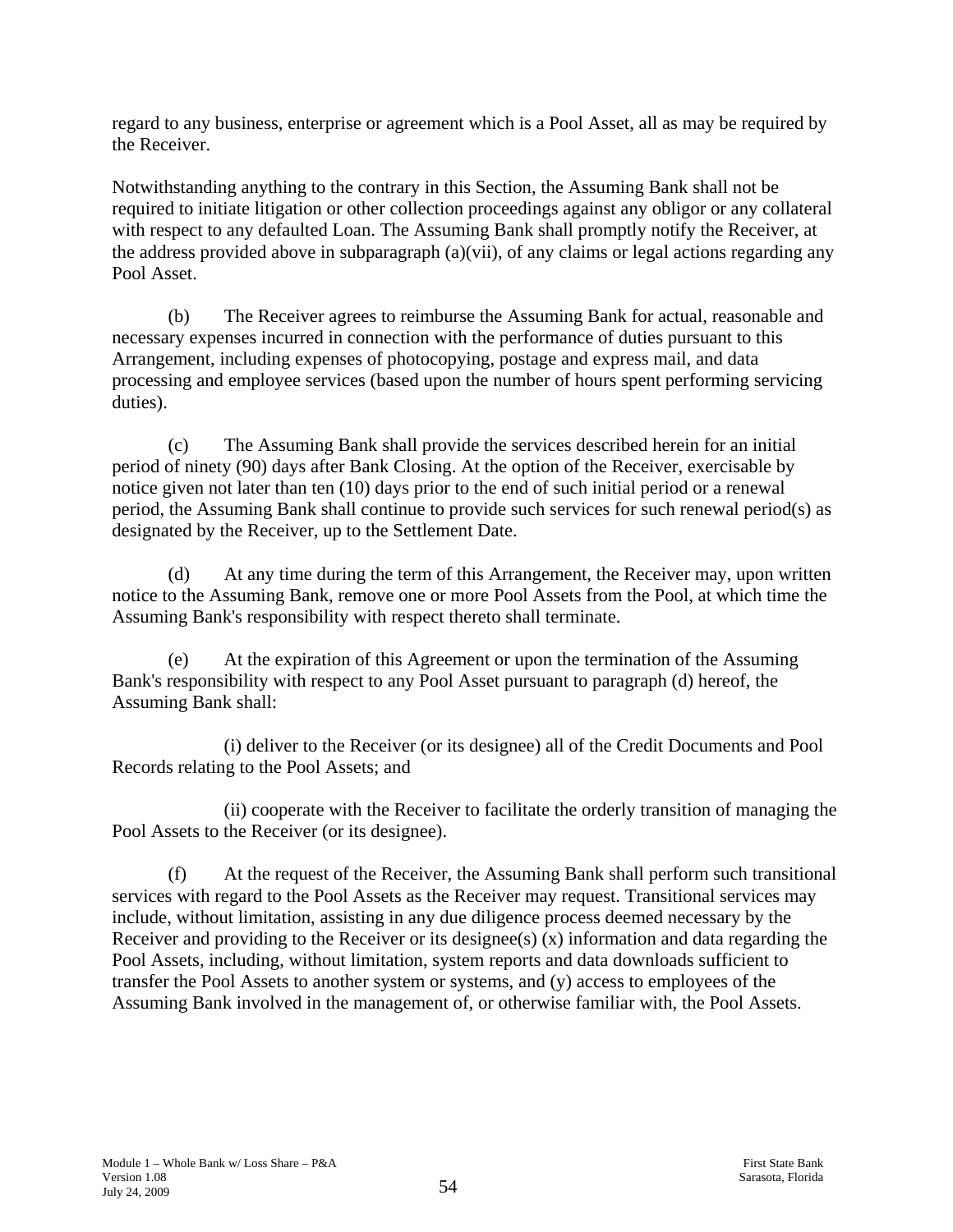#### **EXHIBIT 4.15A**

#### **SINGLE FAMILY SHARED-LOSS AGREEMENT**

This agreement for the reimbursement of loss sharing on certain single family residential mortgage loans (the "Single Family Shared-Loss Agreement") shall apply when the Assuming Bank purchases Single Family Shared-Loss Loans as that term is defined herein. The terms hereof shall modify and supplement, as necessary, the terms of the Purchase and Assumption Agreement to which this Single Family Shared-Loss Agreement is attached as Exhibit 4.15A and incorporated therein. To the extent any inconsistencies may arise between the terms of the Purchase and Assumption Agreement and this Single Family Shared-Loss Agreement with respect to the subject matter of this Single Family Shared-Loss Agreement, the terms of this Single Family Shared-Loss Agreement shall control. References in this Single Family Shared-Loss Agreement to a particular Section shall be deemed to refer to a Section in this Single Family Shared-Loss Agreement, unless the context indicates that it is intended to be a reference to a Section of the Purchase and Assumption Agreement.

#### **ARTICLE I -- DEFINITIONS**

The capitalized terms used in this Single Family Shared-Loss Agreement that are not defined in this Single Family Shared-Loss Agreement are defined in the Purchase and Assumption Agreement. In addition to the terms defined above, defined below are certain additional terms relating to loss-sharing, as used in this Single Family Shared-Loss Agreement.

"**Accounting Records**" means the subsidiary system of record on which the loan history and balance of each Single Family Shared-Loss Loan is maintained; individual loan files containing either an original or copies of documents that are customary and reasonable with respect to loan servicing, including management and disposition of Other Real Estate; the records documenting alternatives considered with respect to loans in default or for which a default is reasonably foreseeable; records of loss calculations and supporting documentation with respect to line items on the loss calculations; and, monthly delinquency reports and other performance reports customarily utilized by the Assuming Bank in management of loan portfolios.

"**Accrued Interest**" means, with respect to Single Family Shared-Loss Loans, the amount of earned and unpaid interest at the note rate specified in the applicable loan documents, limited to 90 days.

**"Affiliate"** shall have the meaning set forth in the Purchase and Assumption Agreement; provided, that, for purposes of this Single Family Shared-Loss Agreement, no Third Party Servicer shall be deemed to be an Affiliate of the Assuming Bank.

"**Commencement Date**" means the first calendar day following the Bank

Closing.

**"Commercial Shared-Loss Agreement**" means the Commercial and Other Assets Shared-Loss Agreement attached to the Purchase and Assumption Agreement as Exhibit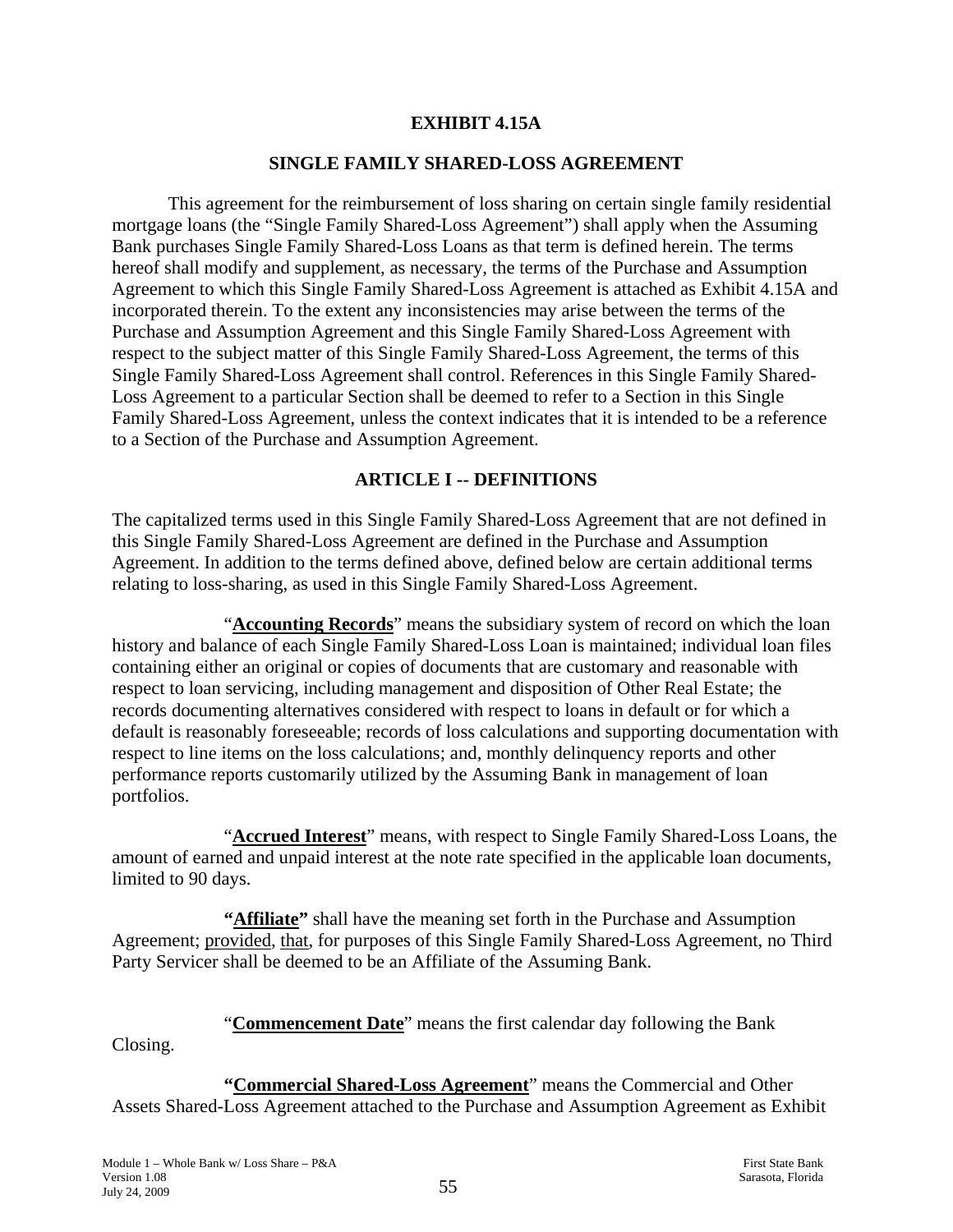4.15B.

"**Cumulative Loss Amount**" means the sum of the Monthly Loss Amounts less the sum of all Recovery Amounts.

"**Cumulative Shared-Loss Amount**" means the excess, if any, of the Cumulative Loss Amount over the First Loss Tranche.

"**Customary Servicing Procedures**" means procedures (including collection procedures) that the Assuming Bank (or, to the extent a Third Party Servicer is engaged, the Third Party Servicer) customarily employs and exercises in servicing and administering mortgage loans for its own accounts and the servicing procedures established by FNMA or FHLMC (as in effect from time to time), which are in accordance with accepted mortgage servicing practices of prudent lending institutions.

"**Deficient Valuation"** means the determination by a court in a bankruptcy proceeding that the value of the collateral is less than the amount of the loan in which case the loss will be the difference between the then unpaid principal balance (or the NPV of a modified loan that defaults) and the value of the collateral so established.

**"Examination Criteria"** means the loan classification criteria employed by, or any applicable regulations of, the Assuming Bank's Chartering Authority at the time such action is taken, as such criteria may be amended from time to time.

"**Home Equity Loans**" means loans or funded portions of lines of credit secured by mortgages on one-to four-family residences or stock of cooperative housing associations, where the Failed Bank did not have a first lien on the same property as collateral.

"**Final Shared-Loss Month**" means the calendar month in which the tenth anniversary of the Commencement Date occurs.

"**Final Shared-Loss Recovery Month**" means the calendar month in which the tenth anniversary of the Commencement Date occurs.

"**Foreclosure Loss**" means the loss realized when the Assuming Bank has completed the foreclosure on a Single Family Shared-Loss Loan and realized final recovery on the collateral through liquidation and recovery of all insurance proceeds. Each Foreclosure Loss shall be calculated in accordance with the form and methodology specified in Exhibit 2a or Exhibit 2a(1).

"**Investor-Owned Residential Loans**" means Loans, excluding advances made pursuant to Home Equity Loans, that are secured by mortgages on one- to four family residences or stock of cooperative housing associations that are not owner-occupied. These loans can be treated as Restructured Loans on a commercially reasonable basis and can be a restructured under terms separate from the Exhibit 5 standards. Please refer to Exhibit 2b for guidance in Calculation of Loss for Restructured Loans.

"**Loss**" means a Foreclosure Loss, Restructuring Loss, Short Sale Loss, Portfolio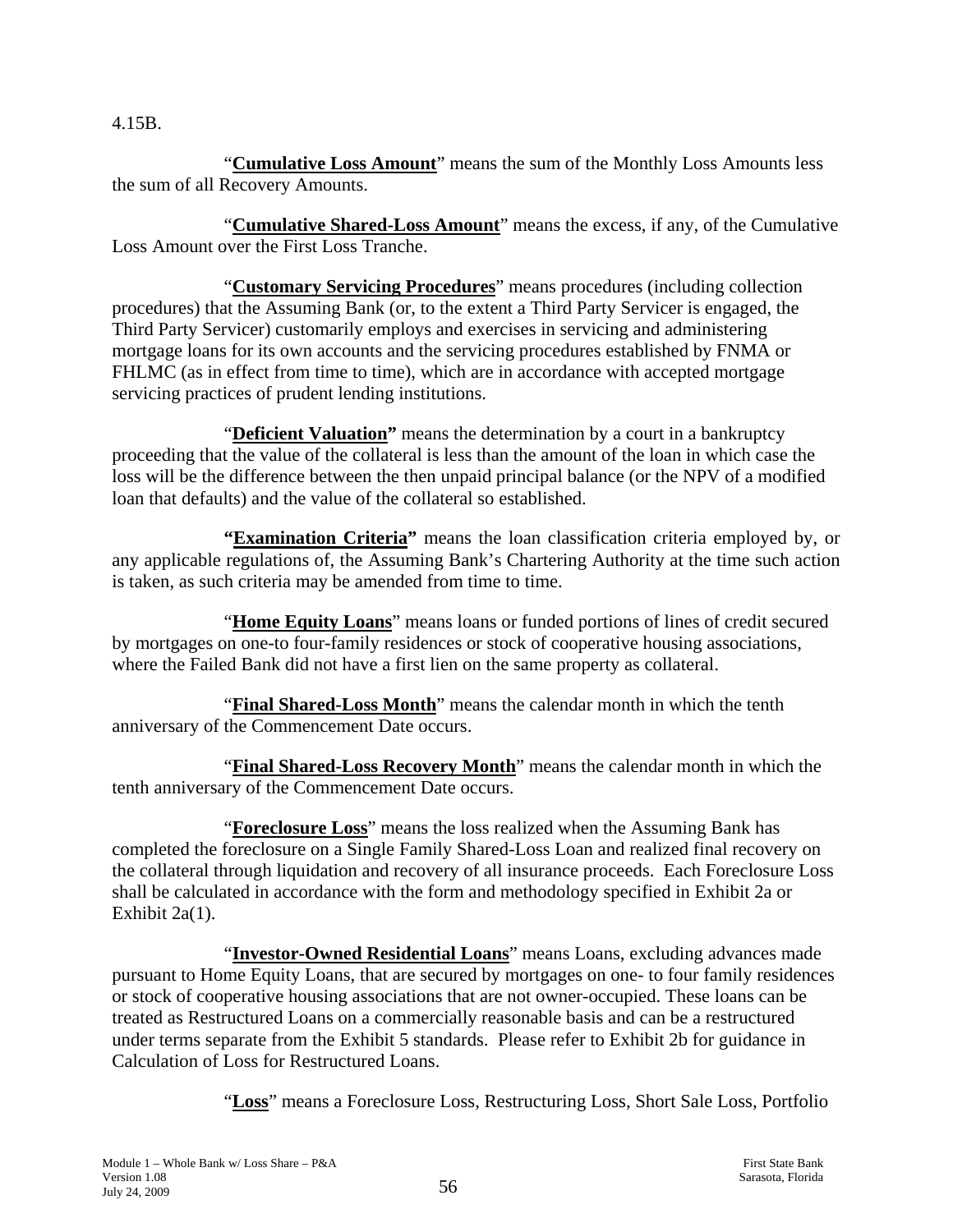Loss, Modification Default Loss or Deficient Valuation.

"**Loss Amount**" means the dollar amount of loss incurred and reported on the Monthly Certificate for a Single Family Shared-Loss Loan.

"**Modification Default Loss**" means the loss calculated in Exhibits 2a(1) and 2c(1) for single family loans modified under this part of the agreement that default and result in a foreclosure or short sale.

"**Modification Guidelines**" has the meaning provided in Section 2.1(a) of this Single Family Shared-Loss Agreement.

"**Monthly Certificate**" has the meaning provided in Section 2.1(b) of this Single Family Shared-Loss Agreement.

"**Monthly Loss Amount**" means the sum of all Foreclosure Losses, Restructuring Losses, Short Sale Losses, Portfolio Losses, Modification Default Losses and losses in connection with Deficient Valuations realized by the Assuming Bank for any Shared Loss Month.

"**Monthly Shared-Loss Amount**" means the change in the Cumulative Shared-Loss Amount from the beginning of each month to the end of each month.

"**Neutral Member**" has the meaning provided in Section 2. 1(f)(ii) of this Single Family Shared-Loss Agreement.

"**Portfolio Loss**" means the loss realized on either (i) a portfolio sale of Single Family Shared-Loss Loans in accordance with the terms of Article IV or (ii) the sale of a loan with the consent of the Receiver as provided in Section 2.7.

"**Recovery Amount**" means, with respect to any period prior to the Termination Date, the amount of collected funds received by the Assuming Bank that (i) are applicable against a Foreclosure Loss which has previously been paid to the Assuming Bank by the Receiver or (ii) gains realized from a Section 4.1 sale of Single Family Shared-Loss Loans for which the Assuming Bank has previously received a Restructuring Loss payment from the Receiver (iii) or any incentive payments from national programs paid to an investor or borrower on loans that have been modified or otherwise treated (short sale or foreclosure) in accordance with Exhibit 5.

"**Restructuring Loss**" means the loss on a modified or restructured loan measured by the difference between (a) the principal, Accrued Interest, tax and insurance advances, third party or other fees due on a loan prior to the modification or restructuring, and (b) the net present value of estimated cash flows on the modified or restructured loan, discounted at the Then-Current Interest Rate. Each Restructuring Loss shall be calculated in accordance with the form and methodology attached as Exhibit 2b, as applicable.

"**Restructured Loan**" means a Single Family Shared-Loss Loan for which the Assuming Bank has received a Restructuring Loss payment from the Receiver. This applies to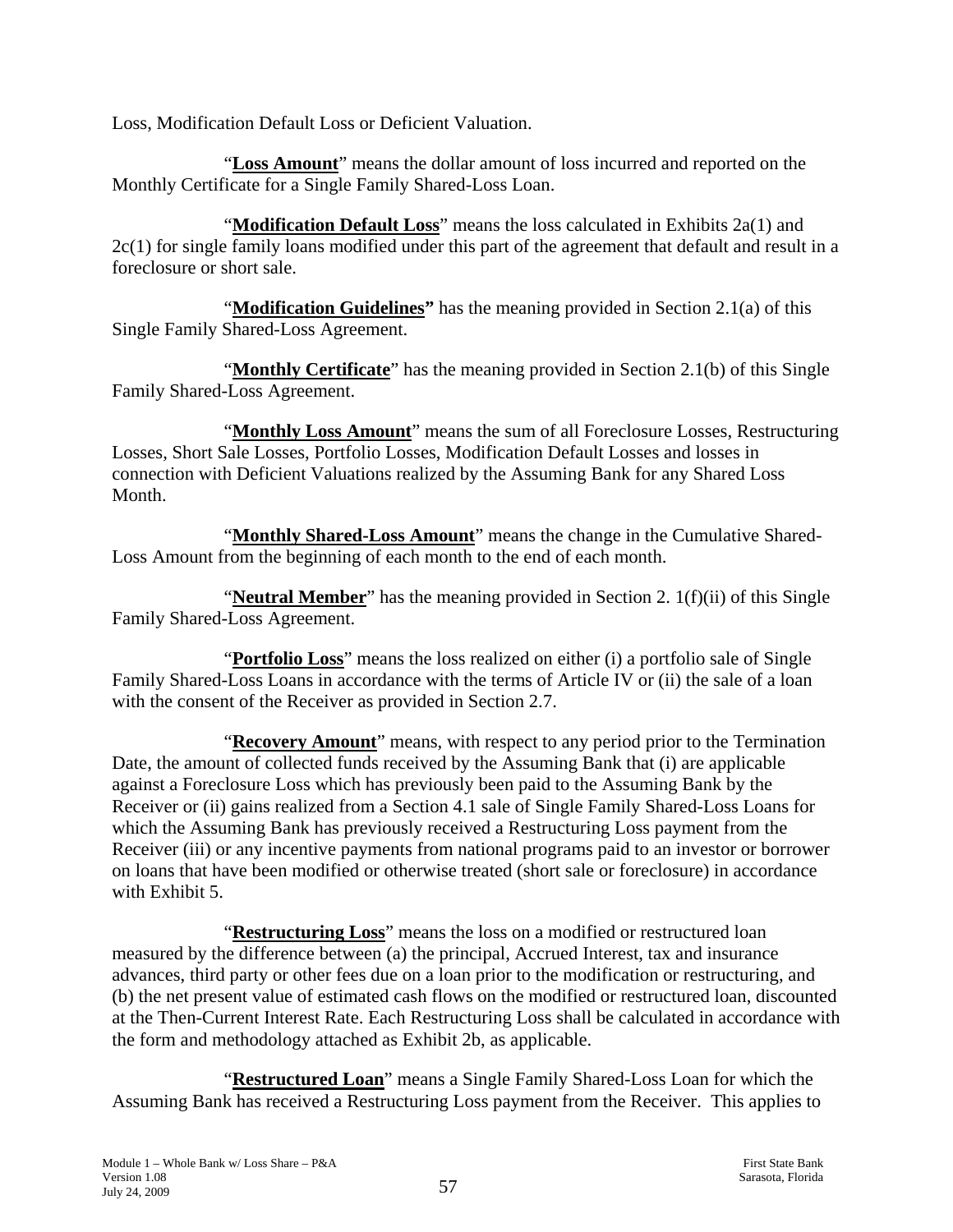owner occupied and investor owned residences.

**"Servicing Officer**" has the meaning provided in Section 2.1(b) of this Single Family Shared-Loss Agreement.

"**Shared Loss Payment Trigger**" means when the sum of the Cumulative Loss Amount under this Single Family Shared-Loss Agreement and the Shared-Loss Amount under the Commercial and Other Assets Shared-Loss Agreement, exceeds the First Loss Tranche. If the First Loss Tranche is zero or a negative number, the Shared Loss Payment Trigger shall be deemed to have been reached upon Bank Closing.

"**Shared-Loss Month**" means each calendar month between the Commencement Date and the last day of the month in which the tenth anniversary of the Commencement Date occurs, provided that, the first Shared-Loss Month shall begin on the Commencement Date and end on the last day of that month.

"**Short-Sale Loss**" means the loss resulting from the Assuming Bank's agreement with the mortgagor to accept a payoff in an amount less than the balance due on the loan (including the costs of any cash incentives to borrower to agree to such sale or to maintain the property pending such sale), further provided, that each Short-Sale Loss shall be calculated in accordance with the form and methodology specified in Exhibit 2c or Exhibit  $2c(1)$ .

"**Single Family Shared-Loss Loans**" means the single family one-to-four residential mortgage loans (whether owned by the Assuming Bank or any Subsidiary) identified on Schedule 4.15A of the Purchase and Assumption Agreement.

"**Stated Threshold**" means total losses under the shared loss agreements in the amount of One Hundred Six Million Dollars (\$106,000,000.00).

"**Termination Date**" means the last day of the Final Shared-Loss Recovery Month.

"**Then-Current Interest Rate**" means the most recently published Freddie Mac survey rate for 30-year fixed-rate loans.

"**Third Party Servicer**" means any servicer appointed from time to time by the Assuming Bank or any Affiliate of the Assuming Bank to service the Shared-Loss Loans on behalf of the Assuming Bank, the identity of which shall be given to the Receiver prior to or concurrent with the appointment thereof.

# **ARTICLE II -- SHARED-LOSS ARRANGEMENT**

# **2.1 Shared-Loss Arrangement.**

(a) **Loss Mitigation and Consideration of Alternatives**. For each Single Family Shared-Loss Loan in default or for which a default is reasonably foreseeable, the Assuming Bank shall undertake reasonable and customary loss mitigation efforts, in accordance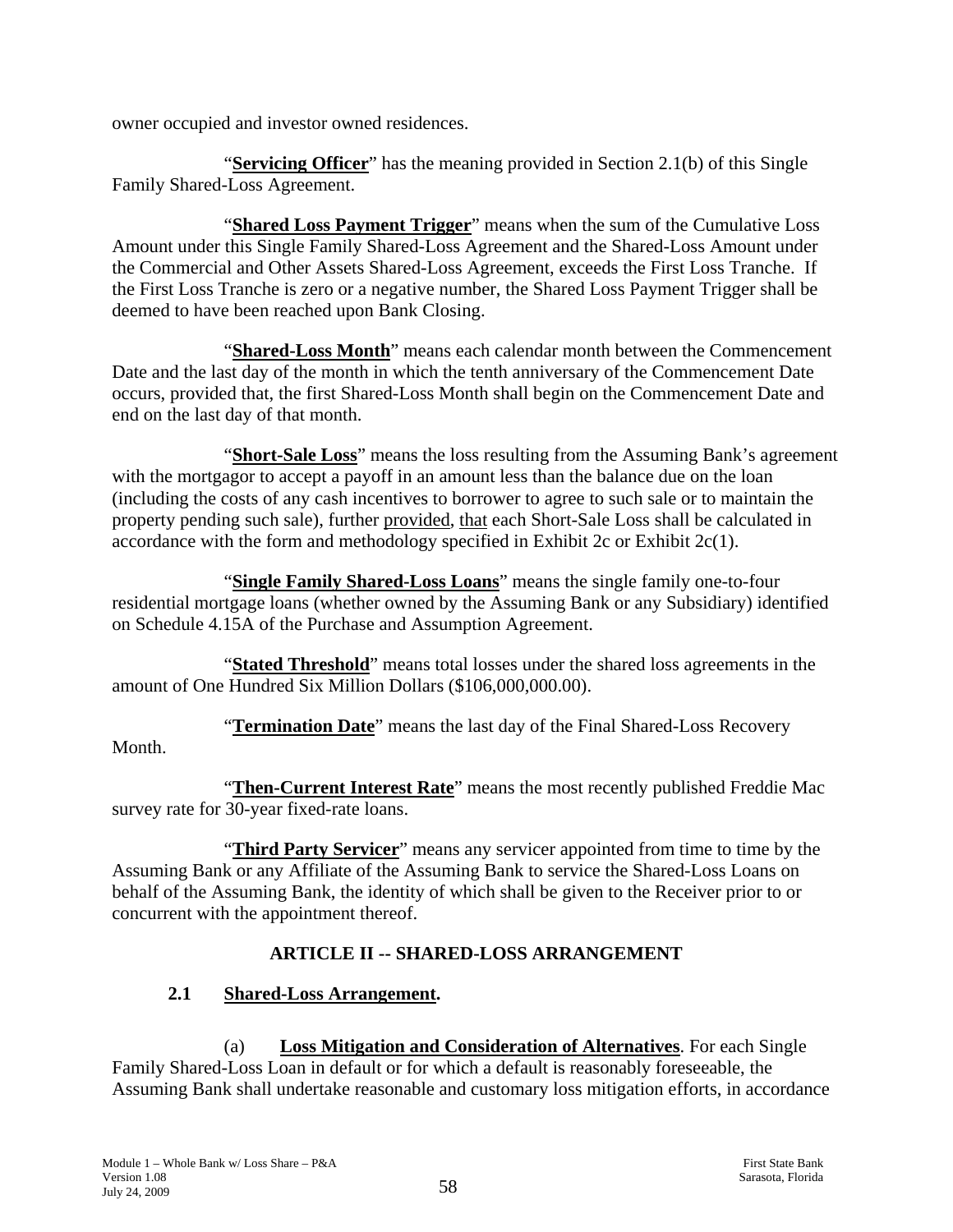with any of the following programs selected by Assuming Bank in its sole discretion, Exhibit 5 (FDIC Mortgage Loan Modification Program), the United States Treasury's Home Affordable Modification Program Guidelines or any other modification program approved by the United States Treasury Department, the Corporation, the Board of Governors of the Federal Reserve System or any other governmental agency (it being understood that the Assuming Bank can select different programs for the various Single Family Shared-Loss Loans) (such program chosen, the "Modification Guidelines"). After selecting the applicable Modification Guideline for any such Single Family Shared-Loss Loan, the Assuming Bank shall document its consideration of foreclosure, loan restructuring under such Modification Guideline chosen, and short-sale (if short-sale is a viable option) alternatives and shall select the alternative the Assuming Bank believes, based on its estimated calculations, will result in the least Loss. Losses on Home Equity Loans shall be shared under the charge-off policies of the Assuming Bank's Examination Criteria as if they were Single Family Shared-Loss Loans with respect to the calculation of the Stated Threshold. Assuming Bank shall retain its calculations of the estimated loss under each alternative, such calculations to be provided to the Receiver upon request. For the avoidance of doubt and notwithstanding anything herein to the contrary, (i) the Assuming Bank is not required to modify or restructure any Single Family Shared-Loss Loan on more than one occasion and (ii) the Assuming Bank is not required to consider any alternatives with respect to any Shared-Loss Loan in the process of foreclosure as of the Bank Closing and shall be entitled to continue such foreclosure measures and recover the Foreclosure Loss as provided herein, and (iii) the Assuming Bank shall have a transition period of up to 90 days after Bank Closing to implement the Modification Guidelines, during which time, the Assuming Bank may submit claims under such guidelines as may be in place at the Failed Bank.

# (b) **Monthly Certificates**.

Not later than fifteen (15) days after the end of each Shared-Loss Month, beginning with the month in which the Commencement Date occurs and ending in the month in which the tenth anniversary of the Commencement Date occurs, the Assuming Bank shall deliver to the Receiver a certificate, signed by an officer of the Assuming Bank involved in, or responsible for, the administration and servicing of the Single Family Shared-Loss Loans whose name appears on a list of servicing officers furnished by the Assuming Bank to the Receiver, (a "Servicing Officer") setting forth in such form and detail as the Receiver may reasonably specify (a "Monthly Certificate"):

(i) (A) a schedule substantially in the form of Exhibit 1 listing:

(i) each Single Family Shared-Loss Loan for which a Loss Amount (calculated in accordance with the applicable Exhibit) is being claimed, the related Loss Amount for each Single Family Shared-Loss Loan, and the total Monthly Loss Amount for all Single Family Shared-Loss Loans;

(ii) each Single Family Shared-Loss Loan for which a Recovery Amount was received, the Recovery Amount for each Single Family Shared-Loss Loan, and the total Recovery Amount for all Single Family Shared-Loss Loans;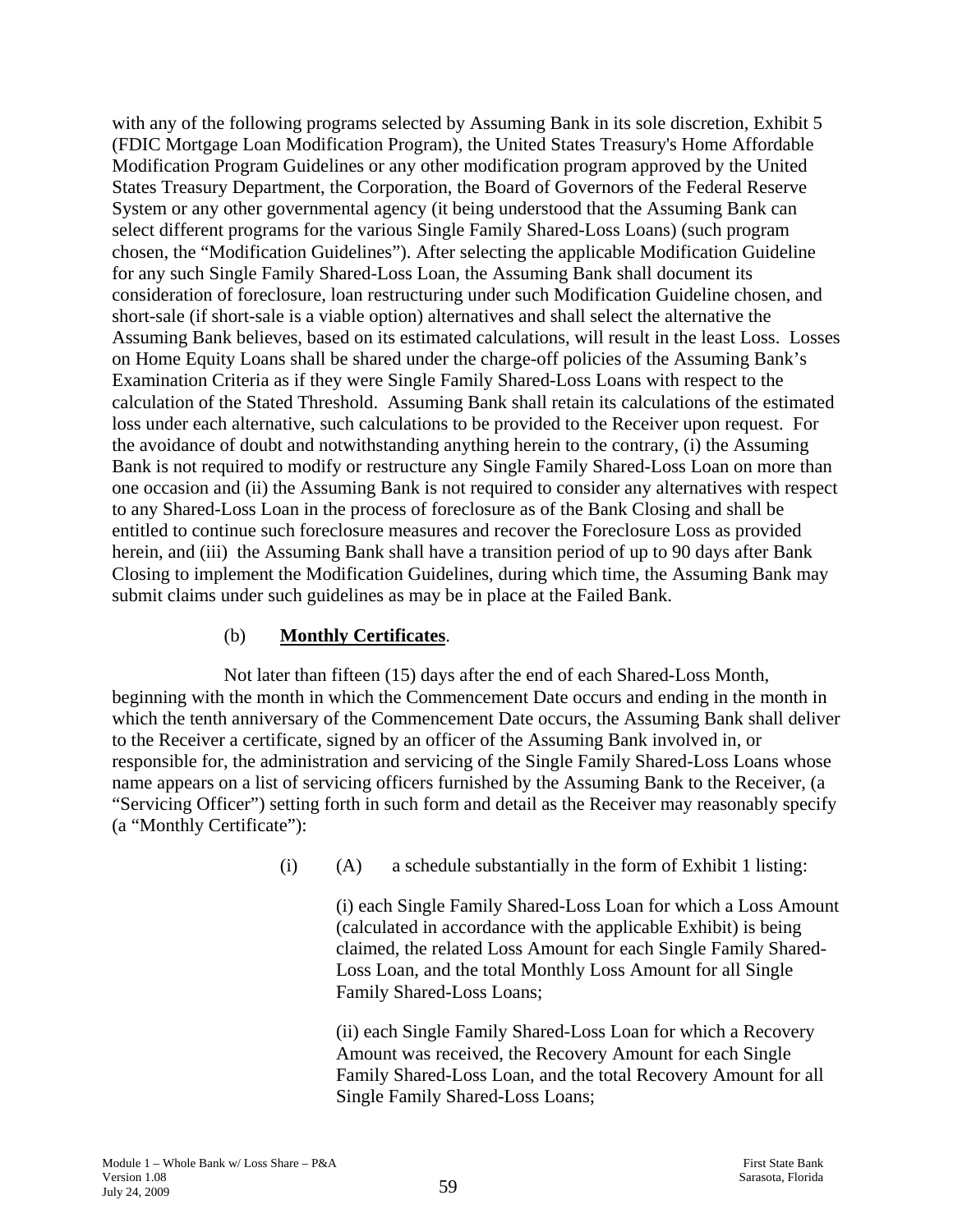(iii) the total Monthly Loss Amount for all Single Family Shared-Loss Loans minus the total monthly Recovery Amount for all Single Family Shared-Loss Loans;

(iv) the Cumulative Shared-Loss Amount as of the beginning and end of the month;

(v) the Monthly Shared Loss Amount;

(vi) the result obtained in (v) times 80%, or times 95% if the Stated Threshold has been reached, which in either case is the amount to be paid under Section 2.1(d) of this Single Family Shared-Loss Agreement by the Receiver to the Assuming Bank if the amount is a positive number, or by the Assuming Bank to the Receiver if the amount is a negative number;

- $(ii)$ (B) for each of the Single Family Shared-Loss Loans for which a Loss is claimed for that Shared-Loss Month, a schedule showing the calculation of the Loss Amount using the form and methodology shown in Exhibit 2a, Exhibit 2b, or Exhibit 2c, as applicable.
- $(iii)$  $(C)$  For each of the Restructured Loans where a gain or loss is realized in a sale under Section 4.1 or 4.2, a schedule showing the calculation using the form and methodology shown in Exhibit 2d.
- $(iv)$  $(D)$  a portfolio performance and summary schedule substantially in the form shown in Exhibit 3.

(c) **Monthly Data Download**. Not later than fifteen (15) days after the end of each month, beginning with the month in which the Commencement Date occurs and ending with the Final Shared-Loss Recovery Month, Assuming Bank shall provide Receiver:

- $(v)$  $(i)$  the servicing file in machine-readable format including but not limited to the following fields for each outstanding Single Family Shared-Loss Loan, as applicable:
	- (A) Loan number
	- (B) FICO score
	- (C) Origination date
	- (D) Original principal amount
	- (E) Maturity date
	- (F) Paid-to date
	- (G) Last payment date
	- (H) Loan status (bankruptcy, in foreclosure, etc.)
	- (I) Delinquency counters
	- (J) Current principal balance
	- (K) Current escrow account balance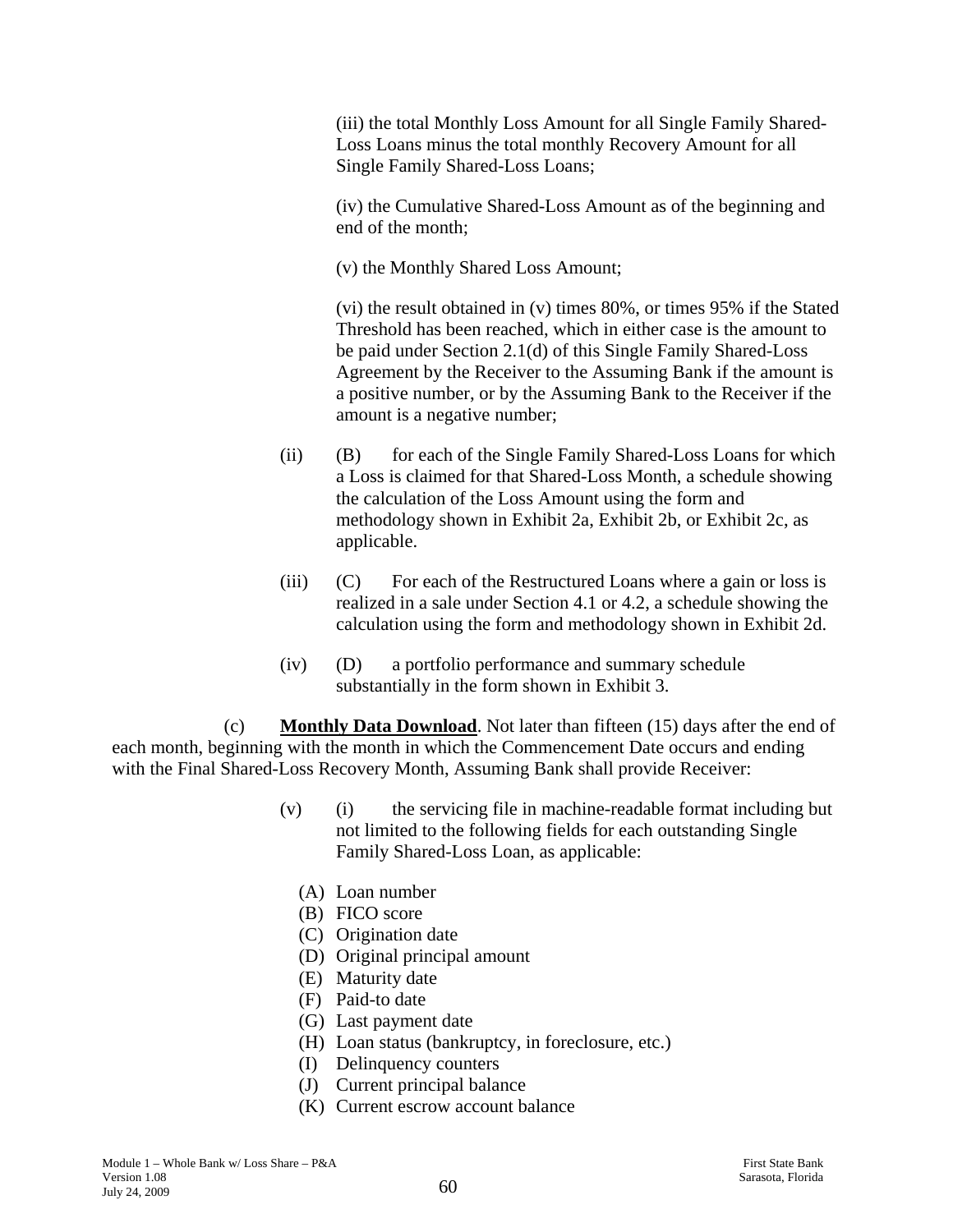- (L) Current Appraisal/BPO value
- (M) Current Appraisal/BPO date
- (N) Interest rate
- (O) Monthly principal and interest payment amount
- (P) Monthly escrow payment for taxes and insurance
- (Q) Interest rate type (fixed or adjustable)
- (R) If adjustable: index, margin, next interest rate reset date
- (S) Payment/Interest rate cap and/or floor
- (T) Underwriting type (Full doc, Alt Doc, No Doc)
- (U) Lien type  $(1<sup>st</sup>, 2<sup>nd</sup>)$
- (V) Amortization type (amortizing or I/O)
- (W) Property address, including city, state, zip code
- (X) A code indicating whether the Mortgaged Property is owner occupied
- (Y) Property type (single-family detached, condominium, duplex, etc.)
- $(vi)$  $(iii)$  An Excel file for ORE held as a result of foreclosure on a Single Family Shared-Loss Loan listing:
	- (A) Foreclosure date
	- (B) Unpaid loan principal balance
	- (C) Appraised value or BPO value, as applicable
	- (D) Projected liquidation date

Notwithstanding the foregoing, the Assuming Bank shall not be required to provide any of the foregoing information to the extent it is unable to do so as a result of the Failed Bank's or Receiver's failure to provide information required to produce the information set forth in this Section 2.1(c); provided, that the Assuming Bank shall, consistent with Customary Servicing Procedures seek to produce any such missing information or improve any inaccurate information previously provided to it.

#### (d) **Payments With Respect to Shared-Loss Assets**.

(i) **Losses Under the Stated Threshold**. After the Shared Loss Payment Trigger is reached, not later than fifteen (15) days after the date on which the Receiver receives the Monthly Certificate, the Receiver shall pay to the Assuming Bank, in immediately available funds, an amount equal to eighty percent (80%) of the Monthly Shared-Loss Amount reported on the Monthly Certificate. If the total Monthly Shared-Loss Amount reported on the Monthly Certificate is a negative number, the Assuming Bank shall pay to the Receiver in immediately available funds eighty percent (80%) of that amount.

(ii) **Losses in Excess of the Stated Threshold**. In the event that the sum of the Cumulative Loss Amount under this Single Family Shared-Loss Agreement and the Stated Loss Amount under the Commercial Shared-Loss Agreement meets or exceeds the Stated Threshold, the loss/recovery sharing percentages set forth herein shall change from 80/20 to 95/5 and thereafter the Receiver shall pay to the Assuming Bank, in immediately available funds, an amount equal to ninety-five percent (95%) of the Monthly Shared-Loss Amount reported on the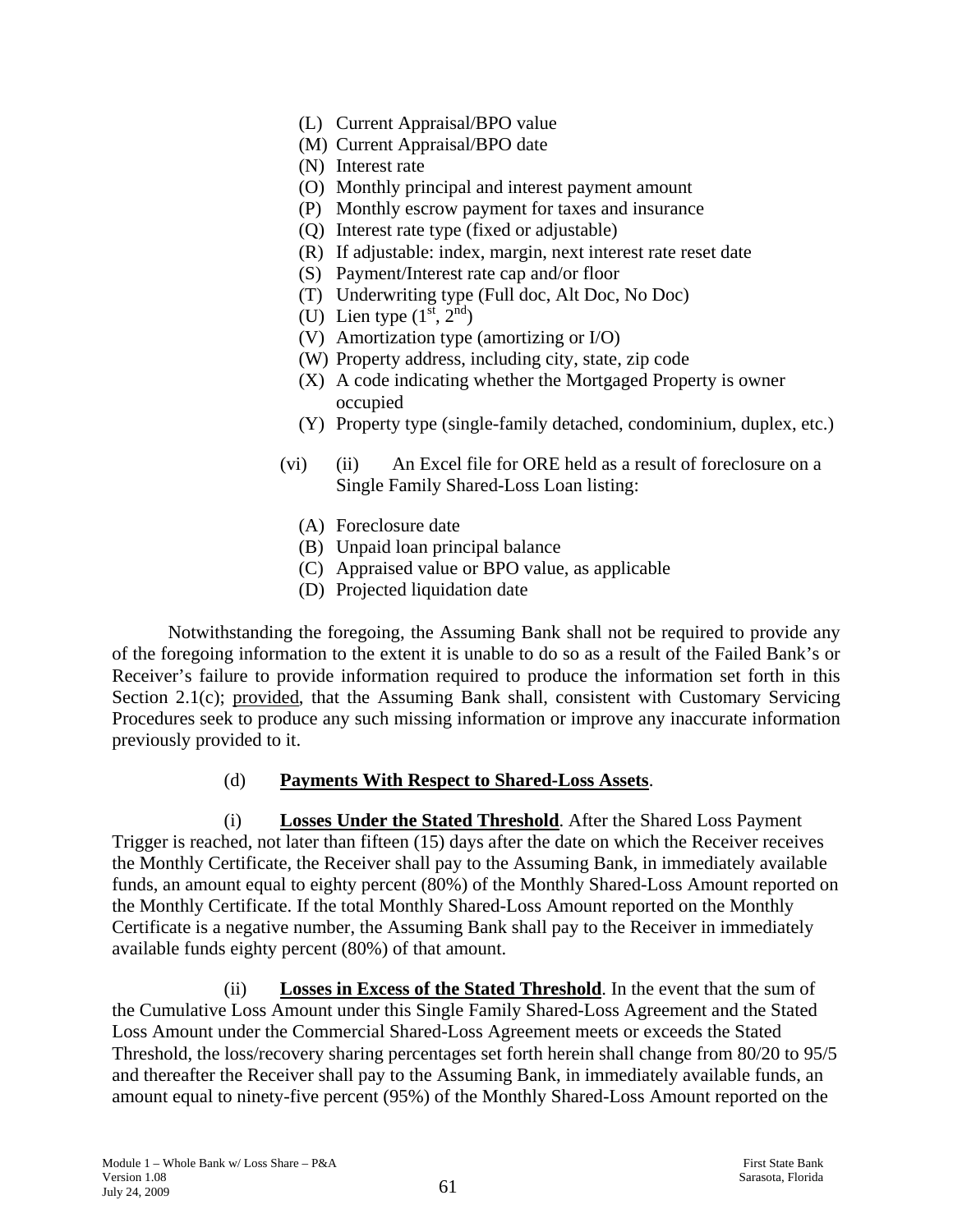Monthly Certificate. If the Monthly Shared-Loss Amount reported on the Monthly Certificate is a negative number, the Assuming Bank shall pay to the Receiver in immediately available funds ninety-five percent (95%) of that amount.

(e) **Limitations on Shared-Loss Payment**. The Receiver shall not be required to make any payments pursuant to Section 2.1(d) with respect to any Foreclosure Loss, Restructuring Loss, Short Sale Loss or Portfolio Loss that the Receiver determines, based upon the criteria set forth in this Single Family Shared-Loss Agreement (including the analysis and documentation requirements of Section 2.1(a)) or Customary Servicing Procedures, should not have been effected by the Assuming Bank; provided, however, (x) the Receiver must provide notice to the Assuming Bank detailing the grounds for not making such payment, (y) the Receiver must provide the Assuming Bank with a reasonable opportunity to cure any such deficiency and (z) (1) to the extent curable, if cured, the Receiver shall make payment with respect to the properly effected Loss, and (2) to the extent not curable, notwithstanding the foregoing, the Receiver shall make a payment as to all Losses (or portion of Losses) that were effected which would have been payable as a Loss if the Assuming Bank had properly effected such Loss. In the event that the Receiver does not make any payment with respect to Losses claimed pursuant to Section 2.1(d), the Receiver and Assuming Bank shall, upon final resolution, make the necessary adjustments to the Monthly Shared-Loss Amount for that Monthly Certificate and the payment pursuant to Section 2.1(d) above shall be adjusted accordingly.

(f) **Payments by Wire-Transfer**. All payments under this Single Family Shared-Loss Agreement shall be made by wire-transfer in accordance with the wire-transfer instructions on Exhibit 4.

# **2.2 Auditor Report; Right to Audit.**

(a) Within ninety (90) days after the end of each fiscal year during which the Receiver makes any payment to the Assuming Bank under this Single Family Shared-Loss Agreement, the Assuming Bank shall deliver to the Corporation and to the Receiver a report signed by its independent public accountants stating that they have reviewed the terms of this Single Family Shared-Loss Agreement and that, in the course of their annual audit of the Assuming Bank's books and records, nothing has come to their attention suggesting that any computations required to be made by the Assuming Bank during such year pursuant to this Article II were not made by the Assuming Bank in accordance herewith. In the event that the Assuming Bank cannot comply with the preceding sentence, it shall promptly submit to the Receiver corrected computations together with a report signed by its independent public accountants stating that, after giving effect to such corrected computations, nothing has come to their attention suggesting that any computations required to be made by the Assuming Bank during such year pursuant to this Article II were not made by the Assuming Bank in accordance herewith. In such event, the Assuming Bank and the Receiver shall make all such accounting adjustments and payments as may be necessary to give effect to each correction reflected in such corrected computations, retroactive to the date on which the corresponding incorrect computation was made. It is the intention of this provision to align the timing of the audit required under this Single-Family Shared-Loss Agreement with the examination audit required pursuant to 12 CFR Section 363.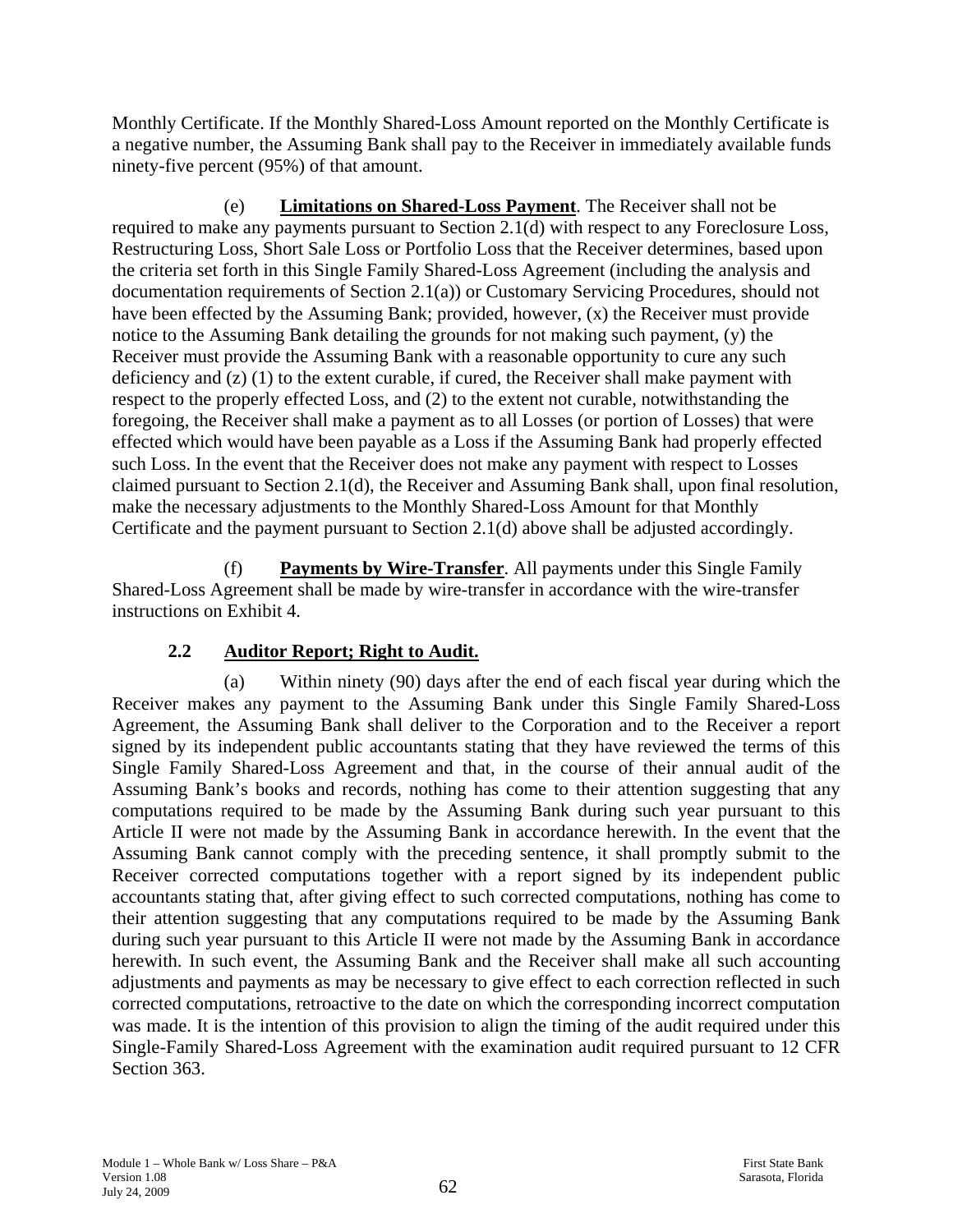(b) The Receiver or the FDIC in its corporate capacity ("Corporation") may perform an audit or audits to determine the Assuming Bank's compliance with the provisions of this Single Family Shared-Loss Agreement, including this Article II, by providing not less than ten (10) Business Days' prior written notice. Assuming Bank shall provide access to pertinent records and proximate working space in Assuming Bank's facilities. The scope and duration of any such audit shall be within the reasonable discretion of the Receiver or the Corporation, but shall in no event be administered in a manner that unreasonably interferes with the operation of the Assuming Bank's business. The Receiver or the Corporation, as the case may be, shall bear the expense of any such audit. In the event that any corrections are necessary as a result of such an audit or audits, the Assuming Bank and the Receiver shall make such accounting adjustments and payments as may be necessary to give retroactive effect to such corrections.

**2.3 Withholdings**. Notwithstanding any other provision in this Article II, the Receiver, upon the direction of the Director (or designee) of the Federal Deposit Insurance Corporation's Division of Resolutions and Receiverships, may withhold payment for any amounts included in a Monthly Certificate delivered pursuant to Section 2.1, if in its good faith and reasonable judgment there is a reasonable basis under the requirements of this Single Family Shared-Loss Agreement for denying the eligibility of an item for which reimbursement or payment is sought under such Section. In such event, the Receiver shall provide a written notice to the Assuming Bank detailing the grounds for withholding such payment. At such time as the Assuming Bank demonstrates to the satisfaction of the Receiver, in its reasonable judgment, that the grounds for such withholding of payment, or portion of payment, no longer exist or have been cured, then the Receiver shall pay the Assuming Bank the amount withheld which the Receiver determines is eligible for payment, within fifteen (15) Business Days.

**2.4 Books and Records**. The Assuming Bank shall at all times during the term of this Single Family Shared-Loss Agreement keep books and records sufficient to ensure and document compliance with the terms of this Single Family Shared-Loss Agreement, including but not limited to (a) documentation of alternatives considered with respect to defaulted loans or loans for which default is reasonably foreseeable, (b) documentation showing the calculation of loss for claims submitted to the Receiver, (c) retention of documents that support each line item on the loss claim forms, and (d) documentation with respect to the Recovery Amount on loans for which the Receiver has made a loss-share payment

**2.5 Information**. The Assuming Bank shall promptly provide to the Receiver such other information, including but not limited to, financial statements, computations, and bank policies and procedures, relating to the performance of the provisions of this Single Family Shared-Loss Agreement, as the Receiver may reasonably request from time to time.

**2.6** Tax Ruling. The Assuming Bank shall not at any time, without the Receiver's prior written consent, seek a private letter ruling or other determination from the Internal Revenue Service or otherwise seek to qualify for any special tax treatment or benefits associated with any payments made by the Receiver pursuant to this Single Family Shared-Loss Agreement.

**2.7 Sale of Single Family Shared-Loss Loans**. The Receiver shall be relieved of its obligations with respect to a Single Family Shared-Loss Loan upon payment of a Foreclosure Loss amount or a Short Sale Loss amount with respect to such Single Family Shared-Loss Loan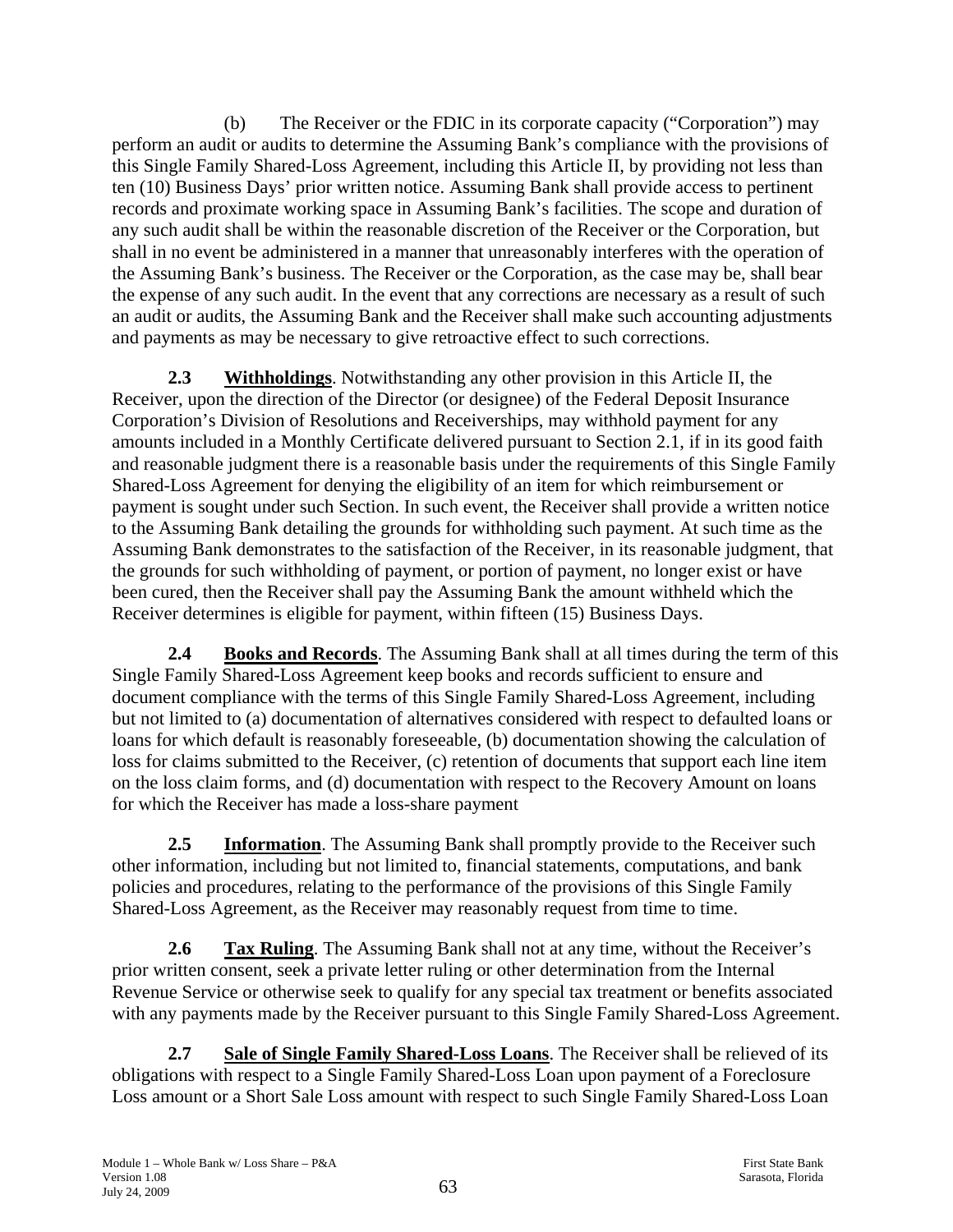or upon the sale of a Single Family Shared-Loss Loan by Assuming Bank to a person or entity that is not an Affiliate; provided, however, that if the Receiver consents to the sale of any such Single Family Shared-Loss Loan, any loss on such sale shall be a Portfolio Loss. The Assuming Bank shall provide the Receiver with timely notice of any such sale. Notwithstanding the foregoing, a sale of the Single Family Shared-Loss Loan, for purposes of this Section 2.7, shall not be deemed to have occurred as the result of (i) any change in the ownership or control of Assuming Bank or the transfer of any or all of the Single Family Shared-Loss Loan(s) to any Affiliate of Assuming Bank, (ii) a merger by Assuming Bank with or into any other entity, or (iii) a sale by Assuming Bank of all or substantially all of its assets.

# **ARTICLE III - RULES REGARDING THE ADMINISTRATION OF SINGLE FAMILY SHARED-LOSS LOANS**

**3.1 Agreement with Respect to Administration**. The Assuming Bank shall (and shall cause any of its Affiliates to which the Assuming Bank transfers any Single Family Shared-Loss Loans to) manage, administer, and collect the Single Family Shared-Loss Loans while owned by the Assuming Bank or any Affiliate thereof during the term of this Single Family Shared-Loss Agreement in accordance with the rules set forth in this Article III. The Assuming Bank shall be responsible to the Receiver in the performance of its duties hereunder and shall provide to the Receiver such reports as the Receiver reasonably deems advisable, including but not limited to the reports required by Sections 2.1, 2.2 and 3.3 hereof, and shall permit the Receiver to monitor the Assuming Bank's performance of its duties hereunder.

**3.2** Duties of the Assuming Bank. (a) In performance of its duties under this Article III, the Assuming Bank shall:

(i) manage and administer each Single Family Shared-Loss Loan in accordance with Assuming Bank's usual and prudent business and banking practices and Customary Servicing Procedures;

(ii) exercise its best business judgment in managing, administering and collecting amounts owed on the Single Family Shared-Loss Loans;

(iii) use commercially reasonable efforts to maximize Recoveries with respect to Losses on Single Family Shared-Loss Loans without regard to the effect of maximizing collections on assets held by the Assuming Bank or any of its Affiliates that are not Single Family Shared-Loss Loans;

(iv) retain sufficient staff (in Assuming Bank's discretion) to perform its duties hereunder; and

(v) other than as provided in Section 2.1(a), comply with the terms of the Modification Guidelines for any Single Family Shared-Loss Loans meeting the requirements set forth therein. For the avoidance of doubt, the Assuming Bank may propose exceptions to Exhibit 5 (the FDIC Loan Modification Program) for a group of Loans with similar characteristics, with the objectives of (1) minimizing the loss to the Assuming Bank and the FDIC and (2) maximizing the opportunity for qualified homeowners to remain in their homes with affordable mortgage payments.

(b) Any transaction with or between any Affiliate of the Assuming Bank with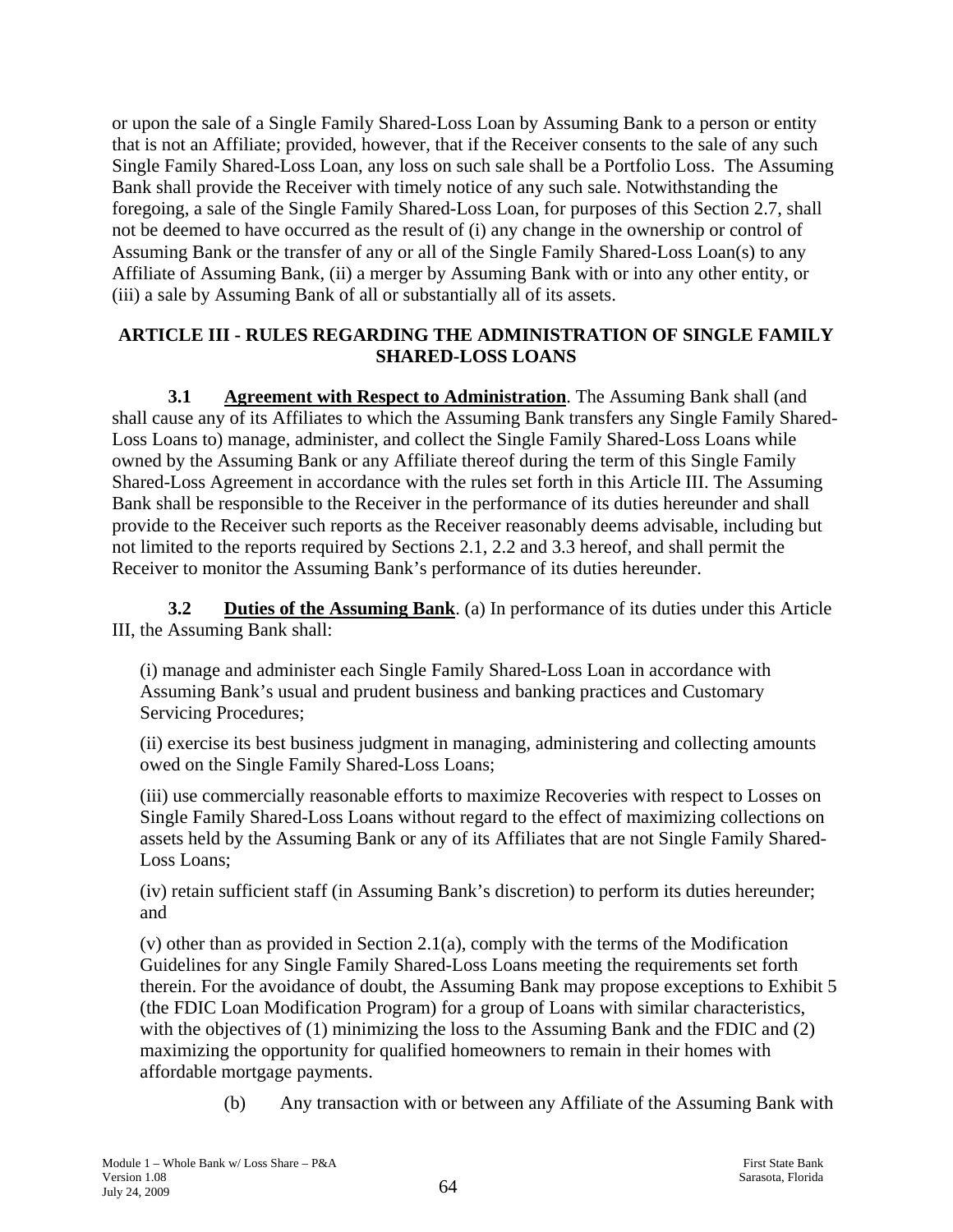respect to any Single Family Shared-Loss Loan including, without limitation, the execution of any contract pursuant to which any Affiliate of the Assuming Bank will manage, administer or collect any of the Single Family Shared-Loss Loans will be provided to FDIC for informational purposes and if such transaction is not entered into on an arm's length basis on commercially reasonable terms such transaction shall be subject to the prior written approval of the Receiver.

**3.3 Shared-Loss Asset Records and Reports**. The Assuming Bank shall establish and maintain such records as may be appropriate to account for the Single Family Shared-Loss Loans in such form and detail as the Receiver may reasonably require, and to enable the Assuming Bank to prepare and deliver to the Receiver such reports as the Receiver may from time to time request regarding the Single Family Shared-Loss Loans and the Monthly Certificates required by Section 2.1 of this Single Family Shared-Loss Agreement.

# **3.4 Related Loans**.

(a) Assuming Bank shall use its best efforts to determine which loans are "Related Loans", as hereinafter defined. The Assuming Bank shall not manage, administer or collect any "Related Loan" in any manner that would have the effect of increasing the amount of any collections with respect to the Related Loan to the detriment of the Single Family Shared-Loss Loan to which such loan is related. A "Related Loan" means any loan or extension of credit held by the Assuming Bank at any time on or prior to the end of the Final Shared-Loss Month that is made to an Obligor of a Single Family Shared-Loss Loan.

(b) The Assuming Bank shall prepare and deliver to the Receiver with the Monthly Certificates for the calendar months ending June 30 and December 31, a schedule of all Related Loans on the Accounting Records of the Assuming Bank as of the end of each such semi-annual period.

**3.5 Legal Action; Utilization of Special Receivership Powers**. The Assuming Bank shall notify the Receiver in writing (such notice to be given in accordance with Article V below and to include all relevant details) prior to utilizing in any legal action any special legal power or right which the Assuming Bank derives as a result of having acquired an asset from the Receiver, and the Assuming Bank shall not utilize any such power unless the Receiver shall have consented in writing to the proposed usage. The Receiver shall have the right to direct such proposed usage by the Assuming Bank and the Assuming Bank shall comply in all respects with such direction. Upon request of the Receiver, the Assuming Bank will advise the Receiver as to the status of any such legal action. The Assuming Bank shall immediately notify the Receiver of any judgment in litigation involving any of the aforesaid special powers or rights.

**3.6 Third Party Servicer**. The Assuming Bank may perform any of its obligations and/or exercise any of its rights under this Single Family Shared-Loss Agreement through or by one or more Third Party Servicers, who may take actions and make expenditures as if any such Third Party Servicer was the Assuming Bank hereunder (and, for the avoidance of doubt, such expenses incurred by any such Third Party Servicer on behalf of the Assuming Bank shall be included in calculating Losses to the extent such expenses would be included in such calculation if the expenses were incurred by Assuming Bank); provided, however, that the use thereof by the Assuming Bank shall not release the Assuming Bank of any obligation or liability hereunder.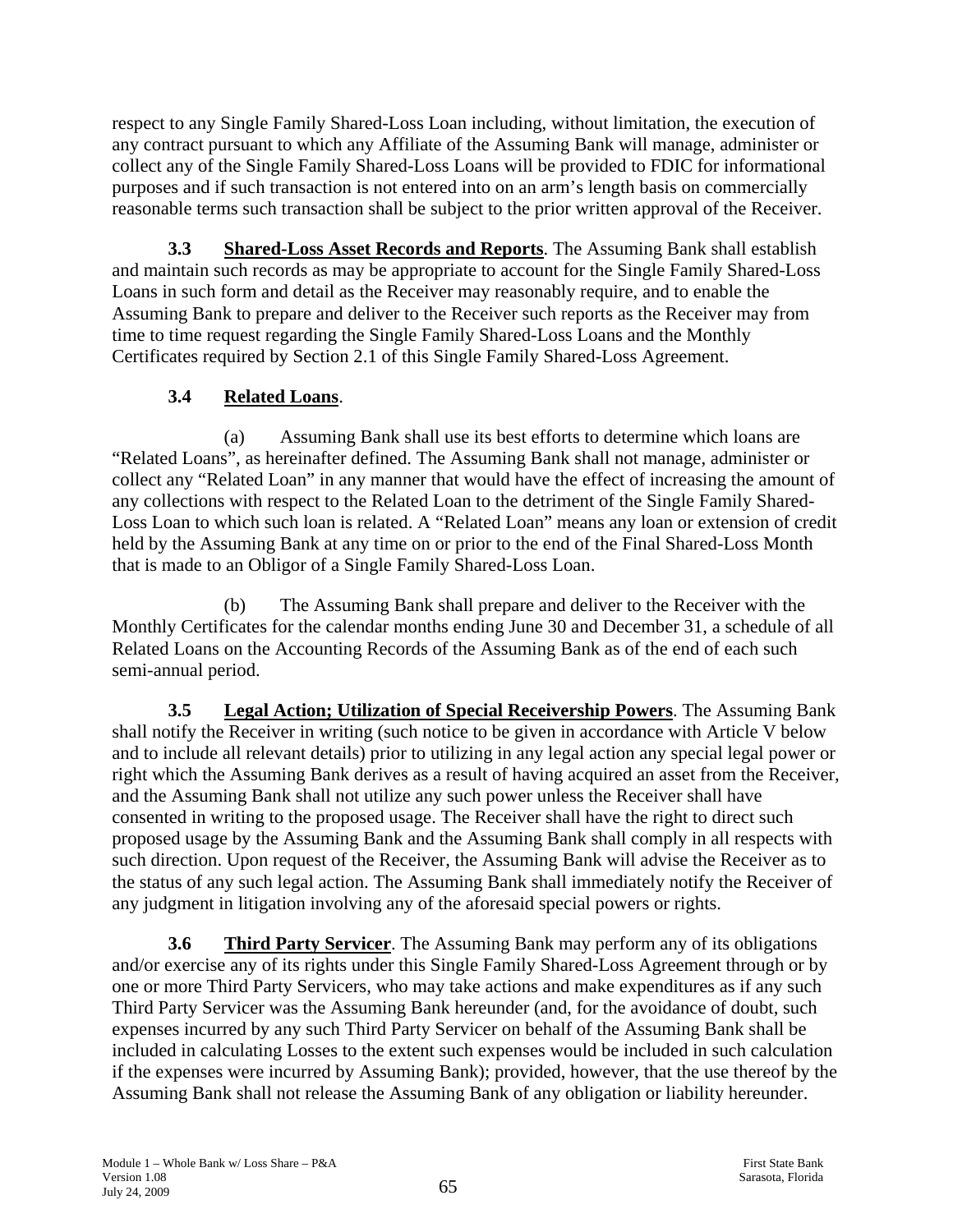# **ARTICLE IV – PORTFOLIO SALE**

# **4.1 Assuming Bank Portfolio Sales of Remaining Single Family Shared-Loss**

**Loans**. The Assuming Bank shall have the right with the concurrence of the Receiver to liquidate for cash consideration, from time to time in one or more transactions, all or a portion of Single Family Shared-Loss Loans held by the Assuming Bank at any time prior to the Termination Date ("Portfolio Sales"). If the Assuming Bank exercises its option under this Section 4.1, it must give thirty (30) days notice in writing to the Receiver setting forth the details and schedule for the Portfolio Sale which shall be conducted by means of sealed bid sales to third parties, not including any of the Assuming Bank's affiliates, contractors, or any affiliates of the Assuming Bank's contractors. Sales of Restructured Loans shall be sold in a separate pool from Single Family Shared-Loss Loans not restructured. The Receiver's review of the Assuming Bank's proposed Portfolio Sale will be considered in a timely fashion and approval will not be unreasonably withheld, delayed or conditioned.

#### **4.2 Assuming Bank's Liquidation of Remaining Single Family Shared-Loss**

**Loans**. In the event that the Assuming Bank does not conduct a Portfolio Sale pursuant to Section 4.1, the Receiver shall have the right, exercisable in its sole and absolute discretion, to require the Assuming Bank to liquidate for cash consideration, any Single Family Shared-Loss Loans held by the Assuming Bank at any time after the date that is six months prior to the Termination Date. If the Receiver exercises its option under this Section 4.2, it must give notice in writing to the Assuming Bank, setting forth the time period within which the Assuming Bank shall be required to liquidate the Single Family Shared-Loss Loans. The Assuming Bank will comply with the Receiver's notice and must liquidate the Single Family Shared-Loss Loans as soon as reasonably practicable by means of sealed bid sales to third parties, not including any of the Assuming Bank's affiliates, contractors, or any affiliates of the Assuming Bank's contractors. The selection of any financial advisor or other third party broker or sales agent retained for the liquidation of the remaining Single Family Shared-Loss Loans pursuant to this Section shall be subject to the prior approval of the Receiver, such approval not to be unreasonably withheld, delayed or conditioned.

**4.3 Calculation of Sale Gain or Loss**. For Single Family Shared-Loss Loans that are not Restructured Loans gain or loss on the sales under Section 4.1 or Section 4.2 will be calculated as the sale price received by the Assuming Bank less the unpaid principal balance of the remaining Single Family Shared-Loss Loans. For any Restructured Loan included in the sale gain or loss on sale will be calculated as (a) the sale price received by the Assuming Bank less (b) the net present value of estimated cash flows on the Restructured Loan that was used in the calculation of the related Restructuring Loss plus (c) Loan principal payments collected by the Assuming Bank from the date the Loan was restructured to the date of sale. (See Exhibit 2d for example calculation).

# **ARTICLE V -- LOSS-SHARING NOTICES GIVEN TO RECEIVER AND PURCHASER**

All notices, demands and other communications hereunder shall be in writing and shall be delivered by hand, or overnight courier, receipt requested, addressed to the parties as follows: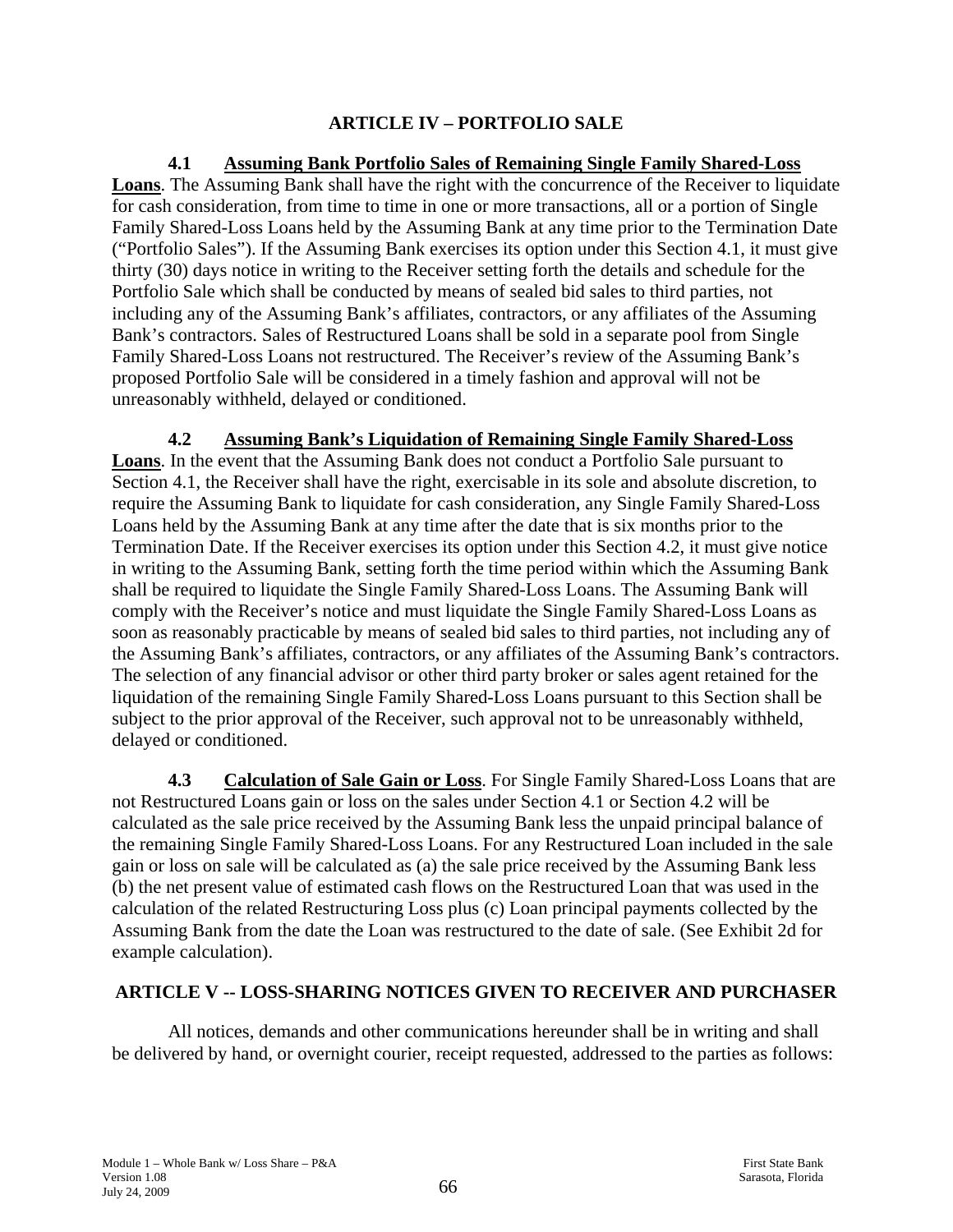| If to Receiver, to: | Federal Deposit Insurance Corporation as Receiver<br>for First State Bank |  |
|---------------------|---------------------------------------------------------------------------|--|
|                     | Division of Resolutions and Receiverships                                 |  |
|                     | 550 17th Street, N.W.                                                     |  |
|                     | Washington, D.C. 20429                                                    |  |
|                     | Attention: Ralph Malami, Manager, Capital Markets                         |  |
| with a copy to:     | <b>Federal Deposit Insurance Corporation</b>                              |  |
|                     | as Receiver for First State Bank                                          |  |
|                     | Room E7056                                                                |  |
|                     | 3501 Fairfax Drive, Arlington, VA 2226                                    |  |

With respect to a notice under Section 3.5 of this Single Family Shared-Loss Agreement, copies of such notice shall be sent to:

Attn: Special Issues Unit

Federal Deposit Insurance Corporation Legal Division 1601 Bryan St. Dallas, Texas 75201 Attention: Regional Counsel

If to Assuming Bank, to: Stearns Bank, N.A. 4191 23rd Street South

St. Cloud, Minnesota 56301

with a copy to:

Lindquist and Vennum<br>4200 IDS Center Kevin Costley, Esq.

 $80$  South  $8<sup>th</sup>$  Street

Minnesota, Minnesota 55402

Such Persons and addresses may be changed from time to time by notice given pursuant to the provisions of this Article V. Any notice, demand or other communication delivered pursuant to the provisions of this Article V shall be deemed to have been given on the date actually received.

# **ARTICLE VI -- MISCELLANEOUS**

**6.1. Expenses**. Except as otherwise expressly provided herein, all costs and expenses incurred by or on behalf of a party hereto in connection with this Single Family Shared-Loss Agreement shall be borne by such party whether or not the transactions contemplated herein shall be consummated.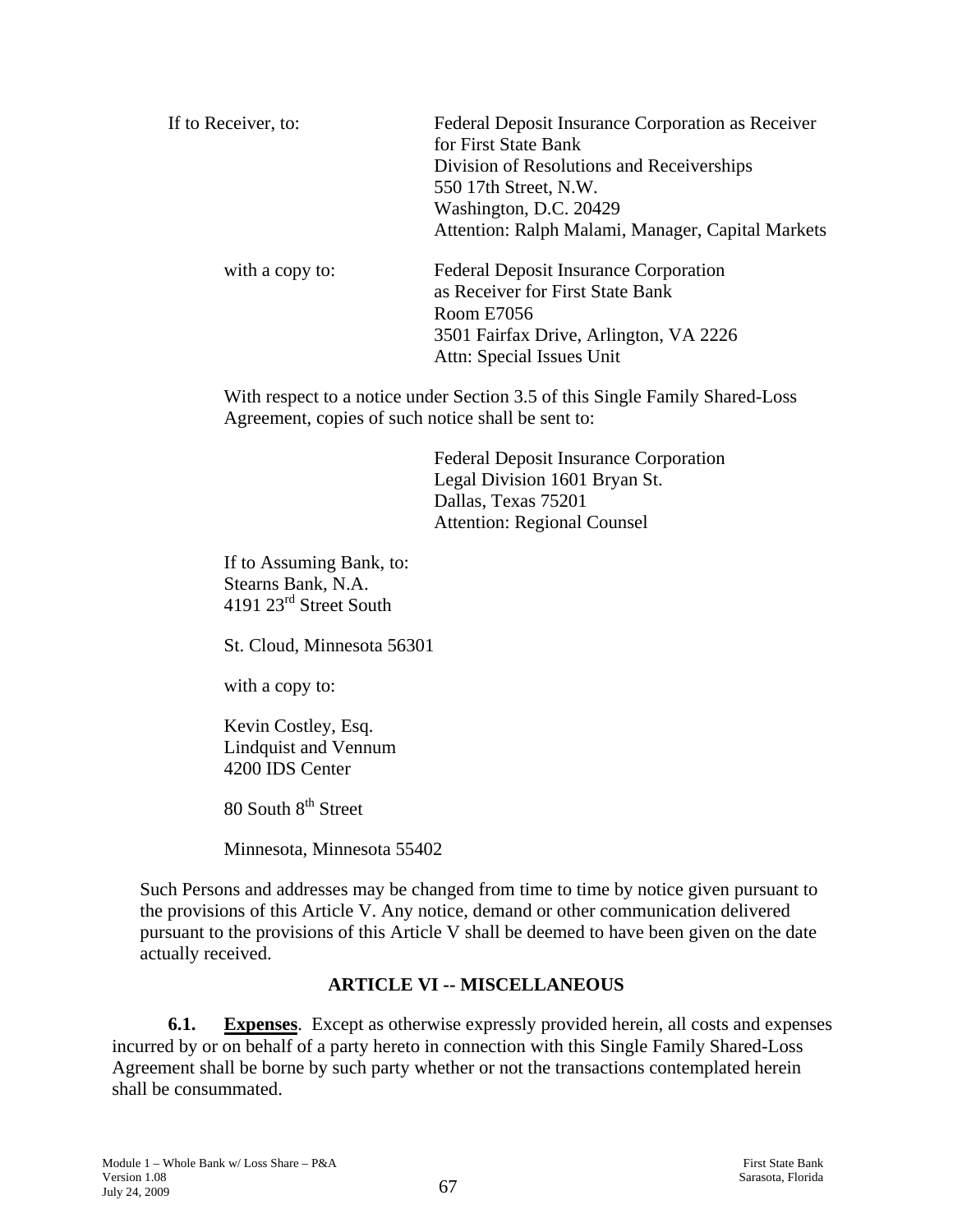**6.2 Successors and Assigns; Specific Performance.** All terms and provisions of this Single Family Shared-Loss Agreement shall be binding upon and shall inure to the benefit of the parties hereto only; provided, however, that, Receiver may assign or otherwise transfer this Single Family Shared-Loss Agreement (in whole or in part) to the Federal Deposit Insurance Corporation in its corporate capacity without the consent of Assuming Bank. Notwithstanding anything to the contrary contained in this Single Family Shared-Loss Agreement, except as is expressly permitted in this Section 6.2, Assuming Bank may not assign or otherwise transfer this Single Family Shared-Loss Agreement (in whole or in part) without the prior written consent of the Receiver, which consent may be granted or withheld by the Receiver in its sole discretion, and any attempted assignment or transfer in violation of this provision shall be void *ab initio.*  For the avoidance of doubt, a merger or consolidation of the Assuming Bank with and into another financial institution, the sale of all or substantially all of the assets of the Assuming Bank to another financial institution constitutes the transfer of this Single Family Shared-Loss Agreement which requires the consent of the Receiver; and for a period of thirty-six (36) months after Bank Closing, a merger or consolidation shall also include the sale by any individual shareholder, or shareholders acting in concert, of more than 9% of the outstanding shares of the Assuming Bank, or of its holding company, or of any subsidiary holding Shared-Loss Assets, or the sale of shares by the Assuming Bank or its holding company or any subsidiary holding Shared-Loss Assets, in a public or private offering, that increases the number of shares outstanding by more than 9%, constitutes the transfer of this Single Family Shared-Loss Agreement which requires the consent of the Receiver. However, no Loss shall be recognized as a result of any accounting adjustments that are made due to any such merger, consolidation or sale consented to by the FDIC. The FDIC's consent shall not be required if the aggregate outstanding principal balance of Shared-Loss Assets is less than twenty percent (20%) of the initial aggregate balance of Shared-Loss Assets.

**6.3 Governing Law**. This Single Family Shared-Loss Agreement shall be construed in accordance with federal law, or, if there is no applicable federal law, the laws of the State of New York, without regard to any rule of conflict of law that would result in the application of the substantive law of any jurisdiction other than the State of New York.

**6.4 WAIVER OF JURY TRIAL**. EACH PARTY HERETO HEREBY IRREVOCABLY AND UNCONDITIONALLY WAIVES ALL RIGHT TO TRIAL BY JURY IN OR TO HAVE A JURY PARTICIPATE IN RESOLVING ANY DISPUTE, ACTION, PROCEEDING OR COUNTERCLAIM, WHETHER SOUNDING IN CONTRACT, TORT OR OTHERWISE, ARISING OUT OF OR RELATING TO OR IN CONNECTION WITH THIS SINGLE FAMILY SHARED-LOSS AGREEMENT OR ANY OF THE TRANSACTIONS CONTEMPLATED HEREBY.

**6.5 Captions**. All captions and headings contained in this Single Family Shared-Loss Agreement are for convenience of reference only and do not form a part of, and shall not affect the meaning or interpretation of, this Single Family Shared-Loss Agreement.

**6.6 Entire Agreement; Amendments**. This Single Family Shared-Loss Agreement, along with the Commercial Shared-Loss Agreement and the Purchase and Assumption Agreement, including the Exhibits and any other documents delivered pursuant hereto or thereto, embody the entire agreement of the parties with respect to the subject matter hereof, and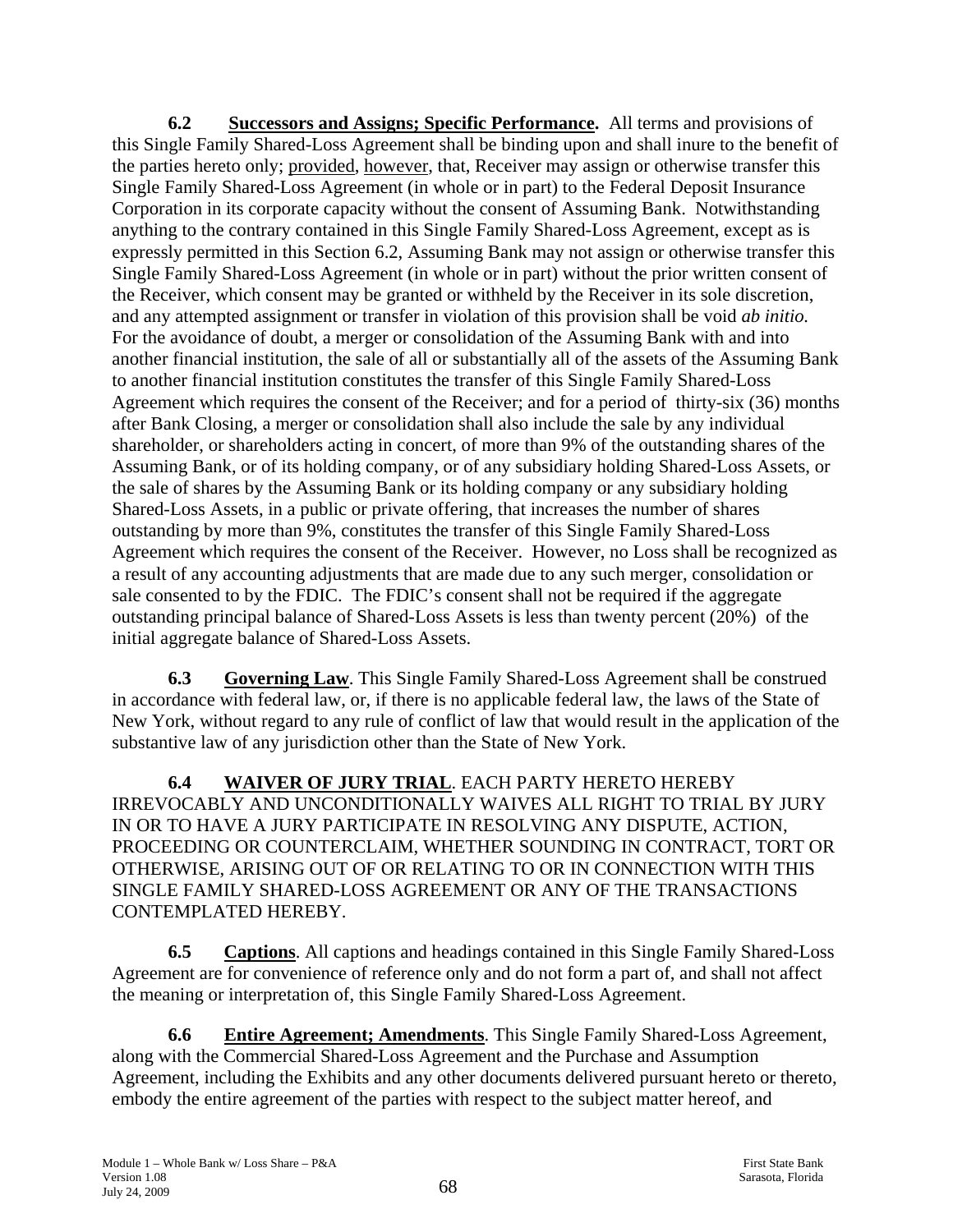supersede all prior representations, warranties, offers, acceptances, agreements and understandings, written or oral, relating to the subject matter herein. This Single Family Shared-Loss Agreement may be amended or modified or any provision thereof waived only by a written instrument signed by both parties or their respective duly authorized agents.

**6.7 Severability**. Whenever possible, each provision of this Single Family Shared-Loss Agreement shall be interpreted in such manner as to be effective and valid under applicable law, but if any provision of this Single Family Shared-Loss Agreement is held to be prohibited by or invalid, illegal or unenforceable under applicable law, such provision shall be construed and enforced as if it had been more narrowly drawn so as not to be prohibited, invalid, illegal or unenforceable, and the validity, legality and enforceability of the remainder of such provision and the remaining provisions of this Single Family Shared-Loss Agreement shall not in any way be affected or impaired thereby.

**6.8 No Third Party Beneficiary.** This Single Family Shared-Loss Agreement and the Exhibits hereto are for the sole and exclusive benefit of the parties hereto and their respective permitted successors and permitted assigns and there shall be no other third party beneficiaries, and nothing in this Single Family Shared-Loss Agreement or the Exhibits shall be construed to grant to any other Person any right, remedy or Claim under or in respect of this Single Family Shared-Loss Agreement or any provision hereof.

**6.9 Counterparts**. This Single Family Shared-Loss Agreement may be executed separately by Receiver and Assuming Bank in any number of counterparts, each of which when executed and delivered shall be an original, but such counterparts shall together constitute one and the same instrument.

**6.10** Consent. Except as otherwise provided herein, when the consent of a party is required herein, such consent shall not be unreasonably withheld or delayed.

**6.11 Rights Cumulative**. Except as otherwise expressly provided herein, the rights of each of the parties under this Single Family Shared-Loss Agreement are cumulative, may be exercised as often as any party considers appropriate and are in addition to each such party's rights under the Purchase and Sale Agreement and any of the related agreements or under law. Except as otherwise expressly provided herein, any failure to exercise or any delay in exercising any of such rights, or any partial or defective exercise of such rights, shall not operate as a waiver or variation of that or any other such right.

## **ARTICLE VII DISPUTE RESOLUTION**

# **7.1 Dispute Resolution Procedures.**

(a) In the event a dispute arises about the interpretation, application, calculation of Loss, or calculation of payments or otherwise with respect to this Single Family Shared-Loss Agreement ("SF Shared-Loss Dispute Item"), then the Receiver and the Assuming Bank shall make every attempt in good faith to resolve such items within sixty (60) days following the receipt of a written description of the SF Shared-Loss Dispute Item, with notification of the possibility of taking the matter to arbitration (the date on which such 60-day period expires, or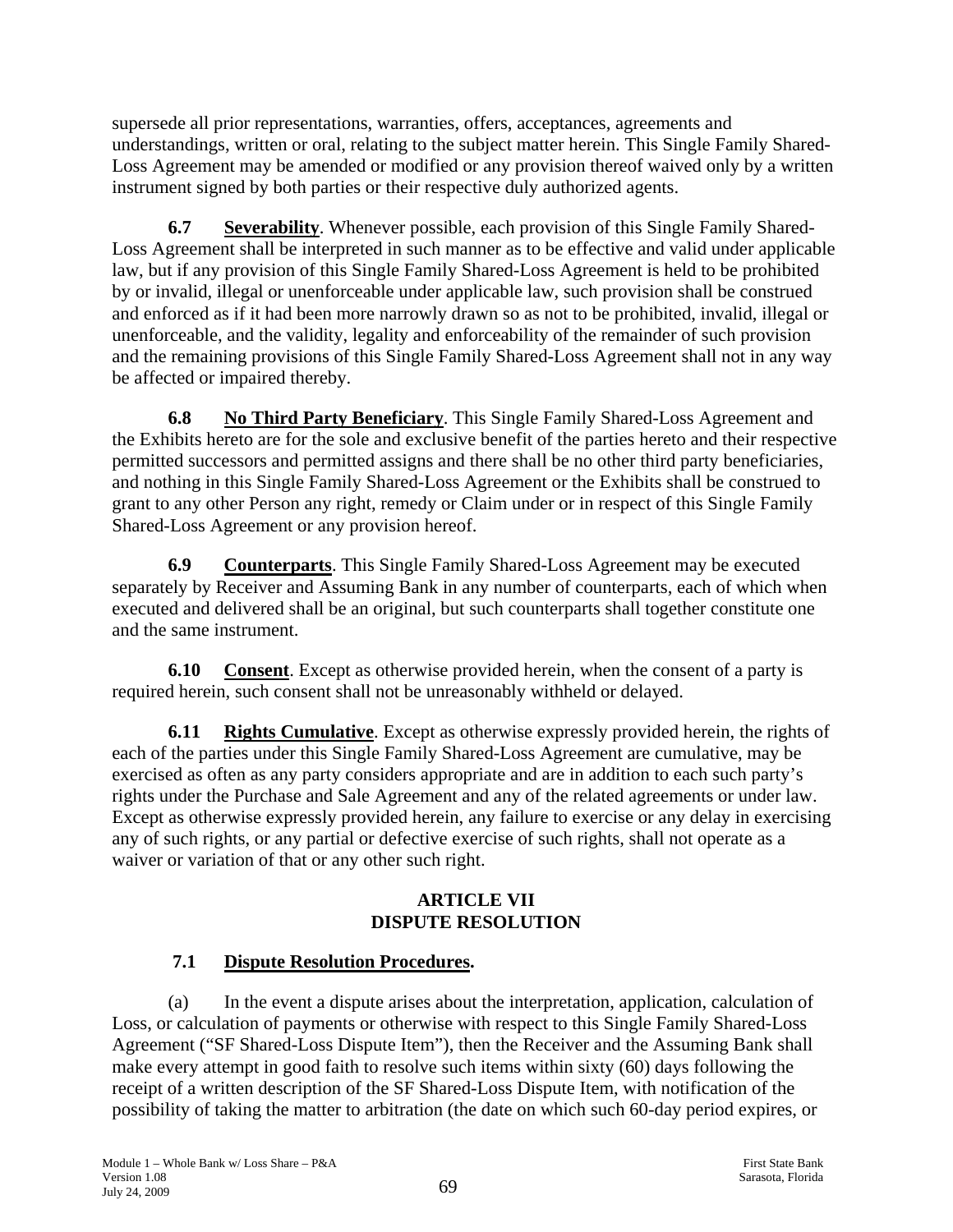any extension of such period as the parties hereto may mutually agree to in writing, herein called the "Resolution Deadline Date"). If the Receiver and the Assuming Bank resolve all such items to their mutual satisfaction by the Resolution Deadline Date, then within thirty (30) days following such resolution, any payment arising out such resolution shall be made arising from the settlement of the SF Shared-Loss Dispute.

(b) If the Receiver and the Assuming Bank fail to resolve any outstanding SF Shared-Loss Dispute Items by the Resolution Deadline Date, then either party may notify the other of its intent to submit the SF Shared-Loss Dispute Item to arbitration pursuant to the provisions of this Article VII. Failure of either party to notify the other of its intent to submit any unresolved SF Shared-Loss Dispute Item to arbitration within thirty (30) days following the Resolution Deadline Date (the date on which such thirty (30) day period expires is herein called the "Arbitration Deadline Date") shall be deemed an acceptance of such SF Shared-Loss Dispute not submitted to arbitration, as well as a waiver of the submitting party's right to dispute such nonsubmitted SF Shared-Loss Dispute Item but not a waiver of any similar claim which may arise in the future.

(c) If a SF Shared-Loss Dispute Item is submitted to arbitration, it shall be governed by the rules of the American Arbitration Association (the "AAA"), except as otherwise provided herein. Either party may submit a matter for arbitration by delivering a notice, prior to the Arbitration Deadline Date, to the other party in writing setting forth:

> (i) A brief description of each SF Shared-Loss Dispute Item submitted for arbitration;

(ii) A statement of the moving party's position with respect to each SF Shared-Loss Dispute Item submitted for arbitration;

(iii) The value sought by the moving party, or other relief requested regarding each SF Shared-Loss Dispute Item submitted for arbitration, to the extent reasonably calculable; and

(iv) The name and address of the arbiter selected by the moving party (the "Moving Arbiter"), who shall be a neutral, as determined by the AAA.

Failure to adequately include any information above shall not be deemed to be a waiver of the parties right to arbitrate so long as after notification of such failure the moving party cures such failure as promptly as reasonably practicable.

(d) The non-moving party shall, within thirty (30) days following receipt of a notice of arbitration pursuant to this Section 7.1, deliver a notice to the moving party setting forth:

> (i) The name and address of the arbiter selected by the non-moving party (the "Respondent Arbiter"), who shall be a neutral, as determined by the AAA;

> (ii) A statement of the position of the respondent with respect to each Dispute Item; and

> (iii) The ultimate resolution sought by the respondent or other relief, if any, the respondent deems is due the moving party with respect to each SF Shared-Loss Dispute Item.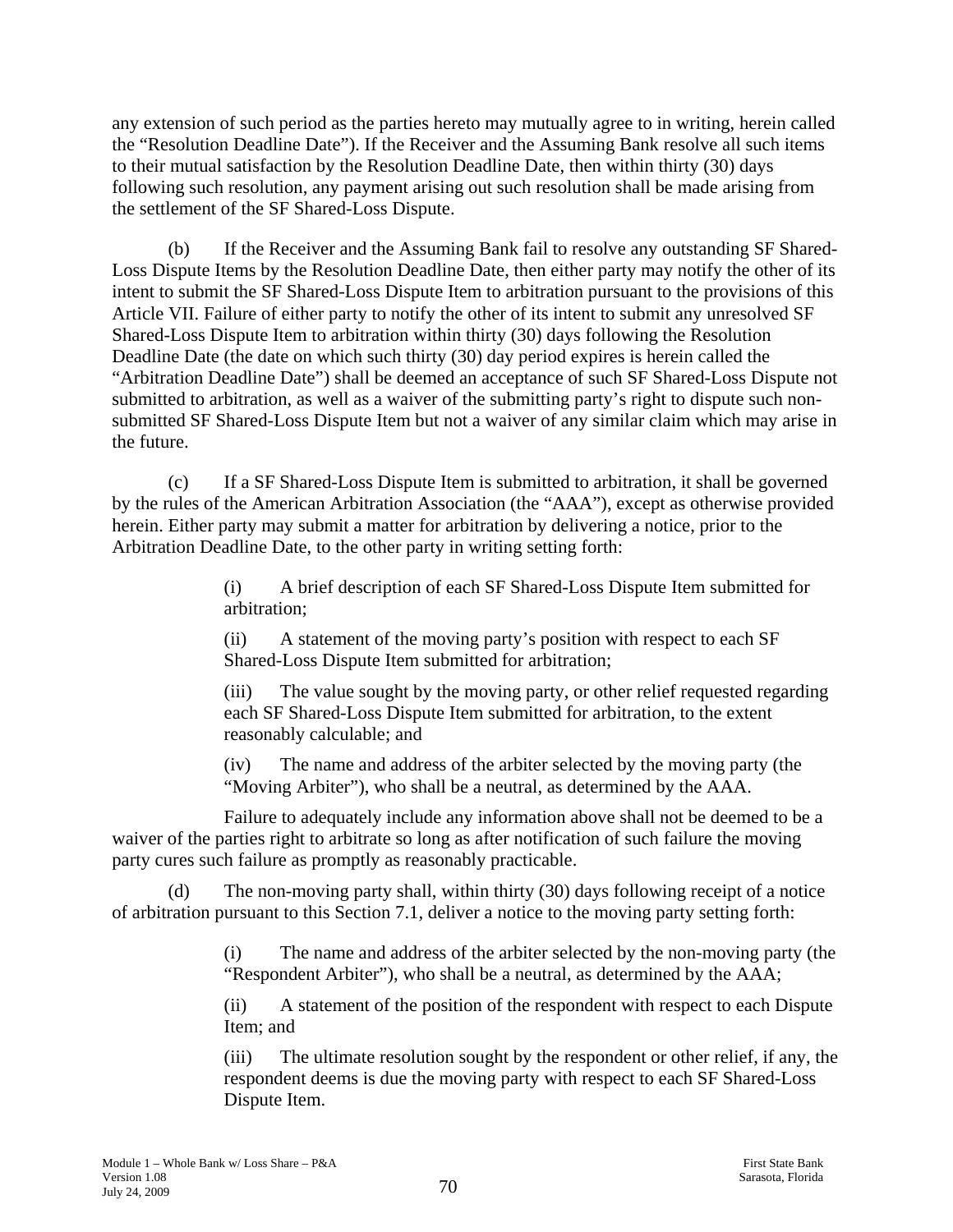Failure to adequately include any information above shall not be deemed to be a waiver of the non-moving party's right to defend such arbitration so long as after notification of such failure the non-moving party cures such failure as promptly as reasonably practicable

(e) The Moving Arbiter and Respondent Arbiter shall select a third arbiter from a list furnished by the AAA. In accordance with the rules of the AAA, the three (3) arbiters shall constitute the arbitration panel for resolution of each SF Loss-Share Dispute Item. The concurrence of any two (2) arbiters shall be deemed to be the decision of the arbiters for all purposes hereunder. The arbitration shall proceed on such time schedule and in accordance with the Rules of Commercial Arbitration of the AAA then in effect, as modified by this Section 7.1. The arbitration proceedings shall take place at such location as the parties thereto may mutually agree, but if they cannot agree, then they will take place at the offices of the Corporation in Washington, DC, or Arlington, Virginia.

(f) The Receiver and Assuming Bank shall facilitate the resolution of each outstanding SF Shared-Loss Dispute Item by making available in a prompt and timely manner to one another and to the arbiters for examination and copying, as appropriate, all documents, books, and records under their respective control and that would be discoverable under the Federal Rules of Civil Procedure.

 $(g)$  The arbiters designated pursuant to subsections  $(c)$ ,  $(d)$  and  $(e)$  hereof shall select, with respect to each Dispute Item submitted to arbitration pursuant to this Section 7.1, either (i) the position and relief submitted by the Assuming Bank with respect to each SF Shared-Loss Dispute Item, or (ii) the position and relief submitted by the Receiver with respect to each SF Shared-Loss Dispute Item, in either case as set forth in its respective notice of arbitration. The arbiters shall have no authority to select a value for each Dispute Item other than the determination set forth in Section 7.1(c) and Section 7.1(d). The arbitration shall be final, binding and conclusive on the parties.

(h) Any amounts ultimately determined to be payable pursuant to such award shall bear interest at the Settlement Interest Rate from and including the date specified for the arbiters decisions specified in this Section 7.1, without regard to any extension of the finality of such award, to but not including the date paid. All payments required to be made under this Section 7.1 shall be made by wire transfer.

(i) For the avoidance of doubt, to the extent any notice of a SF Shared-Loss Dispute Item(s) is provided prior to the Termination Date, the terms of this Single Family Shared-Loss Agreement shall remain in effect with respect to the Single Family Shared-Loss Loans that are the subject of such SF Shared-Loss Dispute Item(s) until such time as any such dispute is finally resolved.

**7.2 Fees and Expenses of Arbiters.** The aggregate fees and expenses of the arbiters shall be borne equally by the parties. The parties shall pay the aggregate fees and expenses within thirty (30) days after receipt of the written decision of the arbiters (unless the arbiters agree in writing on some other payment schedule).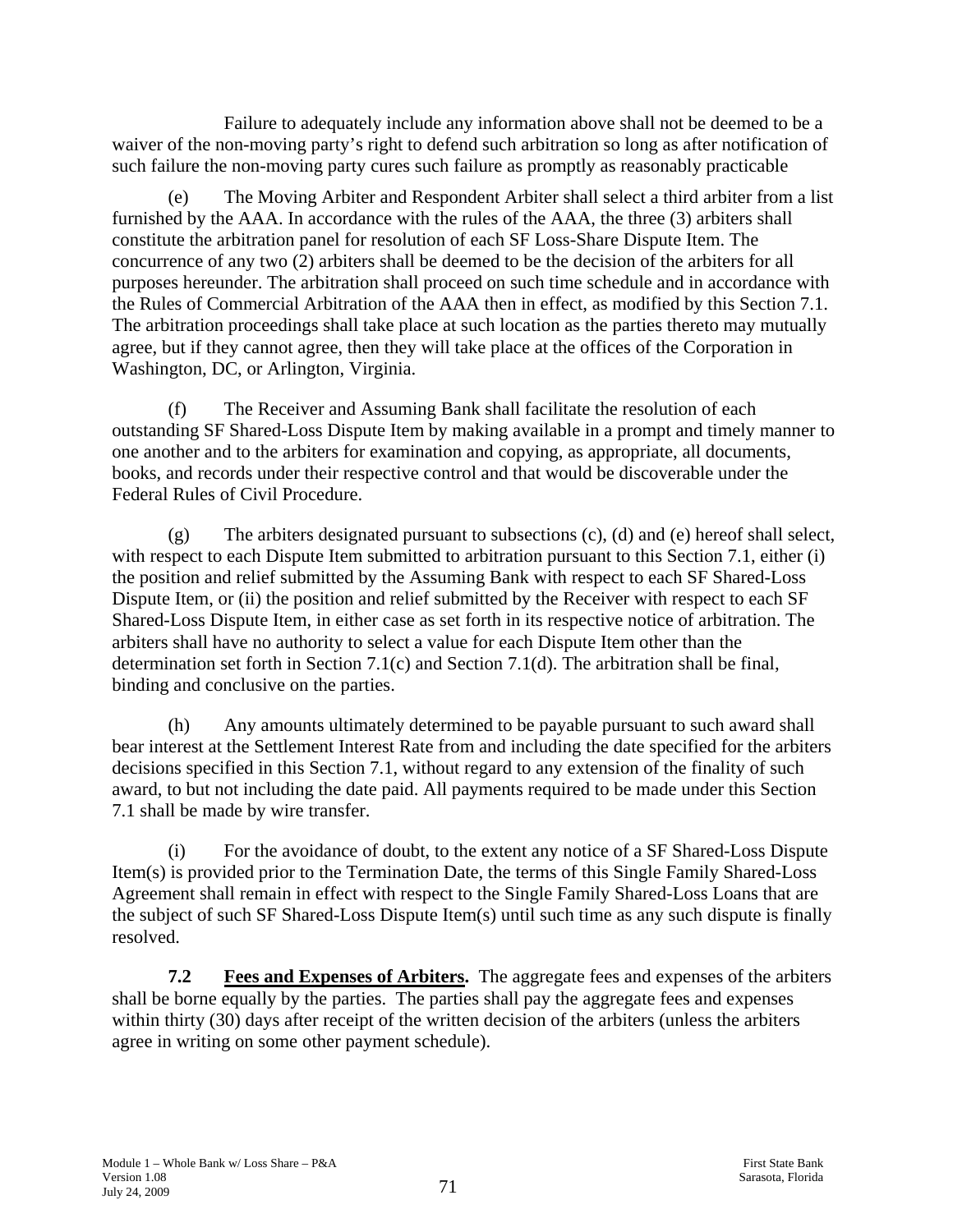Exhibit 1

# **Monthly Certificate**

## **SEE FOLLOWING PAGE**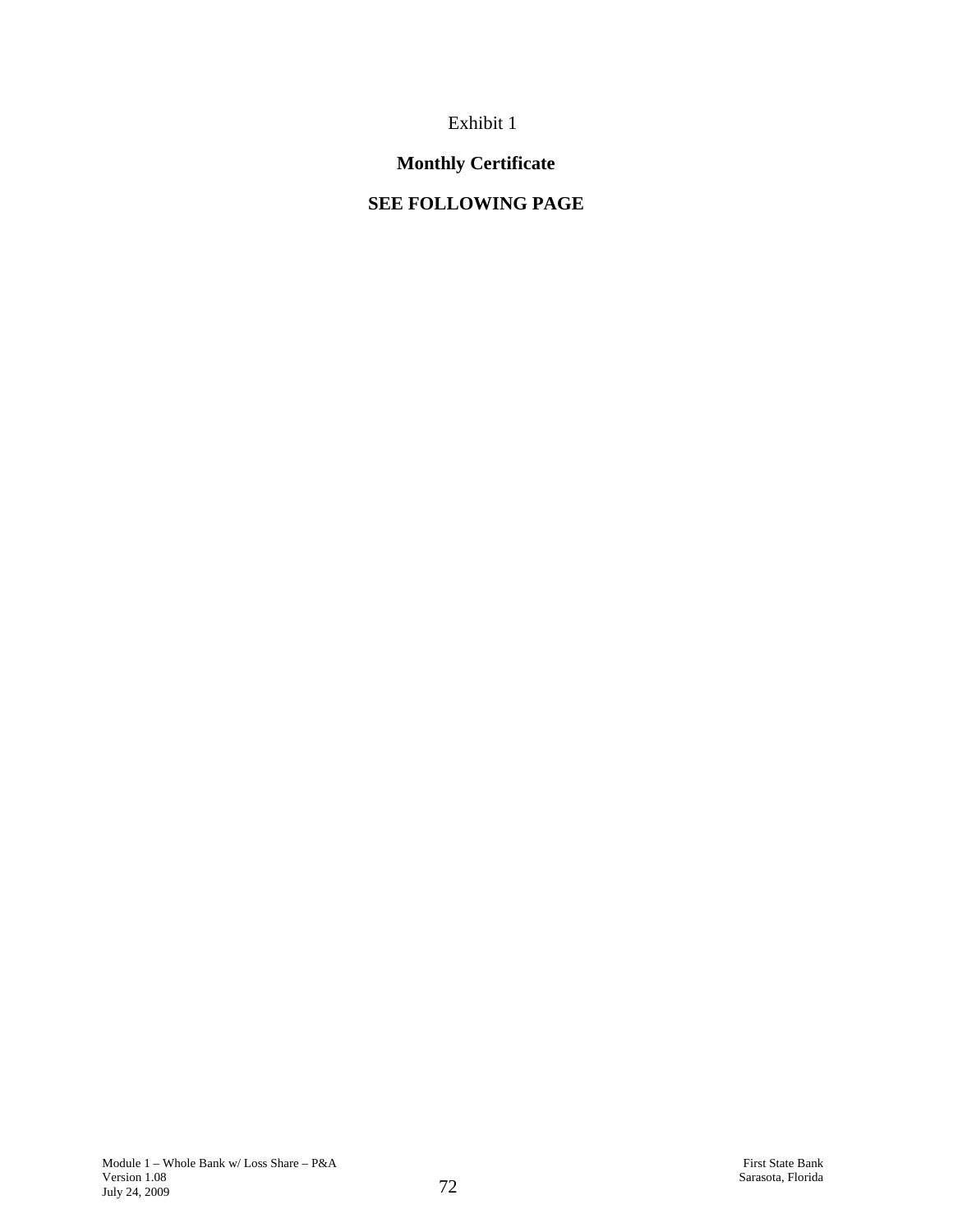|                                       | <b>PART 1 - CURRENT MONTH NET LOSS</b> |            |                                   |               |                |
|---------------------------------------|----------------------------------------|------------|-----------------------------------|---------------|----------------|
|                                       |                                        |            |                                   |               |                |
| <b>MONTH ENDED:</b>                   | [input report month]                   |            | Specify loss type                 |               |                |
|                                       |                                        |            | as Foreclosure,<br>or Short-Sale. |               |                |
| <b>Losses</b>                         |                                        |            |                                   |               |                |
|                                       |                                        | Loss       |                                   |               |                |
| Loan No.                              | Loss Type                              | Amount     |                                   |               |                |
|                                       |                                        |            |                                   |               |                |
|                                       |                                        |            |                                   |               |                |
|                                       |                                        |            |                                   |               |                |
|                                       |                                        |            |                                   |               |                |
| <b>Loss Month is</b><br>the reporting |                                        |            |                                   |               |                |
| month in                              |                                        | XX         | A                                 |               |                |
| which the                             |                                        |            |                                   |               |                |
| Loss was<br>reported.                 |                                        |            |                                   |               |                |
| <b>Recoveries</b>                     |                                        |            |                                   |               |                |
|                                       |                                        | Recovery   | Loss                              | Loss          |                |
| Loan No.                              |                                        | Amount     | Amount                            | Month         |                |
|                                       |                                        |            |                                   |               |                |
|                                       |                                        |            |                                   |               |                |
|                                       |                                        |            |                                   |               |                |
|                                       |                                        |            |                                   |               |                |
|                                       |                                        |            |                                   |               |                |
|                                       |                                        |            |                                   |               |                |
|                                       |                                        |            |                                   |               |                |
| <b>TOTAL</b>                          |                                        | XX         | B                                 |               |                |
|                                       |                                        |            |                                   |               |                |
| <b>Net Losses</b>                     |                                        | XX         | $C = A - B$                       |               |                |
| (Recoveries)                          |                                        |            |                                   |               |                |
|                                       |                                        |            |                                   |               |                |
|                                       | If Col. D minus Col. E is              |            |                                   |               |                |
| <b>PART 2 - FIRST LOSS TEST</b>       | less than zero, enter zero.            |            |                                   |               |                |
|                                       |                                        |            |                                   | Col. D - Col. |                |
|                                       |                                        | Col. D     | Col. E                            | E             |                |
|                                       |                                        | Cumulative |                                   | Cumulative    |                |
|                                       |                                        | Loss       | <b>First Loss</b>                 | Shared-Loss   |                |
|                                       |                                        | Amount     | Tranche                           | Amount        |                |
|                                       |                                        |            |                                   |               |                |
| Balance, beginning of month           |                                        | XX         | XX                                | XX            | $\overline{F}$ |
|                                       | Current month Net Losses (from Part 1) | XX         |                                   |               |                |
|                                       |                                        |            |                                   |               |                |
| Balance, end of month                 |                                        | XX         | XX                                | XX            | G              |
|                                       |                                        |            |                                   |               |                |
|                                       |                                        |            |                                   |               |                |
| <b>Shared Loss Amount</b>             |                                        |            |                                   | XX            | $G - F$        |
| Times Loss Share percentage           |                                        |            |                                   | 80%           |                |
|                                       |                                        |            |                                   |               |                |
|                                       | Amount due from (to) FDIC as Receiver  |            |                                   | <u>XX</u>     |                |
|                                       |                                        |            |                                   |               |                |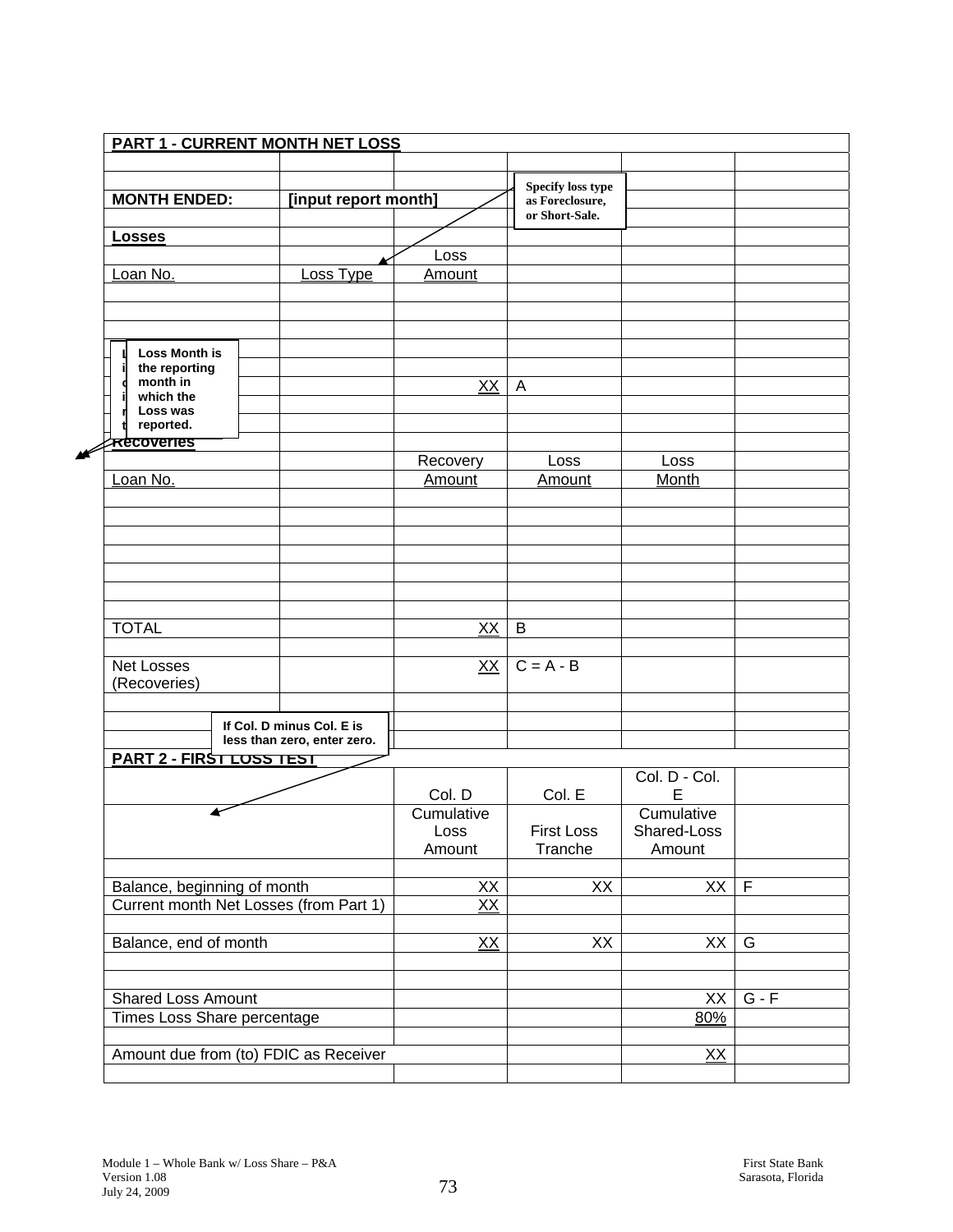| Pursuant to Section 2.1 of the Single Family Shared-Loss Agreement, the undersigned hereby certifies |  |  |  |
|------------------------------------------------------------------------------------------------------|--|--|--|
| the information on this Certificate is true, complete and correct.                                   |  |  |  |
| <b>OFFICER SIGNATURE</b>                                                                             |  |  |  |
| <b>TITLE</b><br><b>OFFICER NAME:</b>                                                                 |  |  |  |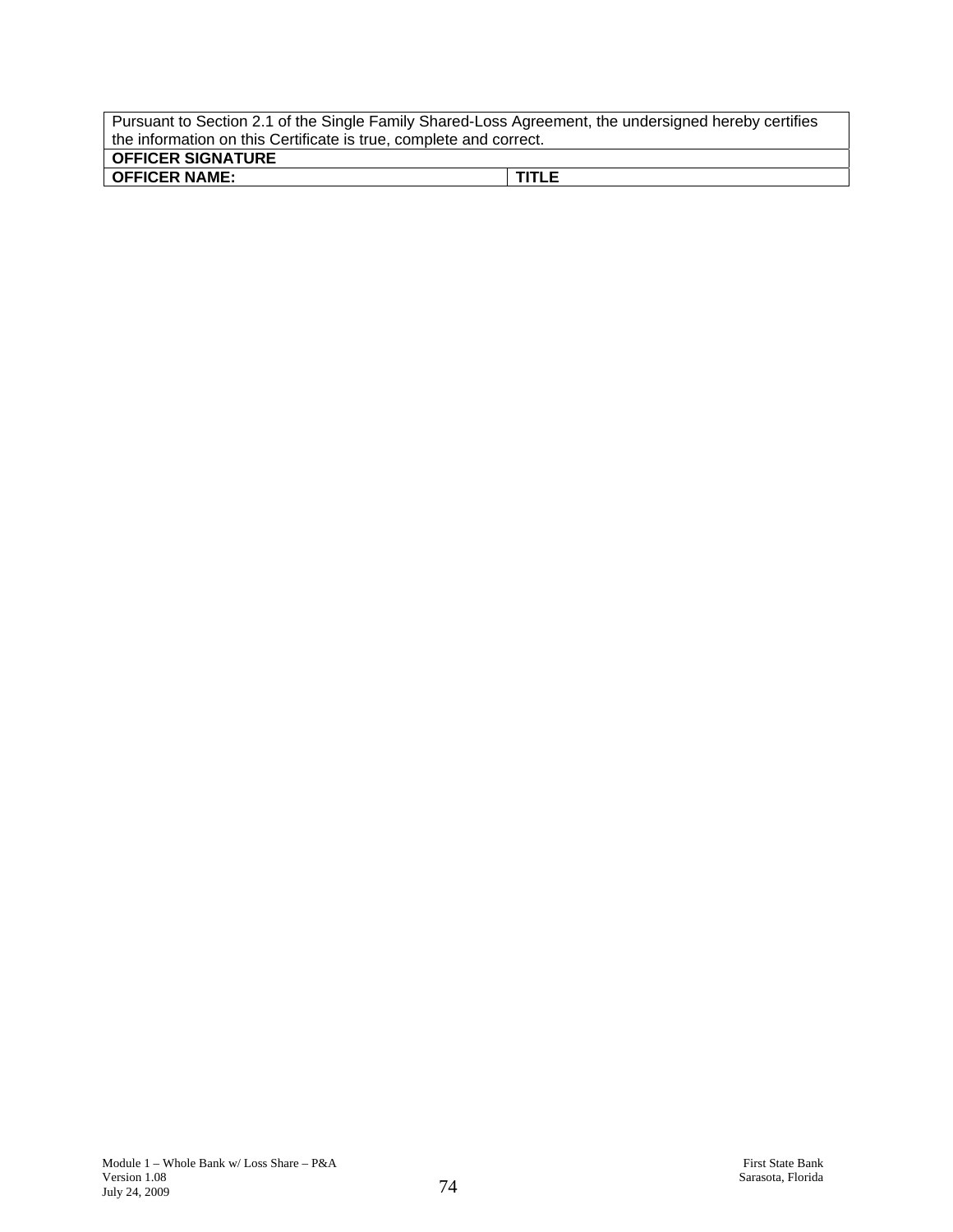#### **Exhibit 2a**

This exhibit contains three versions of the loss share calculation for foreclosure, plus explanatory notes.

#### **Exhibit 2a(1) CALCULATION OF FORECLOSURE LOSS Foreclosure Occurred Prior to Loss Share Agreement**

|    | 1 Shared-Loss Month                                       | May-09   |
|----|-----------------------------------------------------------|----------|
|    | 2 Loan no:                                                | 364574   |
|    | 3 REO #                                                   | 621      |
|    | 4 Foreclosure date                                        | 12/18/08 |
|    | 5 Liquidation date                                        | 4/12/09  |
|    | 6 Note Interest rate                                      | 8.100%   |
|    | 7 Most recent BPO                                         | 228,000  |
|    | 8 Most recent BPO date                                    | 1/21/09  |
|    | <b>Foreclosure Loss calculation</b>                       |          |
|    |                                                           |          |
|    | 9 Book value at date of Loss Share agreement              | 244,900  |
|    | Accrued interest, limited to 90 days or days from failure |          |
|    | 10 to sale, whichever is less                             | 3,306    |
|    | 11 Costs incurred after Loss Share agreement in place:    |          |
| 12 | Attorney's fees                                           | 0        |
|    | Foreclosure costs, including title search, filing fees,   |          |
|    | 13 advertising, etc.                                      | 0        |
| 14 | Property protection costs, maint. and repairs             | 6,500    |
| 15 | Tax and insurance advances                                | 0        |
|    | <b>Other Advances</b>                                     |          |
| 16 | Appraisal/Broker's Price Opinion fees                     | 0        |
| 17 | Inspections                                               | 0        |
| 18 | Other                                                     | 0        |
|    | 19 Gross balance recoverable by Purchaser                 | 254,706  |
|    | <b>Cash Recoveries:</b>                                   |          |
|    | 20 Net liquidation proceeds (from HUD-1 settl stmt)       | 219,400  |
|    | 21 Hazard Insurance proceeds                              | 0        |
|    | 22 Mortgage Insurance proceeds                            | 0        |
|    | 23 T & I escrow account balances, if positive             | 0        |
|    | 24 Other credits, if any (itemize)                        | 0        |
| 25 | <b>Total Cash Recovery</b>                                | 219,400  |
|    |                                                           |          |
|    | 26 Loss Amount                                            | 35,306   |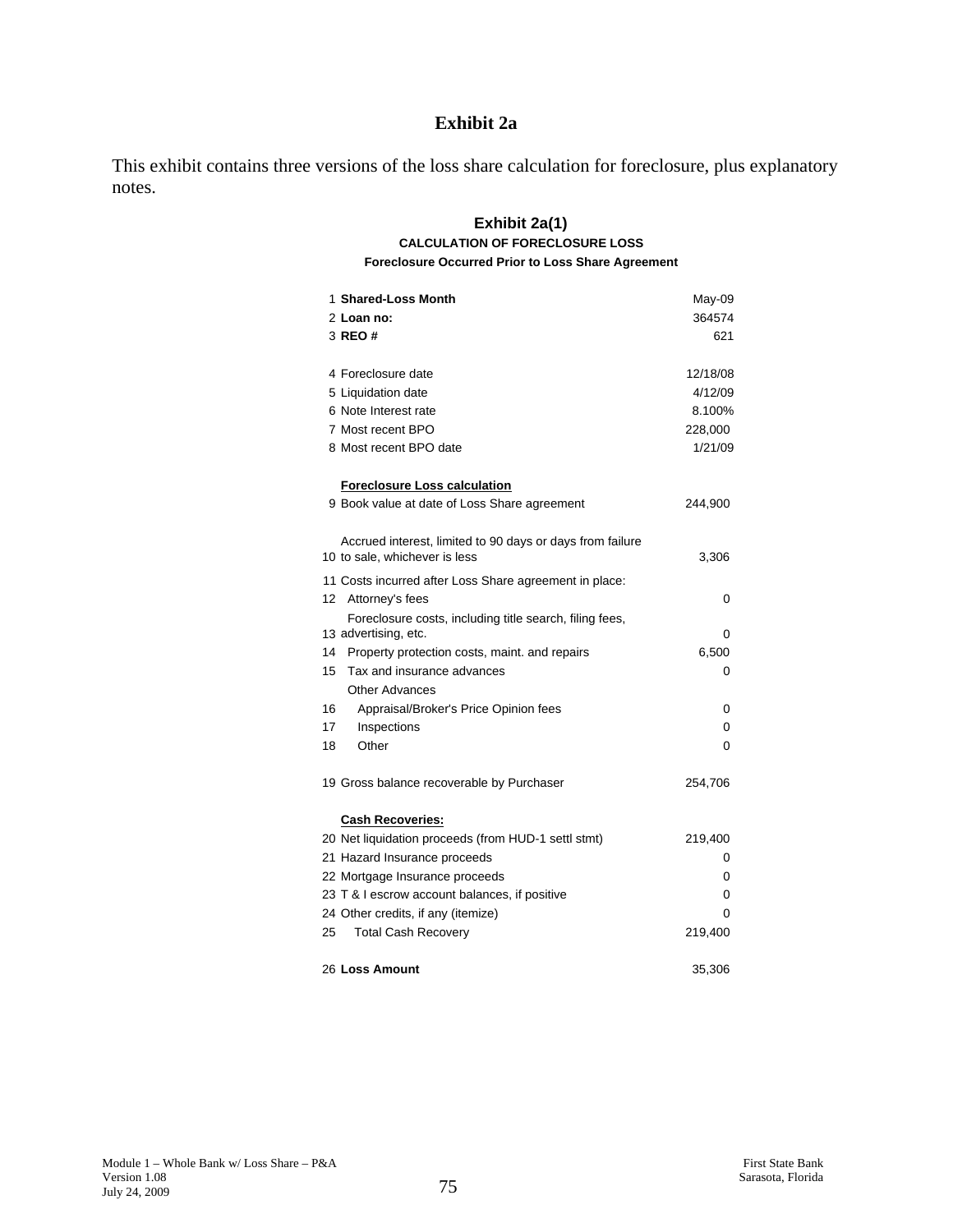#### **Exhibit 2a(2)**

#### **CALCULATION OF FORECLOSURE LOSS**

#### **No Preceeding Loan Mod under Loss Share**

| 1 Shared-Loss Month                                                             | May-09         |
|---------------------------------------------------------------------------------|----------------|
| 2 Loan no:                                                                      | 292334         |
| 3 REO #                                                                         | 477            |
| 4 Interest paid-to-date                                                         | 4/30/08        |
| 5 Foreclosure date                                                              | 1/15/09        |
| 6 Liquidation date                                                              | 4/12/09        |
| 7 Note Interest rate                                                            | 8.000%         |
| 8 Owner occupied?                                                               | Yes            |
| 9 If owner-occupied:                                                            |                |
| 10<br>Borrower current gross annual income                                      | 42,000         |
| Estimated NPV of loan mod<br>11                                                 | 195,000        |
| 12 Most recent BPO                                                              | 235,000        |
| 13 Most recent BPO date                                                         | 1/21/09        |
| <b>Foreclosure Loss calculation</b>                                             |                |
| 16 Loan Principal balance after last paid installment                           | 300,000        |
| 17 Accrued interest, limited to 90 days                                         | 6,000          |
| 18 Attorney's fees                                                              | 0              |
| Foreclosure costs, including title search, filing fees,<br>19 advertising, etc. |                |
| 20 Property protection costs, maint. and repairs                                | 4,000<br>5,500 |
| 21 Tax and insurance advances                                                   | 1,500          |
| <b>Other Advances</b>                                                           |                |
| 22<br>Appraisal/Broker's Price Opinion fees                                     | 0              |
| 23<br>Inspections                                                               | 50             |
| 24<br>Other                                                                     | 0              |
| 25 Gross balance recoverable by Purchaser                                       | 317,050        |
| <b>Cash Recoveries:</b>                                                         |                |
| 26 Net liquidation proceeds (from HUD-1 settl stmt)                             | 205,000        |
| 27 Hazard Insurance proceeds                                                    | 0              |
| 28 Mortgage Insurance proceeds                                                  | 0              |
| 29 T & I escrow account balances, if positive                                   | 0              |
| 30 Other credits, if any (itemize)                                              | 0              |
| 31<br><b>Total Cash Recovery</b>                                                | 205,000        |
| 32 Loss Amount                                                                  | 112,050        |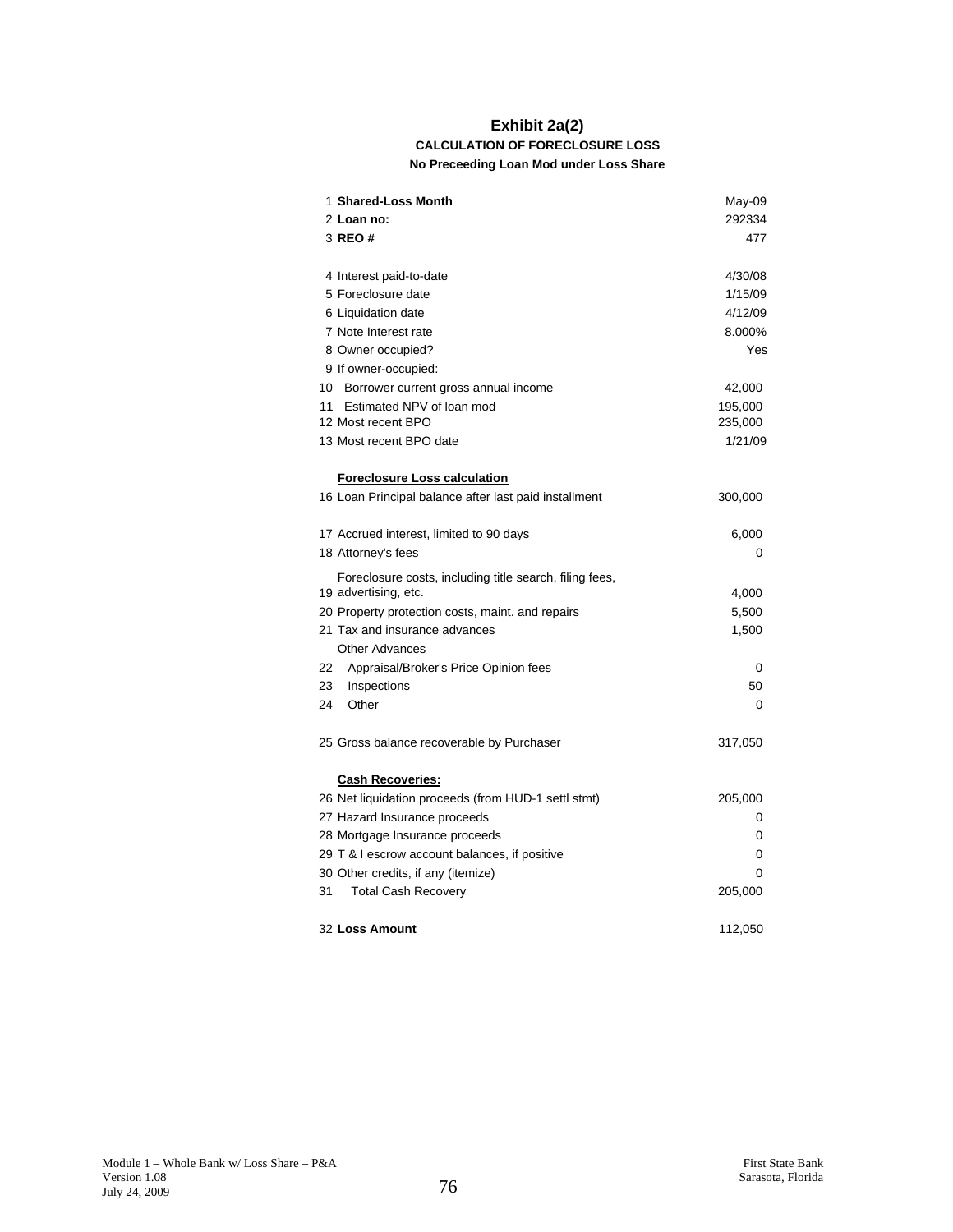## **Exhibit 2a(3)**

#### **CALCULATION OF FORECLOSURE LOSS Foreclosure after a Covered Loan Mod**

| 1 Shared-Loss Month                                                  | May-09   |
|----------------------------------------------------------------------|----------|
| 2 Loan no:                                                           | 138554   |
| 3 REO #                                                              | 843      |
|                                                                      |          |
| 4 Loan mod date                                                      | 1/17/08  |
| 5 Interest paid-to-date                                              | 4/30/08  |
| 6 Foreclosure date                                                   | 1/15/09  |
| 7 Liquidation date                                                   | 4/12/09  |
| 8 Note Interest rate                                                 | 4.000%   |
| 9 Most recent BPO                                                    | 210,000  |
| 10 Most recent BPO date                                              | 1/20/09  |
|                                                                      |          |
| <b>Foreclosure Loss calculation</b>                                  |          |
| 11 NPV of projected cash flows at loan mod                           | 285,000  |
| 12 Less: Principal payments between loan mod and deliquency          | 2,500    |
| 13 Plus:                                                             |          |
| 14<br>Attorney's fees                                                | 0        |
| Foreclosure costs, including title search, filing fees, advertising, |          |
| 15 etc.                                                              | 4,000    |
| 16<br>Property protection costs, maint. and repairs                  | 7,000    |
| 17<br>Tax and insurance advances                                     | 2,000    |
| <b>Other Advances</b><br>18                                          |          |
| 19 Appraisal/Broker's Price Opinion fees                             | 0        |
| 20<br>Inspections                                                    | 0        |
| 21<br>Other                                                          | $\Omega$ |
|                                                                      |          |
| 22 Gross balance recoverable by Purchaser                            | 295,500  |
| <b>Cash Recoveries:</b>                                              |          |
| 23 Net liquidation proceeds (from HUD-1 settl stmt)                  | 201,000  |
| 24 Hazard Insurance proceeds                                         | 0        |
| 25 Mortgage Insurance proceeds                                       | 0        |
| 26 T & I escrow account balances, if positive                        | 0        |
| 27 Other credits, if any (itemize)                                   | 0        |
| 28<br><b>Total Cash Recovery</b>                                     | 201,000  |
|                                                                      |          |
| 29 Loss Amount                                                       | 94,500   |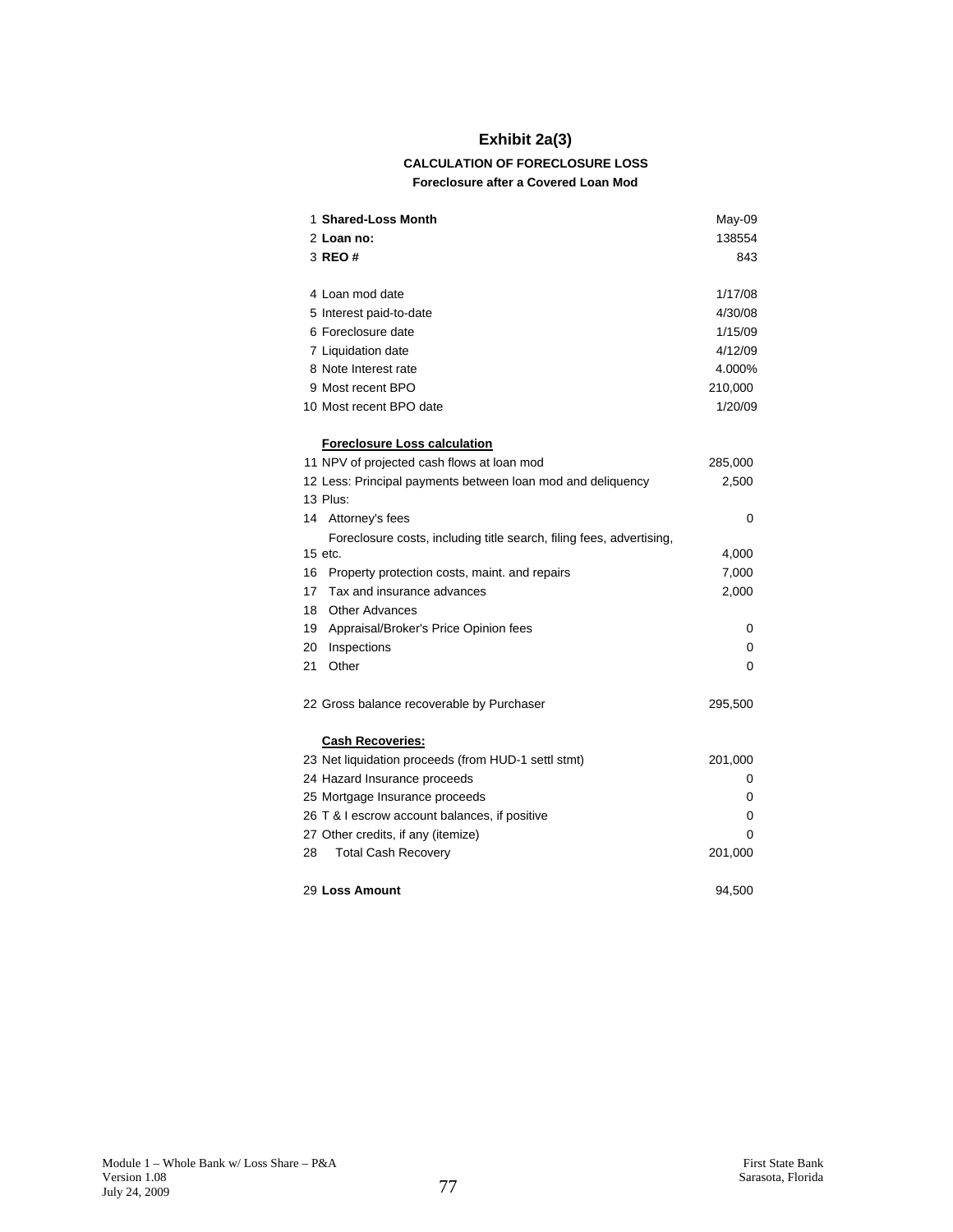## **Notes to Exhibit 2a (foreclosure)**

- 1.The data shown are for illustrative purpose. The figures will vary for actual restructurings.
- 2.The covered loss is the difference between the gross balance recoverable by Purchaser and the total cash recovery. There are three methods of calculation for covered losses from foreclosures, depending upon the circumstances. They are shown below:
	- a. If foreclosure occurred prior to the beginning of the Loss Share agreement, use Exhibit 2a(1). This version uses the book value of the REO as the starting point for the covered loss.
	- b.If foreclosure occurred after the Loss Share agreement was in place, and if the loan was not restructured when the Loss Share agreement was in place, use Exhibit 2a(2). This version uses the unpaid balance of the loan as of the last payment as the starting point for the covered loss.
	- c. If the loan was restructured when the Loss Share agreement was in place, and then foreclosure occurred, use Exhibit 2a(3). This version uses the Net Present Value (NPV) of the modified loan as the starting point for the covered loss.
- 3. For Exhibit  $2a(1)$ , the gross balance recoverable by the purchaser is calculated as the sum of lines  $9 - 18$ ; it is shown in line 19. For Exhibit 2a(2), the gross balance recoverable by the purchaser is calculated as the sum of lines  $16 - 24$ ; it is shown in line 25. For Exhibit 2a(3), the gross balance recoverable by the purchaser is calculated as line 11 minus line 12 plus lines  $13 - 21$ ; it is shown in line 22.
- 4. For Exhibit 2a(1), the total cash recovery is calculated as the sum of lines  $20 24$ ; it is shown in line 25. For Exhibit 2a(2), the total cash recovery is calculated as the sum of lines  $26 - 30$ ; it is shown in line 31. For Exhibit 2a(3), the total cash recovery is calculated as the sum of lines  $23 - 27$ ; it is shown in line 28.
- 5. Reasonable and customary third party attorney's fees and expenses incurred by or on behalf of Assuming Bank in connection with any enforcement procedures, or otherwise with respect to such loan, are reported under Attorney's fees.
- 6.Assuming Bank's (or Third Party Servicer's) reasonable and customary out-of-pocket costs paid to either a third party or an affiliate (if affiliate is pre-approved by the FDIC) for foreclosure, property protection and maintenance costs, repairs, assessments, taxes, insurance and similar items are treated as part of the gross recoverable balance, to the extent they are not paid from funds in the borrower's escrow account. Allowable costs are limited to amounts per Freddie Mac and Fannie Mae guidelines (as in effect from time to time), where applicable, provided that this limitation shall not apply to costs or expenses relating to environmental conditions.
- 7.Do not include late fees, prepayment penalties, or any similar lender fees or charges by the Failed Bank or Assuming Bank to the loan account, any allocation of Assuming Bank's servicing costs, or any allocations of Assuming Bank's general and administrative (G&A) or other operating costs.
- 8. If Exhibit  $2a(3)$  is used, then no accrued interest may be included as a covered loss. Otherwise, the amount of accrued interest that may be included as a covered loss is limited to the minimum of:
	- a.90 days
	- b.The number of days that the loan is delinquent when the property was sold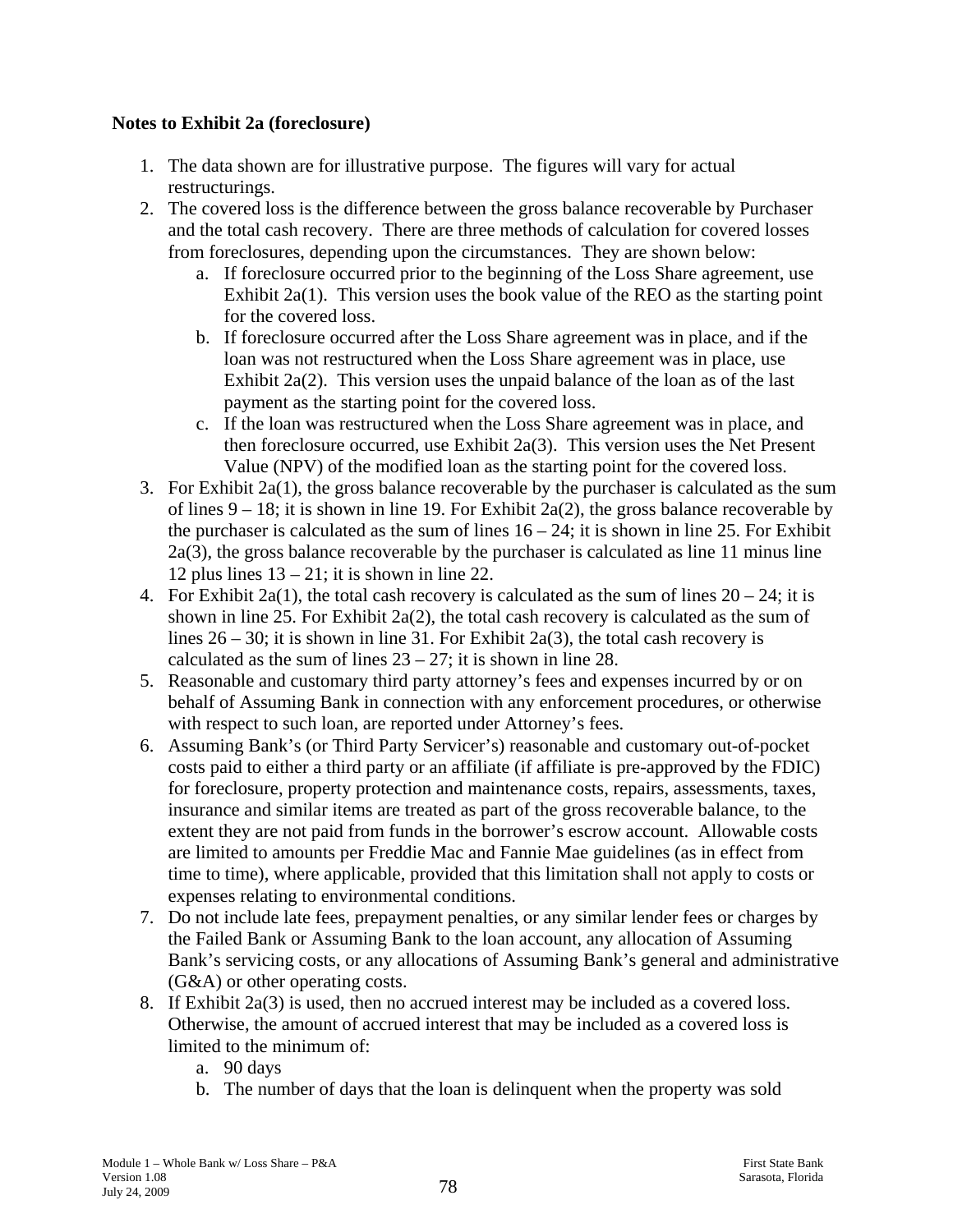c. The number of days between the resolution date and the date when the property was sold

To calculate accrued interest, apply the note interest rate that would have been in effect if the loan were performing to the principal balance after application of the last payment made by the borrower.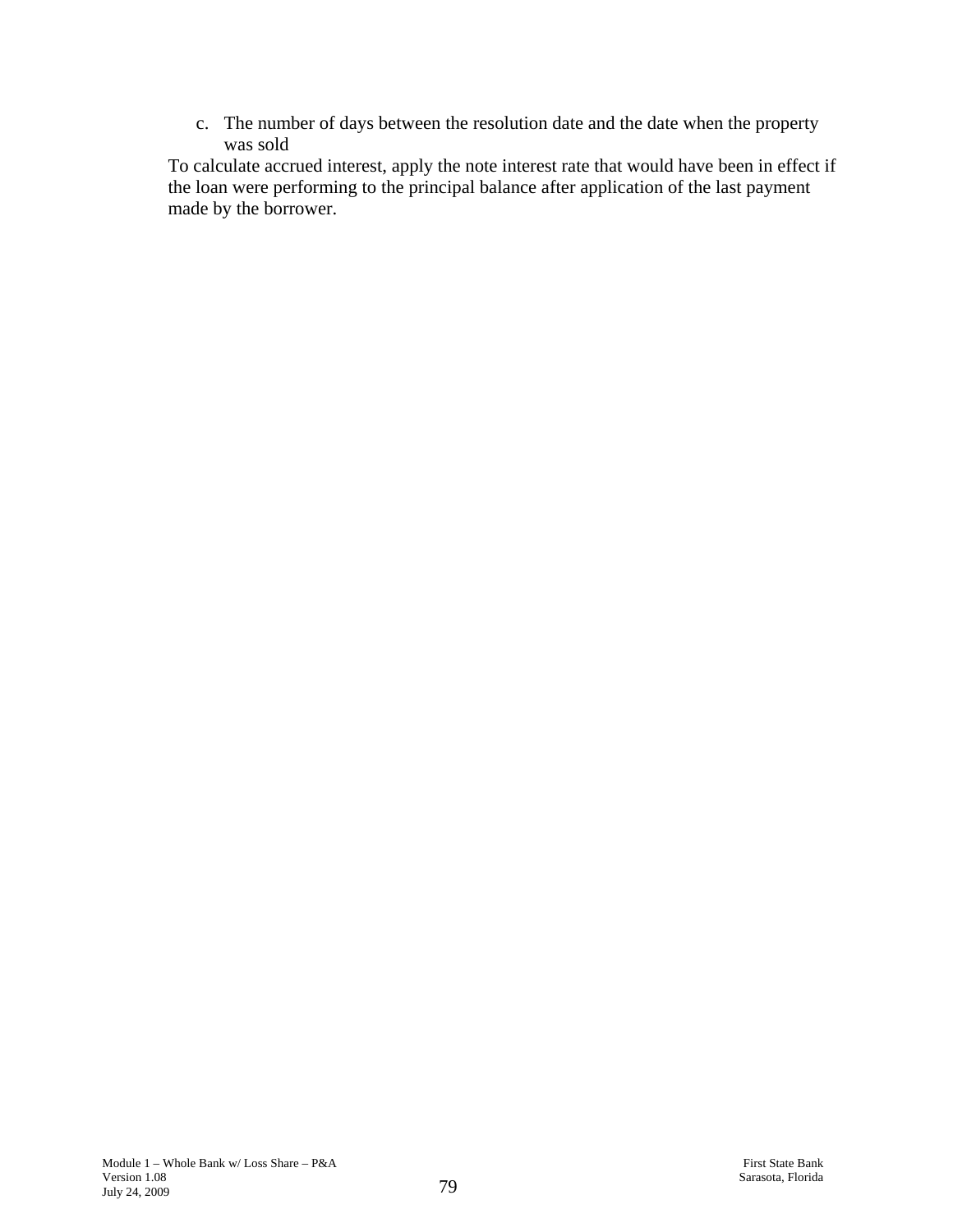# **Exhibit 2b**

This exhibit contains the loss share calculation for restructuring (loan mod), plus explanatory notes.

#### **Exhibit 2b CALCULATION OF RESTRUCTURING LOSS**

|       | 1 Shared-Loss Month                                   | May-09                  |  |
|-------|-------------------------------------------------------|-------------------------|--|
|       | 2 Loan no:                                            | 123456                  |  |
|       | <b>Loan before Restructuring</b>                      |                         |  |
|       | 3 Original loan amount                                | 500,000                 |  |
|       | 4 Current unpaid principal balance                    | 450,000                 |  |
|       | 5 Remaining term                                      | 298                     |  |
|       | 6 Interest rate                                       | 7.500%                  |  |
|       | 7 Interest Paid-To-Date                               | 2/29/08                 |  |
|       | 8 Monthly payment - P&I                               | 3,333                   |  |
|       | 9 Monthly payment - T&I                               | 1,000                   |  |
|       | 10 Total monthly payment                              | 4,333                   |  |
|       | 11 Loan type (fixed-rate, ARM, I/O, Option ARM, etc.) | <b>Option ARM</b>       |  |
|       | 12 Borrower current annual income                     | 82,000                  |  |
|       |                                                       |                         |  |
|       | <u>Terms of Modified/Restructured Loan</u>            |                         |  |
|       | 13 Closing date on modified/restructured loan         | 4/19/09                 |  |
|       | 14 New Principal balance                              | 461,438                 |  |
|       | 15 Remaining term                                     | 313                     |  |
|       | 16 Interest rate                                      | 3.500%                  |  |
|       | 17 Monthly payment - P&I                              | 1,346                   |  |
|       | 18 Monthly payment - T&I                              | 800                     |  |
| 19    | Total monthly payment                                 | 2,146                   |  |
|       | 20 Loan type (fixed-rate, ARM, I/O, Option ARM, etc.) | IO Hybrid               |  |
|       | 21 Lien type (1st, 2nd)                               | 1st                     |  |
|       | If adjustable:                                        |                         |  |
| 22    | Initial interest rate                                 | 3.500%                  |  |
| 23    | Term - initial interest rate                          | 60 Months               |  |
|       | 24 Initial payment amount                             | 2,146                   |  |
|       | 25 Term-initial payment amount                        | 60 Months               |  |
|       | 26 Negative amortization?                             | No                      |  |
|       | 27 Rate reset frequency after first adjustment        | 6 Months                |  |
|       | 28 Next reset date                                    | 5/1/14                  |  |
|       | 29 Index                                              | <b>LIBOR</b>            |  |
|       | 30 Margin                                             | 2.750%                  |  |
|       | 31 Cap per adjustment                                 | 2.000%                  |  |
|       | 32 Lifetime Cap                                       | 9.500%                  |  |
|       | 33 Floor                                              | 2.750%                  |  |
|       | 34 Front end DTI                                      | 31%                     |  |
|       | 35 Back end DTI                                       | 45%                     |  |
|       | <b>Restructuring Loss Calculation</b>                 |                         |  |
|       | 36 Loan Principal balance before restructuring        | 450,000                 |  |
|       | 37 Accrued interest, limited to 90 days               | 8,438                   |  |
|       | 38 Tax and insurance advances                         | 3,000                   |  |
|       | 39 3rd party fees due                                 |                         |  |
|       | 40 Total loan balance due before restructuring        | 461,438                 |  |
|       |                                                       |                         |  |
|       | Assumptions for NPV Calculation, Restructured Loan:   |                         |  |
|       | 41 Discount rate for projected cash flows             | 5.530%                  |  |
|       | 42 Loan prepayment in full                            | 120 Months              |  |
|       | 43 NPV of projected cash flows                        | 403,000                 |  |
|       | 44 Loss Amount                                        | 58,438                  |  |
| - P&A |                                                       | <b>First State Bank</b> |  |
|       |                                                       | Sarasota, Florida       |  |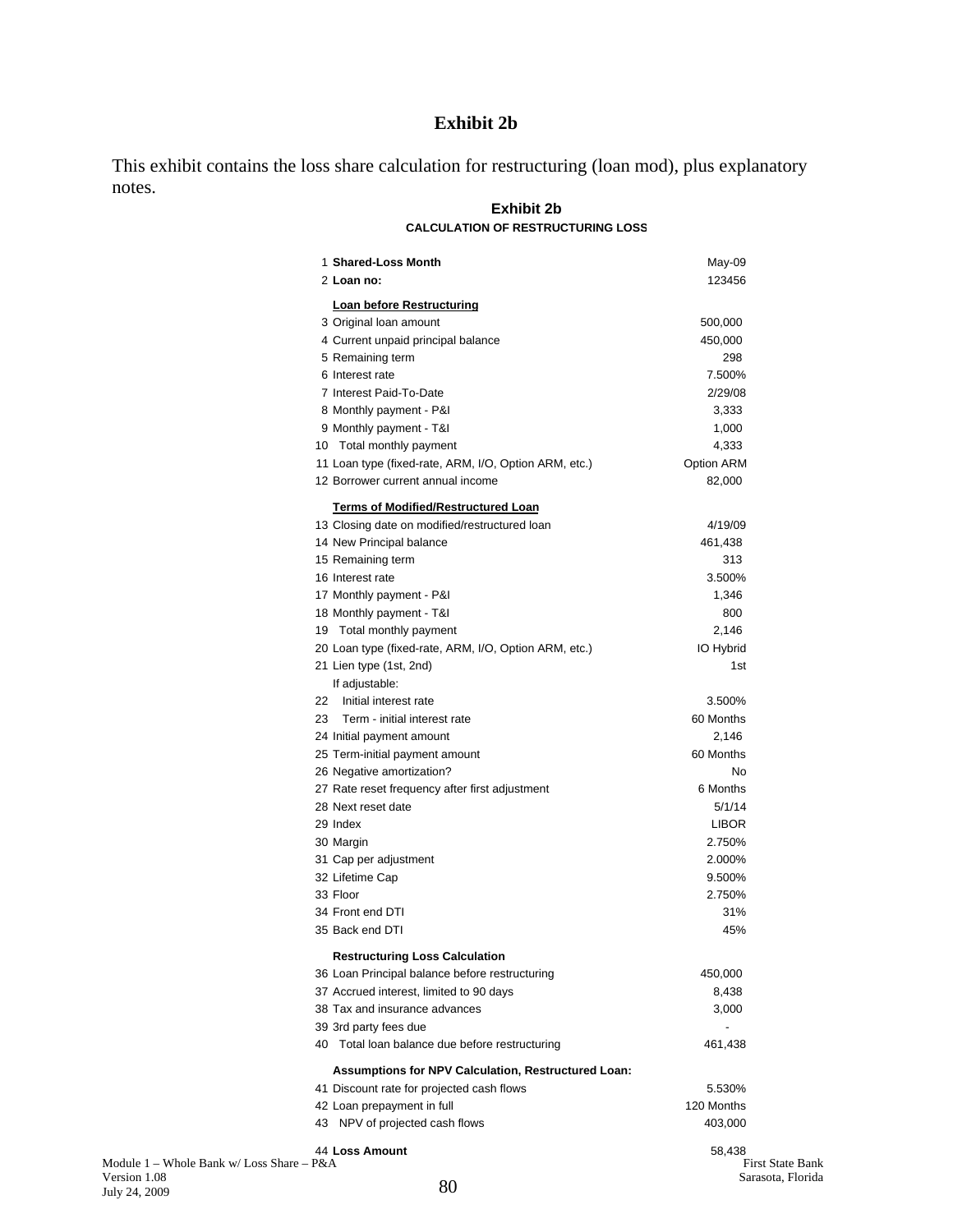## **Notes to Exhibit 2b (restructuring)**

- 1.The data shown are for illustrative purpose. The figures will vary for actual restructurings.
- 2.For purposes of loss sharing, losses on restructured loans are calculated as the difference between:
	- a. The principal, accrued interest, advances due on the loan, and allowable  $3<sup>rd</sup>$  party fees prior to restructuring (lines 36-39), and
	- b.The Net Present Value (NPV) of the estimated cash flows (line 43). The cash flows should assume no default or prepayment for 10 years, followed by prepayment in full at the end of 10 years (120 months).
- 3.For owner-occupied residential loans, the NPV is calculated using the most recently published Freddie Mac survey rate on 30-year fixed rate loans as of the restructure date.
- 4.For investor owned or non-owner occupied residential loans, the NPV is calculated using commercially reasonable rate on 30-year fixed rate loans as of the restructure date.
- 5.If the new loan is an adjustable-rate loan, interest rate resets and related cash flows should be projected based on the index rate in effect at the date of the loan restructuring. If the restructured loan otherwise provides for specific charges in monthly P&I payments over the term of the loan, those changes should be reflected in the projected cash flows. Assuming Bank must retain supporting schedule of projected cash flows as required by Section 2.1 of the Single Family Shared-Loss Agreement and provide it to the FDIC if requested for a sample audit.
- 6.Do not include late fees, prepayment penalties, or any similar lender fees or charges by the Failed Bank or Assuming Bank to the loan account, any allocation of Assuming Bank's servicing costs, or any allocations of Assuming Bank's general and administrative (G&A) or other operating costs.
- 7.The amount of accrued interest that may be added to the balance of the loan is limited to the minimum of:
	- a.90 days
	- b.The number of days that the loan is delinquent at the time of restructuring

c. The number of days between the resolution date and the restructuring To calculate accrued interest, apply the note interest rate that would have been in effect if the loan were performing to the principal balance after application of the last payment made by the borrower.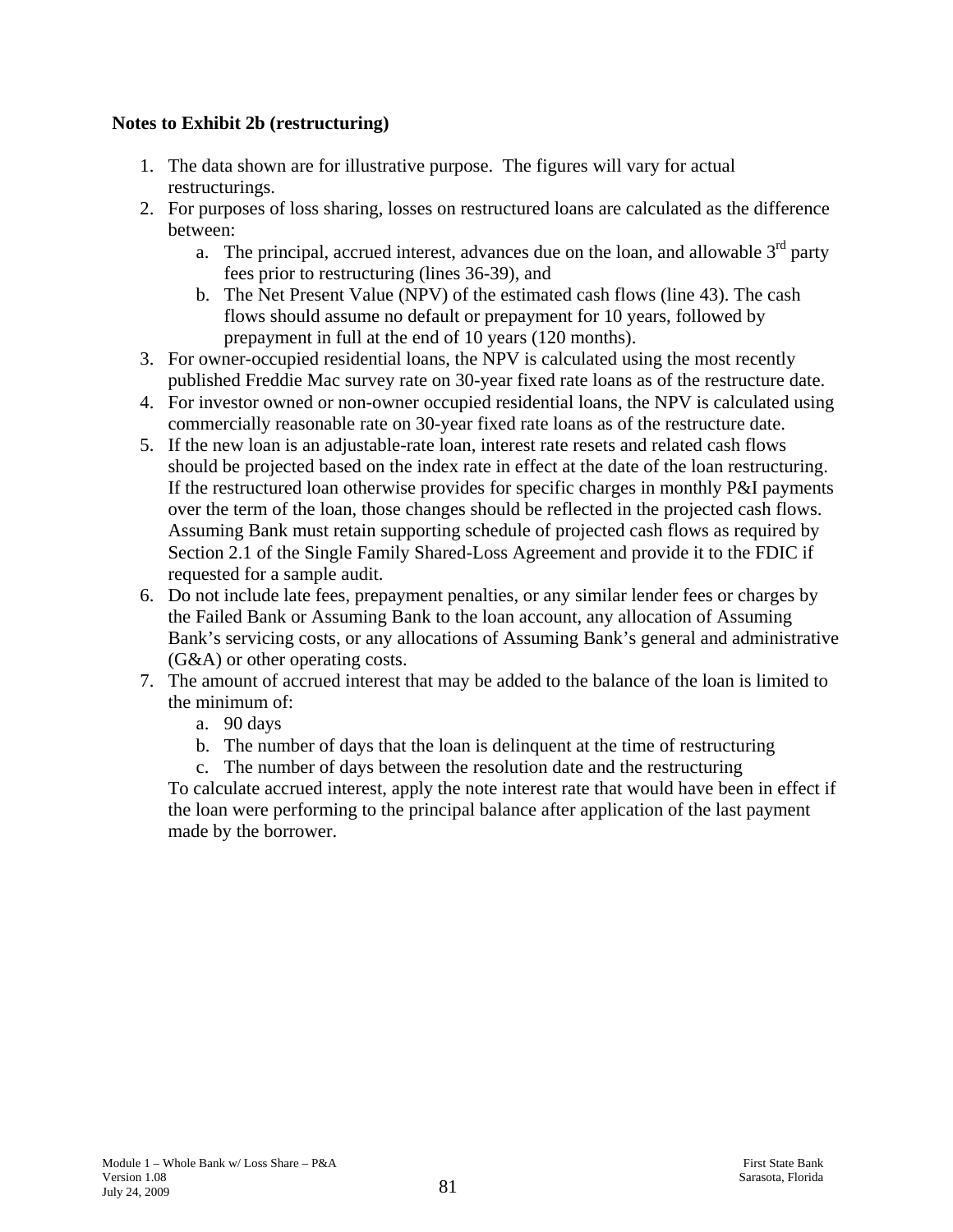#### **Exhibit 2c**

This exhibit contains two versions of the loss share calculation for short sales, plus explanatory notes.

#### **Exhibit 2c(1) CALCULATION OF LOSS FOR SHORT SALE LOANS No Preceeding Loan Mod under Loss Share**

| 1 Shared-Loss Month:<br>2 Loan #<br>3 RO #                                                                                                                                                       | May-09<br>58776<br>542                       |
|--------------------------------------------------------------------------------------------------------------------------------------------------------------------------------------------------|----------------------------------------------|
| 4 Interest paid-to-date<br>5 Short Payoff Date                                                                                                                                                   | 7/31/08<br>4/17/09                           |
| 6 Note Interest rate<br>7 Owner occupied?<br>If so:                                                                                                                                              | 7.750%<br>Yes                                |
| Borrower current gross annual income<br>8<br>Estimated NPV of loan mod<br>9<br>10 Most recent BPO<br>11 Most recent BPO date                                                                     | 38,500<br>200,000<br>380,000<br>1/31/06      |
| <b>Short-Sale Loss calculation</b><br>12 Loan Principal balance                                                                                                                                  | 375,000                                      |
| 13 Accrued interest, limited to 90 days<br>14 Attorney's fees<br>15 Tax and insurance advances<br>16 3rd party fees due<br>17 Incentive to borrower<br>18 Gross balance recoverable by Purchaser | 7,266<br>0<br>0<br>2,800<br>2,000<br>387,066 |
| 19 Amount accepted in Short-Sale<br>20 Hazard Insurance<br>21 Mortgage Insurance                                                                                                                 | 255,000<br>0<br>0                            |
| 22 Total Cash Recovery                                                                                                                                                                           | 255,000                                      |
| 23 Loss Amount                                                                                                                                                                                   | 132,066                                      |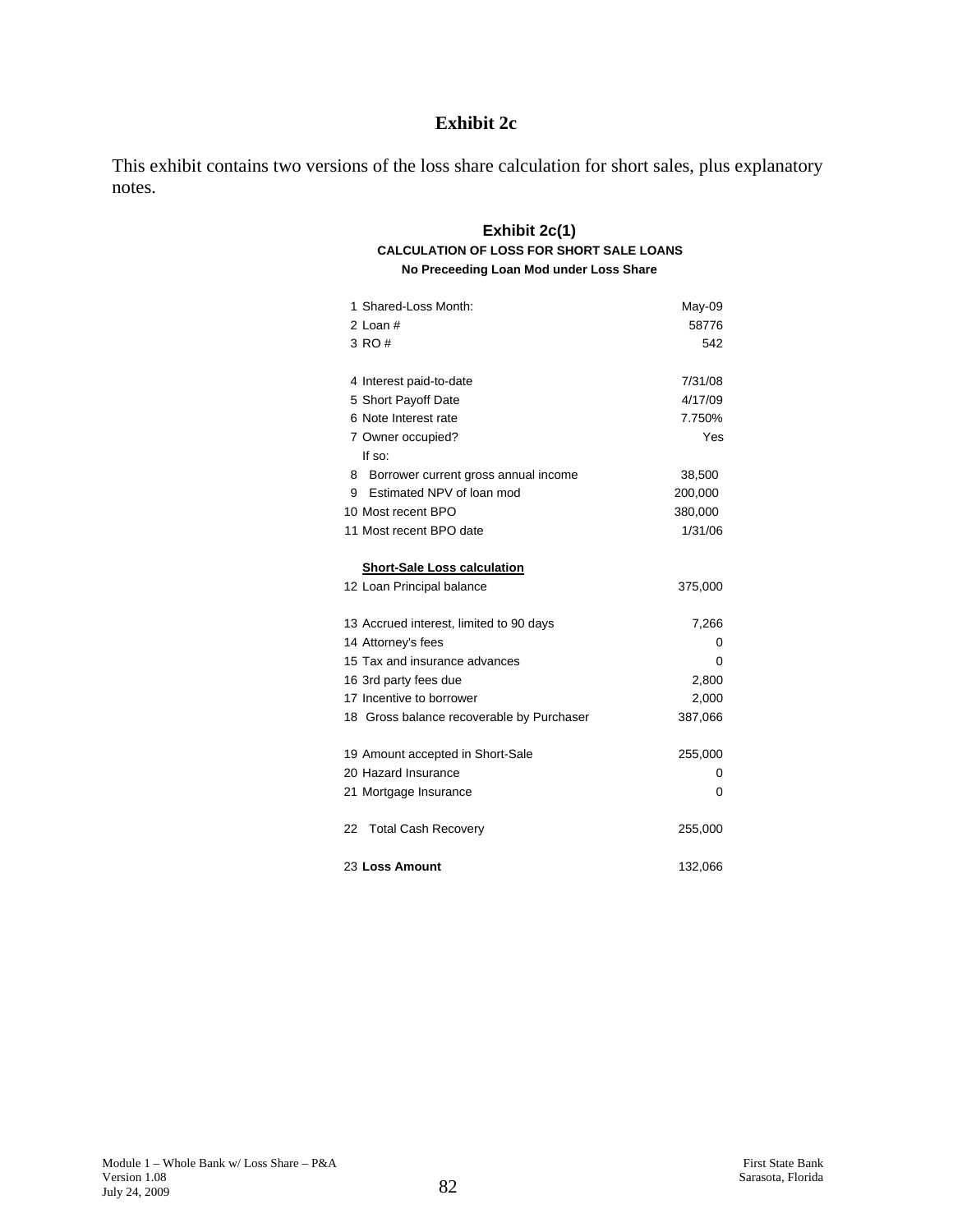#### **Exhibit 2c(2) CALCULATION OF LOSS FOR SHORT SALE LOANS Short Sale after a Covered Loan Mod**

| 1 Shared-Loss Month:                                        | May-09  |
|-------------------------------------------------------------|---------|
| 2 Loan $#$                                                  | 20076   |
| 3 REO #                                                     | 345     |
|                                                             |         |
| 4 Loan mod date                                             | 5/12/08 |
| 5 Interest paid-to-date                                     | 9/30/08 |
| 6 Short Payoff Date                                         | 4/2/09  |
| 7 Note Interest rate                                        | 7.500%  |
| 8 Most recent BPO                                           | 230,000 |
| 9 Most recent BPO date                                      | 1/21/09 |
|                                                             |         |
| <b>Short-Sale Loss calculation</b>                          |         |
| 11 NPV of projected cash flows at loan mod                  | 311,000 |
| 12 Less: Principal payments between loan mod and deliquency | 1,000   |
| Plus:                                                       |         |
| 13<br>Attorney's fees                                       | 0       |
| Tax and insurance advances<br>14                            | 1,500   |
| 15<br>3rd party fees due                                    | 2,600   |
| Incentive to borrower<br>16                                 | 3,500   |
| 17 Gross balance recoverable by Purchaser                   | 317,600 |
|                                                             |         |
| 18 Amount accepted in Short-Sale                            | 234,000 |
| 19 Hazard Insurance                                         | 0       |
| 20 Mortgage Insurance                                       | 0       |
|                                                             |         |
| <b>Total Cash Recovery</b><br>21                            | 234,000 |
|                                                             |         |
| 22 Loss Amount                                              | 83,600  |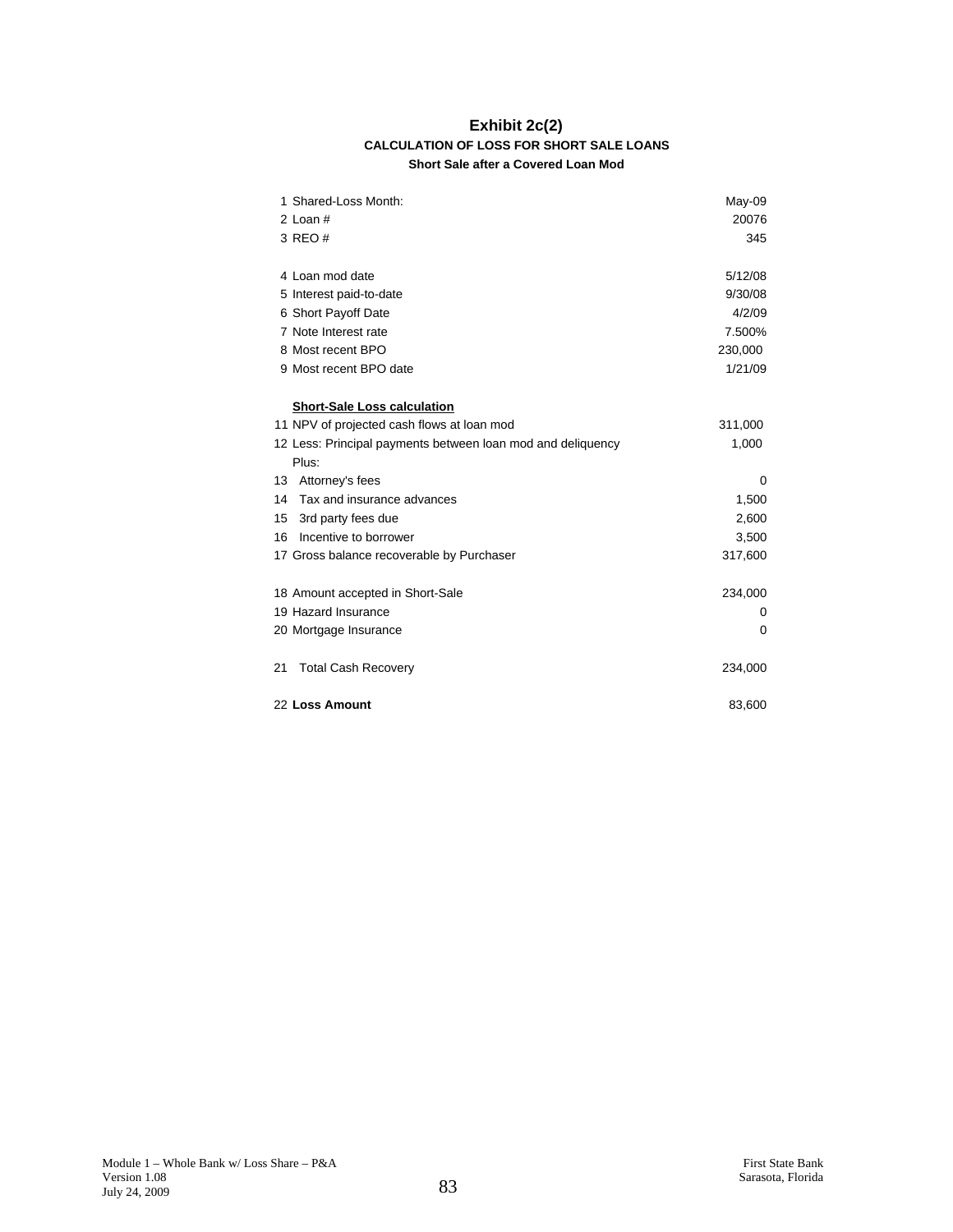## **Notes to Exhibit 2c (short sale)**

- 1.The data shown are for illustrative purpose. The figures will vary for actual short sales.
- 2.The covered loss is the difference between the gross balance recoverable by Purchaser and the total cash recovery. There are two methods of calculation for covered losses from short sales, depending upon the circumstances. They are shown below:
	- a. If the loan was restructured when the Loss Share agreement was in place, and then the short sale occurred, use Exhibit  $2c(2)$ . This version uses the Net Present Value (NPV) of the modified loan as the starting point for the covered loss.
	- b. Otherwise, use Exhibit  $2c(1)$ . This version uses the unpaid balance of the loan as of the last payment as the starting point for the covered loss.
- 3. For Exhibit  $2c(1)$ , the gross balance recoverable by the purchaser is calculated as the sum of lines  $12 - 17$ ; it is shown in line 18. For Exhibit 2a(2), the gross balance recoverable by the purchaser is calculated as line 11 minus line 12 plus lines 13 – 16; it is shown in line 17.
- 4. For Exhibit  $2c(1)$ , the total cash recovery is calculated as the sum of lines  $19 21$ ; it is shown in line 22. For Exhibit  $2c(2)$ , the total cash recovery is calculated as the sum of lines  $18 - 20$ ; it is shown in line 21.
- 5. Reasonable and customary third party attorney's fees and expenses incurred by or on behalf of Assuming Bank in connection with any enforcement procedures, or otherwise with respect to such loan, are reported under Attorney's fees.
- 6.Do not include late fees, prepayment penalties, or any similar lender fees or charges by the Failed Bank or Assuming Bank to the loan account, any allocation of Assuming Bank's servicing costs, or any allocations of Assuming Bank's general and administrative (G&A) or other operating costs.
- 7. If Exhibit  $2c(2)$  is used, then no accrued interest may be included as a covered loss. Otherwise, the amount of accrued interest that may be included as a covered loss is limited to the minimum of:
	- d. 90 days
	- e.The number of days that the loan is delinquent when the property was sold
	- f.The number of days between the resolution date and the date when the property was sold

To calculate accrued interest, apply the note interest rate that would have been in effect if the loan were performing to the principal balance after application of the last payment made by the borrower.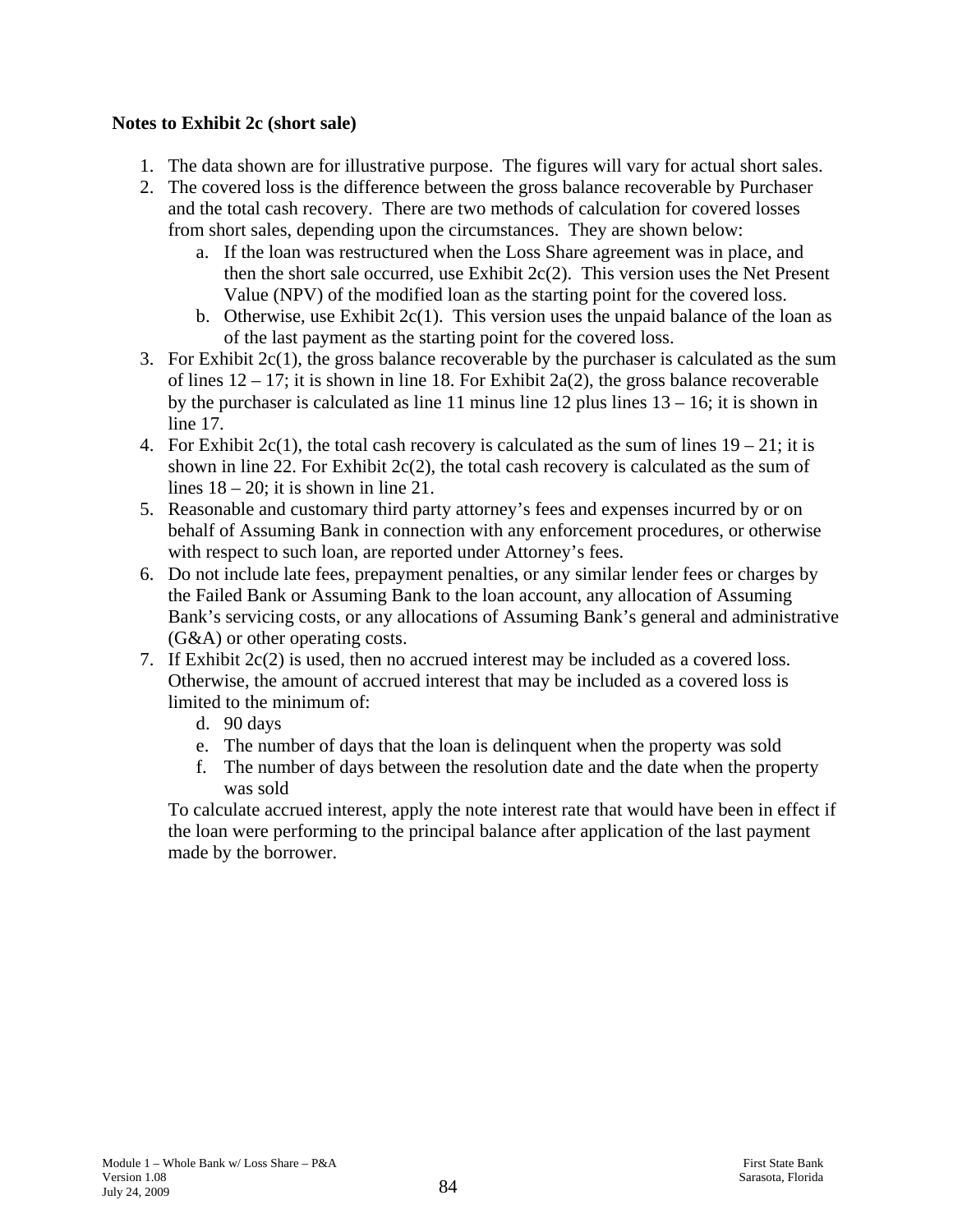# **Exhibit 2d**

| <b>Shared-Loss Month:</b>                                                                                     |     |                  |         |
|---------------------------------------------------------------------------------------------------------------|-----|------------------|---------|
| Loan no.:                                                                                                     |     | [input loan no.) |         |
|                                                                                                               |     |                  |         |
|                                                                                                               |     |                  |         |
| <b>NOTE</b>                                                                                                   |     |                  |         |
| The calculation of recovery on a loan for which a Restructuring Loss has been paid will only apply if the     |     |                  |         |
| loan is sold.                                                                                                 |     |                  |         |
|                                                                                                               |     |                  |         |
| <b>EXAMPLE CALCULATION</b>                                                                                    |     |                  |         |
|                                                                                                               |     |                  |         |
| <b>Restructuring Loss Information</b>                                                                         |     |                  |         |
| Loan principal balance before restructuring                                                                   |     | \$200,000        | A       |
| NPV, restructured loan                                                                                        |     | 165,000          | B       |
| Loss on restructured loan                                                                                     |     | \$35,000         | $A - B$ |
| Times FDIC applicable loss share % (80% or 95%)                                                               |     | 80%              |         |
| Loss share payment to purchaser                                                                               |     | \$28,000         | C       |
|                                                                                                               |     |                  |         |
| <b>Calculation - Recovery amount due to Receiver</b>                                                          |     |                  |         |
| Loan sales price                                                                                              |     | \$190,000        |         |
| NPV of restructured loan at mod date                                                                          |     | 165,000          |         |
| Gain - step 1                                                                                                 |     | 25,000           | D       |
| <b>PLUS</b>                                                                                                   |     |                  |         |
| Loan UPB after restructuring                                                                                  | (1) | 200,000          |         |
| Loan UPB at liquidation date<br>Gain - step 2 (principal collections after restructuring)                     |     | 192,000<br>8,000 | Е       |
| Recovery amount                                                                                               |     | 33,000           | $D + E$ |
| Times FDIC loss share %                                                                                       |     | 80%              |         |
| <b>Recovery due to FDIC</b>                                                                                   |     | \$26,400         | F       |
|                                                                                                               |     |                  |         |
| Net loss share paid to purchaser $(C - F)$                                                                    |     | \$<br>1,600      |         |
|                                                                                                               |     |                  |         |
| <b>Proof Calculation</b>                                                                                      | (2) |                  |         |
| Loan principal balance                                                                                        |     | \$200,000        | G       |
|                                                                                                               |     |                  |         |
| Principal collections on loan                                                                                 |     | 8,000            |         |
| Sales price for loan                                                                                          |     | 190,000          |         |
| Total collections on loan                                                                                     |     | 198,000          | H       |
| Net loss on loan                                                                                              |     | \$<br>2,000      | G – H   |
| Times FDIC applicable loss share % (80% or 95%)                                                               |     | 80%              |         |
| Loss share payment to purchaser                                                                               |     | 1,600<br>\$      |         |
|                                                                                                               |     |                  |         |
|                                                                                                               |     |                  |         |
| (1) This example assumes that the FDIC loan modification program as shown in Exhibit 5 is applied and         |     |                  |         |
| the loan restructuring does not result in a reduction in the loan principal balance due from the<br>borrower. |     |                  |         |
| (2) This proof calculation is provided to illustrate the concept and the Assuming Bank is not required to     |     |                  |         |
| provide this with its Recovery calculations.                                                                  |     |                  |         |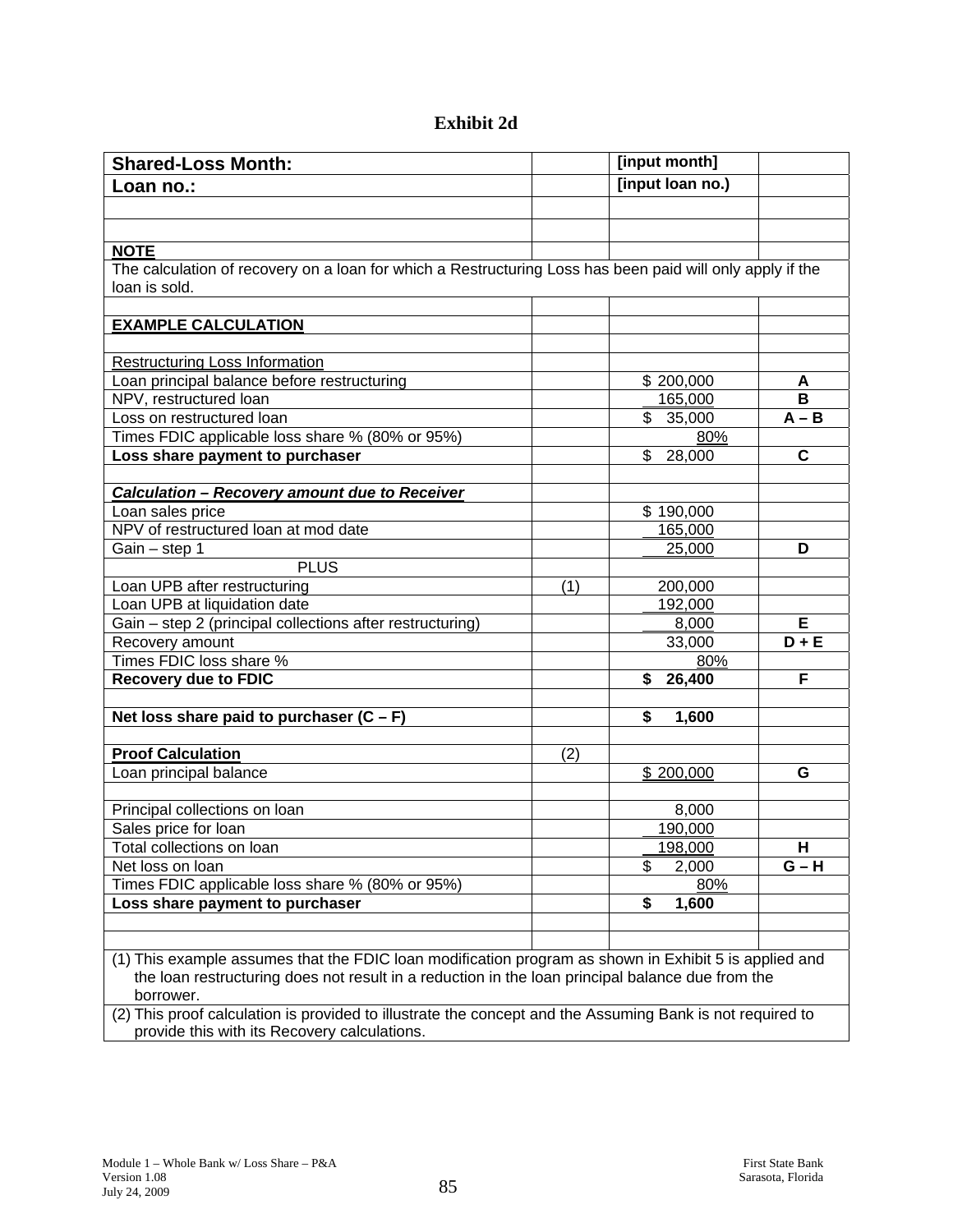| <b>SHARED-LOSS LOANS</b><br>PORTFOLIO PERFORMANCE AND SUMMARY SCHEDULE |                      |    |                  |
|------------------------------------------------------------------------|----------------------|----|------------------|
| <b>MONTH ENDED:</b>                                                    | [input report month] |    |                  |
|                                                                        |                      |    |                  |
|                                                                        |                      |    |                  |
| <b>POOL SUMMARY</b>                                                    |                      |    |                  |
|                                                                        | $\#$                 | \$ |                  |
| Loans at Sale Date                                                     | XX                   | XX |                  |
|                                                                        |                      |    |                  |
| Loans as of this month-end                                             | XX                   | XX |                  |
| <b>STATED THRESHOLD TRACKING</b>                                       | $\#$                 | \$ |                  |
| <b>Stated Threshold amount</b>                                         |                      |    | A                |
|                                                                        |                      |    |                  |
| Cumulative loss payments, prior month                                  |                      |    |                  |
| Loss payment for current month                                         |                      |    |                  |
| Cumulative loss payment, this month                                    |                      |    |                  |
| Cumulative Commercial & Other Loans Net Charge-Offs                    |                      |    |                  |
|                                                                        |                      |    | B                |
| Remaining to Stated Threshold                                          |                      |    | $A - B$          |
|                                                                        |                      |    |                  |
|                                                                        |                      |    | Percent of Total |
| <b>PORTFOLIO PERFORMANCE STATUS</b>                                    | $\#$                 | \$ | $\#$             |
| Current                                                                |                      |    |                  |
| $30 - 59$ days past due                                                |                      |    |                  |
| $60 - 89$ days past due                                                |                      |    |                  |
| $90 - 119$ days past due                                               |                      |    |                  |
| 120 and over days past due                                             |                      |    |                  |
| In foreclosure                                                         |                      |    |                  |
| <b>ORE</b>                                                             |                      |    |                  |
| Total                                                                  |                      |    |                  |
|                                                                        |                      |    |                  |
| Memo Item:                                                             |                      |    |                  |
| Loans in process of restructuring - total                              |                      |    |                  |
| Loans in bankruptcy                                                    |                      |    |                  |
|                                                                        |                      |    |                  |
| Loans in process of restructuring by delinguency status                |                      |    |                  |
| Current                                                                |                      |    |                  |
| 30 - 59 days past due                                                  |                      |    |                  |
| 60 - 89 days past due                                                  |                      |    |                  |
| 90 - 119 days past due                                                 |                      |    |                  |
| 120 and over days past due In foreclosure                              |                      |    |                  |
| Total                                                                  |                      |    |                  |
|                                                                        |                      |    |                  |

# **Exhibit 3 Portfolio Performance and Summary Schedule**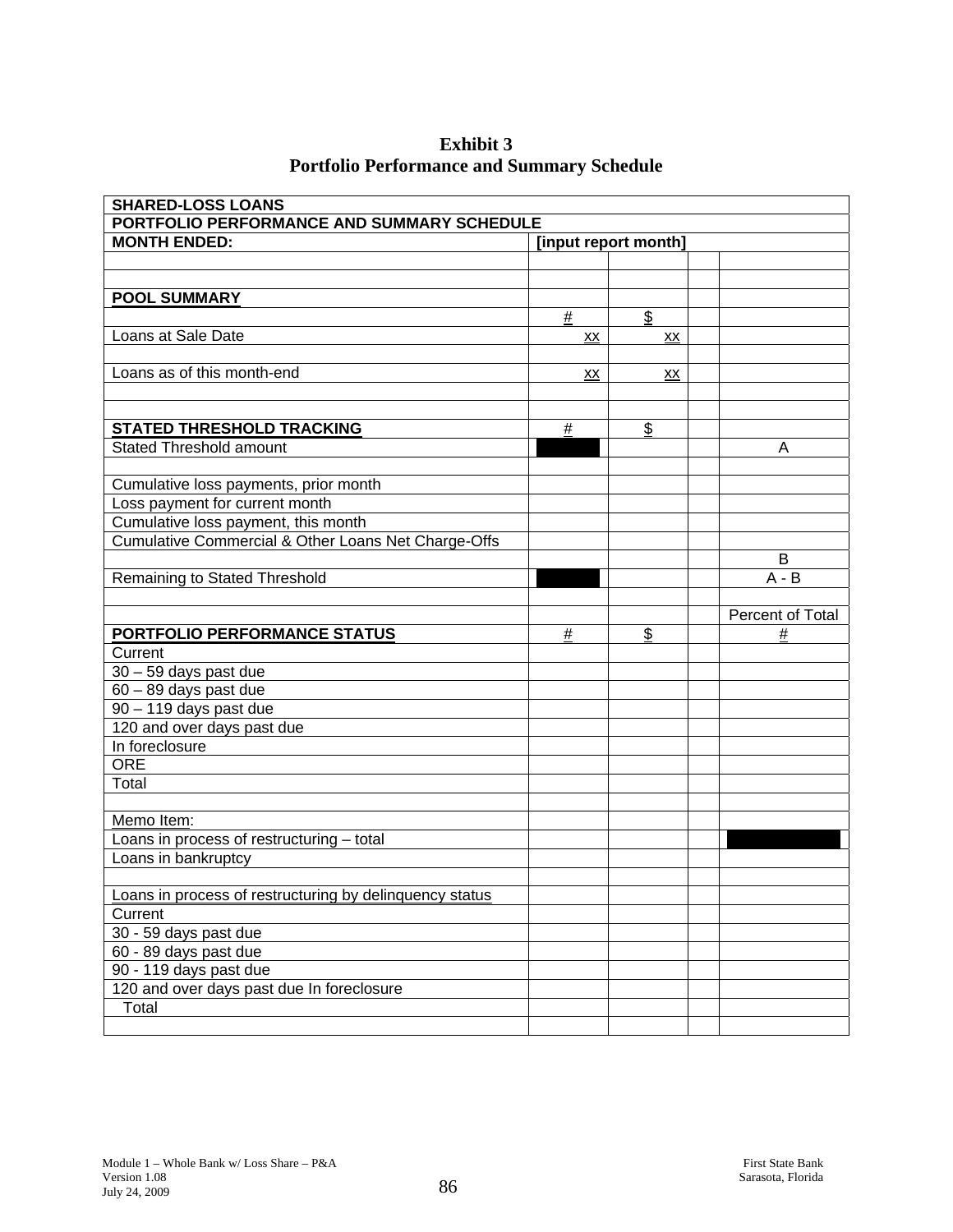| List of Loans Paid Off During Month    |                      |  |  |
|----------------------------------------|----------------------|--|--|
|                                        | Principal            |  |  |
| Loan #                                 | Balance              |  |  |
|                                        |                      |  |  |
| <b>List of Loans Sold During Month</b> |                      |  |  |
|                                        |                      |  |  |
|                                        | Principal<br>Balance |  |  |
| Loan #                                 |                      |  |  |
|                                        |                      |  |  |
|                                        |                      |  |  |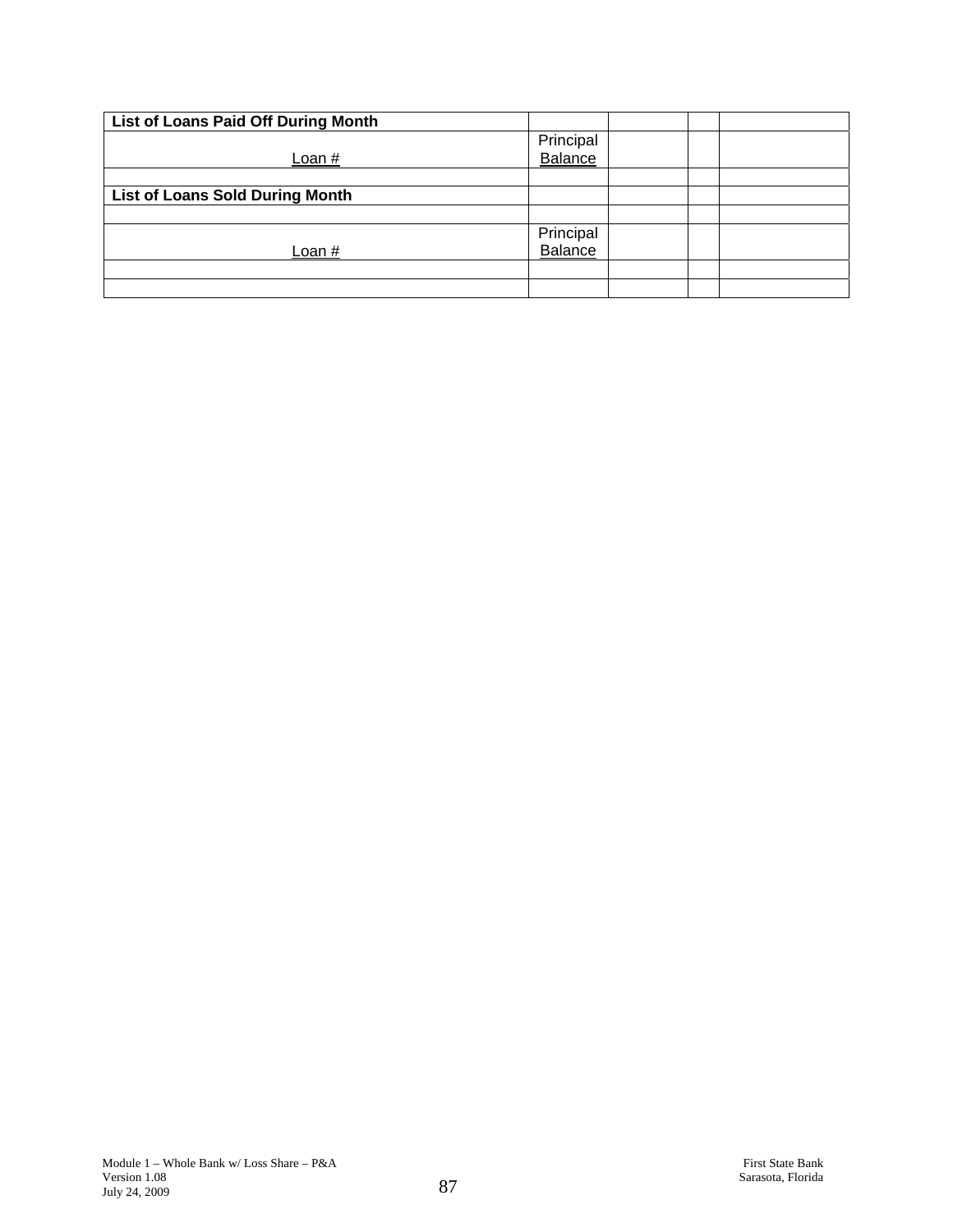## **Exhibit 4 Wire Transfer Instructions**

# **PURCHASER WIRING INSTRUCTIONS**

| <b>BANK RECEIVING WIRE</b>            |  |
|---------------------------------------|--|
|                                       |  |
| <b>9 DIGIT ABA ROUTING NUMBER</b>     |  |
|                                       |  |
| <b>ACCOUNT NUMBER</b>                 |  |
|                                       |  |
| <b>NAME OF ACCOUNT</b>                |  |
|                                       |  |
| <b>ATTENTION TO WHOM</b>              |  |
| <b>PURPOSE OF WIRE</b>                |  |
|                                       |  |
| FDIC RECEIVER WIRING INSTRUCTIONS     |  |
|                                       |  |
| <b>BANK RECEIVING WIRE</b>            |  |
|                                       |  |
| <b>SHORT NAME</b>                     |  |
|                                       |  |
| <b>ADDRESS OF BANK RECEIVING WIRE</b> |  |
|                                       |  |
| <b>9 DIGIT ABA ROUTING NUMBER</b>     |  |
|                                       |  |
| <b>ACCOUNT NUMBER</b>                 |  |
|                                       |  |
| <b>NAME OF ACCOUNT</b>                |  |
| <b>ATTENTION TO WHOM</b>              |  |
|                                       |  |
| <b>PURPOSE OF WIRE</b>                |  |
|                                       |  |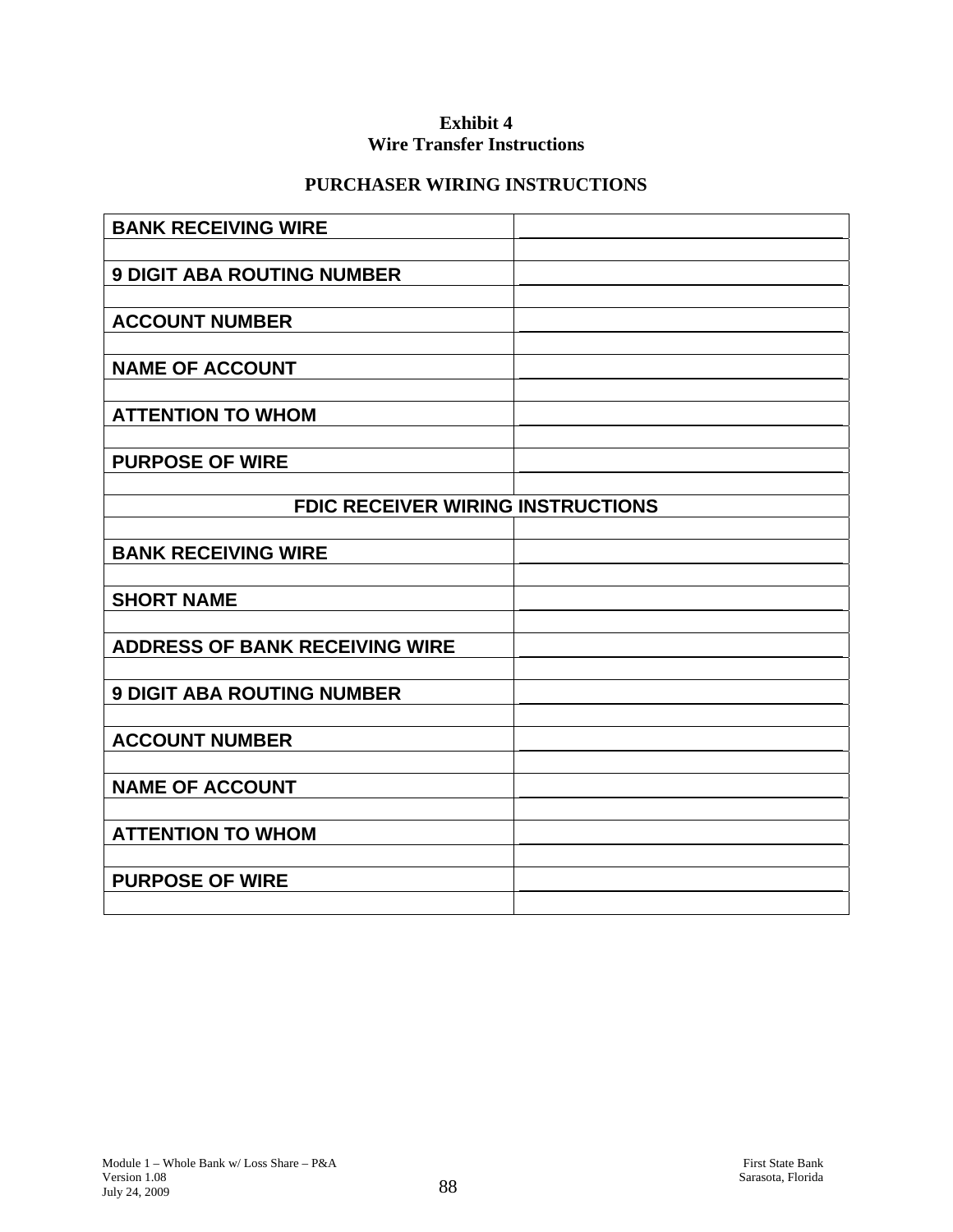# **EXHIBIT 5**

# EXHIBIT 5<br>FDIC MORTGAGE LOAN MODIFICATION PROGRAM

### **Objective**

The objective of this FDIC Mortgage Loan Modification Program ("Program") is to modify the terms of certain residential mortgage loans so as to improve affordability, increase the probability of performance, allow borrowers to remain in their homes and increase the value of the loans to the FDIC and assignees. The Program provides for the modification of Qualifying Loans (as defined below) by reducing the borrower's monthly housing debt to income ratio ("DTI Ratio") to no more than 31% at the time of the modification and eliminating adjustable interest rate and negative amortization features.

#### Qualifying Mortgage Loans

In order for a mortgage loan to be a Qualifying Loan it must meet all of the following criteria, which must be confirmed by the lender:

- •The collateral securing the mortgage loan is owner-occupied and the owner's primary residence; and
- •The mortgagor has a first priority lien on the collateral; and
- •Either the borrower is at least 60 days delinquent or a default is reasonably foreseeable.

## Modification Process

The lender shall undertake a review of its mortgage loan portfolio to identify Qualifying Loans. For each Qualifying Loan, the lender shall determine the net present value of the modified loan and, if it will exceed the net present value of the foreclosed collateral upon disposition, then the Qualifying Loan shall be modified so as to reduce the borrower's monthly DTI Ratio to no more than 31% at the time of the modification. To achieve this, the lender shall use a combination of interest rate reduction, term extension and principal forbearance, as necessary.

The borrower's monthly DTI Ratio shall be a percentage calculated by dividing the borrower's monthly income by the borrower's monthly housing payment (including principal, interest, taxes and insurance). For these purposes, (1) the borrower's monthly income shall be the amount of the borrower's (along with any co-borrowers') documented and verified gross monthly income, and (2) the borrower's monthly housing payment shall be the amount required to pay monthly principal and interest plus one-twelfth of the then current annual amount required to pay real property taxes and homeowner's insurance with respect to the collateral.

In order to calculate the monthly principal payment, the lender shall capitalize to the outstanding principal balance of the Qualifying Loan the amount of all delinquent interest, delinquent taxes, past due insurance premiums, third party fees and (without duplication) escrow advances (such amount, the "Capitalized Balance").

In order to achieve the goal of reducing the DTI Ratio to 31%, the lender shall take the following steps in the following order of priority with respect to each Qualifying Loan: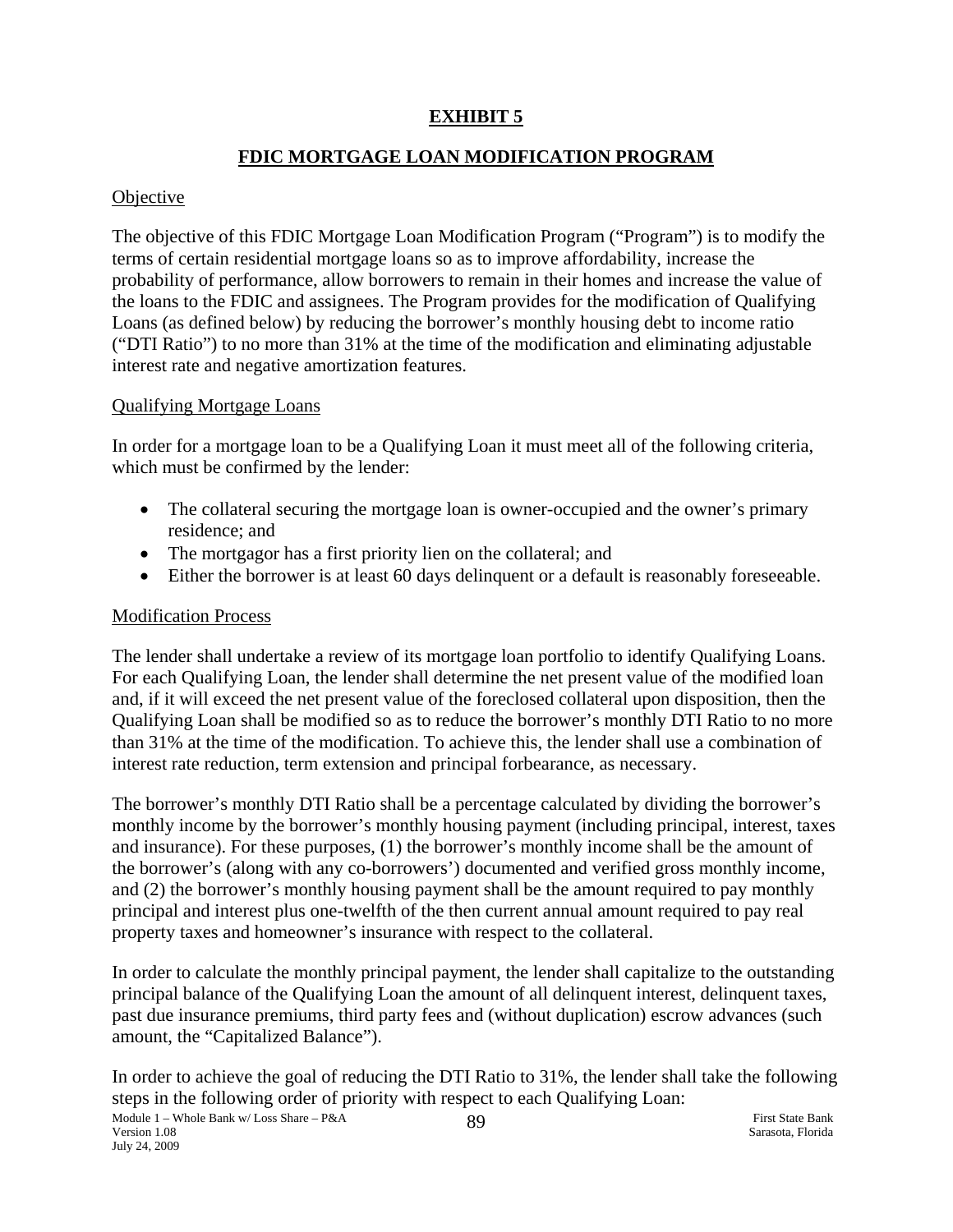- 1. Reduce the interest rate to the then current Freddie Mac Survey Rate for 30-year fixed rate mortgage loans, and adjust the term to 30 years.
- 2. If the DTI Ratio is still in excess of 31%, reduce the interest rate further, but no lower than 3%, until the DTI ratio of 31% is achieved.
- 3.If the DTI Ratio is still in excess of 31% after adjusting the interest rate to 3%, extend the remaining term of the loan by 10 years.
- 4.If the DTI Ratio is still in excess of 31%, calculate a new monthly payment (the "Adjusted Payment Amount") that will result in the borrower's monthly DTI Ratio not exceeding 31%. After calculating the Adjusted Payment Amount, the lender shall bifurcate the Capitalized Balance into two portions – the amortizing portion and the non-amortizing portion. The amortizing portion of the Capitalized Balance shall be the mortgage amount that will fully amortize over a 40-year term at an annual interest rate of 3% and monthly payments equal to the Adjusted Payment Amount. The nonamortizing portion of the Capitalized Balance shall be the difference between the Capitalized Balance and the amortizing portion of the Capitalized Balance. If the amortizing portion of the Capitalized Balance is less than 75% of the current estimated value of the collateral, then the lender may choose not to restructure the loan. If the lender chooses to restructure the loan, then the lender shall forbear on collecting the non-amortizing portion of the Capitalized Balance, and such amount shall be due and payable only upon the earlier of (i) maturity of the modified loan, (ii) a sale of the property or (iii) a pay-off or refinancing of the loan. No interest shall be charged on the non-amortizing portion of the Capitalized Balance, but repayment shall be secured by a first lien on the collateral.

# Special Note:

The net present value calculation used to determine whether a loan should be modified based on the modification process above is distinct and different from the net present value calculation used to determine the covered loss if the loan is modified. Please refer only to the net present value calculation described in this exhibit for the modification process, with its separate assumptions, when determining whether to provide a modification to a borrower. Separate assumptions may include, without limitation, Assuming Bank's determination of a probability of default without modification, a probability of default with modification, home price forecasts, prepayment speeds, and event timing. These assumptions are applied to different projected cash flows over the term of the loan, such as the projected cash flow of the loan performing or defaulting without modification and the projected cash flow of the loan performing or defaulting with modification.

change, the net present value calculation for determining the covered loss remains constant.<br>
Module 1 – Whole Bank w/ Loss Share – P&A First State Bank Sarasota, Florida<br>
Sarasota, Florida By contrast, the net present value for determining the covered loss is based on a 10 year period. While the assumptions in the net present value calculation used in the modification process may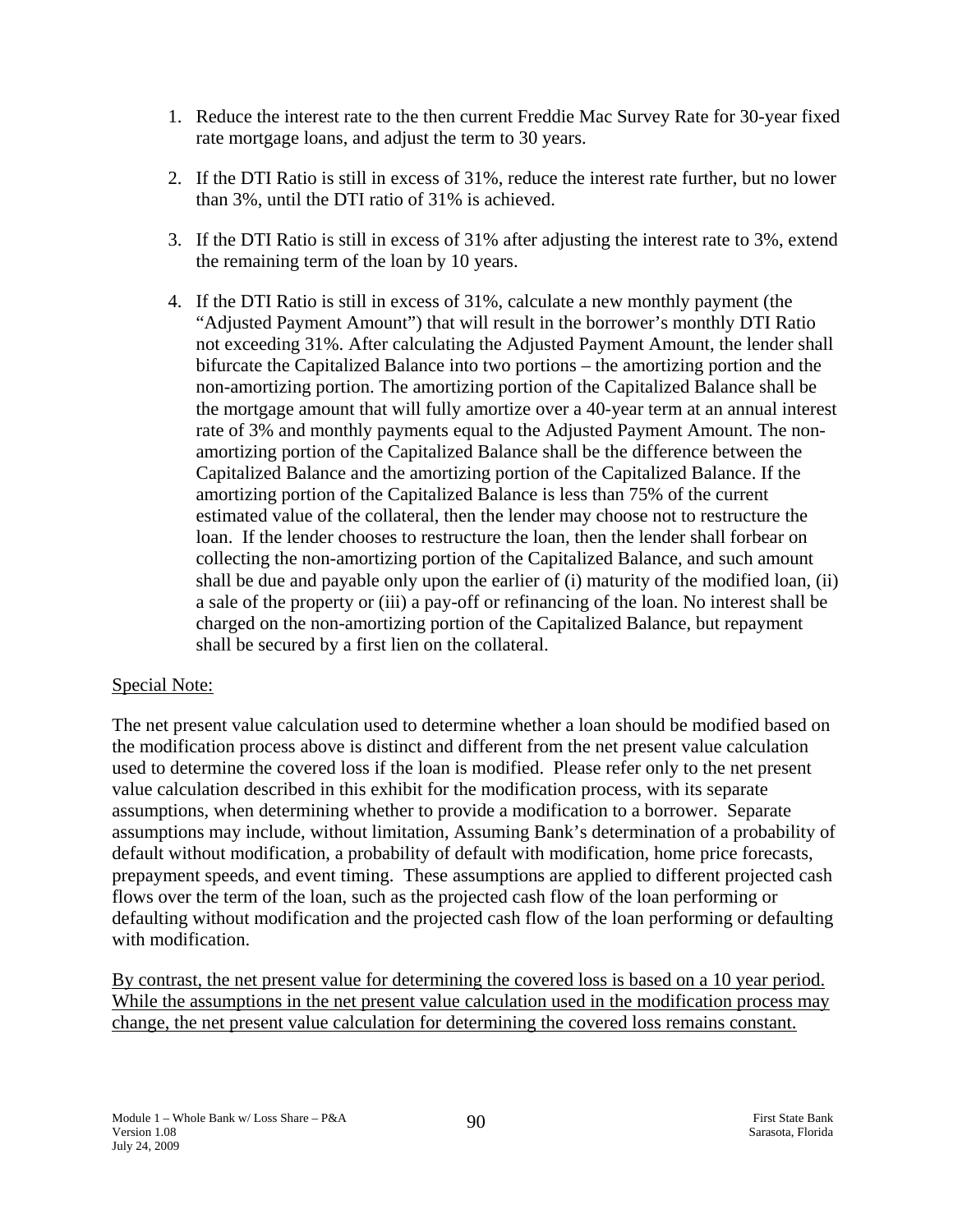#### **EXHIBIT 4.15B**

#### **COMMERCIAL AND OTHER ASSETS SHARED-LOSS AGREEMENT**

This agreement for reimbursement of loss sharing expenses on certain loans and other assets (the "Commercial Shared-Loss Agreement") shall apply when the Assuming Bank purchases Shared-Loss Assets as that term is defined herein. The terms hereof shall modify and supplement, as necessary, the terms of the Purchase and Assumption Agreement to which this Commercial Shared-Loss Agreement is attached as Exhibit 4.15B and incorporated therein. To the extent any inconsistencies may arise between the terms of the Purchase and Assumption Agreement and this Commercial Shared-Loss Agreement with respect to the subject matter of this Commercial Shared-Loss Agreement, the terms of this Commercial Shared-Loss Agreement shall control. References in this Commercial Shared-Loss Agreement to a particular Section shall be deemed to refer to a Section in this Commercial Shared-Loss Agreement unless the context indicates that a Section of the Purchase and Assumption Agreement is intended.

#### **ARTICLE I -- DEFINITIONS**

Capitalized terms used in this Commercial Shared-Loss Agreement that are not defined in this Commercial Shared-Loss Agreement are defined in the Purchase and Assumption Agreement In addition to the terms defined above, defined below are certain additional terms relating to loss-sharing, as used in this Commercial Shared-Loss Agreement.

**"AAA"** means the American Arbitration Association as provided in Section 2.1(f)(iii) of this Commercial Shared-Loss Agreement.

**"Accrued Interest"** means, with respect to any Shared-Loss Loan, Permitted Advance or Shared-Loss Loan Commitment Advance at any time, the amount of earned and unpaid interest, taxes, credit life and/or disability insurance premiums (if any) payable by the Obligor accrued on or with respect to such Shared-Loss Loan, Permitted Advance or Shared-Loss Loan Commitment Advance, all as reflected on the Accounting Records of the Failed Bank or the Assuming Bank (as applicable); provided, that Accrued Interest shall not include any amount that accrues on or with respect to any Shared-Loss Loan, Permitted Advance or Shared-Loss Loan Commitment Advance after that Asset has been placed on non-accrual or nonperforming status by either the Failed Bank or the Assuming Bank (as applicable).

**"Additional ORE"** means Shared-Loss Loans that become Other Real Estate after Bank Closing Date.

**"Affiliate"** shall have the meaning set forth in the Purchase and Assumption Agreement; provided, that, for purposes of this Commercial Shared-Loss Agreement, no Third Party Servicer shall be deemed to be an Affiliate of the Assuming Bank.

**Examplicable Anniversary of the Commencement Date"** means the fifth (5th) anniversary of the Commencement Date.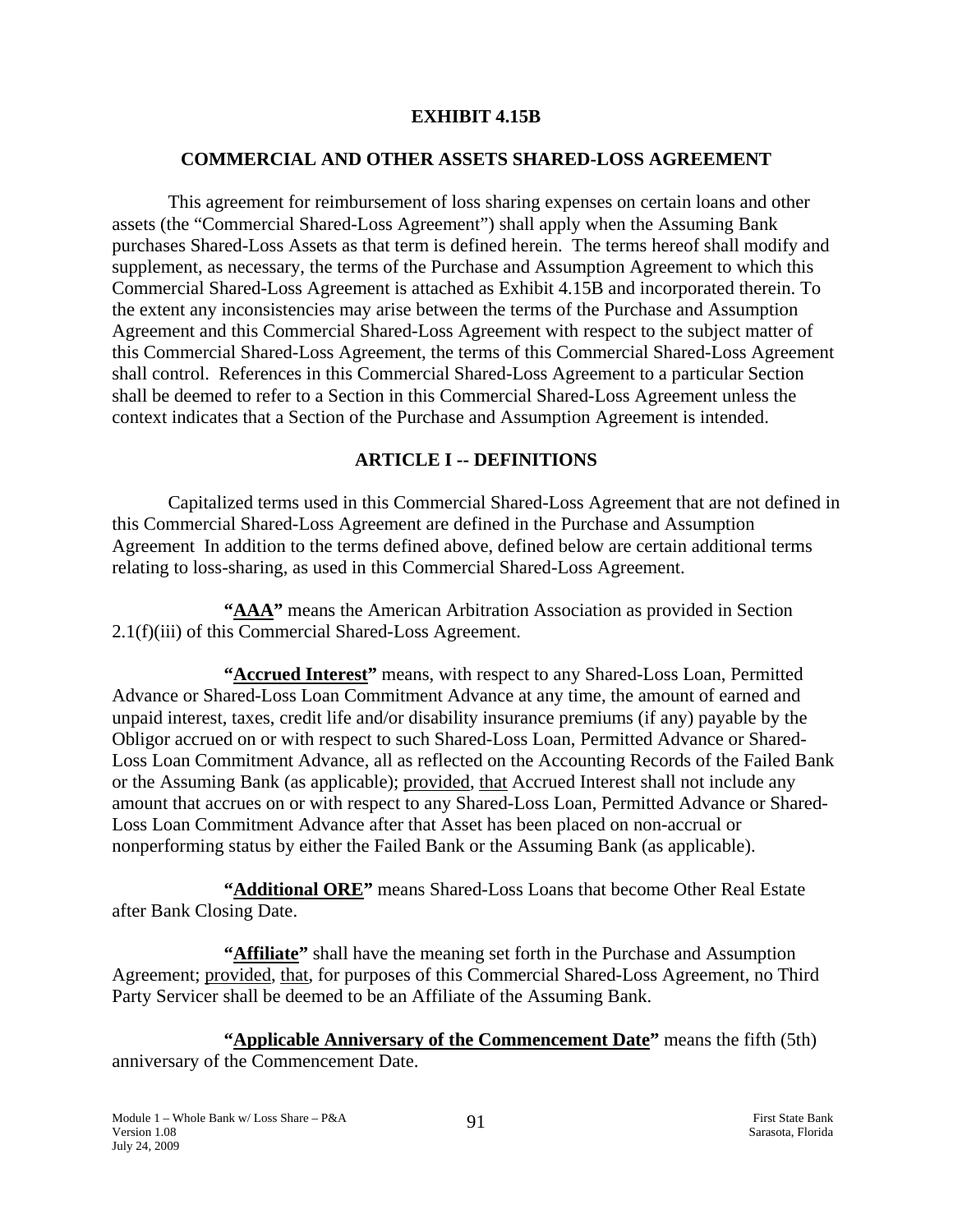**"Calendar Quarter"** means a quarterly period (a) for the first such period, beginning on the Commencement Date and ending on the last calendar day of either March, June, September or December, whichever is the first to occur after the Commencement Date, and (b) for quarterly periods thereafter, beginning on the first calendar day of the calendar month immediately after the month that ended the prior period and ending on the last calendar day of each successive three-calendar-month period thereafter (i.e., each March, June, September and December, starting in the applicable order depending on the ending date of first such period) of any year.

**"Capitalized Expenditures"** means those expenditures that (i) would be capitalized under generally accepted accounting principles, and (ii) are incurred with respect to Shared-Loss Loans, Other Real Estate, Additional ORE or Subsidiary ORE. Capitalized Expenditures shall not include expenses related to environmental conditions including, but not limited to, remediation, storage or disposal of any hazardous or toxic substances or any pollutant or contaminant.

**"Charge-Offs"** means, with respect to any Shared-Loss Assets for any period, an amount equal to the aggregate amount of loans or portions of loans classified as "Loss" under the Examination Criteria, including (a) charge-offs of (i) the principal amount of such assets net of unearned interest (including write-downs associated with Other Real Estate, Additional ORE, Subsidiary ORE or loan modification(s)) (ii) Accrued Interest, and (iii) Capitalized Expenditures plus (b) Pre-Charge-Off Expenses incurred on the respective Shared-Loss Loans, all as effected by the Assuming Bank during such period and reflected on the Accounting Records of the Assuming Bank; provided, that: (i) the aggregate amount of Accrued Interest (including any reversals thereof) for the period after Bank Closing that shall be included in determining the amount of Charge-Offs for any Shared-Loss Loan shall not exceed ninety (90) days' Accrued Interest; (ii) no Charge-Off shall be taken with respect to any anticipated expenditure by the Assuming Bank until such expenditure is actually incurred; (iii) any financial statement adjustments made in connection with the purchase of any Assets pursuant to this Purchase and Assumption Agreement or any future purchase, merger, consolidation or other acquisition of the Assuming Bank shall not constitute "Charge-Offs"; and (iv) except for Portfolio Sales or any other sales or dispositions consented to by the Receiver, losses incurred on the sale or other disposition of Shared-Loss Assets to any Person (other than the sale or other disposition of Other Real Estate, Additional ORE or Subsidiary ORE to a Person other than an Affiliate of the Assuming Bank which is conducted in a commercially reasonable and prudent manner) shall not constitute Charge-Offs.

**"Commencement Date"** means the first calendar day following Bank Closing.

**"Consumer Loans"** means Loans to individuals for household, family and other personal expenditures (including United States and/or State-guaranteed student loans and extensions of credit pursuant to a credit card plan or debit card plan).

**"Environmental Assessment"** means an assessment of the presence, storage or release of any hazardous or toxic substance, pollutant or contaminant with respect to the collateral securing a Shared-Loss Loan that has been fully or partially charged off.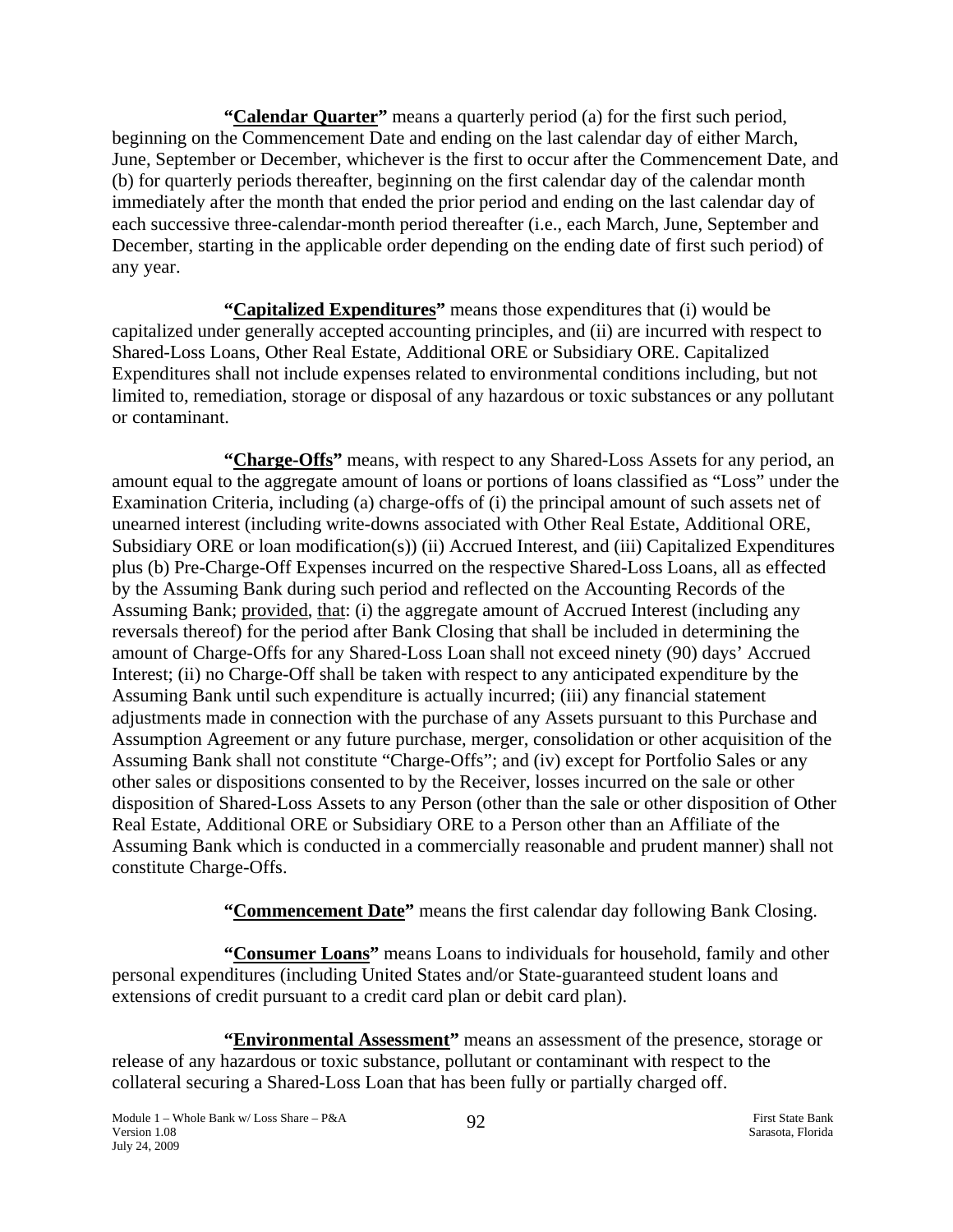**"Examination Criteria"** means the loan classification criteria employed by, or any applicable regulations of, the Assuming Bank's Chartering Authority at the time such action is taken, as such criteria may be amended from time to time.

**"Failed Bank Charge-Offs/Write-Downs"** means, with respect to any Shared-Loss Asset, an amount equal to the aggregate amount of reversals or charge-offs of Accrued Interest and charge-offs and write-downs of principal effected by the Failed Bank with respect to that Shared-Loss Asset as reflected on the Accounting Records of the Failed Bank.

**"Fair Value"** means the fair value of a Shared Loss MTM Asset as determined in accordance with FAS 157 as in effect on Bank Closing.

**"FDIC Party"** has the meaning provided in Section 2.1(f)(ii) of this Commercial Shared-Loss Agreement.

**"Net Charge-Offs"** means, with respect to any period, an amount equal to the aggregate amount of Charge-Offs for such period less the amount of Recoveries for such period.

 Commercial Shared-Loss Agreement. **"Neutral Member"** has the meaning provided in Section 2.1(f)(ii) of this

"New Shared-Loss Loans" means loans that would otherwise be subject to loss sharing under this Commercial Shared-Loss Agreement that were originated after June 5, 2009 and before Bank Closing.

**"Notice of Dispute"** has the meaning provided in Section 2.1(f)(iii) of this Commercial Shared-Loss Agreement.

**"ORE Subsidiary"** means any Subsidiary of the Assuming Bank that engages solely in holding, servicing, managing or liquidating interests of a type described in clause (A) of the definition of "Other Real Estate," which interests have arisen from the collection or settlement of a Shared-Loss Loan.

**"Other Real Estate"** means all of the following (including any of the following fully or partially charged off the books and records of the Failed Bank or the Assuming Bank) that (i) are owned by the Failed Bank as of Bank Closing and are purchased pursuant to the Purchase and Assumption Agreement or (ii) have arisen subsequent to Bank Closing from the collection or settlement by the Assuming Bank of a Shared-Loss Loan:

(A) all interests in real estate (other than Bank Premises and Fixtures), including but not limited to mineral rights, leasehold rights, condominium and cooperative interests, air rights and development rights; and

(B) all other assets (whether real or personal property) acquired by foreclosure or in full or partial satisfaction of judgments or indebtedness.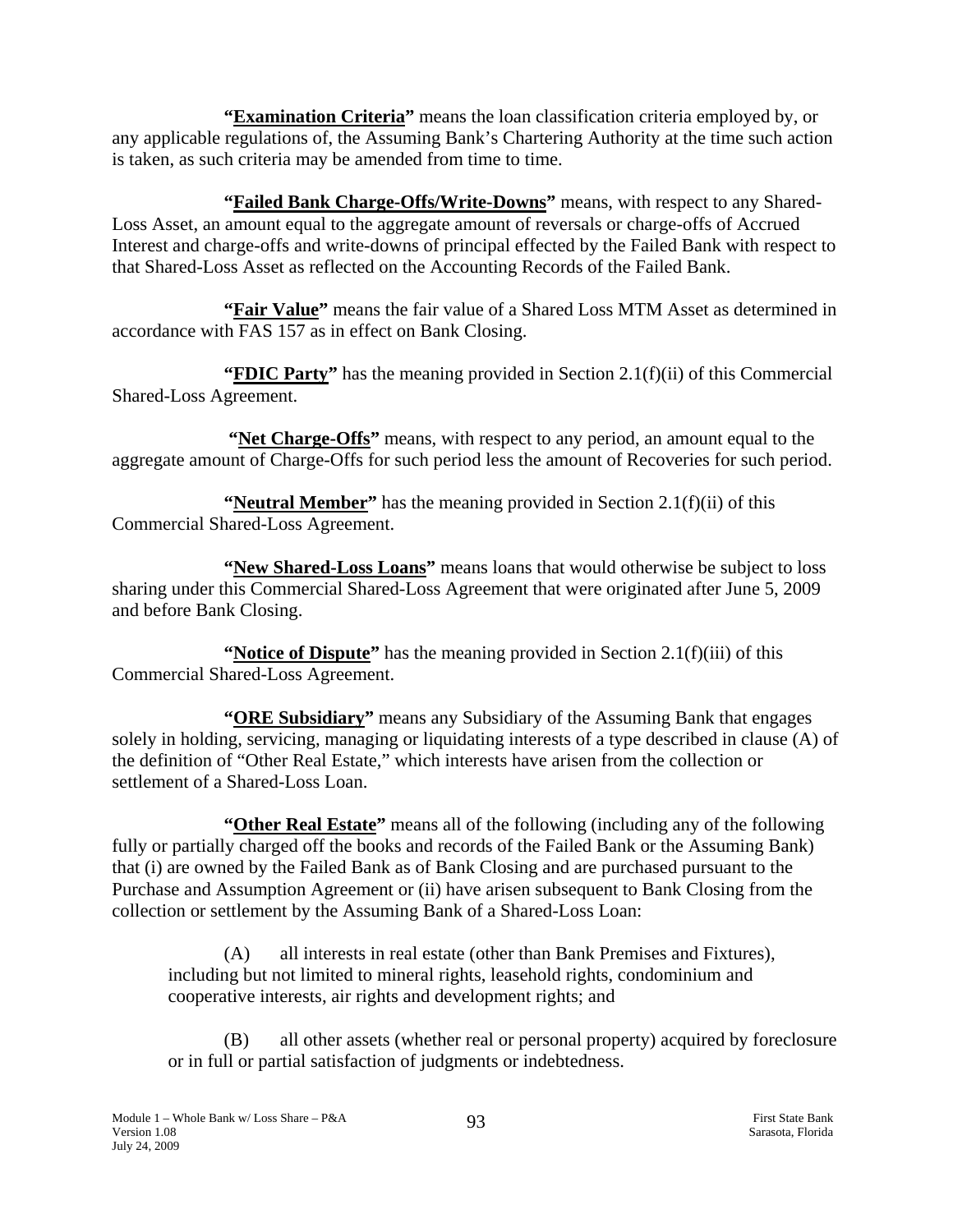**"Permitted Advance"** means an advance of funds by the Assuming Bank with respect to a Shared-Loss Loan, or the making of a legally binding commitment by the Assuming Bank to advance funds with respect to a Shared-Loss Loan, that (i) in the case of such an advance, is actually made, and, in the case of such a commitment, is made and all of the proceeds thereof actually advanced, within one (1) year after the Commencement Date, (ii) does not cause the sum of (A) the book value of such Shared-Loss Loan as reflected on the Accounting Records of the Assuming Bank after any such advance has been made by the Assuming Bank plus (B) the unfunded amount of any such commitment made by the Assuming Bank related thereto, to exceed 110% of the Book Value of such Shared-Loss Loan, (iii) is not made with respect to a Shared-Loss Loan with respect to which (A) there exists a related Shared-Loss Loan Commitment or (B) the Assuming Bank has taken a Charge-Off and (iv) is made in good faith, is supported at the time it is made by documentation in the Credit Files and conforms to and is in accordance with the applicable requirements set forth in Article III of this Commercial Shared-Loss Agreement and with the then effective written internal credit policy guidelines of the Assuming Bank; provided, that the limitations in subparagraphs (i), (ii) and (iii) of this definition shall not apply to any such action (other than to an advance or commitment related to the remediation, storage or final disposal of any hazardous or toxic substance, pollutant or contaminant) that is taken by Assuming Bank in its reasonable discretion to preserve or secure the value of the collateral for such Shared-Loss Loan.

**"Permitted Amendment"** means, with respect to any Shared-Loss Loan Commitment or Shared-Loss Loan, any amendment, modification, renewal or extension thereof, or any waiver of any term, right, or remedy thereunder, made by the Assuming Bank in good faith and otherwise in accordance with the applicable requirements set forth in Article III of this Commercial Shared-Loss Agreement and the then effective written internal credit policy guidelines of the Assuming Bank; provided, that:

(i) with respect to a Shared-Loss Loan Commitment or a Shared-Loss Loan that is not a revolving line of credit, no such amendment, modification, renewal, extension, or waiver, except as allowed under the definition of Permitted Advance, shall operate to increase the amount of principal (A) then remaining available to be advanced by the Assuming Bank under the Shared-Loss Loan Commitment or (B) then outstanding under the Shared-Loss Loan;

(ii) with respect to a Shared-Loss Loan Commitment or a Shared-Loss Loan that is a revolving line of credit, no such amendment, modification, renewal, extension, or waiver, except as allowed under the definition of Permitted Advance, shall operate to increase the maximum amount of principal authorized as of Bank Closing to be outstanding at any one time under the underlying revolving line of credit relationship with the debtor (regardless of the extent to which such revolving line of credit may have been funded as of Bank Closing or may subsequently have been funded and/or repaid); and

(iii) no such amendment, modification, renewal, extension or waiver shall extend the term of such Shared-Loss Loan Commitment or Shared-Loss Loan beyond the end of the final Shared-Loss Quarter unless the term of such Shared-Loss Loan Commitment or Shared-Loss Loan as existed on Bank Closing was beyond the end of the final Shared-Loss Quarter, in which event no such amendment, modification, renewal, extension or waiver shall extend such term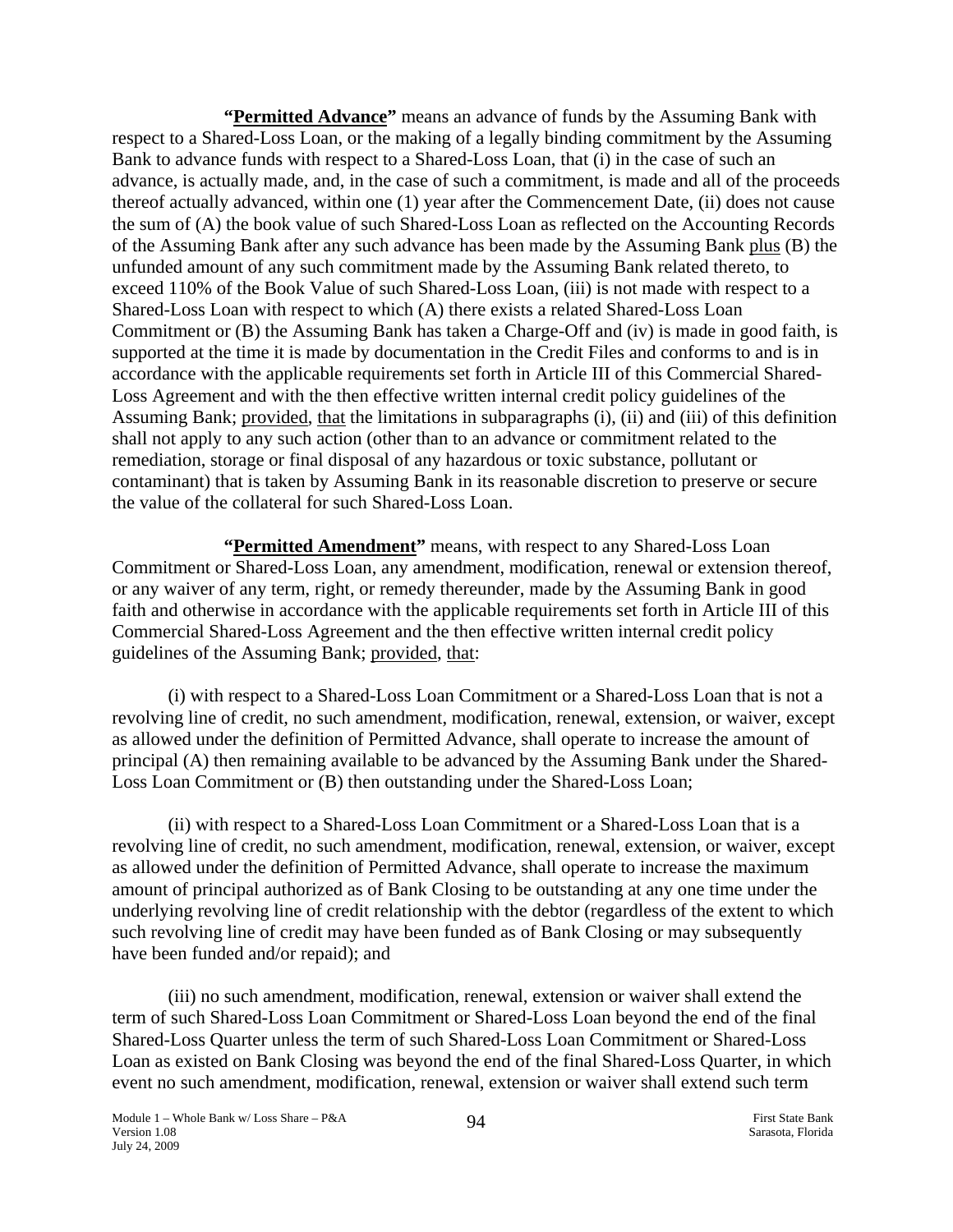beyond the term as existed as of Bank Closing.

"**Pre-Charge-Off Expenses"** means those expenses incurred in the usual and prudent management of a Shared-Loss Loan that would qualify as a Reimbursable Expense or Recovery Expense if incurred after a Charge-Off of the related Shared-Loss Asset had occurred.

**"Quarterly Certificate"** has the meaning provided in Section 2.1(a)(i) of this Commercial Shared-Loss Agreement.

**"Recoveries"** (I)(A) In addition to any sums to be applied as Recoveries pursuant to subparagraph (II) below, "Recoveries" means, with respect to any period, the sum of (without duplication):

**Shared-Loss Quarter; plus** (i) the amount of collections during such period by the Assuming Bank on Charge-Offs of Shared-Loss Assets effected by the Assuming Bank prior to the end of the final

(ii) the amount of collections during such period by the Assuming Bank on Failed Bank Charge-Offs/Write-Downs; plus

(iii) the amount of gain on any sale or other disposition during such period by the Assuming Bank of Shared Loss Loans, Other Real Estate, Additional ORE or Subsidiary ORE (provided, that the amount of any such gain included in Recoveries shall not exceed the aggregate amount of the related Failed Bank Charge-Offs/Write-Downs and Charge-Offs taken and any related Reimbursable Expenses and Recovery Expenses); plus

(iv) the amount of collections during such period by the Assuming Bank of any Reimbursable Expenses or Recovery Expenses; plus

(v) the amount of any fee or other consideration received by the Assuming Bank during or prior to such period in connection with any amendment, modification, renewal, extension, refinance, restructure, commitment or other similar action taken by the Assuming Bank with respect to a Shared-Loss Asset with respect to which there exists a Failed Bank Charge-Off/Write-Down or a Shared-Loss Loan as to which a Charge-Off has been effected by the Assuming Bank during or prior to such period (provided, that the amount of any such fee or other consideration included in Recoveries shall not exceed the aggregate amount of the related Failed Bank Charge-Offs/Write-Downs and Charge-Offs taken and any related Reimbursable Expenses and Recovery Expenses).

(I)(B) For the purpose of determining the amounts to be applied as Recoveries pursuant to subparagraph (I)(A) above, the Assuming Bank shall apply amounts received on the Assets that are not otherwise applied to reduce the book value of principal of a Shared-Loss Loan (or, in the case of Other Real Estate, Additional ORE, Subsidiary ORE and Capitalized Expenditures, that are not otherwise applied to reduce the book value thereof) in the following order: first to Charge-Offs and Failed Bank Charge-Offs/Write Downs; then to Reimbursable Expenses and Recovery Expenses; then to interest income; and then to other expenses incurred by the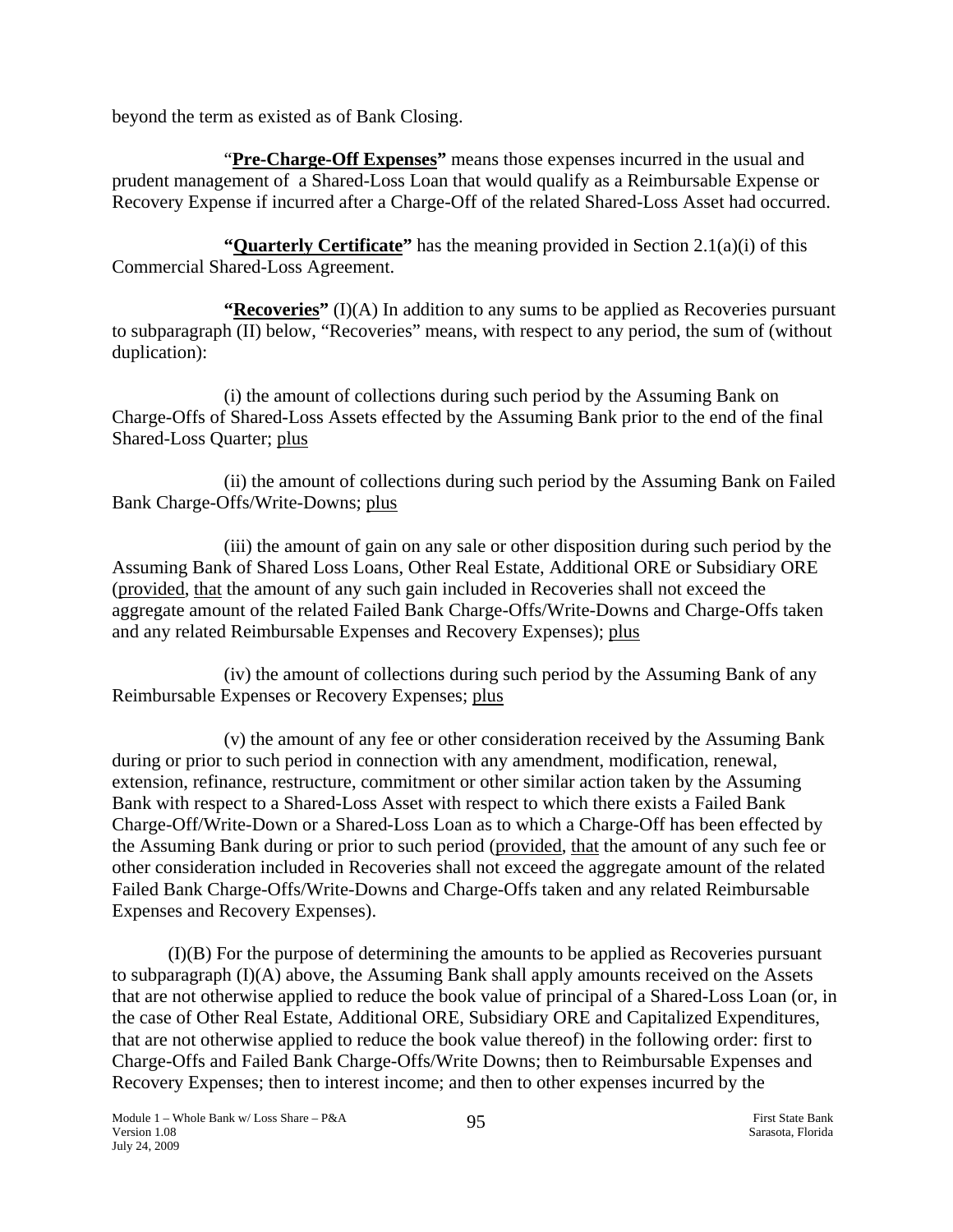Assuming Bank.

(II) If there occurs an amendment, modification, renewal, extension, refinance, restructure, commitment, sale or other similar action with respect to a Shared-Loss Loan as to which there exists a Failed Bank Charge-Off/Write Down or as to which a Charge-Off has been effected by the Assuming Bank during or prior to such period, and if, as a result of such occurrence, the Assuming Bank recognizes any interest income for financial accounting purposes on that Shared-Loss Loan, then "Recoveries" shall also include the portion of the total amount of any such interest income recognized by the Assuming Bank which is derived by multiplying:

(A) the total amount of any such interest income recognized by the Assuming Bank during such period with respect to that Shared-Loss Loan as described above, by

(B) a fraction, the numerator of which is the aggregate principal amount (excluding reversals or charge-offs of Accrued Interest) of all such Failed Bank Charge-Offs/Write-Downs and Charge-Offs effected by the Assuming Bank with respect to that Shared-Loss Loan plus the principal amount of that Shared-Loss Loan that has not yet been chargedoff but has been placed on nonaccrual status, all of which occurred at any time prior to or during the period in which the interest income referred to in subparagraph (II)(A) immediately above was recognized, and the denominator of which is the total amount of principal indebtedness (including all such prior Failed Bank Charge-Offs/Write-Downs and Charge-Offs as described above) due from the Obligor on that Shared-Loss Loan as of the end of such period;

provided, however, that the amount of any interest income included as Recoveries for a particular Shared-Loss Loan shall not exceed the aggregate amount of (a) Failed Bank Charge-Offs/Write-Downs, (b) Charge-Offs effected by the Assuming Bank during or prior to the period in which the amount of Recoveries is being determined, plus (c) any Reimbursable Expenses and Recovery Expenses paid to the Assuming Bank pursuant to this Commercial Shared-Loss Agreement during or prior to the period in which the amount of Recoveries is being determined, all with respect to that particular Shared-Loss Loan; and, provided, further, that any collections on any such Shared-Loss Loan that are not applied to reduce book value of principal or recognized as interest income shall be applied pursuant to subparagraph (I) above.

(III) Notwithstanding subparagraphs (I) and (II) above, the term "Recoveries" shall not include: (a) any amounts paid to the Assuming Bank by the Receiver pursuant to Section 2.1 of this Commercial Shared-Loss Agreement, (b) amounts received with respect to Charge-Offs effected by the Assuming Bank after the final Shared-Loss Quarter, (c) after the final Shared-Loss Quarter, income received by the Assuming Bank from the operation of, and any gains recognized by the Assuming Bank on the disposition of, Other Real Estate, Additional ORE or Subsidiary ORE (such income and gains being hereinafter together referred to as "ORE Income"), except to the extent that aggregate ORE Income exceeds the aggregate expenses paid to third parties by or on behalf of the Assuming Bank after the final Shared-Loss Quarter to manage, operate and maintain Other Real Estate, Additional ORE or Subsidiary ORE (such expenses being hereinafter referred to as "ORE Expenses"). In determining the extent aggregate ORE Income exceeds aggregate ORE Expenses for any Recovery Quarter as set forth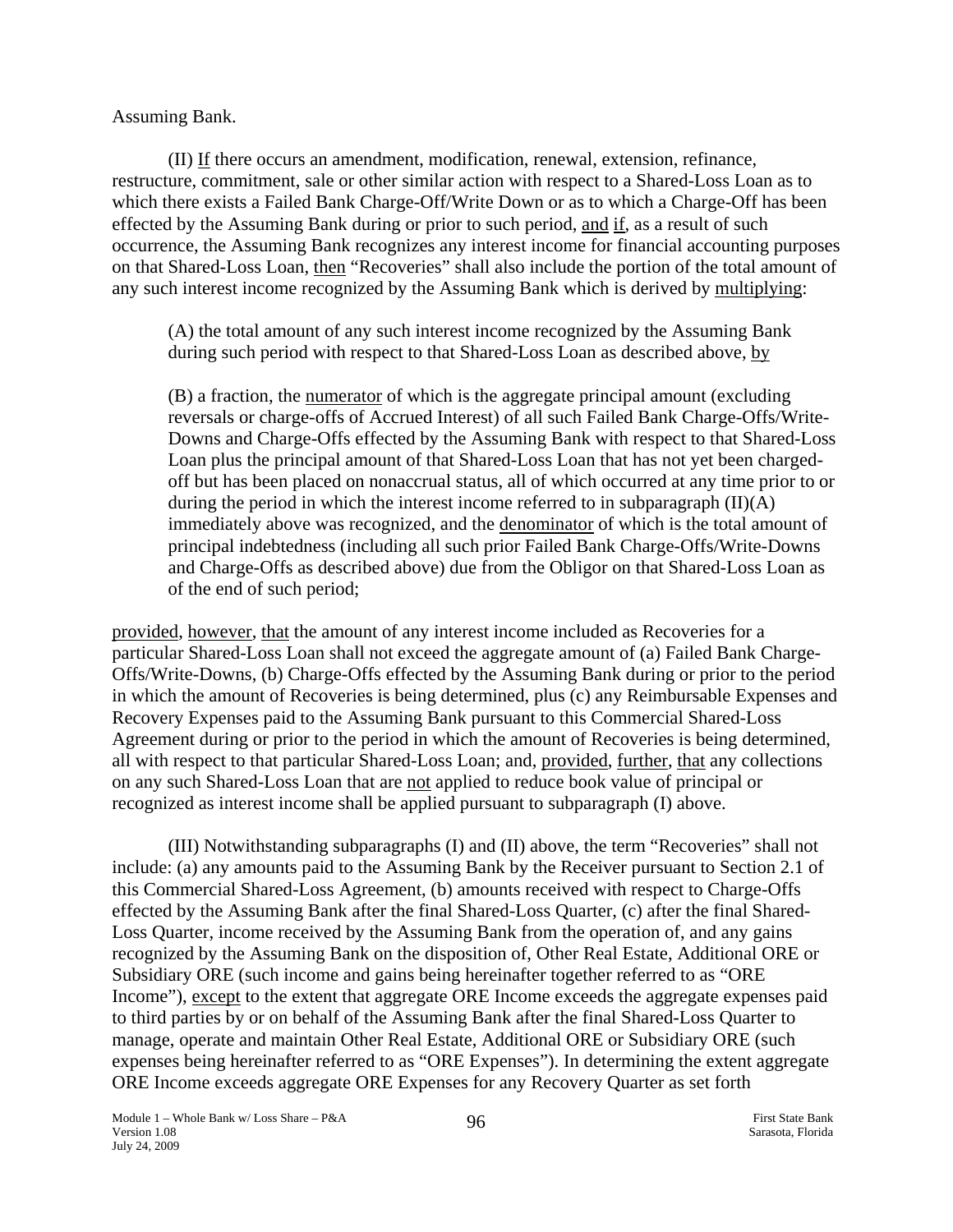immediately above in subparagraph (c), the Assuming Bank will subtract (i) ORE Expenses paid to third parties during such Recovery Quarter (provided, that, in the case of the final Recovery Quarter only, the Assuming Bank will subtract ORE Expenses paid to third parties from the beginning of the final Recovery Quarter up to the date the Assuming Bank is required to deliver the final Quarterly Certificate pursuant to this Commercial Shared-Loss Agreement) from (ii) ORE Income received during such Recovery Quarter, to calculate net ORE income ("Net ORE Income") for that Recovery Quarter. If the amount of Net ORE Income so calculated for a Recovery Quarter is positive, such amount shall be reported as Recoveries on the Quarterly Certificate for such Recovery Quarter. If the amount of Net ORE Income so calculated for a Recovery Quarter is negative ("Net ORE Loss Carryforward"), such amount shall be added to any ORE Expenses paid to third parties in the next succeeding Recovery Quarter, which sum shall then be subtracted from ORE Income for that next succeeding Recovery Quarter, for the purpose of determining the amount of Net ORE Income (or, if applicable, Net ORE Loss Carryforward) for that next succeeding Recovery Quarter. If, as of the end of the final Recovery Quarter, a Net ORE Loss Carryforward exists, then the amount of the Net ORE Loss Carryforward that does not exceed the aggregate amount of Net ORE Income reported as Recoveries on Quarterly Certificates for all Recovery Quarters may be included as a Recovery Expense on the Quarterly Certificate for the final Recovery Quarter.

**"Recovery Amount"** has the meaning provided in Section 2.1(b)(ii) of this Commercial Shared-Loss Agreement.

**"Recovery Expenses"** means, for any Recovery Quarter, the amount of actual, reasonable and necessary out-of-pocket expenses (other than Capitalized Expenditures) paid to third parties (other than Affiliates of the Assuming Bank) by or on behalf of the Assuming Bank, as limited by Sections 3.2(c) and (d) of Article III to this Commercial Shared-Loss Agreement, to recover amounts owed with respect to (i) any Shared-Loss Asset as to which a Charge-Off was effected prior to the end of the final Shared-Loss Quarter (provided that such amounts were incurred no earlier than the date the first Charge-Off on such Shared-Loss Asset could have been reflected on the Accounting Records of the Assuming Bank), and (ii) Failed Bank Charge-Offs/Write-Downs (including, in each case, all costs and expenses related to an Environmental Assessment and any other costs or expenses related to any environmental conditions with respect to the Shared-Loss Assets (it being understood that any remediation expenses for any such pollutant or contaminant are not recoverable if in excess of \$200,000 per Shared-Loss Asset, without the Assuming Bank having obtained the prior consent of the Receiver for such expenses); provided, that, so long as income with respect to a Shared-Loss Loan is being prorated pursuant to the arithmetical formula in subsection (II) of the definition of "Recoveries", the term "Recovery Expenses" shall not include that portion of any such expenses paid during such Recovery Quarter to recover any amounts owed on that Shared-Loss Loan that is derived by:

subtracting (1) the product derived by multiplying:

(A) the total amount of any such expenses paid by or on behalf of the Assuming Bank during such Recovery Quarter with respect to that Shared-Loss Loan, by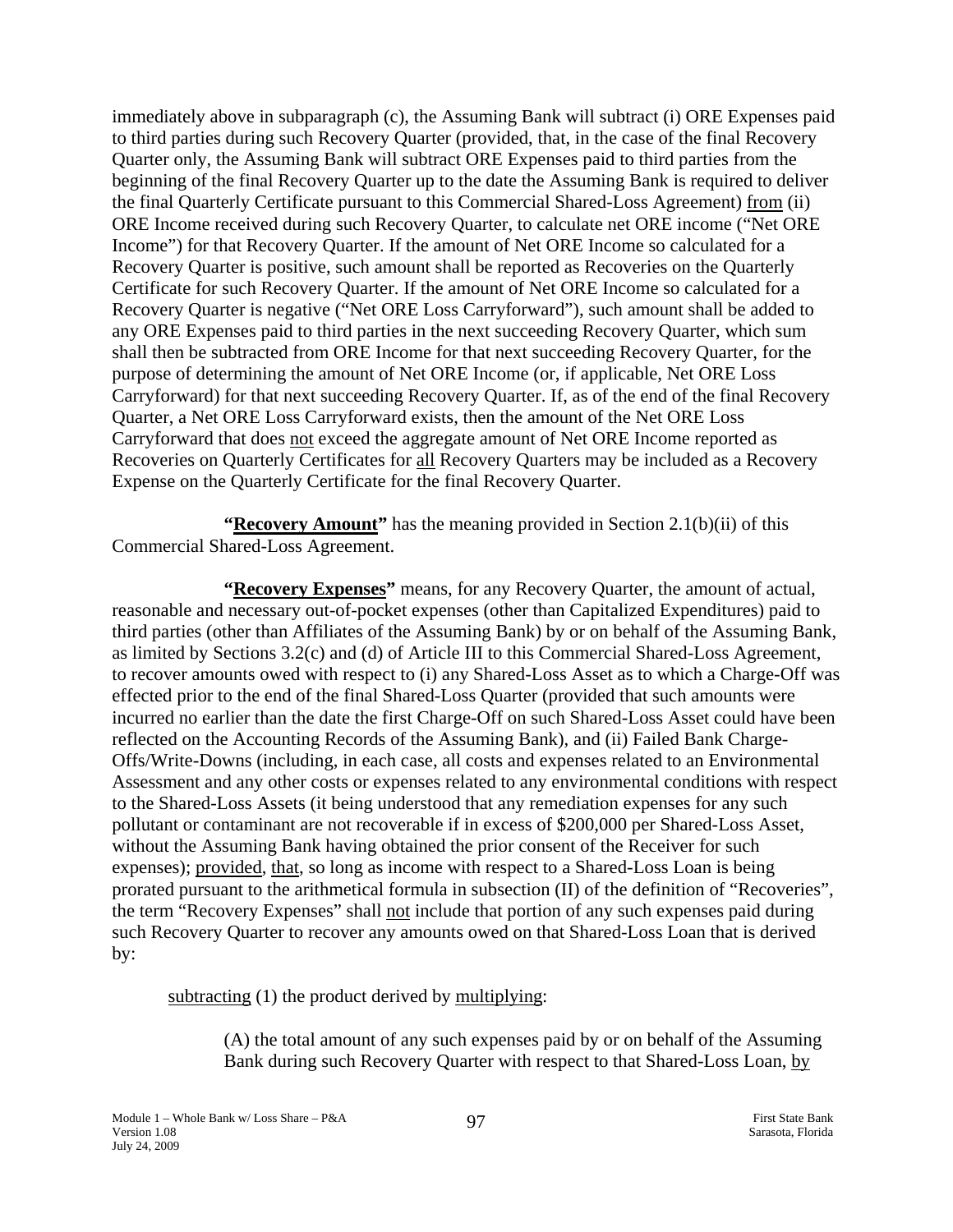(B) a fraction, the numerator of which is the aggregate principal amount (excluding reversals or charge-offs of Accrued Interest) of all such Failed Bank Charge-Offs/Write-Downs and Charge-Offs effected by the Assuming Bank with respect to that Shared-Loss Loan plus the principal amount of that Shared-Loss Loan that has not yet been charged-off but has been placed on nonaccrual status, all of which occurred at any time prior to or during the period in which the interest income referred to in subparagraph  $(II)(A)$  of the definition of "Recoveries" was recognized, and the denominator of which is the total amount of principal indebtedness (including all such prior Failed Bank Charge-Offs/Write-Downs and Charge-Offs as described above) due from the Obligor on that Shared-Loss Loan as of the end of such period;

from (2) the total amount of any such expenses paid during that Recovery Quarter with respect to that Shared-Loss Loan.

**"Recovery Quarter"** has the meaning provided in Section 2.1(a)(ii) of this Commercial Shared-Loss Agreement.

**"Reimbursable Expenses"** means, for any Shared-Loss Quarter, the amount of actual, reasonable and necessary out-of-pocket expenses (other than Capitalized Expenditures), paid to third parties (other than Affiliates of the Assuming Bank) by or on behalf of the Assuming Bank, as limited by Sections 3.2(c) and (d) of Article III of this Commercial Shared-Loss Agreement, to:

(i) recover amounts owed with respect to any Shared-Loss Asset as to which a Charge-Off has been effected prior to the end of the final Shared-Loss Quarter (provided that such amounts were incurred no earlier than the date the first Charge-Off on such Shared-Loss Asset could have been reflected on the Accounting Records of the Assuming Bank) and recover amounts owed with respect to Failed Bank Charge-Offs/Write-Downs (including, in each case, all costs and expenses related to an Environmental Assessment and any other costs or expenses related to any environmental conditions with respect to the Shared-Loss Assets (it being understood that any such remediation expenses for any such pollutant or contaminant are not recoverable if in excess of \$200,000 per Shared-Loss Asset, without the Assuming Bank having obtained the prior consent of the Receiver for such expenses); provided, that, so long as income with respect to a Shared-Loss Loan is being pro-rated pursuant to the arithmetical formula in subsection (II) of the definition of "Recoveries", the term "Reimbursable Expenses" shall not include that portion of any such expenses paid during such Shared-Loss Quarter to recover any amounts owed on that Shared-Loss Loan that is derived by:

subtracting (1) the product derived by multiplying:

(A) the total amount of any such expenses paid by or on behalf of the Assuming Bank during such Shared-Loss Quarter with respect to that Shared-Loss Loan, by

(B) a fraction, the numerator of which is the aggregate principal amount (excluding reversals or charge-offs of Accrued Interest) of all such Failed Bank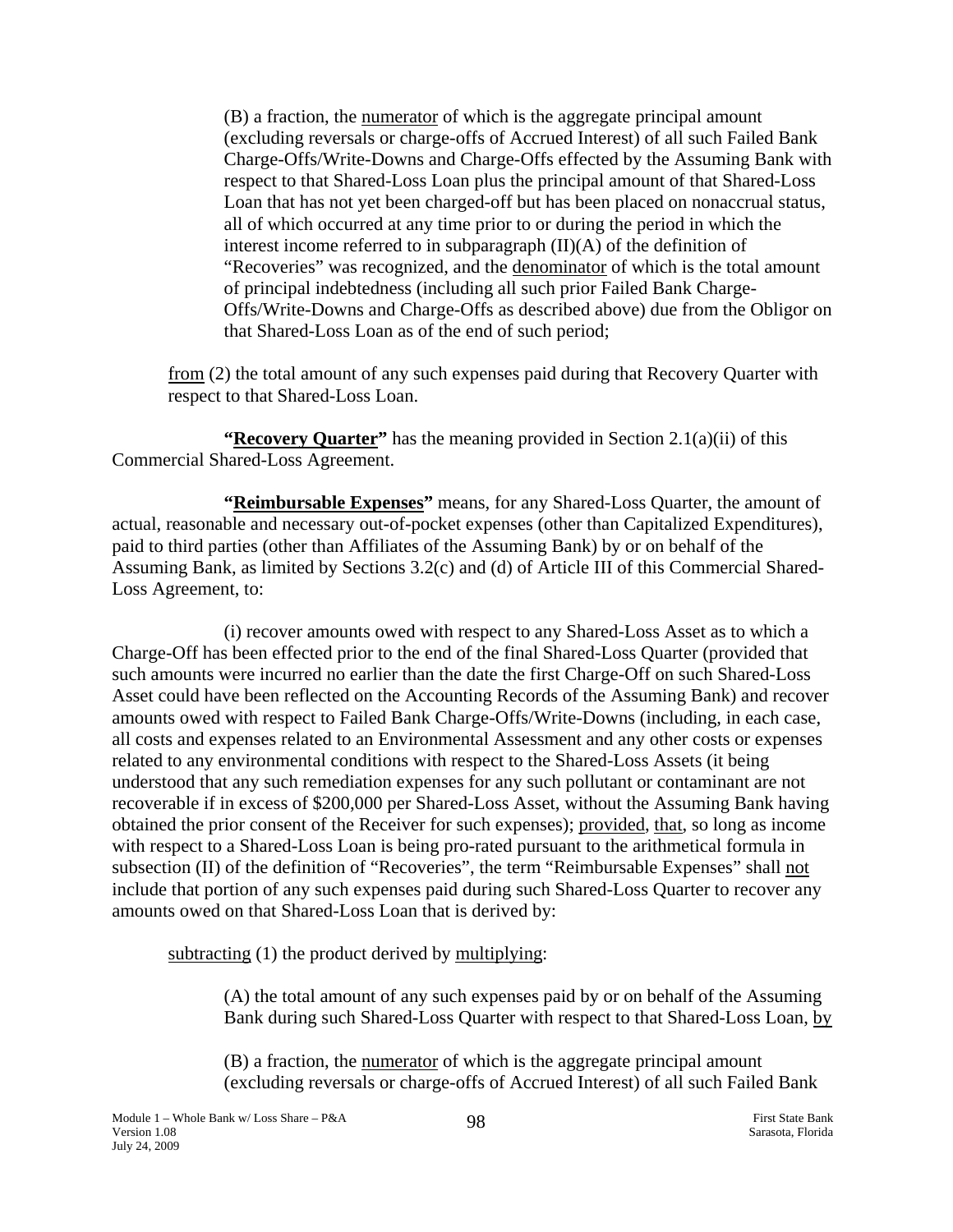Charge-Offs/Write-Downs and Charge-Offs effected by the Assuming Bank with respect to that Shared-Loss Loan plus the principal amount of that Shared-Loss Loan that has not yet been charged-off but has been placed on nonaccrual status, all of which occurred at any time prior to or during the period in which the interest income referred to in subparagraph  $(II)(A)$  of the definition of "Recoveries" was recognized, and the denominator of which is the total amount of principal indebtedness (including all such prior Failed Bank Charge-Offs/Write-Downs and Charge-Offs as described above) due from the Obligor on that Shared-Loss Loan as of the end of such period;

from (2) the total amount of any such expenses paid during that Shared-Loss Quarter with respect to that Shared-Loss Loan; and

(ii) manage, operate or maintain Other Real Estate, Additional ORE or Subsidiary ORE less the amount of any income received by the Assuming Bank during such Shared-Loss Quarter with respect to such Other Real Estate, Additional ORE or Subsidiary ORE (which resulting amount under this clause (ii) may be negative).

**"Review Board"** has the meaning provided in Section 2.1(f)(i) of this Commercial Shared-Loss Agreement.

**"Shared-Loss Amount"** has the meaning provided in Section 2.1(b)(i) of this Commercial Shared-Loss Agreement.

**"Shared-Loss Asset Repurchase Price"** means, with respect to any Shared-Loss Asset, the principal amount thereof plus any other fees or penalties due from an Obligor (including, subject to the limitations discussed below, the amount of any Accrued Interest) stated on the Accounting Records of the Assuming Bank, as of the date as of which the Shared-Loss Asset Repurchase Price is being determined (regardless, in the case of a Shared-Loss Loan, of the Legal Balance thereof) plus all Reimbursable Expenses and Recovery Expenses incurred up to and through the date of consummation of purchase of such Shared-Loss Asset; provided, that (i) in the case of a Shared-Loss Loan there shall be excluded from such amount the amount of any Accrued Interest accrued on or with respect to such Shared-Loss Loan prior to the ninety (90)-day period ending on the day prior to the purchase date determined pursuant to Sections 2.1(e)(i) or 2.1(e)(iii) of this Commercial Shared-Loss Agreement, except to the extent such Accrued Interest was included in the Book Value of such Shared-Loss Loan, and (ii) any collections on a Shared-Loss Loan received by the Assuming Bank after the purchase date applicable to such Shared-Loss Loan shall be applied (without duplication) to reduce the Shared-Loss Asset Repurchase Price of such Shared-Loss Loan on a dollar-for-dollar basis. For purposes of determining the amount of unpaid interest which accrued during a given period with respect to a variable-rate Shared-Loss Loan, all collections of interest shall be deemed to be applied to unpaid interest in the chronological order in which such interest accrued.

**"Shared-Loss Assets"** means Shared-Loss Loans, Other Real Estate purchased by the Assuming Bank, Additional ORE, Subsidiary ORE and Capitalized Expenditures, but does not include Shared Loss MTM Assets.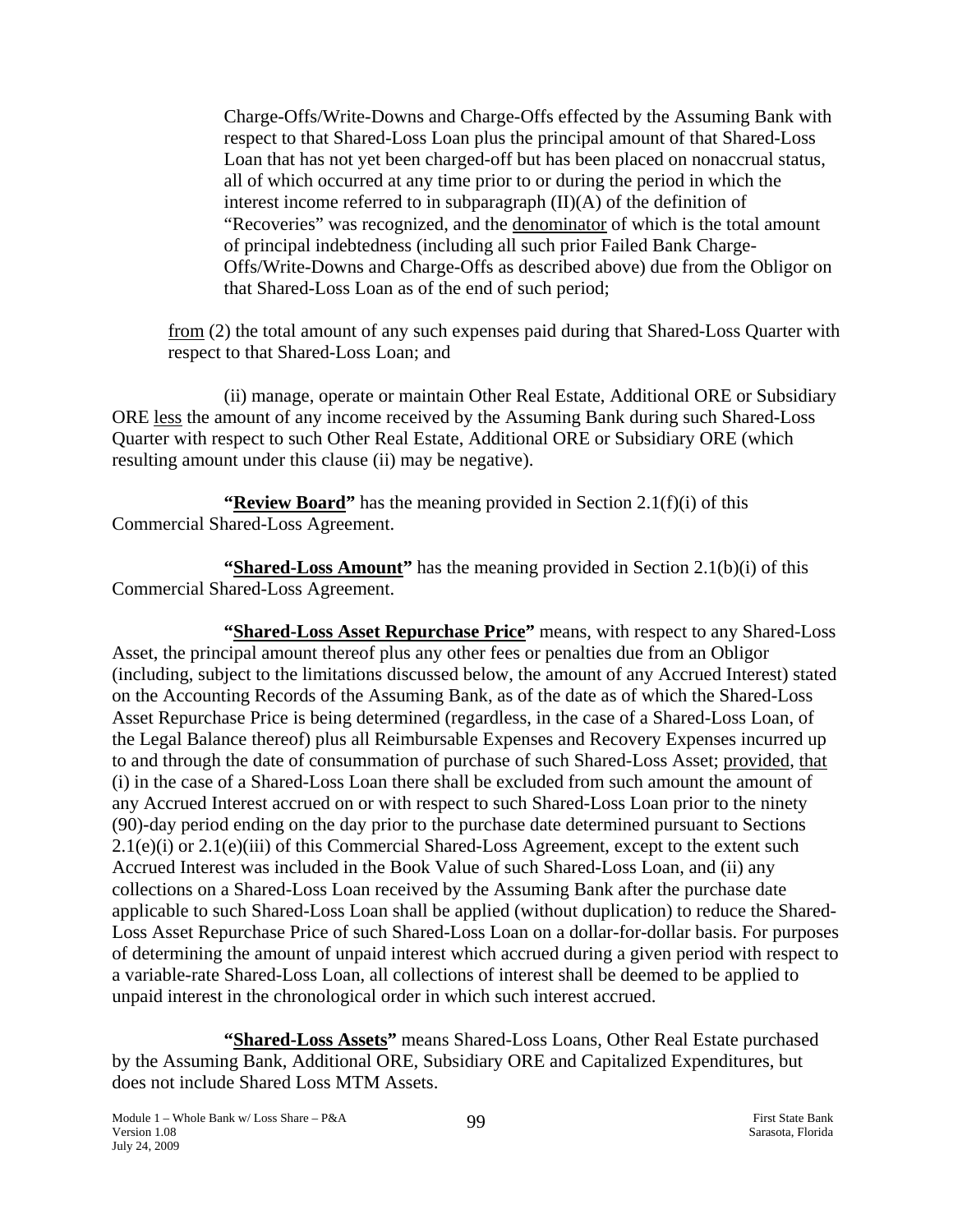## **"Shared-Loss Loan Commitment"** means:

(i) any Commitment to make a further extension of credit or to make a further advance with respect to an existing Shared-Loss Loan; and

(ii) any Shared-Loss Loan Commitment (described in subparagraph (i) immediately preceding) with respect to which the Assuming Bank has made a Permitted Amendment.

**"Shared-Loss Loan Commitment Advance"** means an advance pursuant to a Shared-Loss Loan Commitment with respect to which the Assuming Bank has not made a Permitted Advance.

# **"Shared-Loss Loans"** means:

(i)(A) Loans purchased by the Assuming Bank pursuant to the Purchase and Assumption Agreement set forth on Exhibit 4.15(b) to the Purchase and Assumption Agreement, (B) New Shared-Loss Loans purchased by the Assuming Bank pursuant to the Purchase and Assumption Agreement, (C) Permitted Advances and (D) Shared-Loss Loan Commitment Advances, if any; provided, that Shared-Loss Loans shall not include Loans, New Shared-Loss Loans, Permitted Advances and Shared-Loss Loan Commitment Advances with respect to which an Acquired Subsidiary, or a constituent Subsidiary thereof, is an Obligor; (E) Loans owned by any Subsidiary which are not Shared-Loss Loans under the Single Family Shared-Loss Agreement; and (F) Consumer Loans; and

(ii) any Shared-Loss Loans (described in subparagraph (i) immediately preceding) with respect to which the Assuming Bank has made a Permitted Amendment.

"**Shared-Loss MTM Assets"** means those securities and other assets listed on Exhibit  $4.15(C)$ .

**"Shared-Loss Payment Trigger"** means when the sum of the Cumulative Loss Amount under the Single Family Shared-Loss Agreement and the cumulative Net Charge-Offs under this Commercial Shared-Loss Agreement, exceeds the First Loss Tranche. If the First Loss Tranche is zero or a negative number, the Shared-Loss Payment Trigger shall be deemed to have been reached upon Bank Closing.

**"Shared-Loss Quarter"** has the meaning provided in Section 2.1(a)(i) of this Commercial Shared-Loss Agreement.

**"Stated Threshold"** means total losses under the shared loss agreements in the amount of One Hundred Six Million Dollars (\$106,000,000.00).

**"Subsidiary ORE"** means all assets owned by ORE Subsidiaries that would constitute Additional ORE if such assets were on the books of the Assuming Bank.

**"Termination Date"** means the eighth (8th) anniversary of the Commencement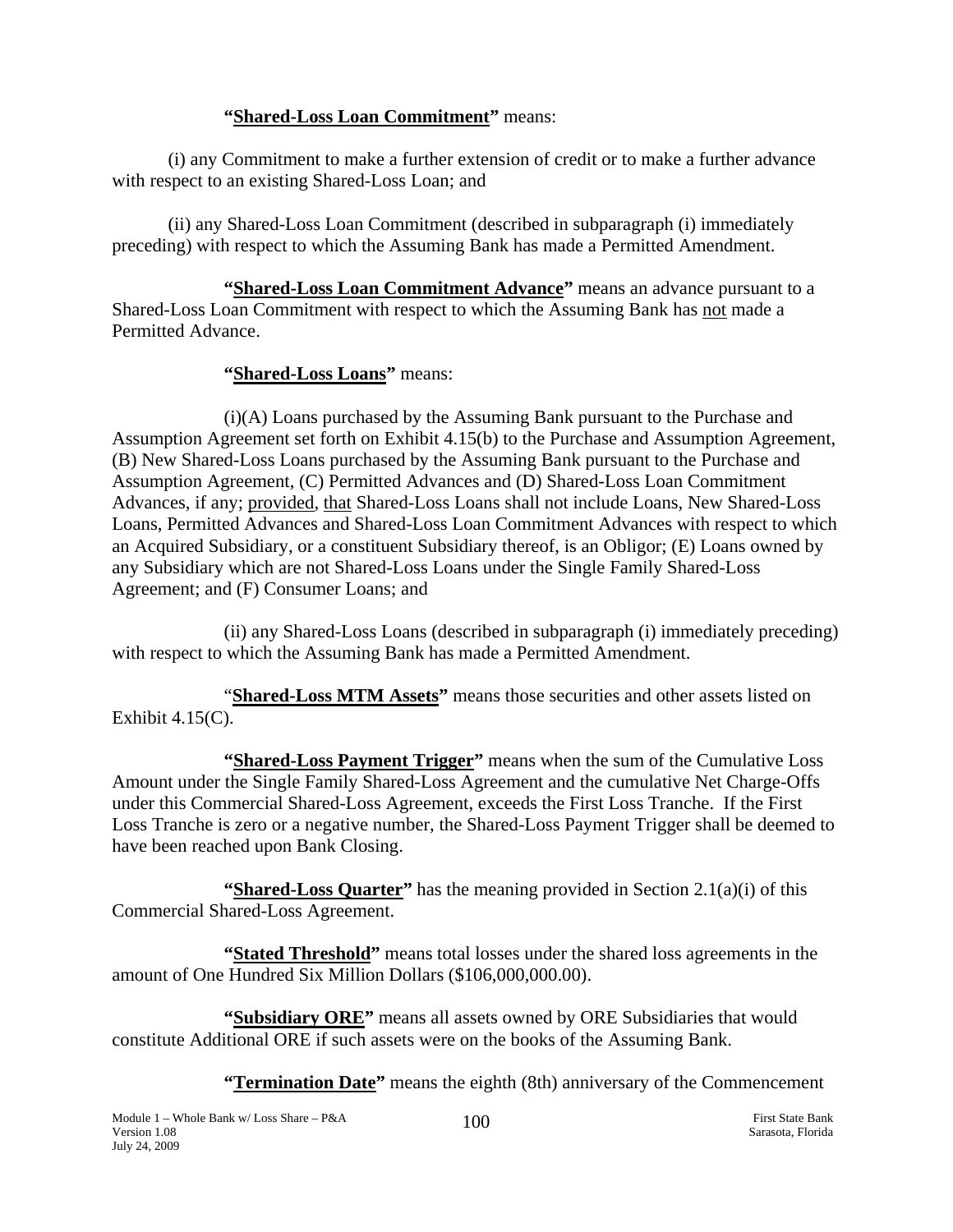Date.

**"Third Party Servicer"** means any servicer appointed from time to time by the Assuming Bank or any Affiliate of the Assuming Bank to service the Shared-Loss Assets on behalf of the Assuming bank, the identity of which shall be given to the Receiver prior to or concurrent with the appointment thereof.

# **ARTICLE II** -- **SHARED-LOSS ARRANGEMENT**

# **2.1 Shared-Loss Arrangement.**

**(a) Quarterly Certificates.** (i) Not later than thirty (30) days after the end of each Calendar Quarter from and including the initial Calendar Quarter to and including the Calendar Quarter in which the Applicable Anniversary of the Commencement Date falls (each of such Calendar Quarters being referred to herein as a "Shared-Loss Quarter"), the Assuming Bank shall deliver to the Receiver a certificate, signed by the Assuming Bank's chief executive officer and its chief financial officer, setting forth in such form and detail as the Receiver may specify (a "Quarterly Certificate"):

> (A) the amount of Charge-Offs, the amount of Recoveries and the amount of Net Charge-Offs (which amount may be negative) during such Shared-Loss Quarter with respect to the Shared-Loss Assets (and for Recoveries, with respect to the Assets for which a charge-off was effected by the Failed Bank prior to Bank Closing); and

(B) the aggregate amount of Reimbursable Expenses (which amount may be negative) during such Shared-Loss Quarter; and

(C) net realized loss on the Shared Loss MTM Assets determined pursuant to FAS 115, expressed as a positive number (MTM Net Realized Loss), or net realized gain on the Shared Loss MTM assets, expressed as a negative number (MTM Net Realized Gain); and

(D) any other than temporary impairment of the Shared Loss MTM Assets, determined pursuant to FAS 115, expressed as a positive number ("OTTI Loss") or reversals of OTTI Loss, expressed as a negative number (for the avoidance of doubt, normal and customary unrealized mark-to-market changes by reason of the application of fair value accounting do not qualify for loss sharing payments).

(ii) Not later than thirty (30) days after the end of each Calendar Quarter from and including the first Calendar Quarter following the final Shared-Loss Quarter to and including the Calendar Quarter in which the Termination Date falls (each of such Calendar Quarters being referred to herein as a "Recovery Quarter"), the Assuming Bank shall deliver to the Receiver a Quarterly Certificate setting forth, in such form and detail as the Receiver may specify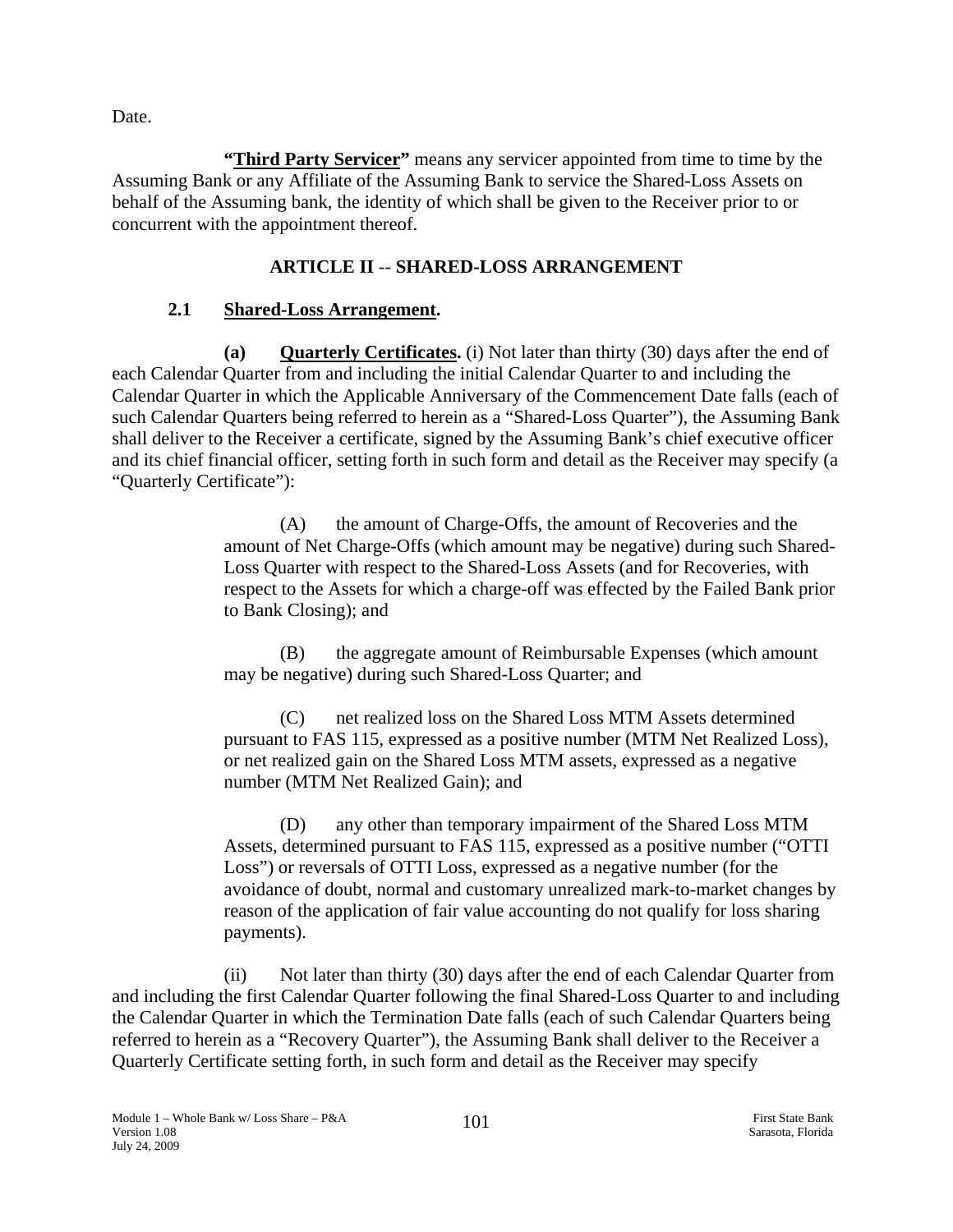(A) the amount of Recoveries and Recovery Expenses during such Recovery Quarter. On the Quarterly Certificate for the first Recovery Quarter only, the Assuming Bank may report as a separate item, in such form and detail as the Receiver may specify, the aggregate amount of any Reimbursable Expenses that: (a) were incurred prior to or during the final Shared-Loss Quarter, and (b) had not been included in any Quarterly Certificate for any Shared-Loss Quarter because they had not been actually paid by or on behalf of the Assuming Bank (in accordance with the terms of this Commercial Shared-Loss Agreement) during any Shared-Loss Quarter and (c) were actually paid by or on behalf of the Assuming Bank (in accordance with the terms of this Commercial Shared-Loss Agreement) during the first Recovery Quarter; and

(B) net realized gain on the Shared Loss MTM Assets.

## **(b) Payments With Respect to Shared-Loss Assets.**

(i) For purposes of this Section 2.1(b), the Assuming Bank shall initially record the Shared-Loss Assets on its Accounting Records at Book Value, and initially record the Shared Loss MTM Assets on its Accounting Records at Fair Value, and adjust such amounts as such values may change after the Bank Closing. If the amount of all Net Charge-Offs during any Shared-Loss Quarter plus Reimbursable Expenses, plus MTM Net Realized Gain or MTM Net Realized Loss, plus OTTI Loss during such Shared-Loss Quarter (the "Shared-Loss Amount") is positive, then, except as provided in Sections 2.1(c) and (e) below, and subject to the provisions of Section 2.1(b)(vi) below, not later than fifteen (15) days after the date on which the Receiver receives the Quarterly Certificate with respect to such Shared-Loss Quarter, the Receiver shall pay to the Assuming Bank an amount equal to eighty percent (80%) of the Shared-Loss Amount for such Shared-Loss Quarter. If the Shared-Loss Amount during any Shared-Loss Quarter is negative, the Assuming Bank shall pay to the Receiver an amount equal to eighty percent (80%) of the Shared-Loss Amount for such Shared-Loss Quarter, which payment shall be delivered to the Receiver together with the Quarterly Certificate for such Shared-Loss Quarter. When the cumulative Shared-Loss Amounts for all Shared-Loss Quarters plus the Cumulative Loss Amount under the Single Family Shared-Loss Agreement equals or exceeds the Stated Threshold, the Receiver shall pay to the Assuming Bank an amount equal to ninety-five percent ((95%) of the Shared-Loss Amount for each Shared-Loss Quarter, until such time as the cumulative Shared-Loss Amount for all Shared-Loss Quarters is less than the Stated Threshold, when the percentage shall revert back to eighty percent (80%).

(ii) If the amount of gross Recoveries during any Recovery Quarter less Recovery Expenses during such Recovery Quarter plus net realized gains or reversals of OTTI Loss on Shared Loss MTM Assets (the "Recovery Amount") is positive, then, simultaneously with its delivery of the Quarterly Certificate with respect to such Recovery Quarter, the Assuming Bank shall pay to the Receiver an amount equal to eighty percent (80%) of the Recovery Amount for such Recovery Quarter. If the Recovery Amount is negative, then such negative amount shall be subtracted from the amount of gross Recoveries during the next succeeding Recovery Quarter in determining the Recovery Amount in such next succeeding Recovery Quarter; provided, that this Section 2.1(b)(ii) shall operate successively in the event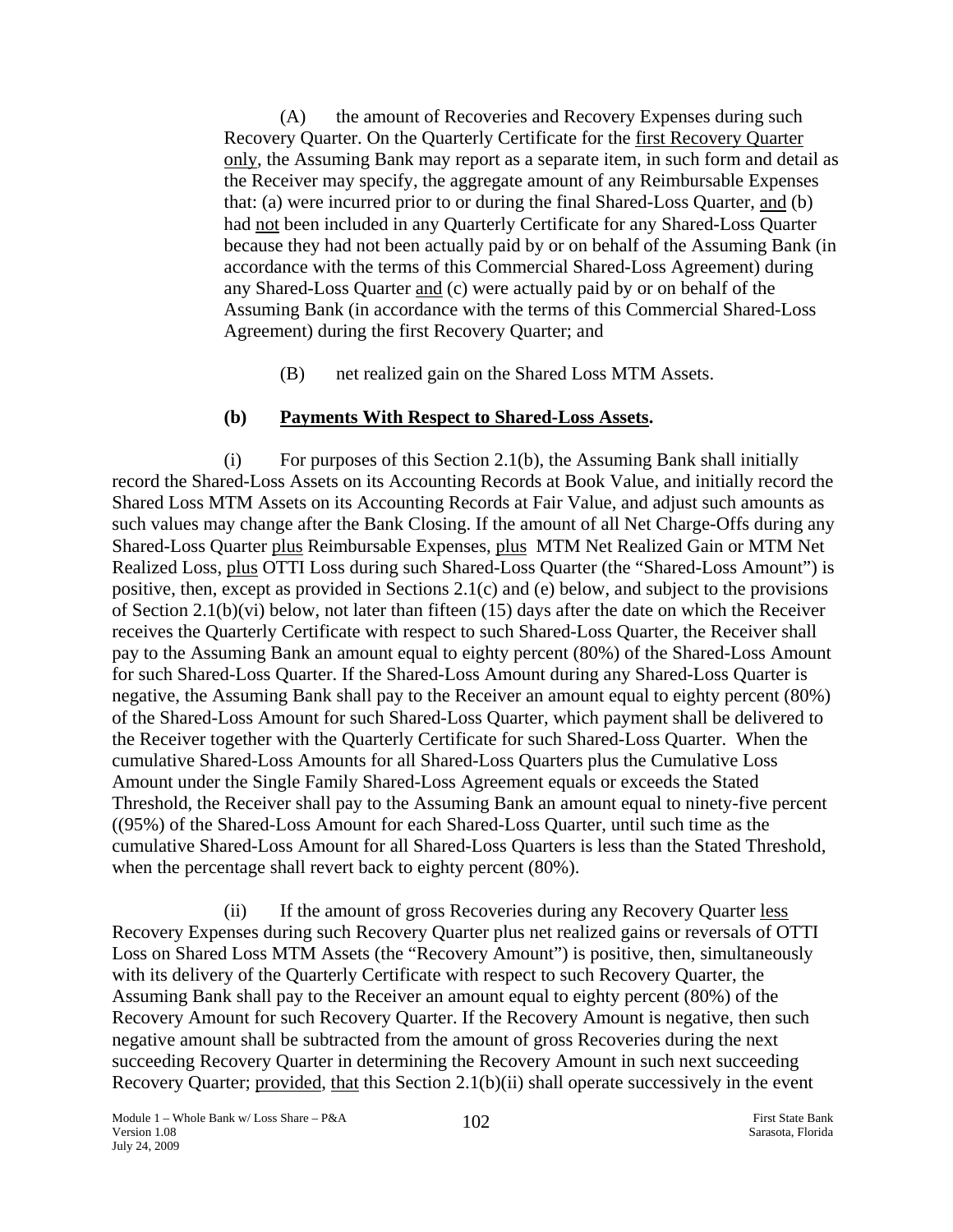that the Recovery Amount (after giving effect to this Section 2.1(b)(ii)) in such next succeeding Recovery Quarter is negative. The Assuming Bank shall specify, in the Quarterly Certificate for the final Recovery Quarter, the aggregate amount for all Recovery Quarters only, as of the end of, and including, the final Recovery Quarter of (A) Recoveries plus net realized gains or reversals of OTTI Loss on Shared Loss MTM Assets ("Aggregate Recovery Period Recoveries"), (B) Recovery Expenses ("Aggregate Recovery Expenses"), and (C) only those Recovery Expenses that have been actually "offset" against Aggregate Recovery Period Recoveries (including those so "offset" in that final Recovery Quarter) ("Aggregate Offset Recovery Expenses"); as used in this sentence, the term "offset" means the amount that has been applied to reduce gross Recoveries in any Recovery Quarter pursuant to the methodology set forth in this Section 2.1(b)(ii). If, at the end of the final Recovery Quarter the amount of Aggregate Recovery Expenses exceeds the amount of Aggregate Recovery Period Recoveries, the Receiver shall have no obligation to pay to the Assuming Bank all or any portion of such excess. Subsequent to the Assuming Bank's calculation of the Recovery Amount (if any) for the final Recovery Quarter, the Assuming Bank shall also show on the Quarterly Certificate for the final Recovery Quarter the results of the following three mathematical calculations: (i) Aggregate Recovery Period Recoveries minus Aggregate Offset Recovery Expenses; (ii) Aggregate Recovery Expenses minus Aggregate Offset Recovery Expenses; and (iii) the lesser of the two amounts calculated in (i) and (ii) immediately above ("Additional Recovery Expenses") multiplied by 80% (the amount so calculated in (iii) being defined as the "Additional Recovery Expense Amount"). If the Additional Recovery Expense Amount is greater than zero, then the Assuming Bank may request in the Quarterly Certificate for the final Recovery Quarter that the Receiver reimburse the Assuming Bank the amount of the Additional Recovery Expense Amount and the Receiver shall pay to the Assuming Bank the Additional Recovery Expense Amount within fifteen (15) days after the date on which the Receiver receives that Quarterly Certificate. On the Quarterly Certificate for the final Recovery Quarter only, the Assuming Bank may include, in addition to any Recovery Expenses for that Recovery Quarter that were paid by or on behalf of the Assuming Bank in that Recovery Quarter, those Recovery Expenses that: (a) were incurred prior to or during the final Recovery Quarter, and (b) had not been included in any Quarterly Certificate for any Recovery Quarter because they had not been actually paid by or on behalf of the Assuming Bank (in accordance with the terms of this Commercial Shared-Loss Agreement) during any Recovery Quarter, and (c) were actually paid by or on behalf of the Assuming Bank (in accordance with the terms of this Commercial Shared-Loss Agreement) prior to the date the Assuming Bank is required to deliver that final Quarterly Certificate to the Receiver under the terms of Section 2.1(a)(ii).

(iii) With respect to each Shared-Loss Quarter and Recovery Quarter, collections by or on behalf of the Assuming Bank on any charge-off effected by the Failed Bank prior to Bank Closing on an Asset other than a Shared-Loss Asset or Shared-Loss MTM Assets shall be reported as Recoveries under this Section 2.1 only to the extent such collections exceed the Book Value of such Asset, if any. For any Shared-Loss Quarter or Recovery Quarter in which collections by or on behalf of the Assuming Bank on such Asset are applied to both Book Value and to a charge-off effected by the Failed Bank prior to Bank Closing, the amount of expenditures incurred by or on behalf of the Assuming Bank attributable to the collection of any such Asset, that shall be considered a Reimbursable Expense or a Recovery Expense under this Section 2.1 will be limited to a proportion of such expenditures which is equal to the proportion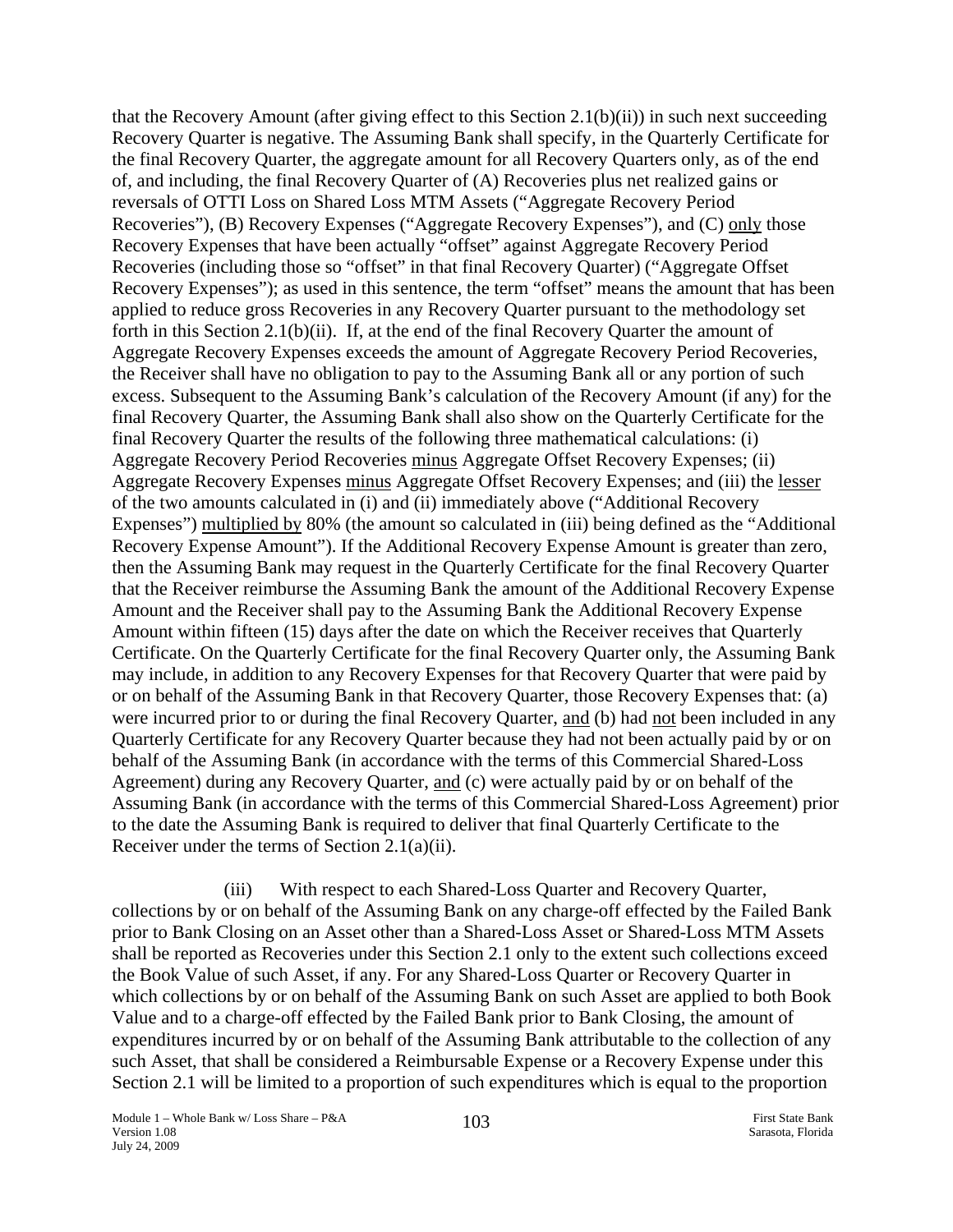derived by dividing (A) the amount of collections on such Asset applied to a charge-off effected by the Failed Bank prior to Bank Closing, by (B) the total collections on such Assets.

(iv) If the Assuming Bank has duly specified an amount of Reimbursable Expenses on the Quarterly Certificate for the first Recovery Quarter as described above in the last sentence of Section 2.1(a)(ii), then, not later than fifteen (15) days after the date on which the Receiver receives that Quarterly Certificate, the Receiver shall pay to the Assuming Bank an amount equal to eighty percent (80%) (or, if the Cumulative Loss Amount under the Single Family Shared-Loss Agreement plus the cumulative Shared-Loss Amount for all Shared-Loss Quarters equals or exceeds the Stated Threshold, ninety-five percent (95%)) of the amount of such Reimbursable Expenses.

(v) If the First Loss Tranche as determined under the Purchase and Assumption Agreement is a positive number, Receiver has no obligation to make payment for any Shared Loss Quarters until the Shared-Loss Payment Trigger is satisfied.

**(c) Limitation on Shared-Loss Payment.** The Receiver shall not be required to make any payments pursuant to this Section 2.1 with respect to any Charge-Off of a Shared-Loss Asset that the Receiver or the Corporation determines, based upon the Examination Criteria, should not have been effected by the Assuming Bank; provided, (x) the Receiver must provide notice to the Assuming Bank detailing the grounds for not making such payment, (y) the Receiver must provide the Assuming Bank with a reasonable opportunity to cure any such deficiency and (z) (1) to the extent curable, if cured, the Receiver shall make payment with respect to any properly effected Charge-Off and (2) to the extent not curable, the Receiver shall make a payment as to all Charge-Offs (or portion of Charge-Offs) that were effected which would have been payable as a Charge-Off if the Assuming Bank had properly effected such Charge-Off. In the event that the Receiver does not make any payments with respect to any Charge-Off of a Shared-Loss Asset pursuant to this Section 2.1 or determines that a payment was improperly made, the Assuming Bank and the Receiver shall, upon final resolution, make such accounting adjustments and payments as may be necessary to give retroactive effect to such corrections.

Loan to the detriment of such Shared-Loss Asset to which such loan is related; provided, that **(d) Sale of, or Additional Advances or Amendments with Respect to, Shared-Loss Loans and Administration of Related Loans.** No Shared-Loss Loan shall be treated as a Shared-Loss Asset pursuant to this Section 2.1 (i) if the Assuming Bank sells or otherwise transfers such Shared-Loss Loan or any interest therein (whether with or without recourse) to any Person, (ii) after the Assuming Bank makes any additional advance, commitment or increase in the amount of a commitment with respect to such Shared-Loss Loan that does not constitute a Permitted Advance or a Shared-Loss Loan Commitment Advance, (iii) after the Assuming Bank makes any amendment, modification, renewal or extension to such Shared-Loss Loan that does not constitute a Permitted Amendment, or (iv) after the Assuming Bank has managed, administered or collected any "Related Loan" (as such term is defined in Section 3.4 of Article III of this Commercial Shared-Loss Agreement) in any manner which would have the effect of increasing the amount of any collections with respect to the Related any such Shared-Loss Loan that has been the subject of Charge-Offs prior to the taking of any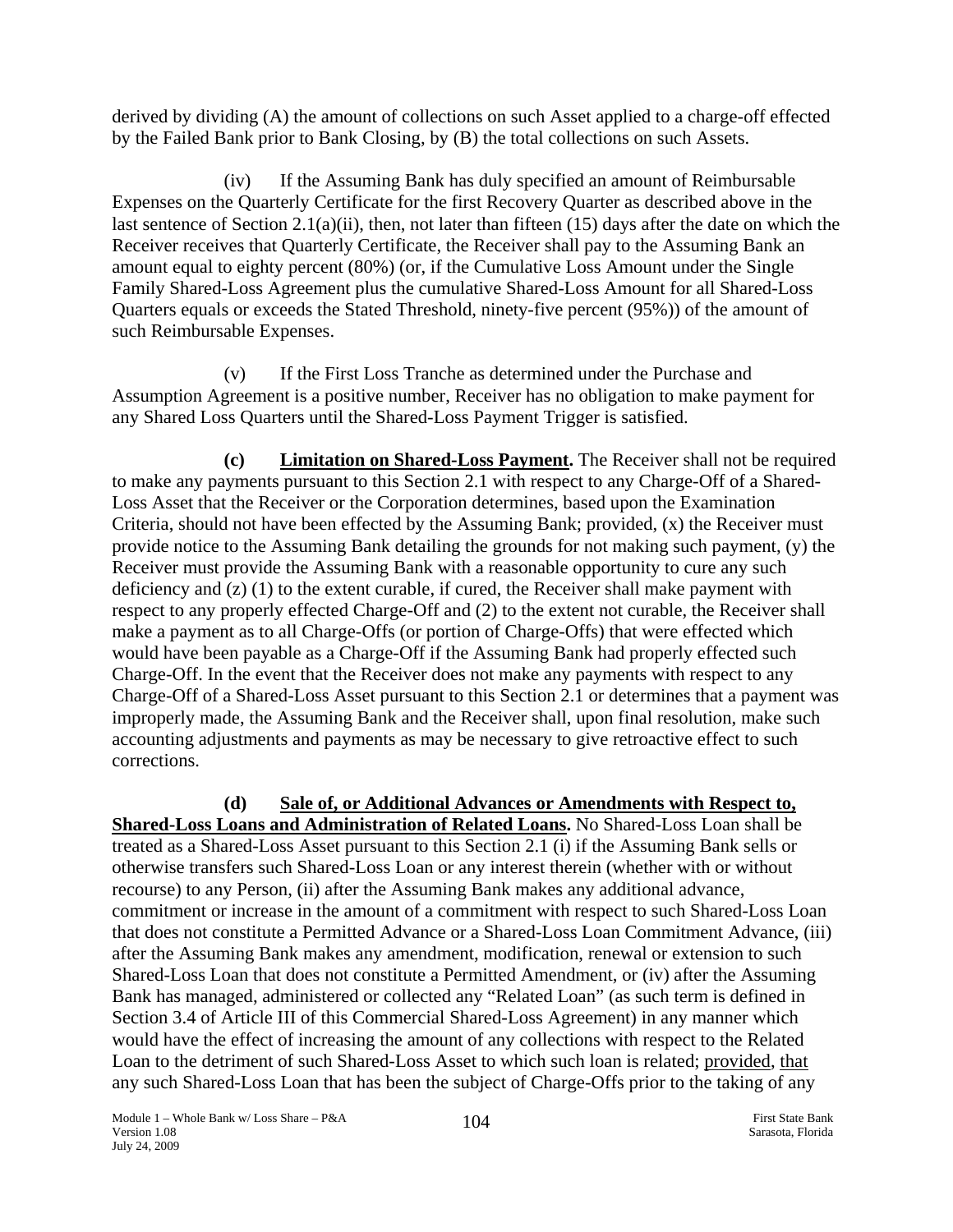action described in clause (i), (ii), (iii) or (iv) of this Section 2.1(d) by the Assuming Bank shall be treated as a Shared-Loss Asset pursuant to this Section 2.1 solely for the purpose of treatment of Recoveries on such Charge-Offs until such time as the amount of Recoveries with respect to such Shared-Loss Asset equals such Charge-Offs.

### **(e) Option to Purchase.**

(i) In the event that the Assuming Bank determines that there is a substantial likelihood that continued efforts to collect a Shared-Loss Asset or an Asset for which a chargeoff was effected by the Failed Bank with, in either case, a Legal Balance of \$500,000 or more on the Accounting Records of the Assuming Bank will result in an expenditure, after Bank Closing, of funds by on behalf of the Assuming Bank to a third party for a specified purpose (the expenditure of which, in its best judgment, will maximize collections), which do not constitute Reimbursable Expenses or Recovery Expenses, and such expenses will exceed ten percent (10%) of the then book value thereof as reflected on the Accounting Records of the Assuming Bank, the Assuming Bank shall (i) promptly so notify the Receiver and (ii) request that such expenditure be treated as a Reimbursable Expense or Recovery Expense for purposes of this Section 2.1. (Where the Assuming Bank determines that there is a substantial likelihood that the previously mentioned situation exists with respect to continued efforts to collect a Shared-Loss Asset or an Asset for which a charge-off was effected by the Failed Bank with, in either case, a Legal Balance of less than \$1,000,000 on the Accounting Records of the Assuming Bank, the Assuming Bank may so notify the Receiver and request that such expenditure be treated as a Reimbursable Expense or Recovery Expense.) Within thirty (30) days after its receipt of such a notice, the Receiver will advise the Assuming Bank of its consent or denial, that such expenditures shall be treated as a Reimbursable Expense or Recovery Expense, as the case may be. Notwithstanding the failure of the Receiver to give its consent with respect to such expenditures, the Assuming Bank shall continue to administer such Shared-Loss Asset in accordance with Section 2.2, except that the Assuming Bank shall not be required to make such expenditures. At any time after its receipt of such a notice and on or prior to the Termination Date the Receiver shall have the right to purchase such Shared-Loss Asset or Asset as provided in Section 2.1(e)(iii), notwithstanding any consent by the Receiver with respect to such expenditure.

(ii) During the period prior to the Termination Date, the Assuming Bank shall notify the Receiver within fifteen (15) days after any of the following becomes fully or partially charged-off:

> (A) a Shared-Loss Loan having a Legal Balance (or, in the case of more than one (1) Shared-Loss Loan made to the same Obligor, a combined Legal Balance) of \$500,000 or more in circumstances in which the legal claim against the relevant Obligor survives; or

(B) a Shared-Loss Loan to a director, an "executive officer" as defined in 12 C.F.R. 215.2(d), a "principal shareholder" as defined in 12 C.F.R. 215.2(l), or an Affiliate of the Assuming Bank.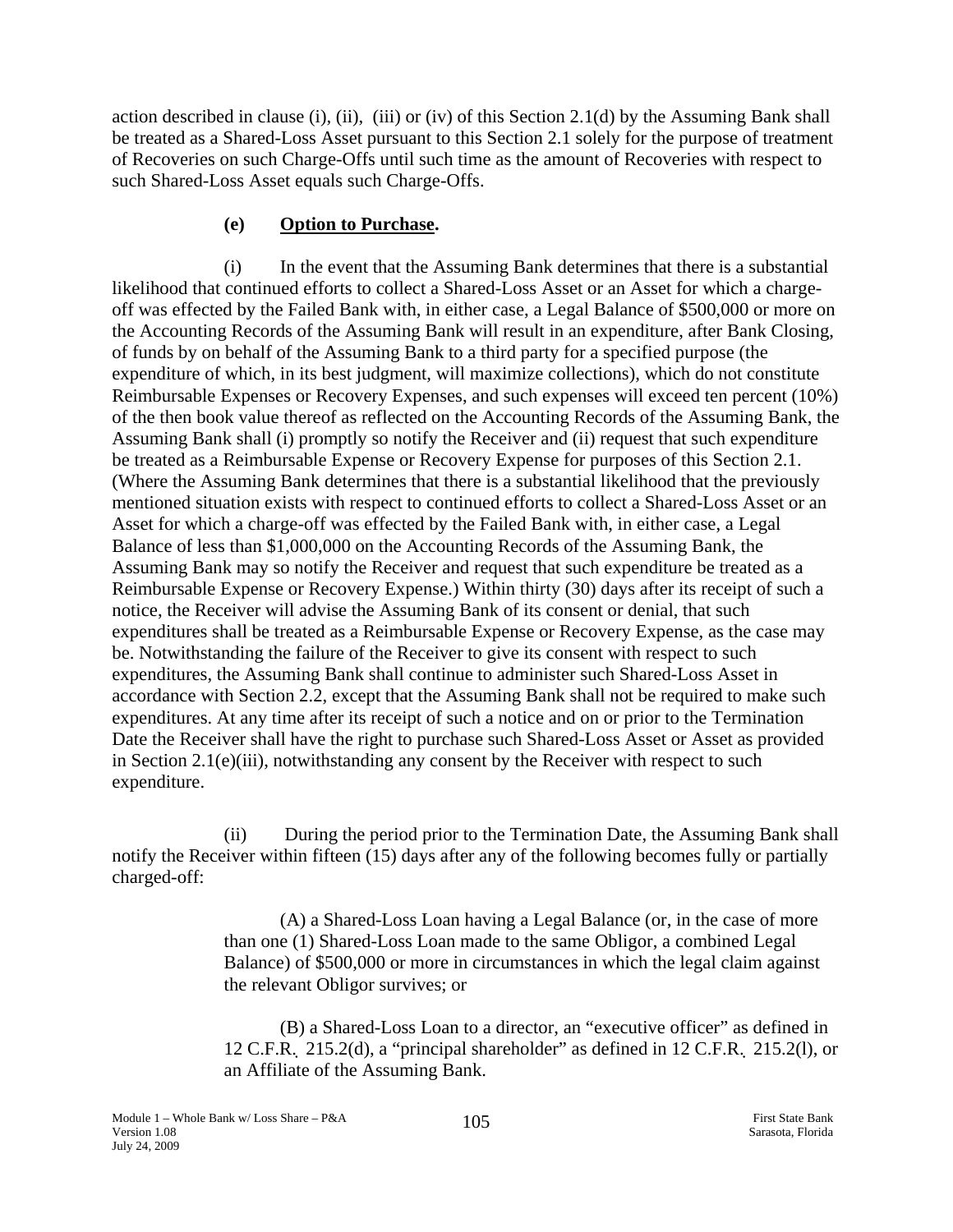(iii) If the Receiver determines in its discretion that the Assuming Bank is not diligently pursuing collection efforts with respect to any Shared-Loss Asset which has been fully or partially charged-off or written-down (including any Shared-Loss Asset which is identified or required to be identified in a notice pursuant to Section 2.1(e)(ii)) or any Asset for which there exists a Failed Bank Charge-Off/Write-Down, the Receiver may at its option, exercisable at any time on or prior to the Termination Date, require the Assuming Bank to assign, transfer and convey such Shared-Loss Asset or Asset to and for the sole benefit of the Receiver for a price equal to the Shared-Loss Asset Repurchase Price thereof less the Related Liability Amount with respect to any Related Liabilities related to such Shared-Loss Asset or Asset.

(iv) Not later than ten (10) days after the date upon which the Assuming Bank receives notice of the Receiver's intention to purchase or require the assignment of any Shared-Loss Asset or Asset pursuant to Section 2.1(e)(i) or (iii), the Assuming Bank shall transfer to the Receiver such Shared-Loss Asset or Asset and any Credit Files relating thereto and shall take all such other actions as may be necessary and appropriate to adequately effect the transfer of such Shared-Loss Asset or Asset from the Assuming Bank to the Receiver. Not later than fifteen (15) days after the date upon which the Receiver receives such Shared-Loss Asset or Asset and any Credit Files relating thereto, the Receiver shall pay to the Assuming Bank an amount equal to the Shared-Loss Asset Repurchase Price of such Shared-Loss Asset or Asset less the Related Liability Amount.

(v) The Receiver shall assume all Related Liabilities with respect to any Shared-Loss Asset or Asset set forth in the notice described in Section 2.1(e)(iv).

## **(f) Dispute Resolution.**

(i) (A) Any dispute as to whether a Charge-Off of a Shared-Loss Asset was made in accordance with Examination Criteria shall be resolved by the Assuming Bank's Chartering Authority. (B) With respect to any other dispute arising under the terms of this Commercial Shared-Loss Agreement which the parties hereto cannot resolve after having negotiated such matter, in good faith, for a thirty (30) day period, other than a dispute the Corporation is not permitted to submit to arbitration under the Administrative Dispute Resolution Act of 1996 ("ADRA"), as amended, such other dispute shall be resolved by determination of a review board (a "Review Board") established pursuant to Section 2.1(f). Any Review Board under this Section 2.1(f) shall follow the provisions of the Federal Arbitration Act and shall follow the provisions of the ADRA. (C) Any determination by the Assuming Bank's Chartering Authority or by a Review Board shall be conclusive and binding on the parties hereto and not subject to further dispute, and judgment may be entered on said determination in accordance with applicable arbitration law in any court having jurisdiction thereof.

(ii) A Review Board shall consist of three (3) members, each of whom shall have such expertise as the Corporation and the Assuming Bank agree is relevant. As appropriate, the Receiver or the Corporation (the "FDIC Party") will select one member, one member will be selected by the Assuming Bank and the third member (the "Neutral Member") will be selected by the other two members. The member of the Review Board selected by a party may be removed at any time by such party upon two (2) days' written notice to the other party of the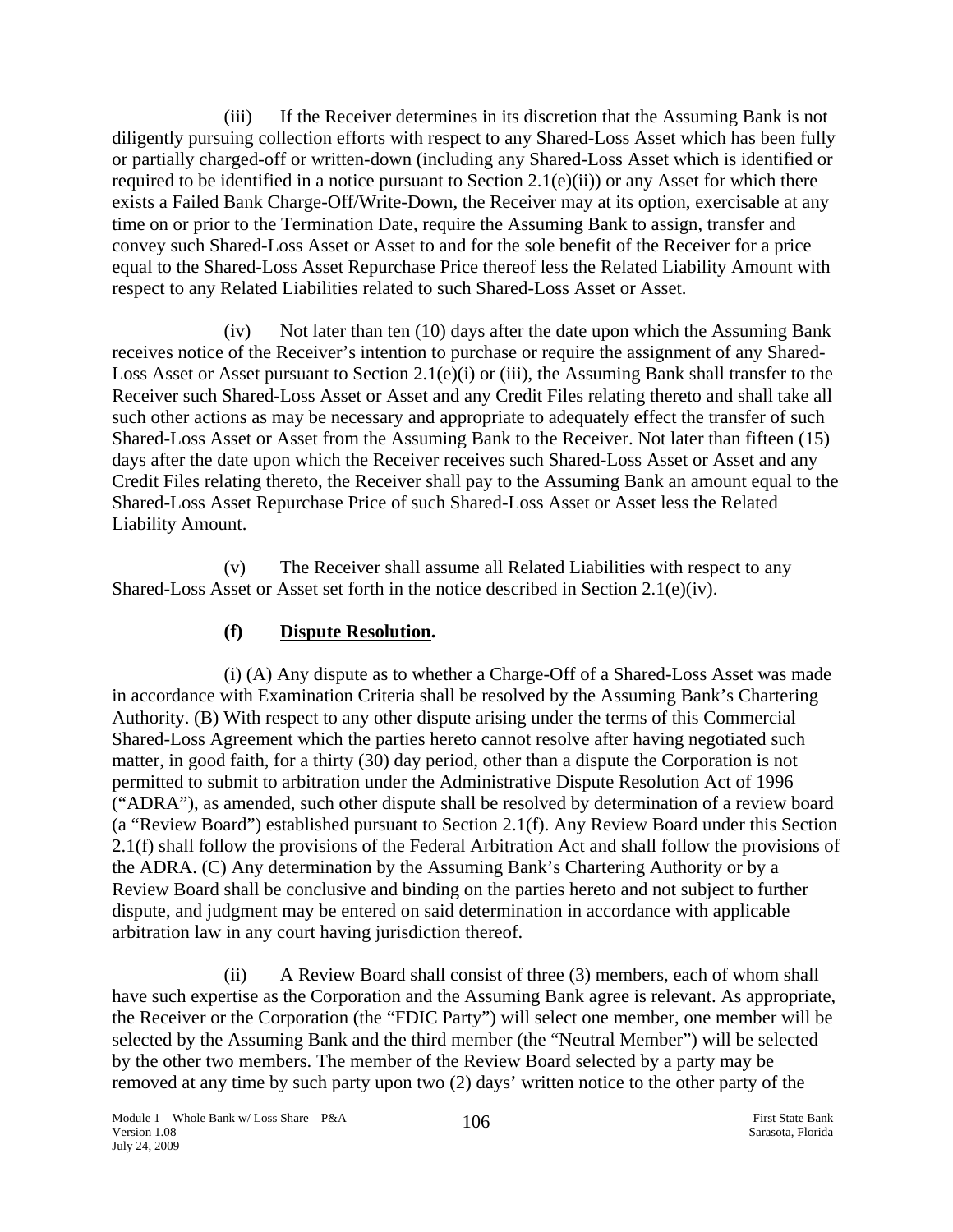selection of a replacement member. The Neutral Member may be removed by unanimous action of the members appointed by the FDIC Party and the Assuming Bank after two (2) days' prior written notice to the FDIC Party and the Assuming Bank of the selection of a replacement Neutral Member. In addition, if a Neutral Member fails for any reason to serve or continue to serve on the Review Board, the other remaining members shall so notify the parties to the dispute and the Neutral Member in writing that such Neutral Member will be replaced, and the Neutral Member shall thereafter be replaced by the unanimous action of the other remaining members within twenty (20) business days of that notification.

(iii) No dispute may be submitted to a Review Board by any of the parties to this Commercial Shared-Loss Agreement unless such party has provided to the other party a written notice of dispute ("Notice of Dispute"). During the forty-five (45)-day period following the providing of a Notice of Dispute, the parties to the dispute will make every effort in good faith to resolve the dispute by mutual agreement. As part of these good faith efforts, the parties should consider the use of less formal dispute resolution techniques, as judged appropriate by each party in its sole discretion. Such techniques may include, but are not limited to, mediation, settlement conference, and early neutral evaluation. If the parties have not agreed to a resolution of the dispute by the end of such forty-five (45)-day period, then, subject to the discretion of the Corporation and the written consent of the Assuming Bank as set forth in Section  $2.1(f)(i)(B)$ above, on the first day following the end of such period, the FDIC Party and the Assuming Bank shall notify each other of its selection of its member of the Review Board and such members shall be instructed to promptly select the Neutral Member of the Review Board. If the members appointed by the FDIC Party and the Assuming Bank are unable to promptly agree upon the initial selection of the Neutral Member, or a timely replacement Neutral Member as set forth in Section 2.1(f)(ii) above, the two appointed members shall apply to the American Arbitration Association ("AAA"), and such Neutral Member shall be appointed in accordance with the Commercial Arbitration Rules of the AAA.

(iv) The resolution of a dispute pursuant to this Section 2.1(f) shall be governed by the Commercial Arbitration Rules of the AAA to the extent that such rules are not inconsistent with this Section 2.1(f). The Review Board may modify the procedures set forth in such rules from time to time with the prior approval of the FDIC Party and the Assuming Bank.

(v) Within fifteen (15) days after the last to occur of the final written submissions of both parties, the presentation of witnesses, if any, and oral presentations, if any, the Review Board shall adopt the position of one of the parties and shall present to the parties a written award regarding the dispute. The determination of any two (2) members of a Review Board will constitute the determination of such Review Board.

(vi) The FDIC Party and the Assuming Bank will each pay the fees and expenses of the member of the Review Board selected by it. The FDIC Party and Assuming Bank will share equally the fees and expenses of the Neutral Member. No such fees or expenses incurred by or on behalf of the Assuming Bank shall be subject to reimbursement by the FDIC Party under this Commercial Shared-Loss Agreement or otherwise.

(vii) Each party will bear all costs and expenses incurred by it in connection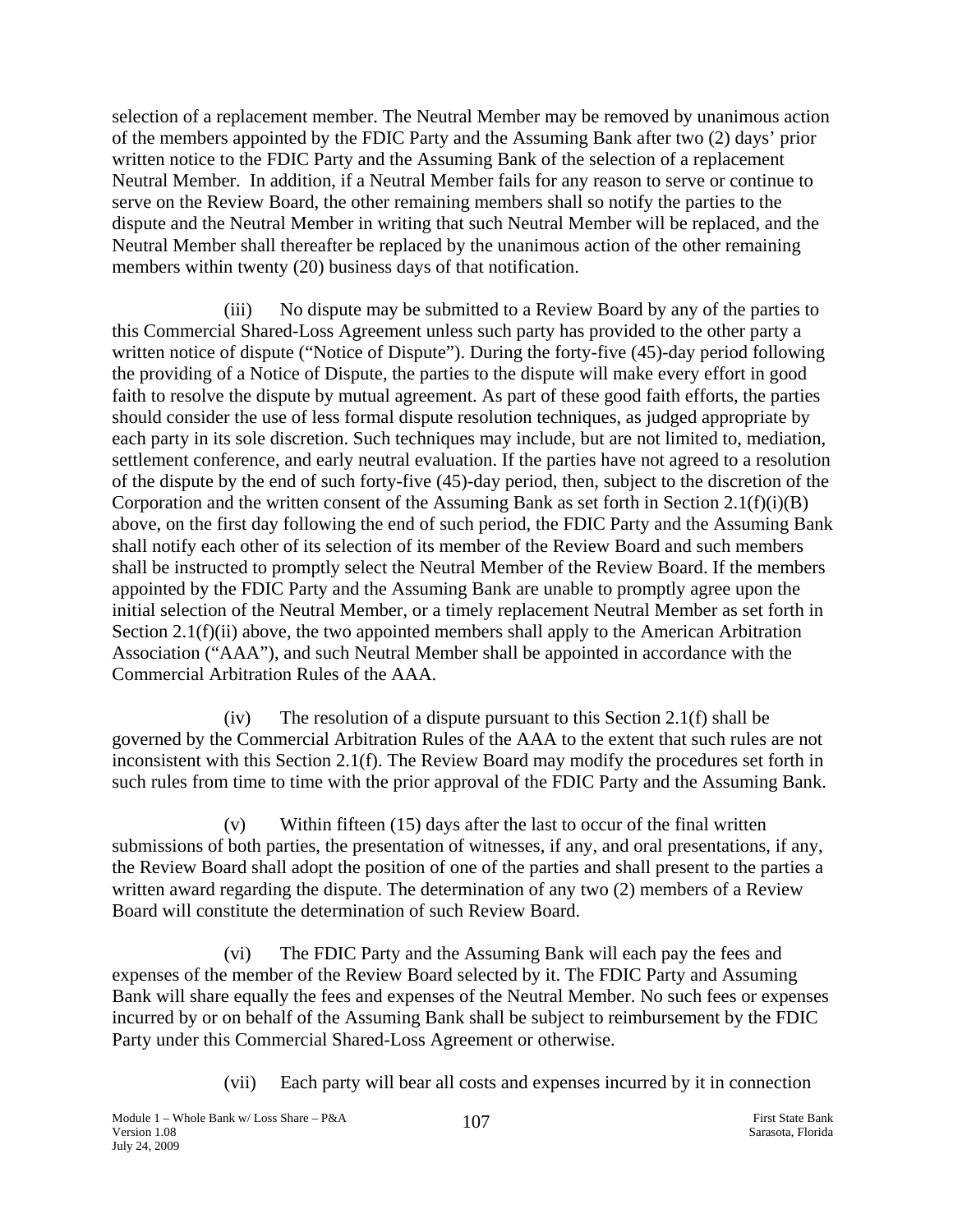with the submission of any dispute to a Review Board. No such costs or expenses incurred by or on behalf of the Assuming Bank shall be subject to reimbursement by the FDIC Party under this Commercial Shared-Loss Agreement or otherwise. The Review Board shall have no authority to award costs or expenses incurred by either party to these proceedings.

(viii) Any dispute resolution proceeding held pursuant to this Section 2.1(f) shall not be public. In addition, each party and each member of any Review Board shall strictly maintain the confidentiality of all issues, disputes, arguments, positions and interpretations of any such proceeding, as well as all information, attachments, enclosures, exhibits, summaries, compilations, studies, analyses, notes, documents, statements, schedules and other similar items associated therewith, except as the parties agree in writing or such disclosure is required pursuant to law, rule or regulation. Pursuant to ADRA, dispute resolution communications may not be disclosed either by the parties or by any member of the Review board unless:

(1) all parties to the dispute resolution proceeding agree in writing;

(2) the communication has already been made public;

(3) the communication is required by statute, rule or regulation to be made public;

(4) a court determines that such testimony or disclosure is necessary to prevent a manifest injustice, help establish a violation of the law or prevent harm to the public health or safety, or of sufficient magnitude in the particular case to outweigh the integrity of dispute resolution proceedings in general by reducing the confidence of parties in future cases that their communications will remain confidential.

 $(ix)$  Any dispute resolution proceeding pursuant to this Section 2.1(f) (whether as a matter of good faith negotiations, by resort to a Review Board, or otherwise) is a compromise negotiation for purposes of the Federal Rules of Evidence and state rules of evidence. The parties agree that all proceedings, including any statement made or document prepared by any party, attorney or other participants are privileged and shall not be disclosed in any subsequent proceeding or document or construed for any purpose as an admission against interest. Any document submitted and any statements made during any dispute resolution proceeding are for settlement purposes only. The parties further agree not to subpoena any of the members of the Review Board or any documents submitted to the Review Board. In no event will the Neutral Member voluntarily testify on behalf of any party.

(x) No decision, interpretation, determination, analysis, statement, award or other pronouncement of any Review Board shall constitute precedent as regards any subsequent proceeding (whether or not such proceeding involves dispute resolution under this Commercial Shared-Loss Agreement) nor shall any Review Board be bound to follow any decision, interpretation, determination, analysis, statement, award or other pronouncement rendered by any previous Review Board or any other previous dispute resolution panel which may have convened in connection with a transaction involving other failed financial institutions or Federal assistance transactions.

(xi) The parties may extend any period of time in this Section 2.1(f) by mutual

or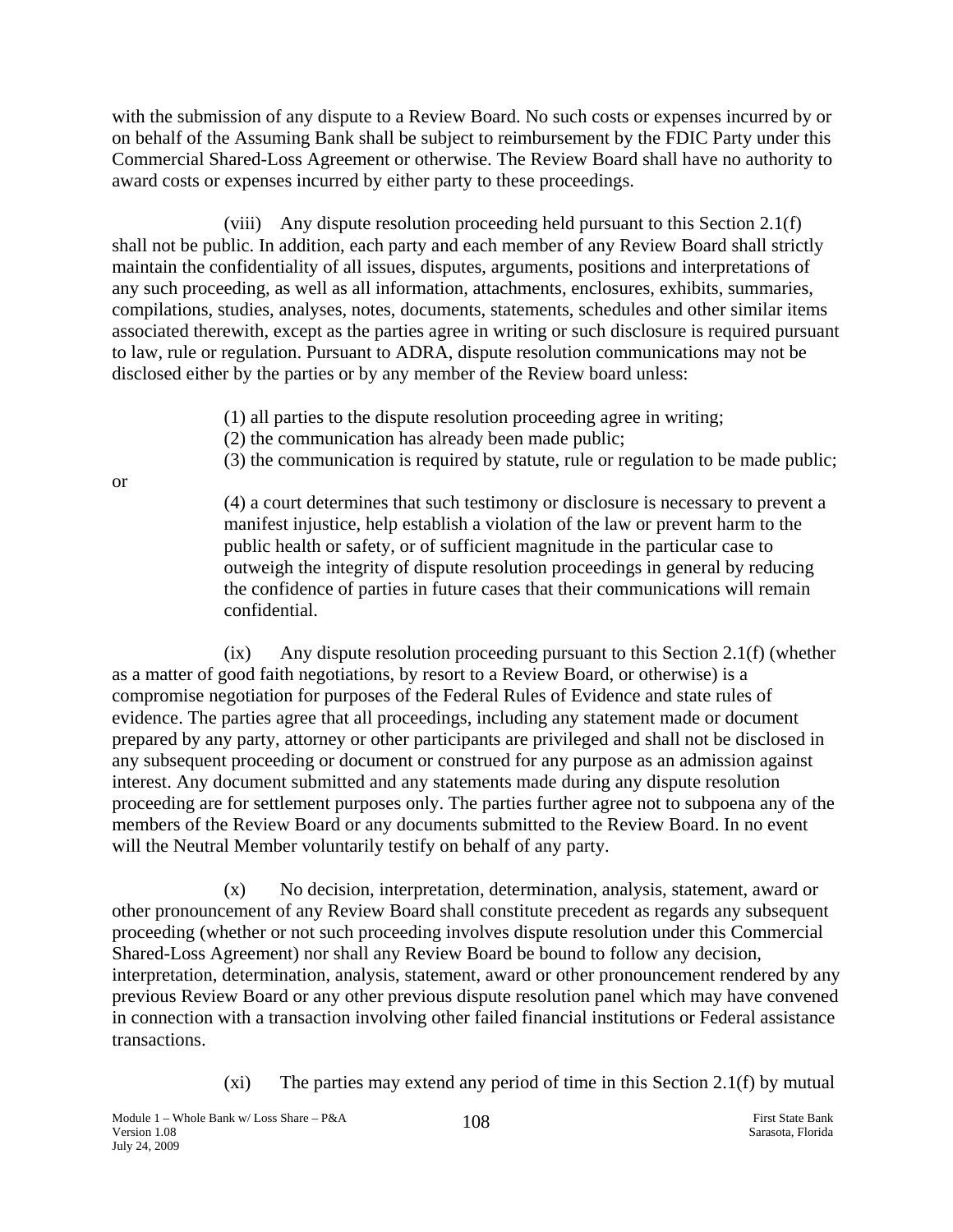agreement. Notwithstanding anything above to the contrary, no dispute shall be submitted to a Review Board until each member of the Review Board, and any substitute member, if applicable, agrees to be bound by the provisions of this Section 2.1(f) as applicable to members of a Review Board. Prior to the commencement of the Review Board proceedings, or, in the case of a substitute Neutral Member, prior to the re-commencement of such proceedings subsequent to that substitution, the Neutral Member shall provide a written oath of impartiality.

(xii) For the avoidance of doubt, and notwithstanding anything herein to the contrary, in the event any notice of dispute is provided to a party under this Section 2.1(g) prior to the Termination Date, the terms of this Commercial Shared-Loss Agreement shall remain in effect with respect to any such items set forth in such notice until such time as any such dispute with respect to such item is finally resolved.

**2.2 Administration of Shared-Loss Assets.** The Assuming Bank shall at all times prior to the Termination Date comply with the Rules Regarding the Administration of Shared-Loss Assets as set forth in Article III of this Commercial Shared-Loss Agreement.

# **2.3 Auditor Report; Right to Audit.**

(a) Within ninety (90) days after the end of each fiscal year from and including the fiscal year during which Bank Closing falls to and including the calendar year during which the Termination Date falls, the Assuming Bank shall deliver to the Corporation and to the Receiver a report signed by its independent public accountants stating that they have reviewed the terms of this Commercial Shared-Loss Agreement and that, in the course of their annual audit of the Assuming Bank's books and records, nothing has come to their attention suggesting that any computations required to be made by the Assuming Bank during such year by this Article II were not made by the Assuming Bank in accordance herewith. In the event that the Assuming Bank cannot comply with the preceding sentence, it shall promptly submit to the Receiver corrected computations together with a report signed by its independent public accountants stating that, after giving effect to such corrected computations, nothing has come to their attention suggesting that any computations required to be made by the Assuming Bank during such year by this Article II were not made by the Assuming Bank in accordance herewith. In such event, the Assuming Bank and the Receiver shall make all such accounting adjustments and payments as may be necessary to give effect to each correction reflected in such corrected computations, retroactive to the date on which the corresponding incorrect computation was made. It is the intention of this provision to align the timing of the audit required under this Commercial Shared-Loss Agreement with the examination audit required pursuant to 12 CFR Section 363.

(b) The Assuming Bank shall perform on an annual basis an internal audit of its compliance with the provisions of this Article II and shall provide the Receiver and the Corporation with copies of the internal audit reports and access to internal audit workpapers related to such internal audit.

(c) The Receiver or the Corporation may perform an audit to determine the Assuming Bank's compliance with the provisions of this Commercial Shared-Loss Agreement, including this Article II, at any time by providing not less than ten (10) Business Days prior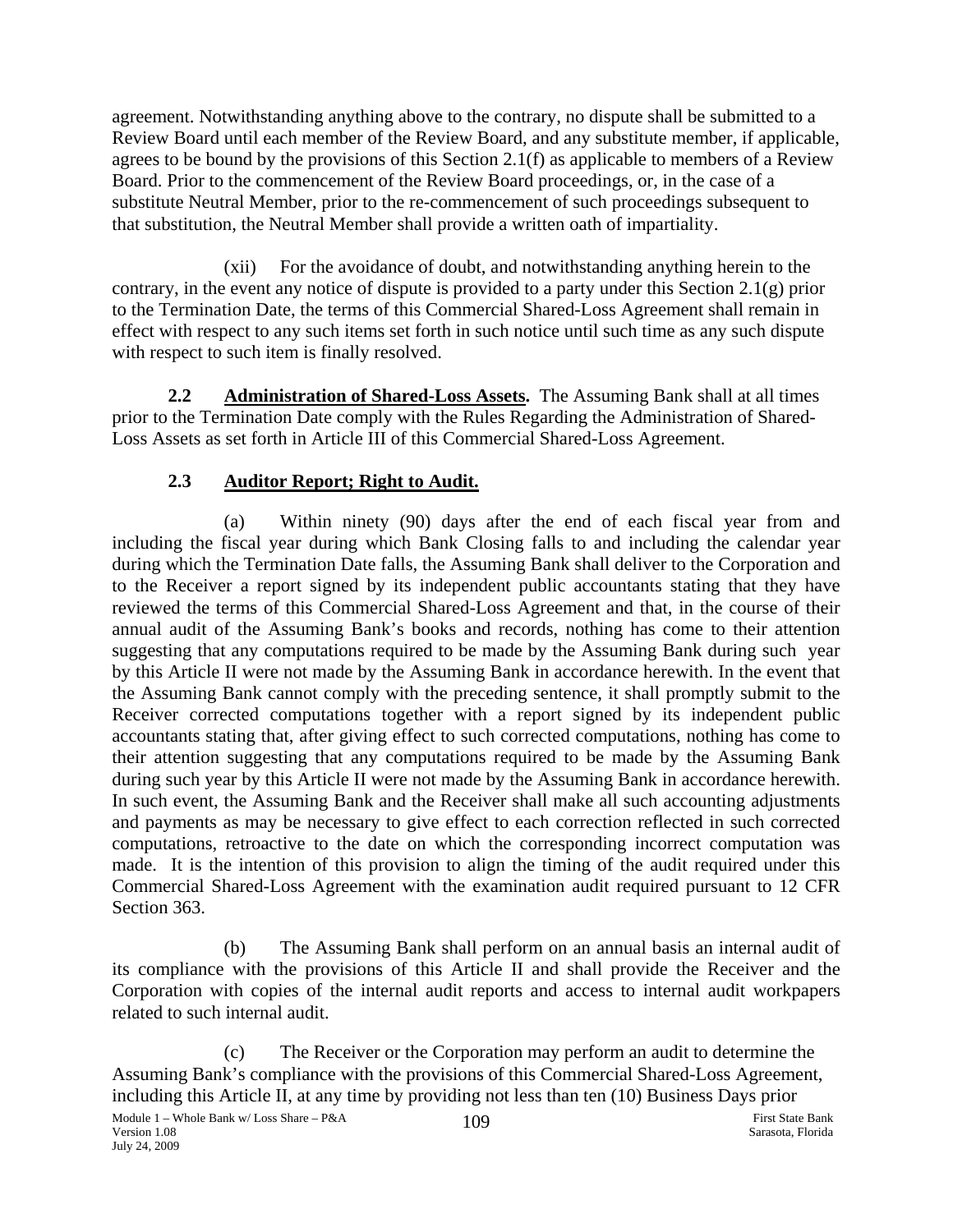written notice. The scope and duration of any such audit shall be within the discretion of the Receiver or the Corporation, as the case may be, but shall in no event be administered in a manner that unreasonably interferes with the operation of the Assuming Bank's business. The Receiver or the Corporation, as the case may be, shall bear the expense of any such audit. In the event that any corrections are necessary as a result of such an audit, the Assuming Bank and the Receiver shall make such accounting adjustments and payments as may be necessary to give retroactive effect to such corrections.

**2.4 Withholdings.** Notwithstanding any other provision in this Article II, the Receiver, upon the direction of the Director (or designee) of the Corporation's Division of Resolutions and Receiverships, may withhold payment for any amounts included in a Quarterly Certificate delivered pursuant to Section 2.1, if, in its judgment, there is a reasonable basis under the terms of this Commercial Shared-Loss Agreement for denying the eligibility of an item for which reimbursement or payment is sought under such Section. In such event, the Receiver shall provide a written notice to the Assuming Bank detailing the grounds for withholding such payment. At such time as the Assuming Bank demonstrates to the satisfaction of the Receiver that the grounds for such withholding of payment, or portion of payment, no longer exist or have been cured, then the Receiver shall pay the Assuming Bank the amount withheld which the Receiver determines is eligible for payment, within fifteen (15) Business Days. In the event the Receiver or the Assuming Bank elects to submit the issue of the eligibility of the item for reimbursement or payment for determination under the dispute resolution procedures of Section 2.1(f), then (i) if the dispute is settled by the mutual agreement of the parties in accordance with Section 2.1(f)(iii), the Receiver shall pay the amount withheld (to the extent so agreed) within fifteen (15) Business Days from the date upon which the dispute is determined by the parties to be resolved by mutual agreement, and (ii) if the dispute is resolved by the determination of a Review Board, the Receiver shall pay the amount withheld (to the extent so determined) within fifteen (15) Business Days from the date upon which the Receiver is notified of the determination by the Review Board of its obligation to make such payment. Any payment by the Receiver pursuant to this Section 2.4 shall be made together with interest on the amount thereof from the date the payment was agreed or determined otherwise to be due, at the interest rate per annum determined by the Receiver to be equal to the coupon equivalent of the three (3)-month U.S. Treasury Bill Rate in effect as of the first Business Day of each Calendar Quarter during which such interest accrues as reported in the Federal Reserve Board's Statistical Release for Selected Interest Rates H.15 opposite the caption "Auction Average - 3-Month" or, if not so reported for such day, for the next preceding Business Day for which such rate was so reported.

**2.5 Books and Records**. The Assuming Bank shall at all times during the term of this Commercial Shared-Loss Agreement keep books and records which fairly present all dealings and transactions carried out in connection with its business and affairs. Except as otherwise provided for in the Purchase and Assumption Agreement or this Commercial Shared-Loss Agreement, all financial books and records shall be kept in accordance with generally accepted accounting principles, consistently applied for the periods involved and in a manner such that information necessary to determine compliance with any requirement of the Purchase and Assumption Agreement or this Commercial Shared-Loss Agreement will be readily obtainable, and in a manner such that the purposes of the Purchase and Assumption Agreement or this Commercial Shared-Loss Agreement may be effectively accomplished. Without the prior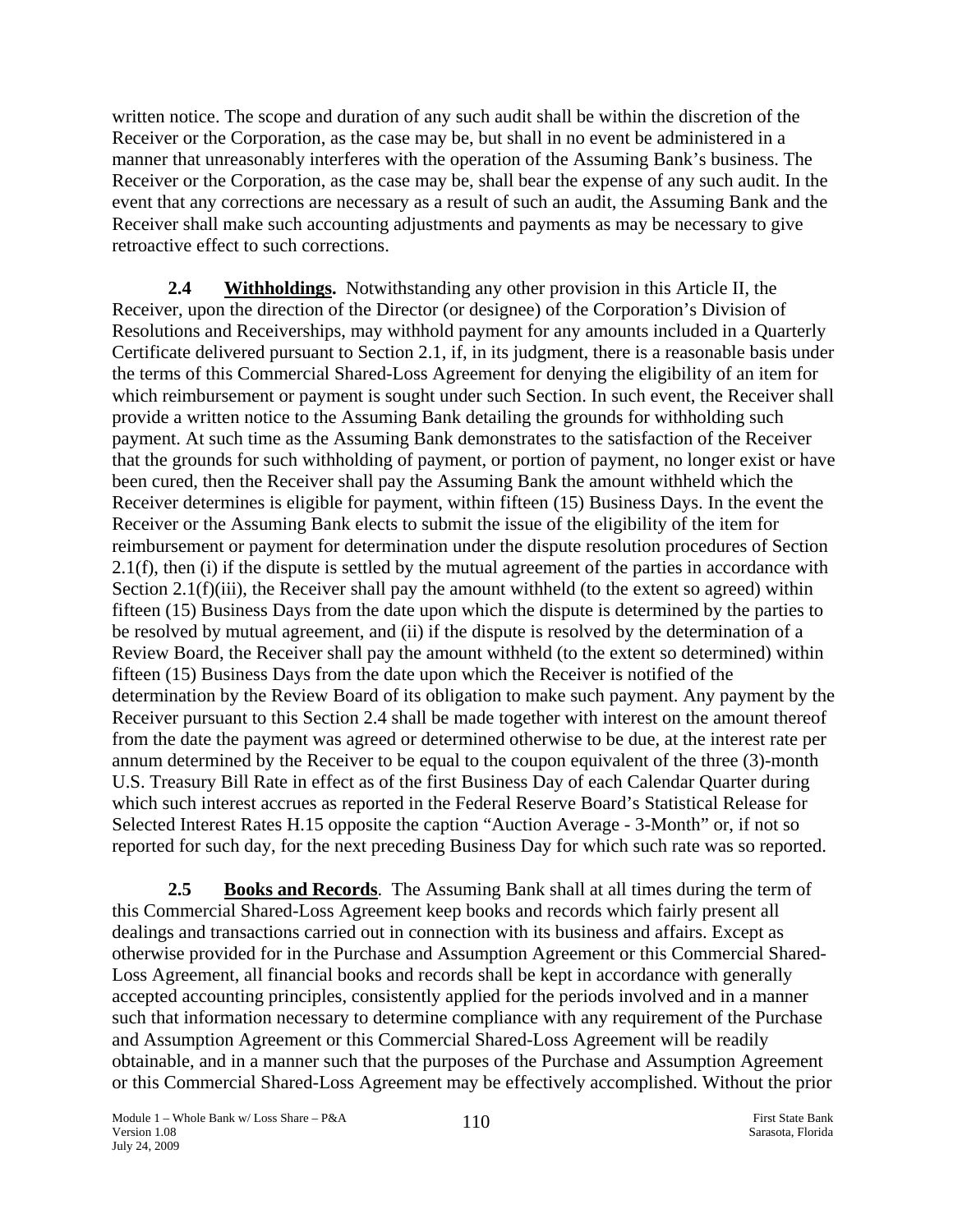written approval of the Corporation, the Assuming Bank shall not make any change in its accounting principles adversely affecting the value of the Shared-Loss Assets except as required by a change in generally accepted accounting principles. The Assuming Bank shall notify the Corporation of any change in its accounting principles affecting the Shared-Loss Assets which it believes are required by a change in generally accepted accounting principles.

**2.6 Information.** The Assuming Bank shall promptly provide to the Corporation such other information, including financial statements and computations, relating to the performance of the provisions of the Purchase and Assumption Agreement or otherwise relating to its business and affairs or this Commercial Shared-Loss Agreement, as the Corporation or the Receiver may request from time to time.

**2.7 Tax Ruling.** The Assuming Bank shall not at any time, without the Corporation's prior written consent, seek a private letter ruling or other determination from the Internal Revenue Service or otherwise seek to qualify for any special tax treatment or benefits associated with any payments made by the Corporation pursuant to the Purchase and Assumption Agreement or this Commercial Shared-Loss Agreement.

## **ASSETS AND SHARED-LOSS MTM ASSETS ARTICLE III - RULES REGARDING THE ADMINISTRATION OF SHARED-LOSS**

**3.1** Agreement with Respect to Administration. The Assuming Bank shall (and shall cause any of its Affiliates to which the Assuming Bank transfers any Shared-Loss Assets or Shared-Loss MTM Assets) to, or a Third Party Servicer to, manage, administer, and collect the Shared-Loss Assets and Shared-Loss MTM Assets while owned by the Assuming Bank or any Affiliate thereof during the term of this Commercial Shared-Loss Agreement in accordance with the rules set forth in this Article III ("Rules"). The Assuming Bank shall be responsible to the Receiver and the Corporation in the performance of its duties hereunder and shall provide to the Receiver and the Corporation such reports as the Receiver or the Corporation reasonably deems advisable, including but not limited to the reports required by Section 3.3 hereof, and shall permit the Receiver and the Corporation at all times to monitor the Assuming Bank's performance of its duties hereunder.

# **3.2 Duties of the Assuming Bank with Respect to Shared-Loss Assets.**

(a) In performance of its duties under these Rules, the Assuming Bank shall:

(i) manage, administer, collect and effect Charge-Offs and Recoveries with respect to each Shared-Loss Asset in a manner consistent with (A) usual and prudent business and banking practices; (B) the Assuming Bank's (or, in the case a Third Party Servicer is engaged, the Third Party Servicer's) practices and procedures including, without limitation, the then-effective written internal credit policy guidelines of the Assuming Bank, with respect to the management, administration and collection of and taking of charge-offs and write-downs with respect to loans, other real estate and repossessed collateral that do not constitute Shared Loss Assets;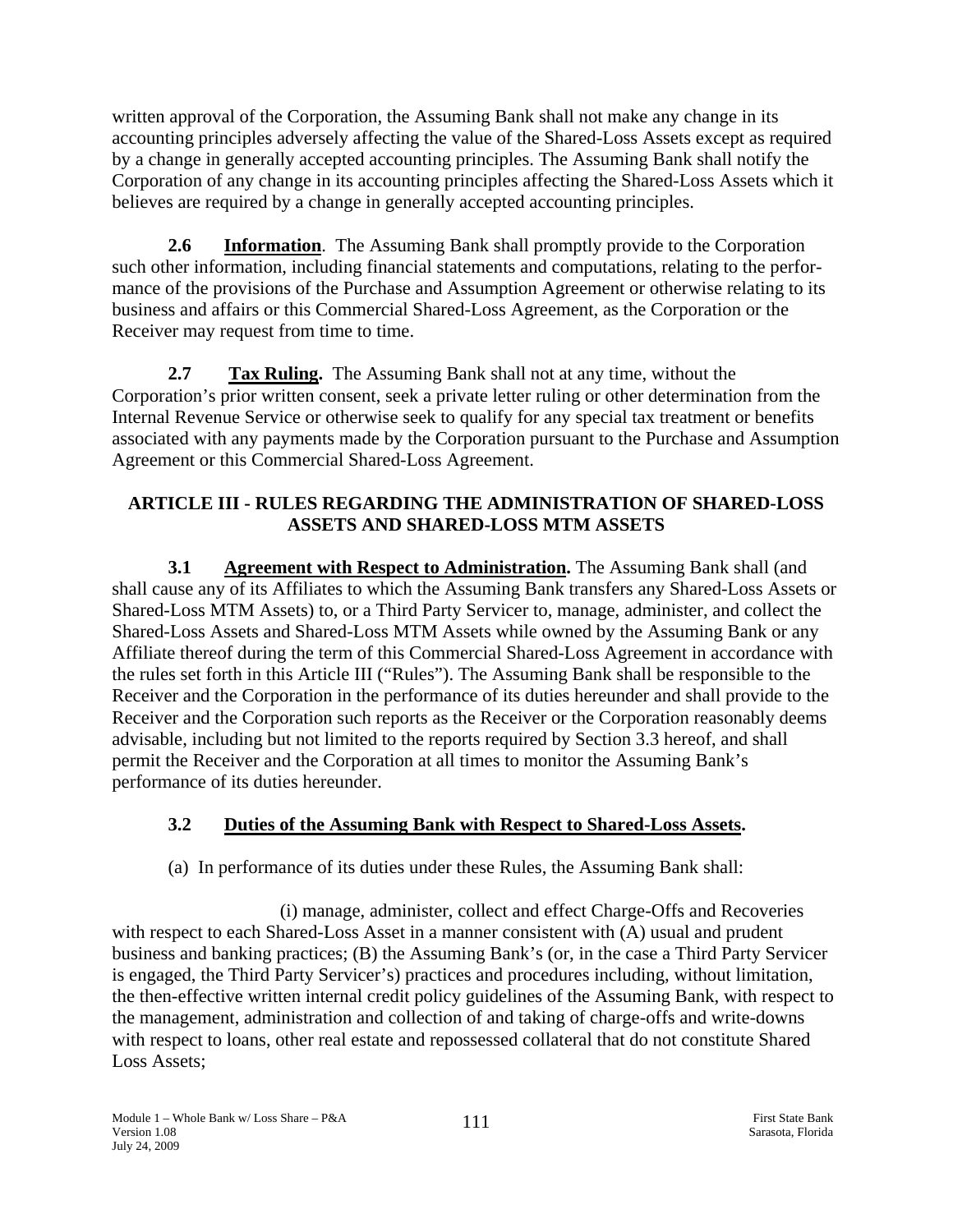(ii) exercise its best business judgment in managing, administering, collecting and effecting Charge-Offs with respect to Shared-Loss Assets;

(iii) use its best efforts to maximize collections with respect to Shared-Loss Assets and, if applicable for a particular Shared-Loss Asset, without regard to the effect of maximizing collections on assets held by the Assuming Bank or any of its Affiliates that are not Shared-Loss Assets;

(iv) adopt and implement accounting, reporting, record-keeping and similar systems with respect to the Shared-Loss Assets, as provided in Section 3.4 hereof;

(v) retain sufficient staff to perform its duties hereunder; and

(vi) provide written notification in accordance with Article IV of this Commercial Shared-Loss Agreement immediately after the execution of any contract pursuant to which any third party (other than an Affiliate of the Assuming Bank) will manage, administer or collect any of the Shared-Loss Assets, together with a copy of that contract.

(b) Any transaction with or between any Affiliate of the Assuming Bank with respect to any Shared-Loss Asset including, without limitation, the execution of any contract pursuant to which any Affiliate of the Assuming Bank will manage, administer or collect any of the Shared-Loss Assets, or any other action involving self-dealing, shall be subject to the prior written approval of the Receiver or the Corporation.

(c) The following categories of expenses shall not be deemed to be Reimbursable Expenses or Recovery Expenses:

(i) Federal, State, or local income taxes and expenses related thereto;

(ii) salaries or other compensation and related benefits of Assuming Bank employees and the employees of its Affiliates including, without limitation, any bonus, commission or severance arrangements, training, payroll taxes, dues, or travel- or relocationrelated expenses,;

(iii) the cost of space occupied by the Assuming Bank, any Affiliate thereof and their staff, the rental of and maintenance of furniture and equipment, and expenses

for data processing including the purchase or enhancement of data processing systems;<br>(iv) except as otherwise provided herein, fees for accounting and other independent professional consultants (other than consultants retained to assess the presence, storage or release of any hazardous or toxic substance, or any pollutant or contaminant with respect to the collateral securing a Shared-Loss Loan that has been fully or partially charged-off); provided, that for purposes of this Section 3.2(c)(iv), fees of attorneys and appraisers engaged as necessary to assist in collections with respect to Shared-Loss Assets shall not be deemed to be fees of other independent consultants;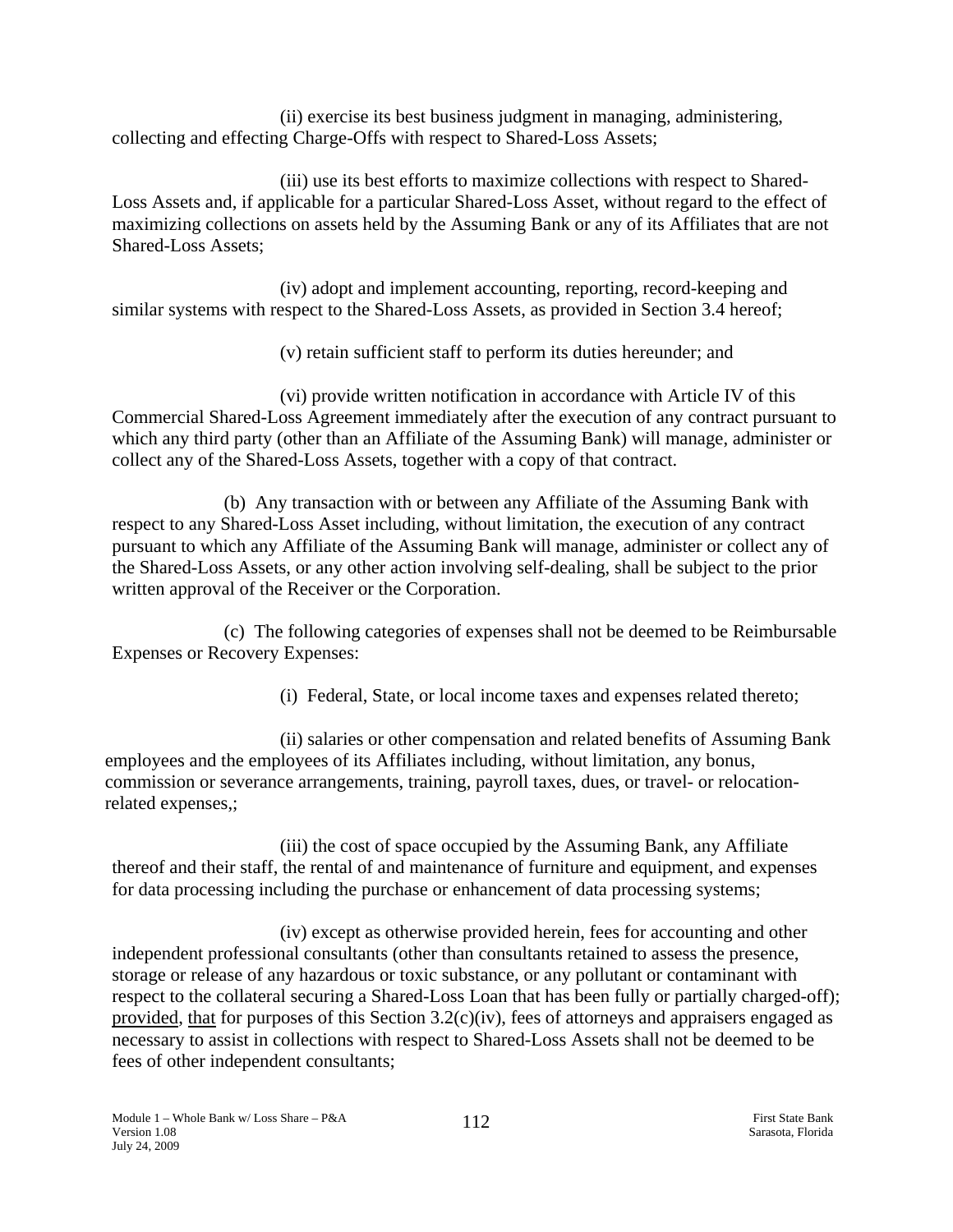(v) allocated portions of any other overhead or general and administrative expense other than any fees relating to specific assets, such as appraisal fees or environmental audit fees, for services of a type the Assuming Bank does not normally perform internally;

(vi) any expense not incurred in good faith and with the same degree of care that the Assuming Bank normally would exercise in the collection of troubled assets in which it alone had an interest; and

(vii) any expense incurred for a product, service or activity that is of an extravagant nature or design.

(d) Subject to Section 3.7, the Assuming Bank shall not contract with third parties to provide services the cost of which would be a Reimbursable Expense or Recovery Expense if the Assuming Bank would have provided such services itself if the relevant Shared-Loss Assets were not subject to the loss-sharing provisions of Section 2.1 of this Commercial Shared-Loss Agreement.

## **3.3 Duties of the Assuming Bank with Respect to Shared-Loss MTM Assets.**

(a) In performance of its duties under these Rules, the Assuming Bank shall:

(i) manage, administer, collect and each Shared-Loss MTM Asset in a manner consistent with (A) usual and prudent business and banking practices; (B) the Assuming Bank's practices and procedures including, without limitation, the then-effective written internal credit policy guidelines of the Assuming Bank, with respect to the management, administration and collection of similar assets that are not Shared-Loss MTM Assets;

(ii) exercise its best business judgment in managing, administering, collecting and effecting Charge-Offs with respect to Shared-Loss MTM Assets;

(iii) use its best efforts to maximize collections with respect to Shared-Loss MTM Assets and, if applicable for a particular Shared-Loss MTM Asset, without regard to the effect of maximizing collections on assets held by the Assuming Bank or any of its Affiliates that are not Shared-Loss MTM Assets, provided that, any sale of a Shared-Loss MTM Asset shall only be made with the prior approval of the Receiver or the Corporation;

(iv) adopt and implement accounting, reporting, record-keeping and similar systems with respect to the Shared-Loss MTM Assets, as provided in Section 3.4 hereof;

(v) retain sufficient staff to perform its duties hereunder; and

(vi) provide written notification in accordance with Article IV of this Commercial Shared-Loss Agreement immediately after the execution of any contract pursuant to which any third party (other than an Affiliate of the Assuming Bank) will manage, administer or collect any of the Shared-Loss MTM Assets, together with a copy of that contract.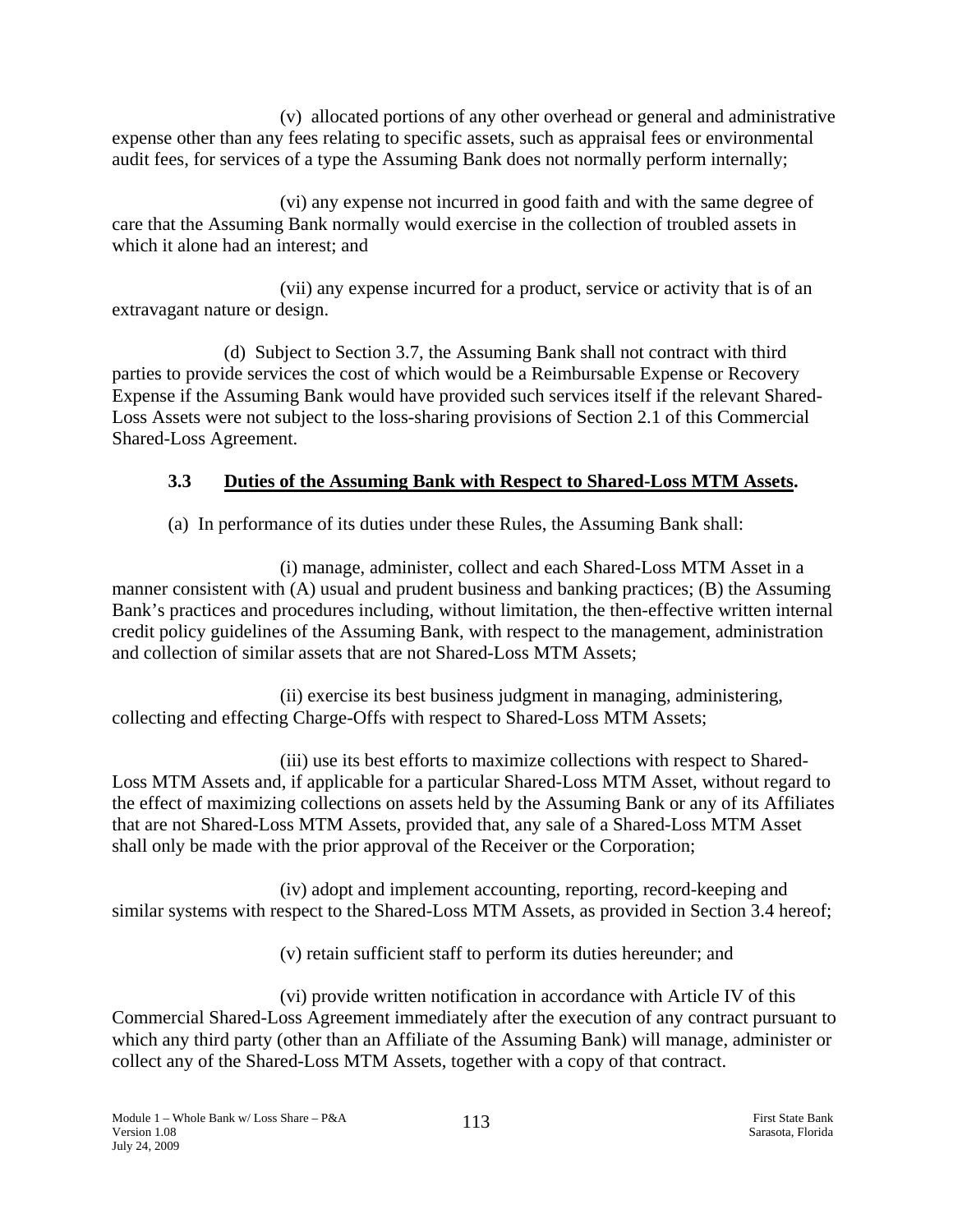(b) Any transaction with or between any Affiliate of the Assuming Bank with respect to any Shared-Loss MTM Asset including, without limitation, the execution of any contract pursuant to which any Affiliate of the Assuming Bank will manage, administer or collect any of the Shared-Loss Assets, or any other action involving self-dealing, shall be subject to the prior written approval of the Receiver or the Corporation.

(c) The Assuming Bank shall not contract with third parties to provide services the cost of which would be a Reimbursable Expense or Recovery Expense if the Assuming Bank would have provided such services itself if the relevant Shared-Loss Assets were not subject to the loss-sharing provisions of Section 2.1 of this Commercial Shared-Loss Agreement.

**3.4 Records and Reports**. The Assuming Bank shall establish and maintain records on a separate general ledger, and on such subsidiary ledgers as may be appropriate to account for the Shared-Loss Assets and the Shared-Loss MTM Assets, in such form and detail as the Receiver or the Corporation may require, to enable the Assuming Bank to prepare and deliver to the Receiver or the Corporation such reports as the Receiver or the Corporation may from time to time request regarding the Shared-Loss Assets, the Shared-Loss MTM Assets and the Quarterly Certificates required by Section 2.1 of this Commercial Shared-Loss Agreement.

# **3.5 Related Loans**.

(a) The Assuming Bank shall not manage, administer or collect any "Related Loan" in any manner which would have the effect of increasing the amount of any collections with respect to the Related Loan to the detriment of the Shared-Loss Asset to which such loan is related. A "Related Loan" means any loan or extension of credit held by the Assuming Bank at any time on or prior to the end of the final Recovery Quarter that is: (i) made to the same Obligor with respect to a Loan that is a Shared-Loss Asset or with respect to a Loan from which Other Real Estate, Additional ORE or Subsidiary ORE derived, or (ii) attributable to the same primary Obligor with respect to any Loan described in clause (i) under the rules of the Assuming Bank's Chartering Authority concerning the legal lending limits of financial institutions organized under its jurisdiction as in effect on the Commencement Date, as applied to the Assuming Bank.

(b) The Assuming Bank shall prepare and deliver to the Receiver with the Quarterly Certificates for the Calendar Quarters ending June 30 and December 31 for all Shared-Loss Quarters and Recovery Quarters, a schedule of all Related Loans which are commercial loans or commercial real estate loans with Legal Balances of \$500,000 or more on the Accounting Records of the Assuming Bank as of the end of each such semi-annual period, and all other commercial loans or commercial real estate loans attributable to the same Obligor on such loans of \$500,000 or more.

**3.6 Legal Action; Utilization of Special Receivership Powers**. The Assuming Bank shall notify the Receiver in writing (such notice to be given in accordance with Article IV below and to include all relevant details) prior to utilizing in any legal action any special legal power or right which the Assuming Bank derives as a result of having acquired a Shared-Loss Asset from the Receiver, and the Assuming Bank shall not utilize any such power unless the Receiver shall have consented in writing to the proposed usage. The Receiver shall have the right to direct such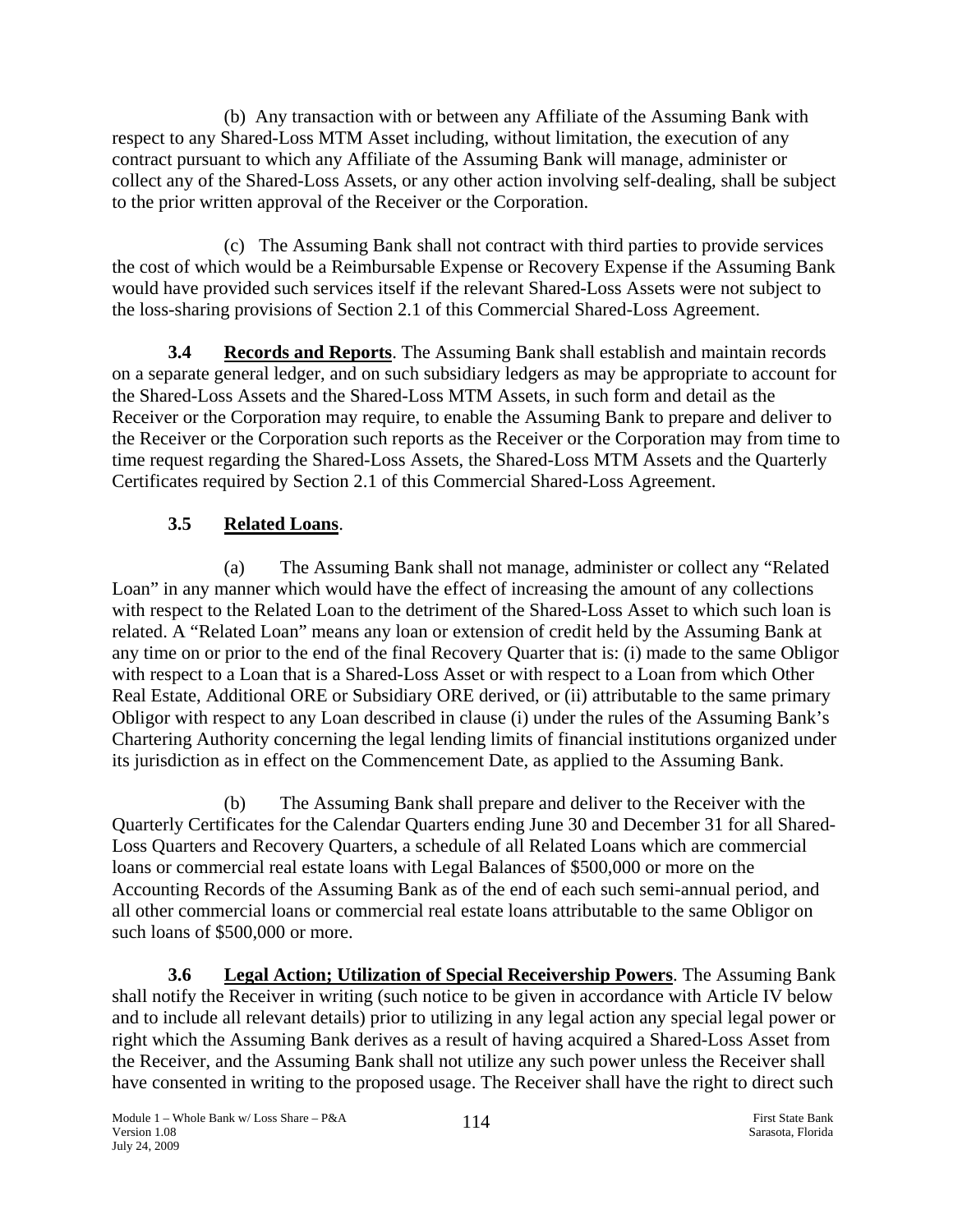proposed usage by the Assuming Bank and the Assuming Bank shall comply in all respects with such direction. Upon request of the Receiver, the Assuming Bank will advise the Receiver as to the status of any such legal action. The Assuming Bank shall immediately notify the Receiver of any judgment in litigation involving any of the aforesaid special powers or rights.

**3.7 Third Party Servicer**. The Assuming Bank may perform any of its obligations and/or exercise any of its rights under this Commercial Shared-Loss Agreement through or by one or more Third Party Servicers, who may take actions and make expenditures as if any such Third Party Servicer was the Assuming Bank hereunder (and, for the avoidance of doubt, such expenses incurred by any such Third Party Servicer on behalf of the Assuming Bank shall be Reimbursable Expenses or Recovery Expenses, as the case may be, to the same extent such expenses would so qualify if incurred by the Assuming Bank); provided, however, that the use thereof by the Assuming Bank shall not release the Assuming Bank of any obligation or liability hereunder.

## **ARTICLE IV -- PORTFOLIO SALE**

**4.1 Assuming Bank Portfolio Sales of Remaining Shared-Loss Assets**. The Assuming Bank shall have the right with the concurrence of the Receiver, commencing as of the first day of the third to last Shared-Loss Quarter, to liquidate for cash consideration, in one or more transactions, all or a portion of Shared-Loss Assets held by the Assuming Bank ("Portfolio Sales"). If the Assuming Bank exercises its option under this Section 4.1, it must give thirty (30) days notice in writing to the Receiver setting forth the details and schedule for the Portfolio Sale which shall be conducted by means of sealed bid sales to third parties, not including any of the Assuming Bank's affiliates, contractors, or any affiliates of the Assuming Bank's contractors.

**4.2 Calculation of Sale Gain or Loss**. For Shared-Loss Assets gain or loss on the sales under Section 4.1 will be calculated as the sale price received by the Assuming Bank less the book value of the remaining Shared-Loss Assets.

### **RECEIVERARTICLE V -- LOSS-SHARING NOTICES GIVEN TO CORPORATION AND/OR**

As a supplement to the notice provisions contained in Section 13.7 of the Purchase and Assumption Agreement, any notice, request, demand, consent, approval, or other communication (a "Notice") given to the Corporation and/or the Receiver in the loss-sharing context shall be given as follows:

**5.1** With respect to a Notice under Section 2 and Sections 3.1-3.5 of this Commercial Shared-Loss Agreement:

> 550 17th Street, N.W. Federal Deposit Insurance Corporation Division of Resolutions and Receiverships Washington, D.C. 20429

### Attention: Assistant Director, Franchise and Asset Marketing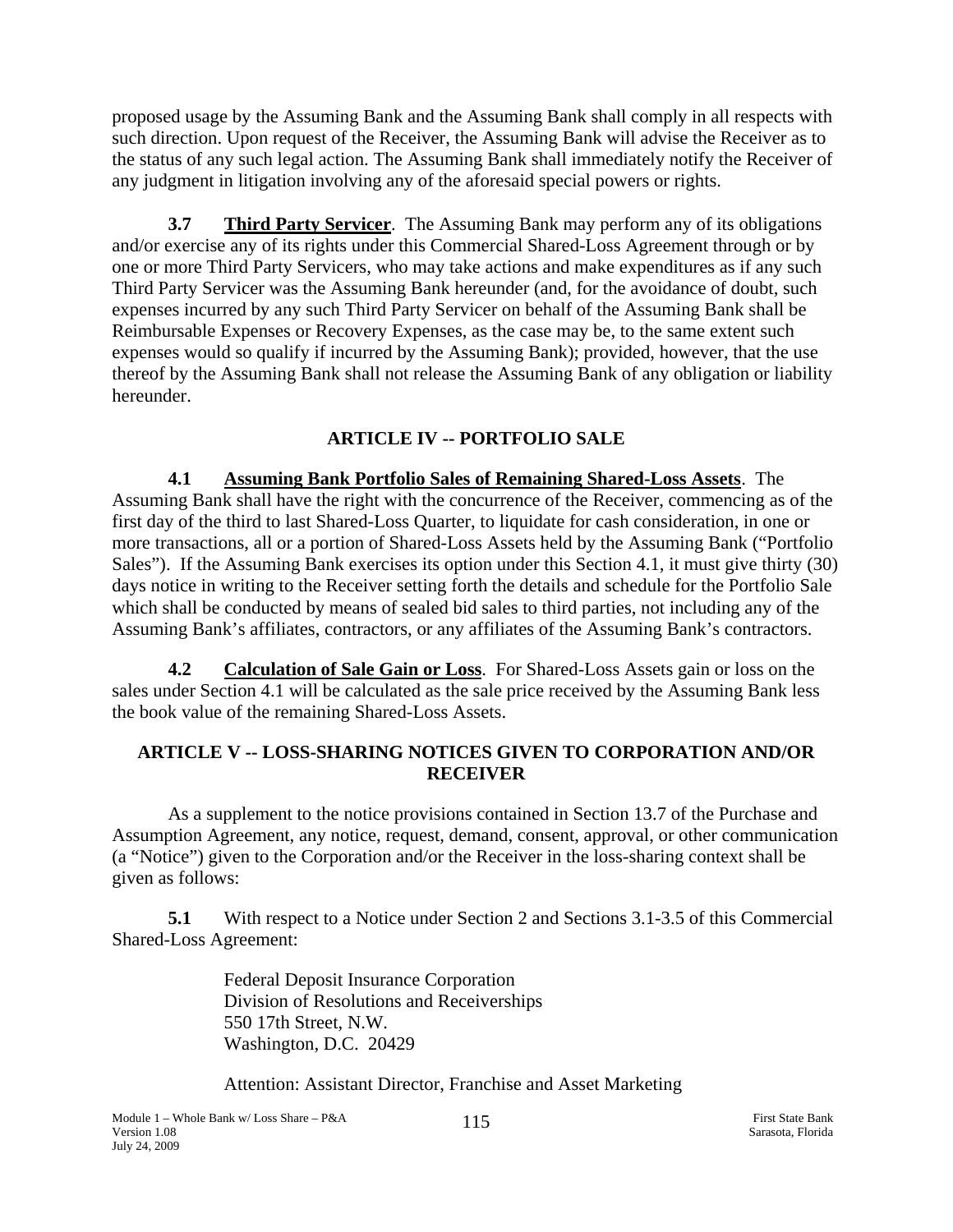**5.2** With respect to a Notice under Section 3.6 of this Commercial Shared-Loss Agreement:

> Federal Deposit Insurance Corporation Legal Division 1601 Bryan Street Dallas, Texas 75201 Attention: Regional Counsel

with a copy to:

550 17th Street, N.W. Federal Deposit Insurance Corporation Legal Division Washington, D.C. 20429 Attention: Senior Counsel (Special Issues Group)

## **ARTICLE VI – MISCELLANEOUS**

**6.1 Expenses**. Except as otherwise expressly provided herein, all costs and expenses incurred by a party hereto in connection with this Commercial Shared-Loss Agreement shall be borne by such party whether or not the transactions contemplated herein shall be consummated.

**6.2** Successors and Assigns; Specific Performance. All terms and provisions of this Commercial Shared-Loss Agreement shall be binding upon and shall inure to the benefit of the parties hereto only; provided, however, that, Receiver may assign or otherwise transfer this Commercial Shared-Loss Agreement (in whole or in part) to the Federal Deposit Insurance Corporation in its corporate capacity without the consent of Assuming Bank. Notwithstanding anything to the contrary contained in this Commercial Shared-Loss Agreement, except as is expressly permitted in this Section 6.2, Assuming Bank may not assign or otherwise transfer this Commercial Shared-Loss Agreement (in whole or in part) without the prior written consent of the Receiver, which consent may be granted or withheld by the Receiver in its sole discretion, and any attempted assignment or transfer in violation of this provision shall be void *ab initio.*  For the avoidance of doubt, a merger or consolidation of the Assuming Bank with and into another financial institution, the sale of all or substantially all of the assets of the Assuming Bank to another financial institution constitutes the transfer of this Commercial Shared-Loss Agreement which requires the consent of the Receive; and for a period of thirty-six (36) months after Bank Closing, a merger or consolidation shall also include the sale by any individual shareholder, or shareholders acting in concert, of more than 9% of the outstanding shares of the Assuming Bank, or of its holding company, or of any subsidiary holding Shared-Loss Assets, or the sale of shares by the Assuming Bank or its holding company or any subsidiary holding Shared-Loss Assets, in a public or private offering, that increases the number of shares outstanding by more than 9%, constitutes the transfer of this Commercial Shared-Loss Agreement which requires the consent of the Receiver. However, no Loss shall be recognized as a result of any accounting adjustments that are made due to any such merger, consolidation or sale consented to by the FDIC. The FDIC's consent shall not be required if the aggregate outstanding principal balance of Shared-Loss Assets is less than twenty percent (20%) of the initial aggregate balance of Shared-Loss Assets.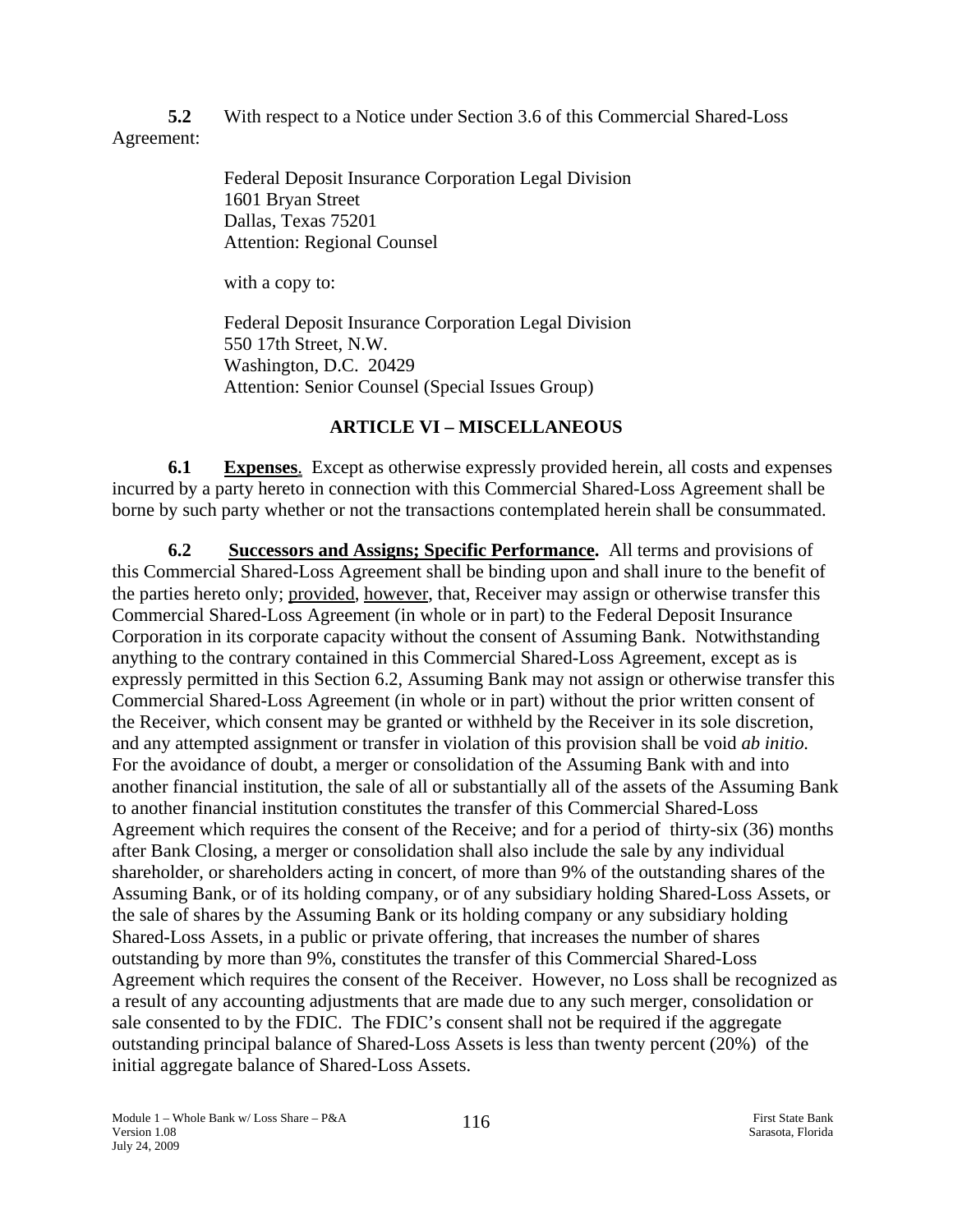**6.3** Governing Law. This Commercial Shared-Loss Agreement shall be construed in accordance with federal law, or, if there is no applicable federal law, the laws of the State of New York, without regard to any rule of conflict of law that would result in the application of the substantive law of any jurisdiction other than the State of New York.

**6.4 WAIVER OF JURY TRIAL**. EACH PARTY HERETO HEREBY IRREVOCABLY AND UNCONDITIONALLY WAIVES ALL RIGHT TO TRIAL BY JURY IN OR TO HAVE A JURY PARTICIPATE IN RESOLVING ANY DISPUTE, ACTION, PROCEEDING OR COUNTERCLAIM, WHETHER SOUNDING IN CONTRACT, TORT OR OTHERWISE, ARISING OUT OF OR RELATING TO OR IN CONNECTION WITH THIS COMMERCIAL SHARED-LOSS AGREEMENT OR ANY OF THE TRANSACTIONS CONTEMPLATED HEREBY.

**6.5 Captions**. All captions and headings contained in this Commercial Shared-Loss Agreement are for convenience of reference only and do not form a part of, and shall not affect the meaning or interpretation of, this Commercial Shared-Loss Agreement.

**6.6 Entire Agreement; Amendments**. This Commercial Shared-Loss Agreement, along with the Single Family Shared-Loss Agreement and the Purchase and Assumption Agreement, including the Exhibits and any other documents delivered pursuant hereto, embody the entire agreement of the parties with respect to the subject matter hereof, and supersede all prior representations, warranties, offers, acceptances, agreements and understandings, written or oral, relating to the subject matter herein. This Commercial Shared-Loss Agreement may be amended or modified or any provision thereof waived only by a written instrument signed by both parties or their respective duly authorized agents.

**6.7 Severability**. Whenever possible, each provision of this Commercial Shared-Loss Agreement shall be interpreted in such manner as to be effective and valid under applicable law, but if any provision of this Commercial Shared-Loss Agreement is held to be prohibited by or invalid, illegal or unenforceable under applicable law, such provision shall be construed and enforced as if it had been more narrowly drawn so as not to be prohibited, invalid, illegal or unenforceable, and the validity, legality and enforceability of the remainder of such provision and the remaining provisions of this Commercial Shared-Loss Agreement shall not in any way be affected or impaired thereby.

**6.8 No Third Party Beneficiary.** This Commercial Shared-Loss Agreement and the Exhibits hereto are for the sole and exclusive benefit of the parties hereto and their respective permitted successors and permitted assigns and there shall be no other third party beneficiaries, and nothing in Commercial Shared-Loss Agreement or the Exhibits shall be construed to grant to any other Person any right, remedy or claim under or in respect of this Commercial Shared-Loss Agreement or any provision hereof.

**6.9 Consent**. Except as otherwise provided herein, when the consent of a party is required herein, such consent shall not be unreasonably withheld or delayed.

**6.10 Rights Cumulative**. Except as otherwise expressly provided herein, the rights of each of the parties under this Commercial Shared-Loss Agreement are cumulative, may be